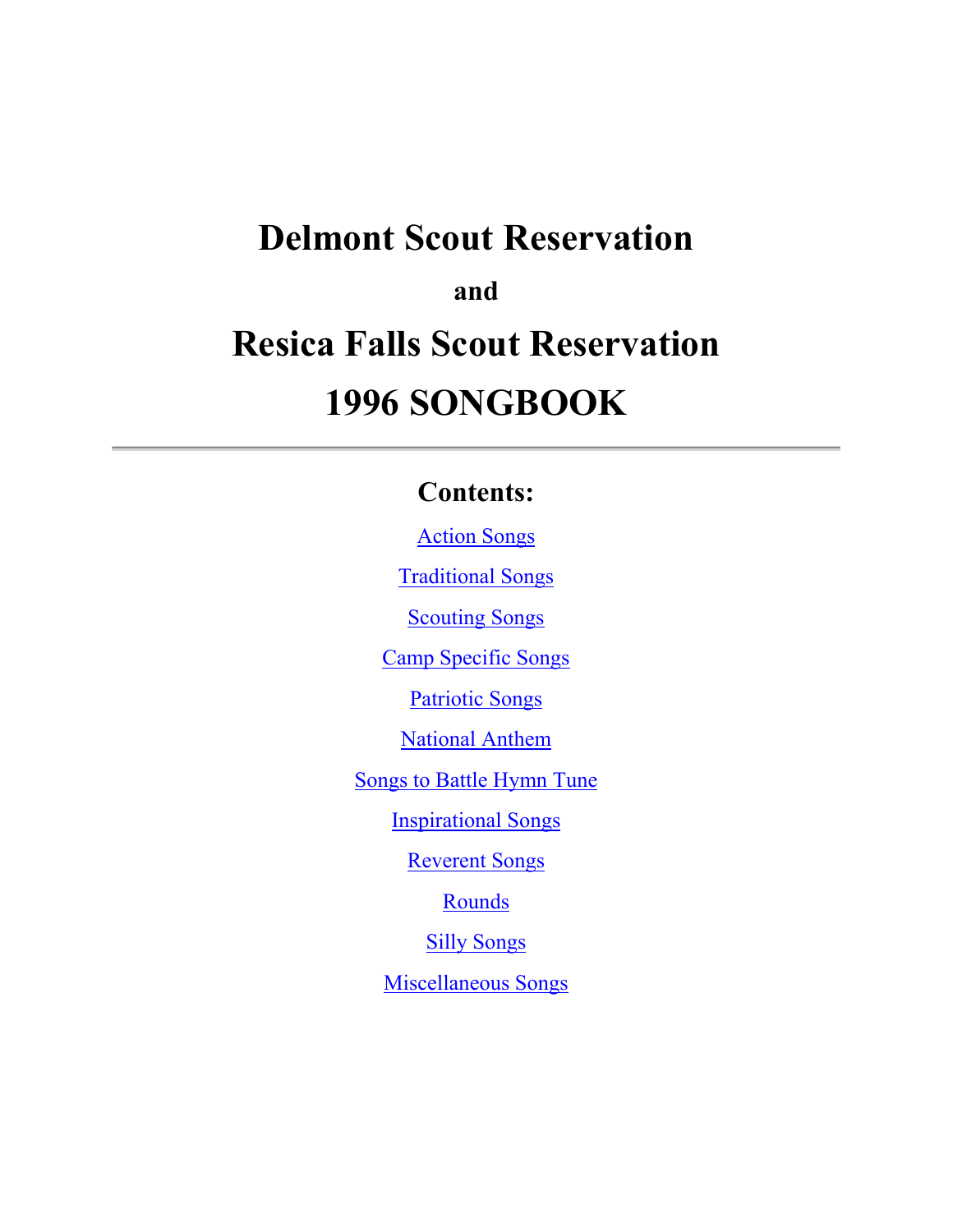|                         | b. |
|-------------------------|----|
|                         |    |
|                         |    |
| <b>Acknowledgements</b> |    |

# • **Action Songs**

Alice the Camel

Baby Beluga

My Bonnie Lies Over the Ocean

Boom Chicka Boom

The Cat Came Back

Do Your Ears Hang Low?

Dum, Dum, Da, Da

Fast Food

Little Bunny Fu-Fu

Going on a Lion Hunt

If I were Not a Scout...

I'm a Little Hunk of Tin

There Were Three Jolly Fishermen

Junior Birdmen

Little Rabbit

The Muffin Man

**Singing in the Rain** 

I've Got That Scouting Spirit

# • **Traditional Songs**

Acres of Clams Aunt Rhody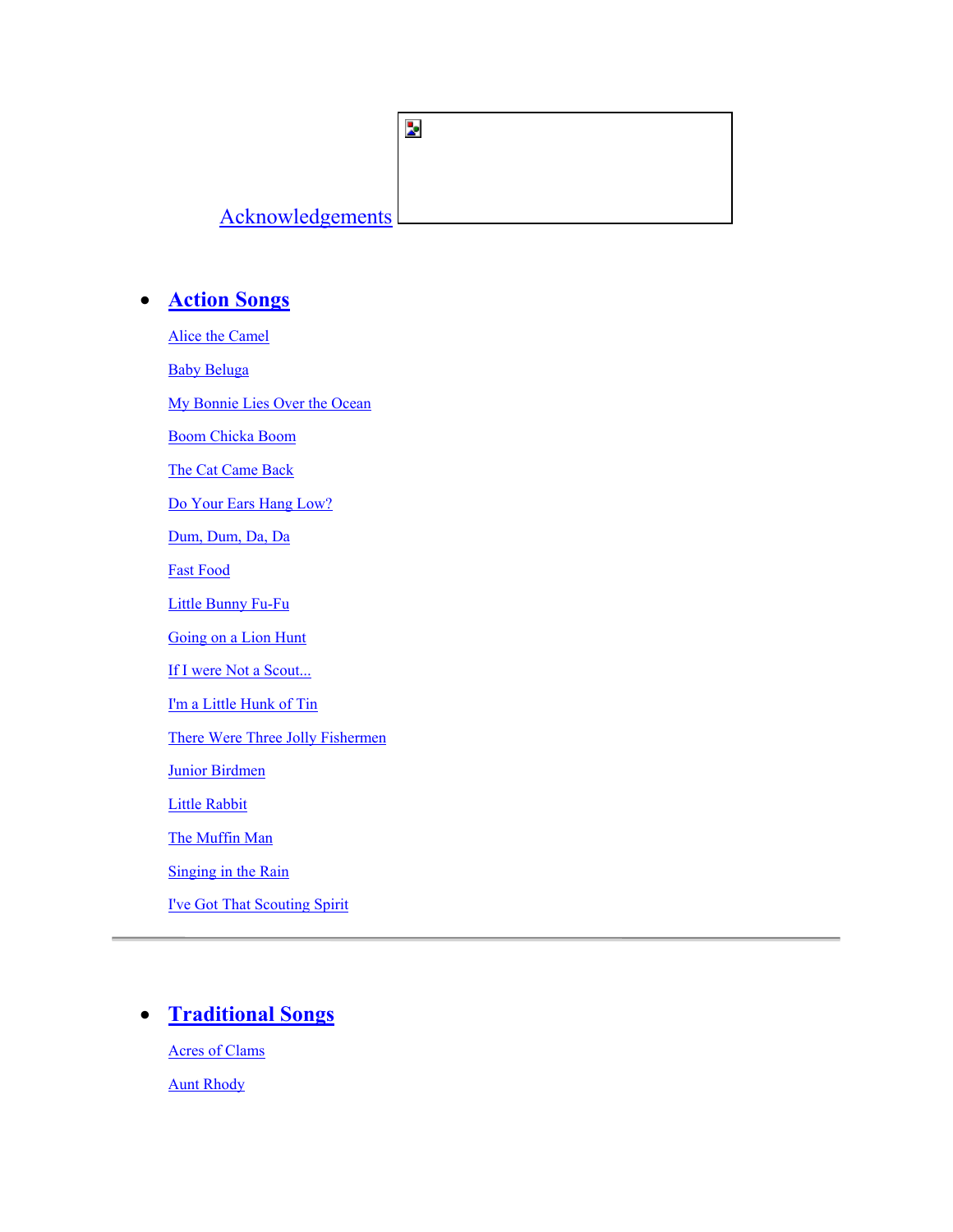**Barges Clementine** Charlie on the M.T.A. The Death of Cock Robin **Dixie** Down in the Valley The Erie Canal Green Grow the Rushes-ho Handcart Song Happy Wanderer (Valderee) I'm Happy When I'm Hiking Home on the Range Hot Time in the Old Town Tonight Johnnie Verbeck Land of Oden The Mermaid .... Mighty fine.... Scout Camp The Scout Who Never Returned Our Paddles Keen and Bright Patsy Ory Ay The Quartermaster's Store A Ram Sam Sam **Red River Valley** Shenandoah On Top of Old Smoky Oh Susanna **All Together Again** Waltzing Matilda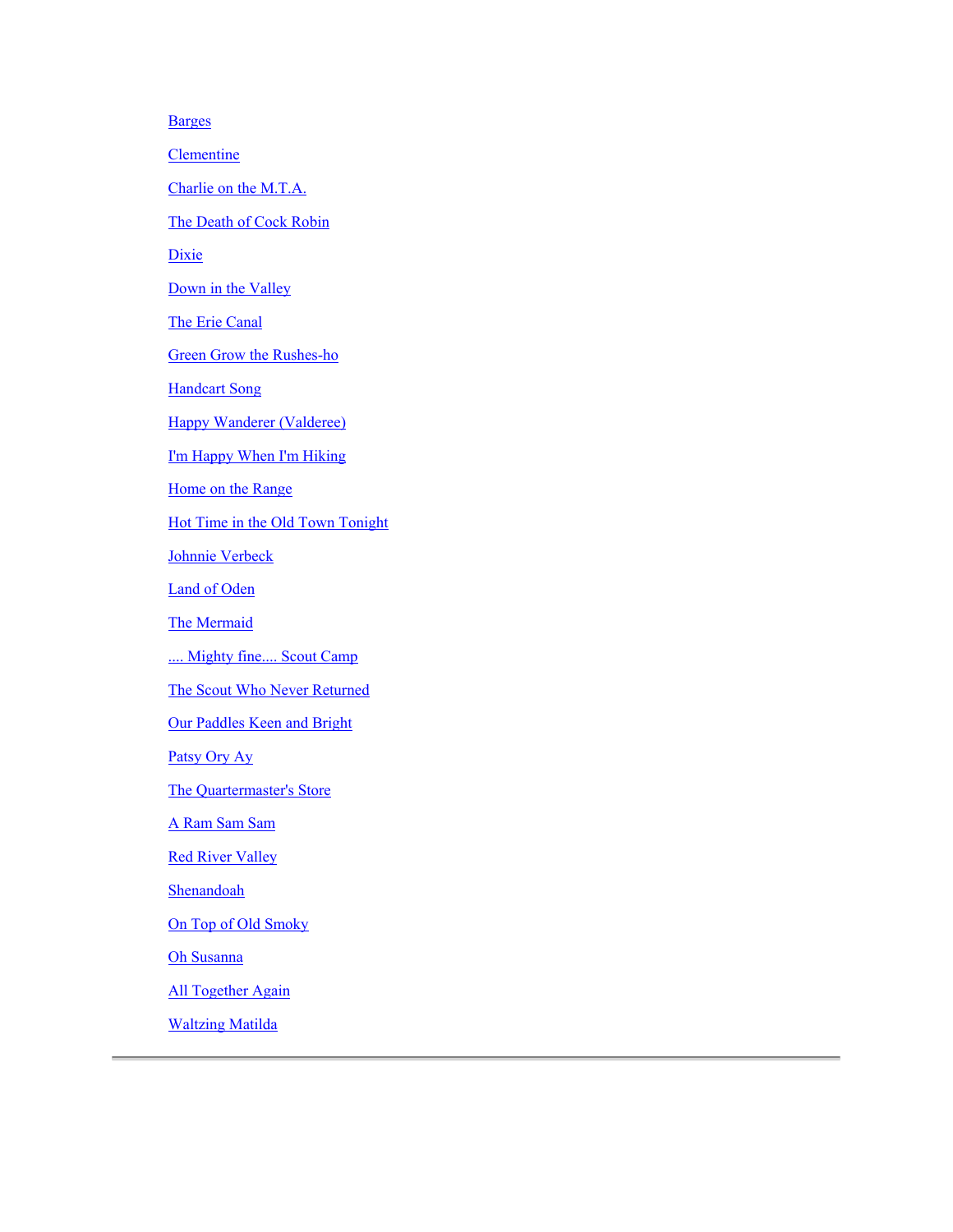# • **Scouting Songs**

Be Kind to Your Scouting Friends On My Honor Philmont Hymn **Scout Vespers Taps** Boy Scouts of America

# • **Camp Specific Song**

**Firestone** 

Delmont Ballad of 94

# • **Patriotic Songs**

**America** America The Beautiful Auld Lang Syne You're a Grand Old Flag

# • **National Anthem**

Star Spangled Banner commentary on National Anthem This Land is Your Land Yankee Doodle

# • **Songs with Battle Hymn Tune**

Battle Hymn of the Republic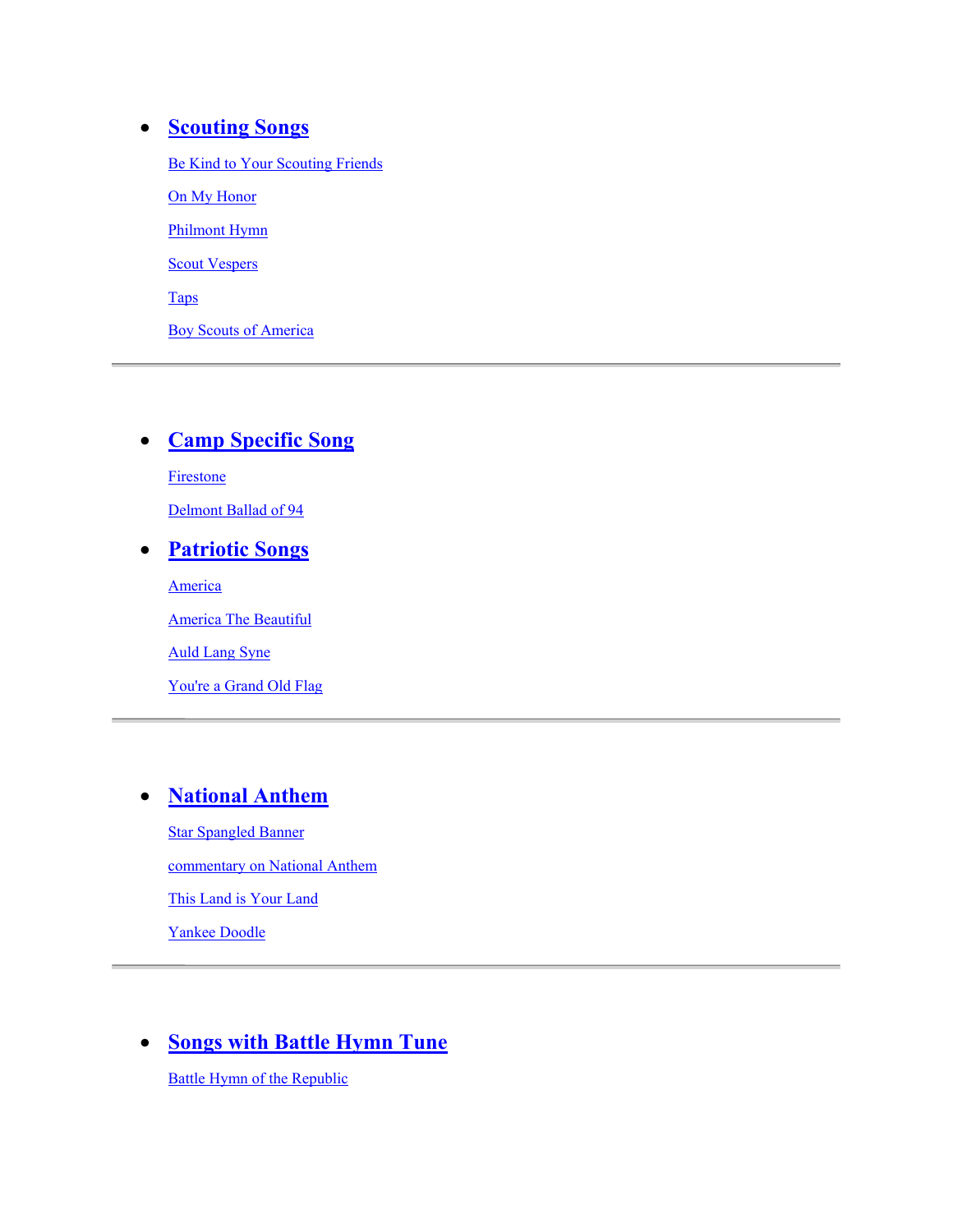Pink Pajamas Wading The Weekend He Jumped Without a Parachute John Brown's Body He Jumped Without a Parachute Paratrooper Song

# • **Inspirational Songs**

All Night, All Day For The Beauty of the Earth Green Trees Around You Hello **Jimmy Brown** Kum Ba Yah It's a Small World He's Got the Whole World in His Hands

# • **Reverent Songs**

Amazing Grace

Swing Low, Sweet Chariot

# • **Rounds**

She'll be Coming 'Round the Mountain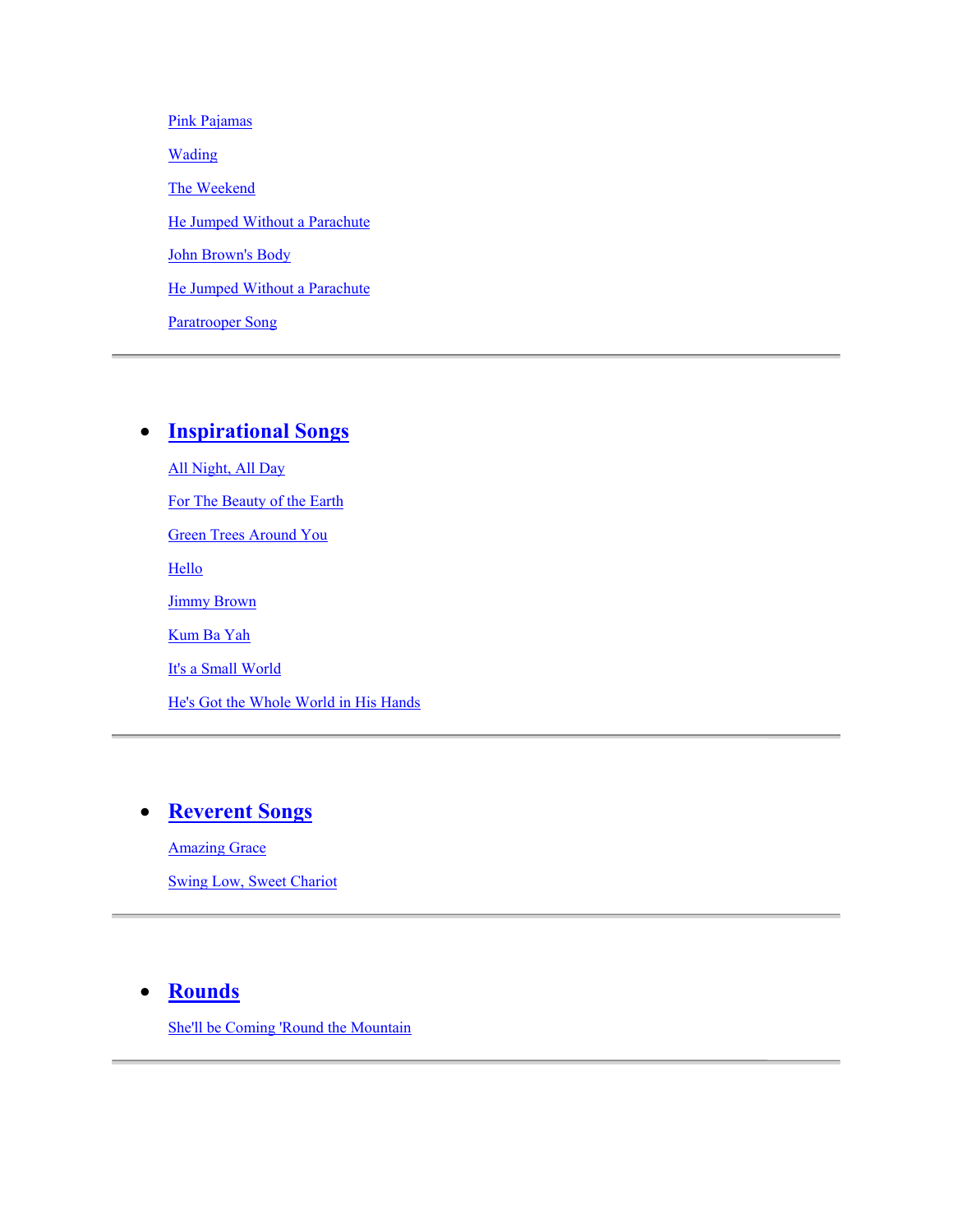# • **Silly Songs**

It Aint Gonna Rain No More

America, the Ugly

The Ants Go Marching

**Billboards** 

Noble Captain Kirk

All God's Critters

Flee Fly

Froggie!

Michael Finnegan

National Embalming School

Oh, How I Hate to Get up in the Morning

Linger

I Met a Bear

The Littlest Worm

Keemo Kyemo

Seven Old Ladies

Skip's Got a Head Like a Ping Pong Ball

Summer Camp

There was an Old Woman who Swallowed a Fly

Twelve Days of Summer Camp

God Bless my Underwear

The Unicorn Song

Scout Vespers

The Worm Song

# • **Miscellaneous Songs**

Announcements, Announcements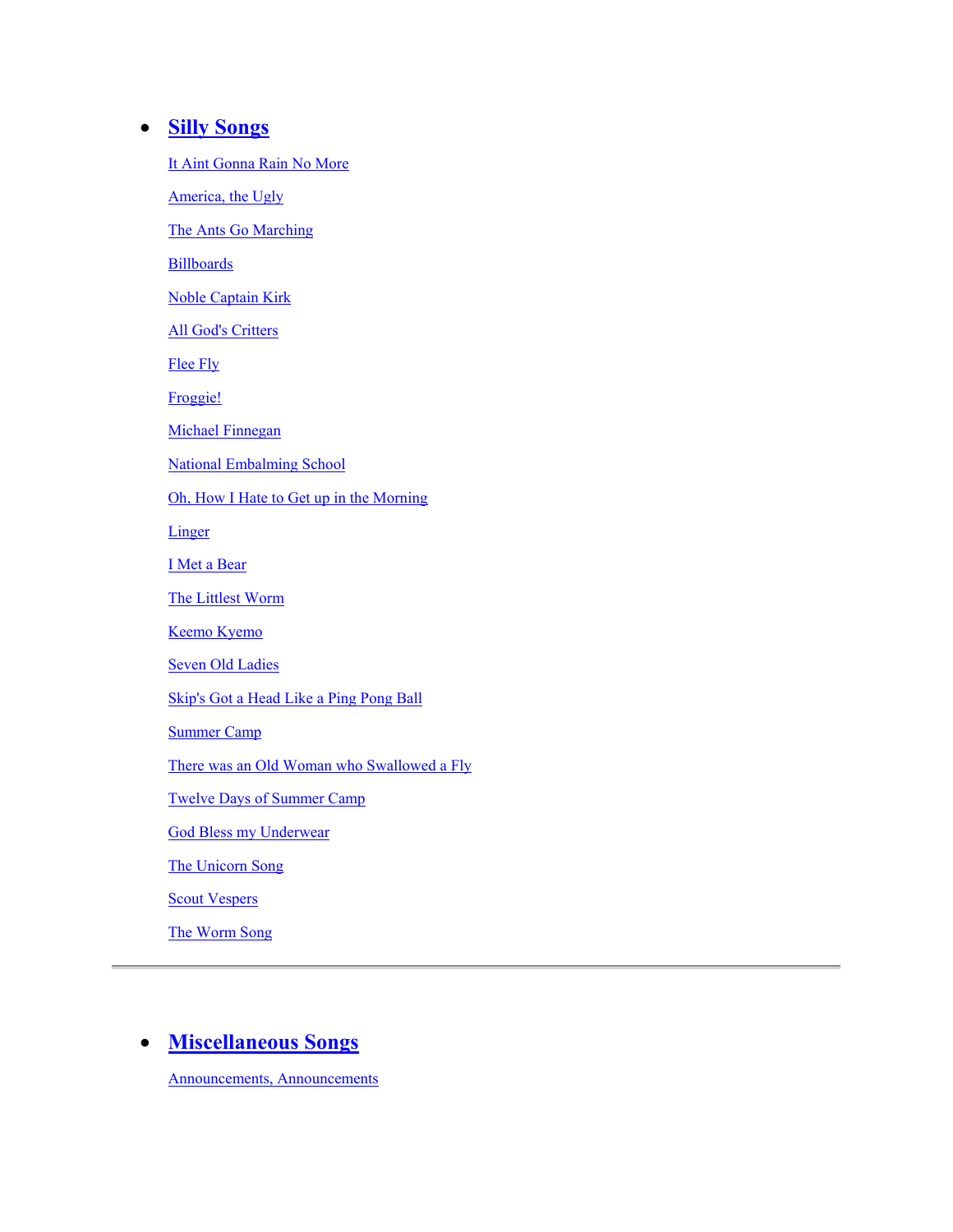Camp Arnold Song Joe Hill Gilligan's Island The Great Meat Pie Pooh Corner Run River Run My Tall Silk Hat Sarah The Whale

# • **Gross Songs**

My Dead Dog Rover Greasy Grimy Gopher Guts Tom the Toad

• **Cheers**

 $\overline{\phantom{a}}$ 

- **Run ons and Short Skits**
- **Acknowledgements**

**Action Songs**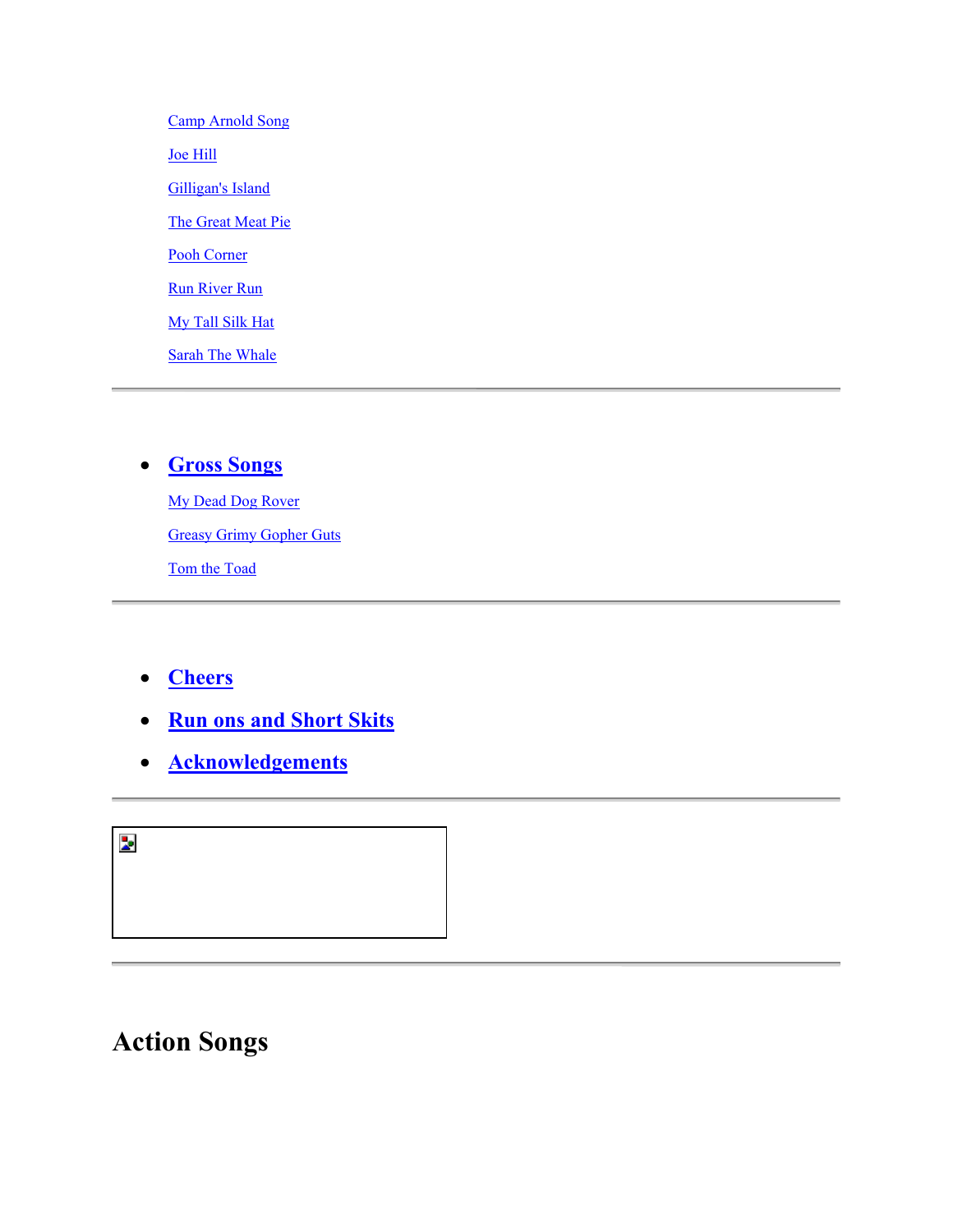# **Alice the Camel**

 Alice the camel has 10 humps, Alice the camel has 10 humps Alice the camel has 10 humps, so go, Alice, GO!! 1, 2, 3, 4, 5, 6, 7, 8, 9. [Continue with  $9, 8, 7...$  humps, until  $...$ ] Alice the camel has no humps, Alice the camel has no humps Alice the camel has no humps, 'cause Alice is a HORSE!!

### **Baby Beluga**

 Baby beluga in the deep blue sea, Swim so wild and you swim so free. Heaven about you, sea below, Just a little white whale on the go.

 Baby beluga, baby beluga, is the water warm? Is your mother home with you, so happy.

 Way down yonder where the dolphins play, Where they dive and splash all day, The waves roll in and the waves roll out, See the water squirting out of your spout.

 Baby beluga, baby beluga, sing your little song, Sing for all your friends, we like to hear you.

When it's late and you're home and fed, Curling up snug in your waterbed. Stars are shining and the moon is bright, Good night, little whale, goodnight.

 Baby beluga, baby beluga, with tomorrow's sun, Another day has come, you'll soon be waking.

 Baby beluga, baby beluga, is the water warm? Is your mother home with you, so happy.

 Actions: Hands together, make the shape of a small whale jumping over the waves.

#### **My Bonnie Lies Over the Ocean**

My Bonnie lies over the ocean,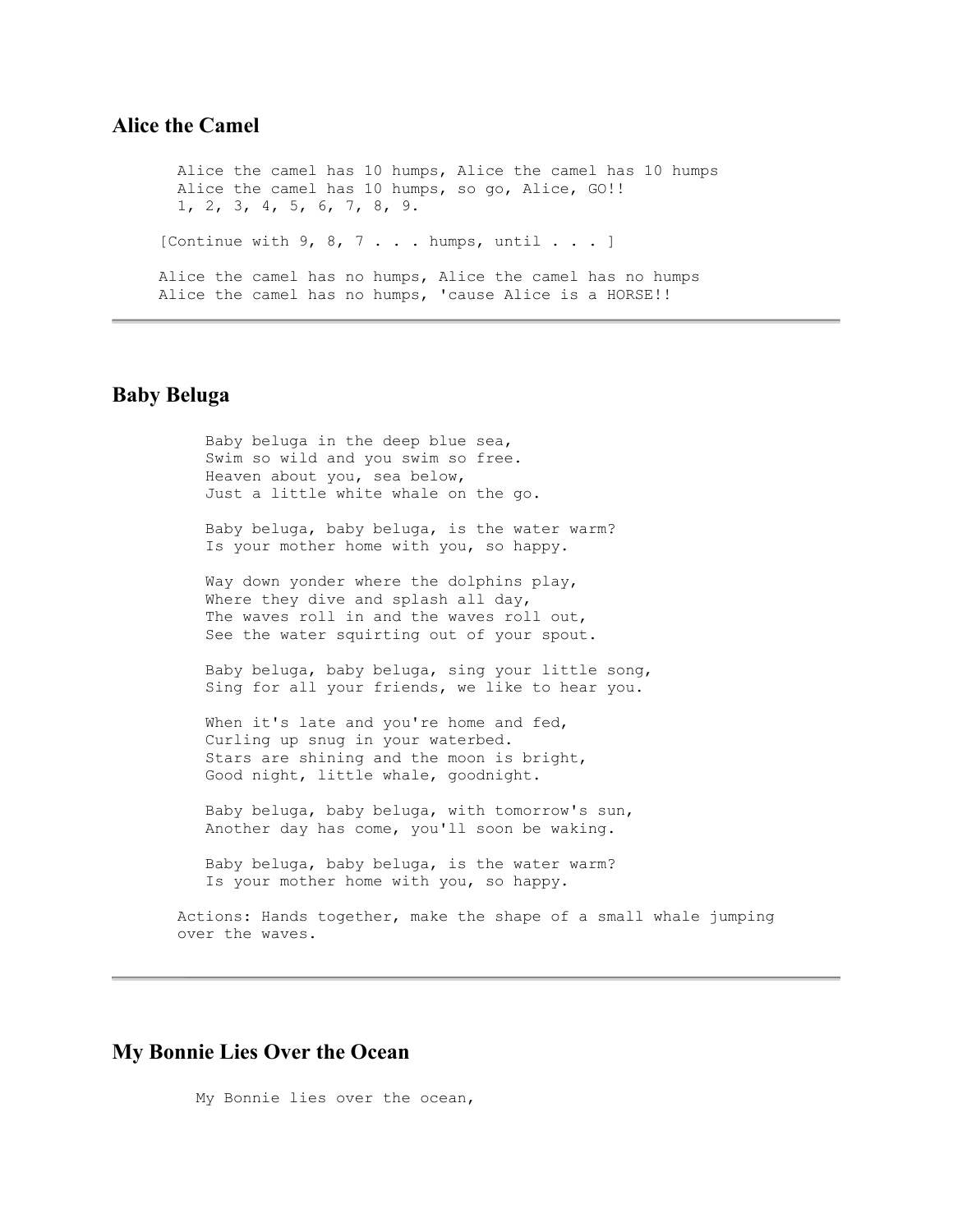```
 My Bonnie lies over the sea, 
     My Bonnie lies over the ocean, 
     Oh bring back my Bonnie to me. 
     Bring back, bring back, Oh bring back my Bonnie to me, to me; 
     [Repeat.] 
 Action: As you sing each word beginning with the letter B, 
  change from a standing to a sitting position and vice versa. 
 All should be standing at the end of the song. When you have 
 mastered these movements, sing it again, faster.
```
# **Boom Chicka Boom**

```
 I said a-boom-chick-a-boom! [Group echoes.] 
    I said a-boom-chick-a-boom! [Group echoes.] 
    I said a-boom-chick-a-rock-a-chick-a-rock-a-chick-a-boom! 
    [Group echoes.] 
    Uh-huh! [Group echoes.] 
    On Yeah! [Group echoes.] 
    This time! [Group echoes.] 
    We sing! [Group echoes.] 
    HIGHER! 
 Each time a leader adds a different variation such as: LOWER, 
 WHISPER, LOUDER, TONGUE-IN-CHEEK, SEXY, GROOVY (COOL).
```
# **The Cat Came Back**

 Old man Johnson had troubles of his own. Had a little cat that wouldn't leave him alone. He tried and tried to give him away, He gave him to a man going far, far away. CHORUS: But the cat came back, the very next day. But the cat came back, they thought he was a goner, But the cat came back, he just couldn't stay away, away, away. He gave it to a man going up in a balloon Told him to give it to the man in the moon The balloon came down about 20 miles away And where that man is we just can't say. (chorus) He gave him to a boy with a dollar note, Told him to take up the river in a boat, Tied a rock round its neck must have weighed a hundred pounds, And now they're dredging the river for the little boy who drowned.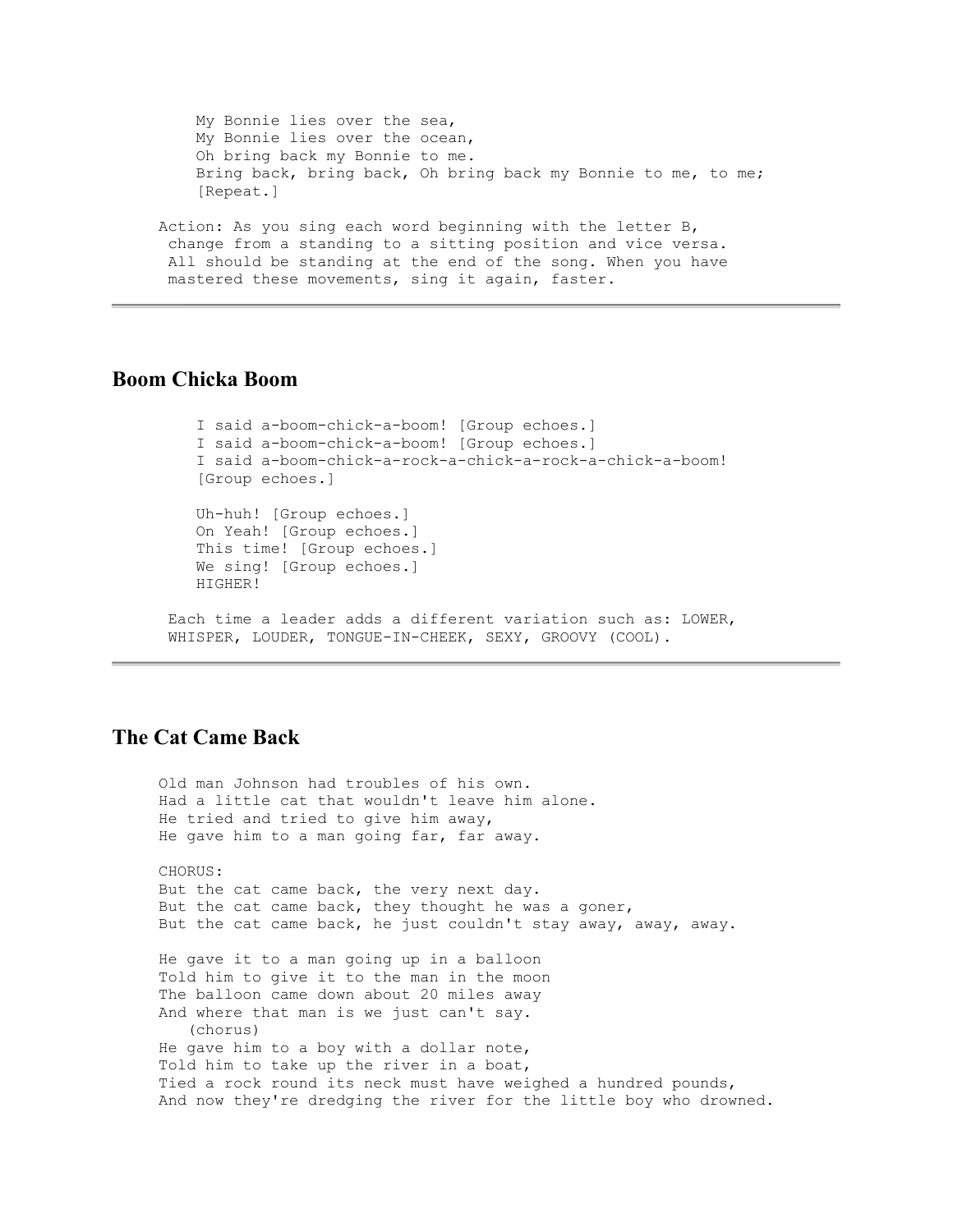(chorus) He gave him to a man going way, way out west, Told him to give it to the one he favored best, First the train jumped track, then it hit the rail, And no one is alive today to tell the gruesome tale. (chorus) Old man Johnson said he'd shoot that cat on sight, So he loaded up his shotgun with nails and dynamite. He waited and waited for that cat to come around, But ninety seven pieces of the man were all they ever found (chorus) The H-bomb fell just the other day, The A-bomb fell in the very same way, Russia went, China went, and the USA The human race was destroyed without a chance to pray.

# **Do Your Ears Hang Low?**

 [Tune: Turkey in the Straw, refrain] Do your ears hang low? Do they wobble to and fro? Can you tie them in a knot? Can you tie them in a bow? Can you throw them over your shoulder Like a continental soldier? Do your ears hang low. Do your ears stand high? Do they reach up to the sky? Do they droop when they're wet? Do they stiffen when they dry? Can you semaphore your neighbor. With a minimum of labor? Do your ears hang high? Do your ears hang wide? Do they flap from side to side? Do they wave in the breeze, From the slightest little sneeze? Can you soar above the nation with a feeling of elevation? Do your ears hang wide? Do your ears fall off, When you give a great big cough? Do they lie there on the ground, Or bounce up at every sound? Can you stick them in your pocket, Just like Davy Crocket? Do your ears fall off?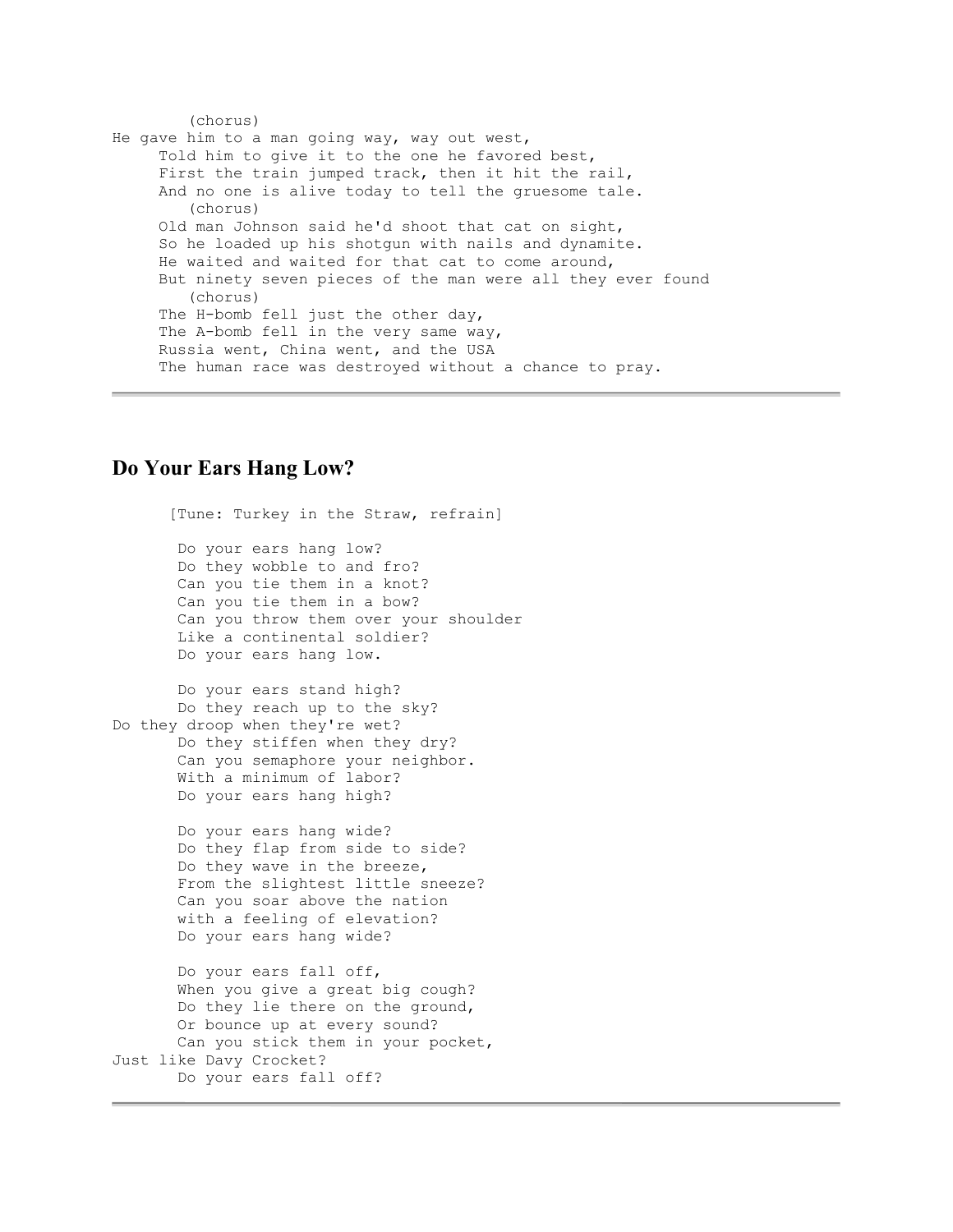#### **Dum, Dum, Da, Da**

 Dum, dum, da, da, Da-dum, dum, da, da, Da-dum, dum, da, da, da, dum, da-dum, dum, dum Dum, dum, da, da, Da-dum, dum, da, da, Da-dum, dum, da, da, da, dum. First time through: pat both knees twice, then right hand to left shoulder twice; pat knees twice, then left hand to right shoulder twice. Second time through: pat both knees once, then right hand to left shoulder once; pat knees once, then left hand to right shoulder once; pat knees, then cross arms, uncross arms and then snap fingers. Third time through: left hand on right elbow, flutter right hand; right hand on left elbow, flutter left hand. Fourth time through: brush hands, then right hand on left elbow;

 left hand on right elbow. Fifth time through: cross arms, lean alternately forward and back.

# **FAST FOOD**

 Tune: A ram sam sam Pizza Hut a Pizza Hut Kentucky Fried Chicken and a Pizza Hut Pizza Hut a Pizza Hut Kentucky Fried Chicken and a Pizza Hut McDonald McDonalds Kentucky Fried Chicken and a Pizza Hut A Burger King a Burger King Long John Silvers and a Burger King A Burger King a Burger King Long John Silvers and a Burger King Red Lobster Red Lobster Long John Silvers and a Burger King Dairy Queen A Dairy Queen Chuckey Cheese and a Dairy Queen Dairy Queen A Dairy Queen Chuckey Cheese and a Dairy Queen Roy Rogers Roy Rogers Chuckey Cheese and a Dairy Queen

 Actions Pizza Hut - Make shape of a hut in the air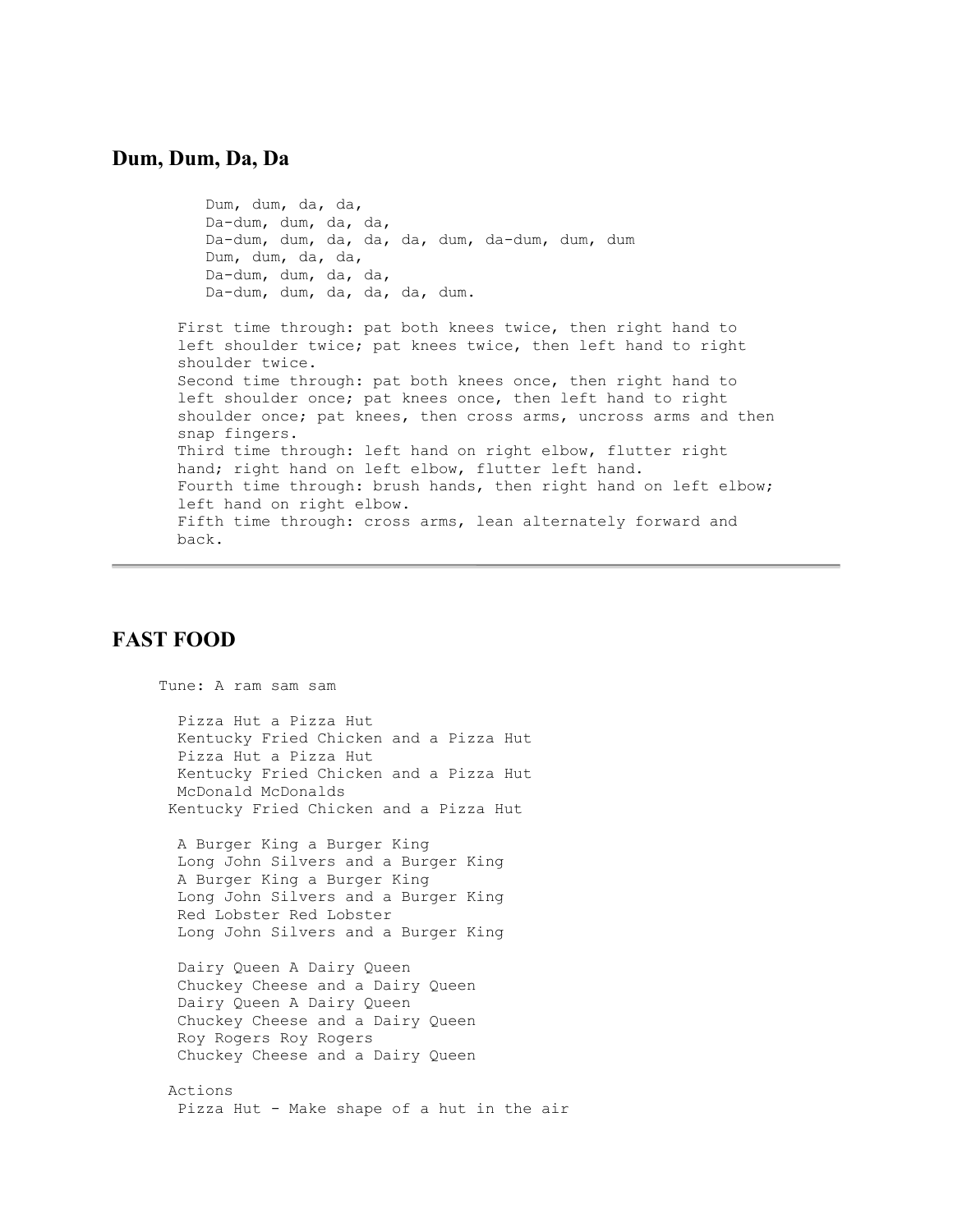```
 Kentucky Fried- Flap elbows up and down in the manner of a 
        demented chicken 
McDonalds - Put hands on top of head and bridge out and down 
        to produce the "Golden Arches" 
        Burger King - Put hands on head with fingers up to make a crown 
        Long John Silver - mimic sword play 
        Red Lobster - hold up arms and bring fingers down on thumbs 
        like lobster claws snapping 
        Dairy Queen - mimic milking a cow 
        Chuckey Cheese - mimic throwing up a pizza 
        Roy Rogers - mimic riding a horse
```
#### **Little Bunny Fu-Fu**

```
 Little bunny Fu-fu, hoppin' though the forest, 
 Scoopin' up the field mice and boppin' them on the head. 
 Along came the good fairy, and she said: 
 "Little bunny Fu-fu, I don't want to see you 
 Scoopin' up the field mice and boppin' them on the head. 
 I'll give you three chances to change your ways, and if you 
 don't obey, I'll turn you into a goon." 
So the next day . . . [Repeat-two more chances . . . ]
So the next day . . . [Repeat-one more chance . . . ]
So the next day . . . [Repeat]
 "I gave you three chances to change your ways and you didn't 
 obey, so now I'm turning you into goon. Pooff! You're a goon. 
And the moral of this story is . . . 'Hare today and goon
 tomorrow.'
```
# **Goin' On a Lion Hunt**

[Audience echoes each line and sets up clap/lap-slapping rhythm.]

```
 Goin' on a lion hunt. 
 Goin to catch a big one. 
 I'm not afraid. 
 Look, what's up ahead? 
 Mud! 
 Can't go over it. 
 Can't go under it. 
 Can't go around it. 
 Gotta go through it. [Make sloshing sounds and move hands as 
 if slogging.] 
 Sticks. [Snap fingers.] 
 Tree. [Make gestures climbing up and down.] 
 Gate. [Make gate-opening gestures.] 
 River. [make swimming gestures.]
```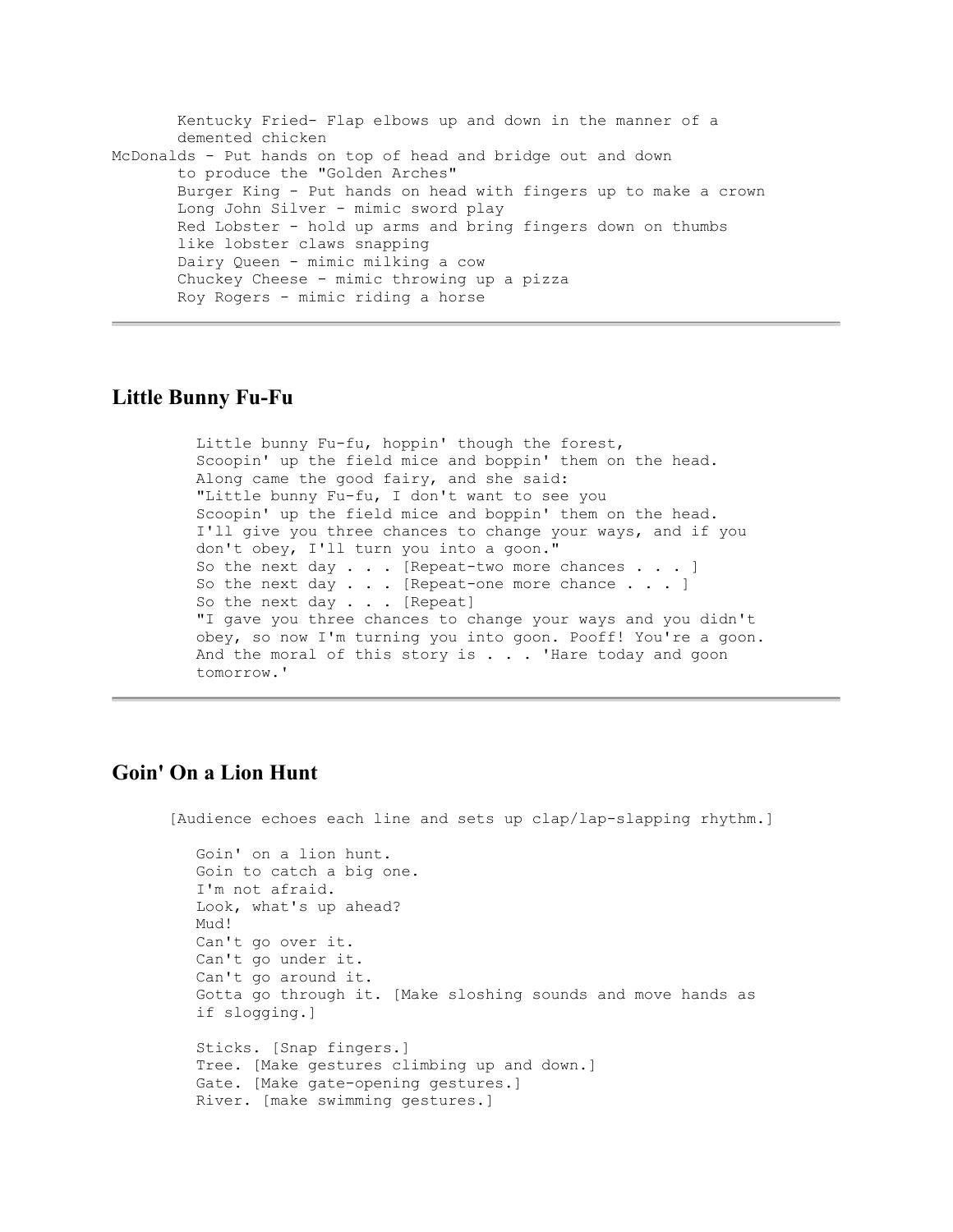Cave. [Go in it and find lion. Reverse all motions quickly to get home.]

# **If I were not a Boy Scout...**

[Tune: This is the Music Concert]

| If I were not a Boy Scout, I wonder what I'd be<br>If I were not a Boy Scout, a                                                  |  |
|----------------------------------------------------------------------------------------------------------------------------------|--|
| 1. A bird watcher I'd be<br>Hark a lark, flying through the park, SPLAT!                                                         |  |
| 2. A plumber I would be<br>Plunge it, flush it, look out below!                                                                  |  |
| 3. A mermaid I would be<br>Bloop, bloop, bloop, bloop, bloop, bloop!                                                             |  |
| 4. A carpenter I'd be<br>Two by four, nail it to the floor!                                                                      |  |
| 5. A secretary I'd be<br>z-z-z-z get the point, z-z-z-z get the point?                                                           |  |
| 6. A teacher I would be<br>Sit down, shut up, throw away your gum!                                                               |  |
| 7. An airline attendant I'd be<br>Coffee, tea, or me, sir; here's your little bag, BLEH!                                         |  |
| 8. A typist I would be<br>Ticka, ticka, ticka, ticka, ticka, ticka, ZING!                                                        |  |
| 9. A hippie I would be<br>Love and peace, my hair is full of grease!<br>[or] Hey Man! Cool Man! Far out! Wow!                    |  |
| 10.A farmer I would be<br>Here's a cow, there's a cow, and here's another yuck!<br>[or] Come on Betsy give the baby's gotta live |  |
| 11.A laundry worker I would be<br>Starchy here, starchy there, starchy in your underwear!                                        |  |
| 12.A cashier I would be<br>Twenty nine, forty nine, here is your change, sir!                                                    |  |
| 13.A gym teacher I'd be<br>We must, we must, improve the bust!                                                                   |  |
| 14.A medic I would be                                                                                                            |  |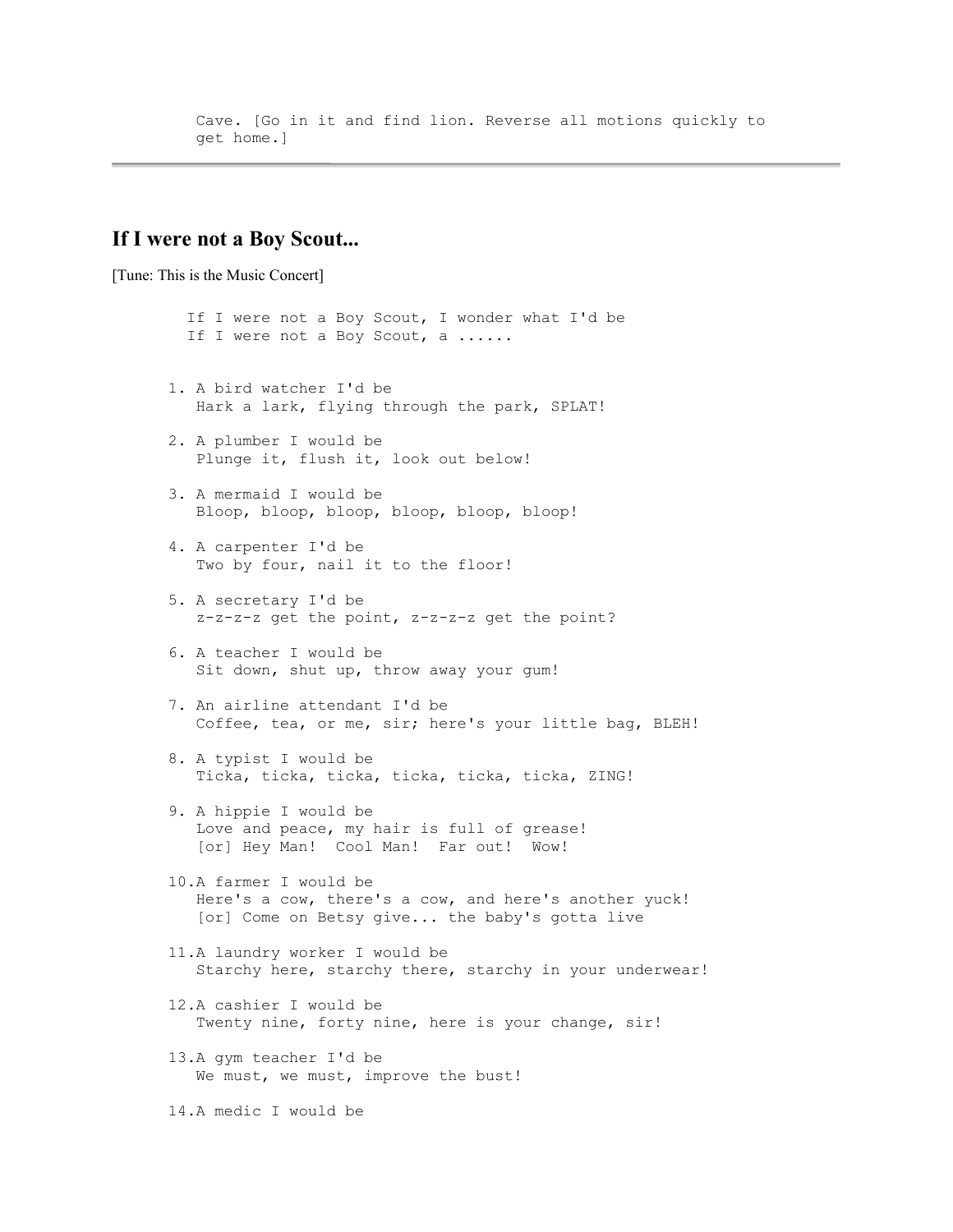Turn around, drop your pants, jab, jab, jab! 15.A doctor I would be Take a pill; pay my bill! I'm going golfing! [or] Needle! Thread! Stick 'em in the head! 16.An electrician I would be Positive, negative bbzzzzt zap 17.A fireman I would be Jump lady, jump... whoaa slpat! 18.A cook I would be Mix it, bake it; heartburn-BURP! 19.A ice cream maker I'd be Tutti-frutti, tutti-fruitti, nice ice cream! 20.A politician I would be Raise the taxes, lower the pay, vote for me on election day! 21.A butcher I would be Chop it up, grind it up, make a little patty! 22.A garbage collector I'd be Lift it, dump it, pick out the good stuff [or] Pile that garbage. Pile that garbage. Pile it to the sky. 23.A [Domino's] pizza maker I'd be 30 minute, fast delivery! 24.A clam digger I would be Dig one here, dig one there-Oh my frozen derriere! 25.Superman I would be It's a bird, it's a plane, where is Lois Lane? 26.Lois Lane I would be Get away, get away, get away, Clark Kent! 27.A cyclist I would be peddle, peddle, peddle, peddle; ring, ring, ring! 28.A truck driver I'd be Here's a curve, there's a curve. HERE'S A BETTER CURVE! [Makes outline of shapely woman.] 29.A house cleaner I'd be Ooh, a bug; squish it in the rug! 30.A baby I would be Mama, Dada, I wuv you! 31.A Preacher I would be Well, well, you never can tell; you might go to heaven, or you might go to ...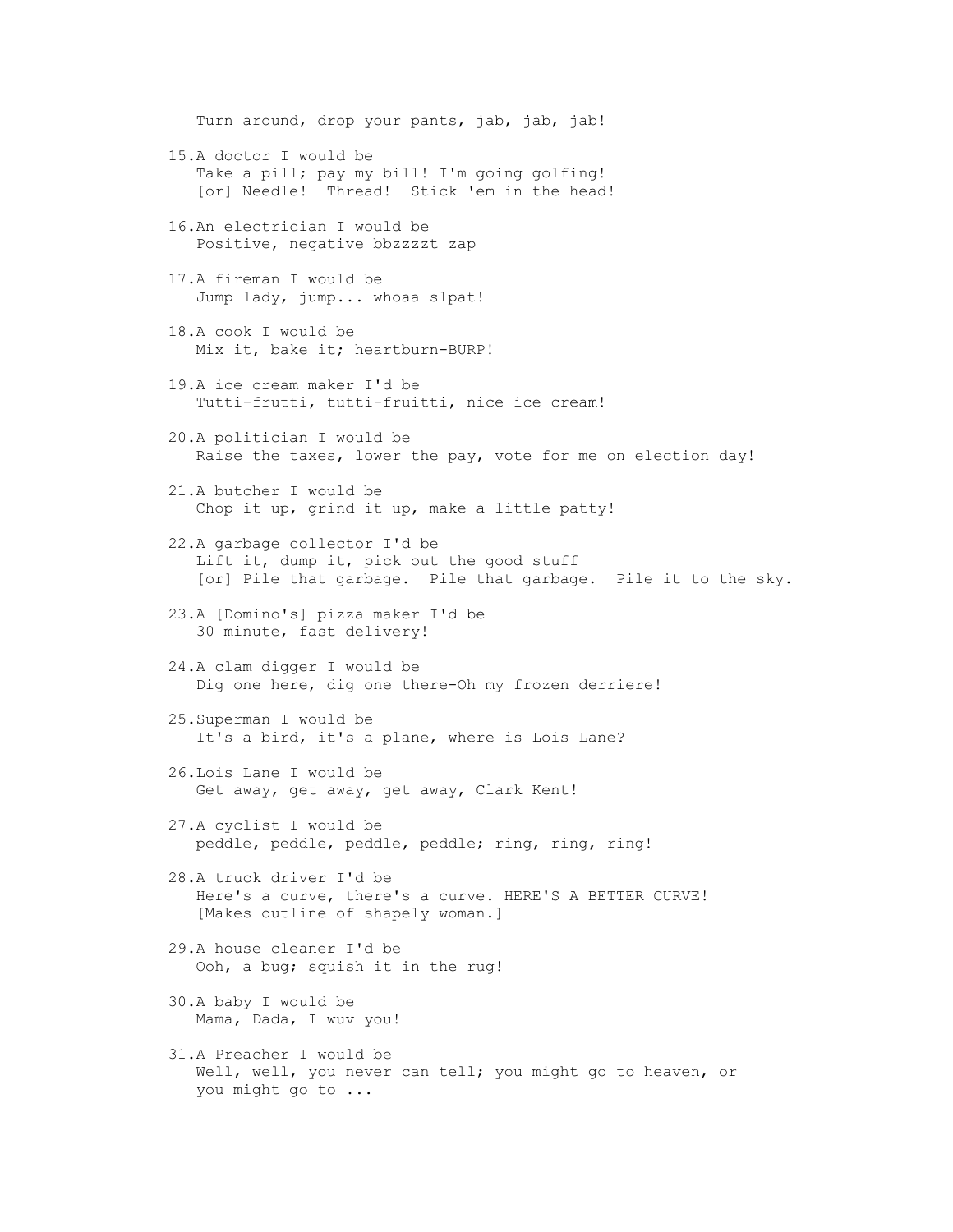32.A DJ I would Be, Miles of smiles on the radio dial.

- 33. A Stewardess I would be, Here's your coffee, here's your tea. here's your paper bag, urrrp
- 34. A Baker I would be, Donuts! Eclairs! Buy My Buns!
- 35. A Lifeguard I would be, Save yourself, Man. I'm working on my tan! [or] Mouth to Mouth Resuscitate, What a way to get a date.
- 36. A Lawyer I would be, Honest. I swear, My client wasn't there
- 37. An Undertaker I would be, 6 x 4, nail them to the floor.
- 38. An Engineer, I would be, Push the button, push the button, kick the darn machine.
- 39. A Ranger I would be, Get eaten by a bear, see if I care.
- 40. A Scoutmaster I would be, Do this, do that, I'm gonna take a nap.

```
 Finally: A Girl Scout I would be!
```
# **I'm a Little Hunk of Tin**

I'm a little hunk of tin, nobody knows where I have been.. Got four wheels and a running board, I'm a four-by-four-by-four.. Honk-honk, rattle-rattle, rattle crash, beep-beep Honk-hank, rattle-rattle, rattle crash, beep-beep Honk-honk, honk, honk. Actions: honk-pull ears; rattle-shake head; crash-cover face with hands; beep-push on nose with flat of hand

# **There were Three Jolly Fishermen**

There were three jolly fishermen, There were three jolly fishermen, There were three jolly fishermen,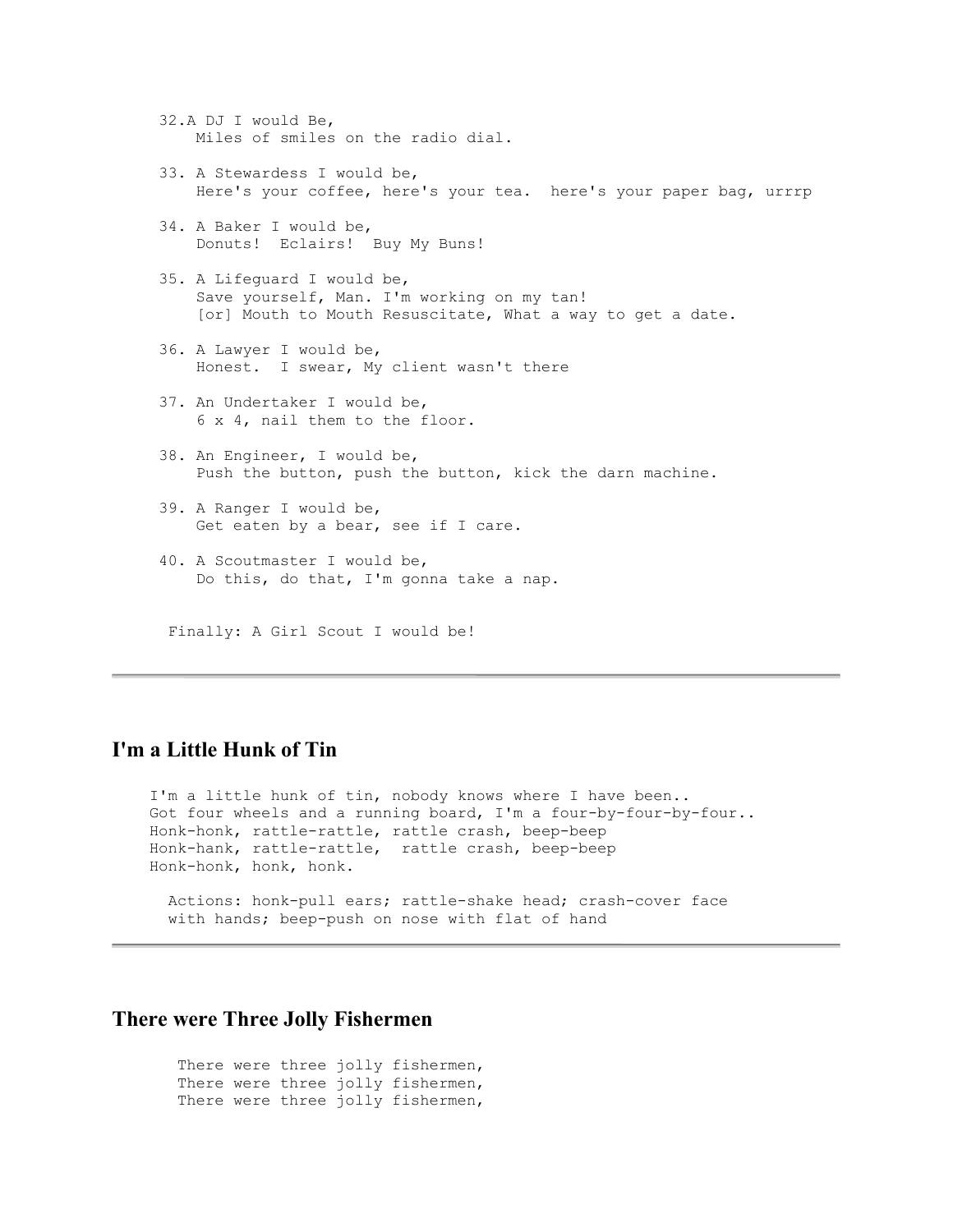Fisher, fisher, men, men, men, Fisher, fisher, men, men, men, There were three jolly fishermen.

 The first one's name was Abraham, The first one's name was Abraham, The first one's name was Abraham, Abra, Abra, ham, ham, ham, Abra, Abra, ham, ham, ham, The first one's name was Abraham.

 The second one's name was I-I-saac, The second one's name was I-I-saac, The second one's name was I-I-saac, I-I, I-I, saac, saac, saac, I-I, I-I, saac, saac, saac, The second one's name was I-I-saac.

The third one's name was Ja-a-cob, The third one's name was Ja-a-cob, The third one's name was Ja-a-cob, Ja-a, Ja-a, cub, cub, cub, Ja-a, Ja-a, cub, cub, cub, The third one's name was Ja-a-cob.

 They all went up to Jericho, They all went up to Jericho, They all went up to Jericho, Jer-i, Jer-i, cho, cho, cho, Jer-i, Jer-i, cho, cho, cho, They all went up to Jericho.

 They should have gone to Amsterdam, They should have gone to Amsterdam, They should have gone to Amsterdam, Amster, amster, shh, shh, shh, Amster, amster, shh, shh, shh, They should have gone to Amsterdam.

# **Junior Birdmen**

 [Tune: On Brave Old Army Team] Up in the air, Junior Birdmen; up in the air, upside down, Up in the air, Junior Birdmen; with your noses to the ground. And when you hear the grand announcement: that your wings are made of tin. Well, then you know, Junior Birdmen, it's time to send your box tops in. For it takes: 5 box tops, 4 bottle bottoms, 3 coupons, 2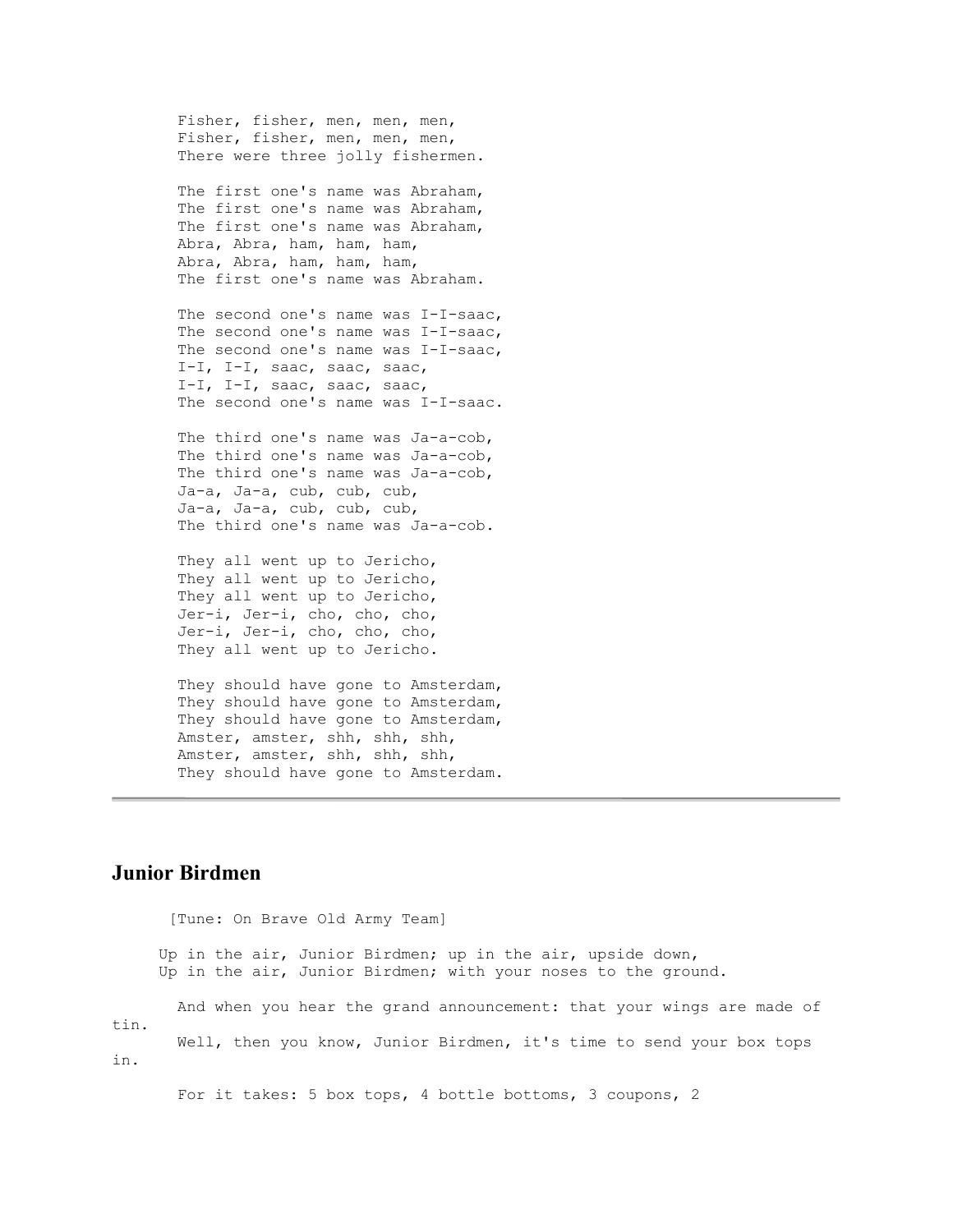wrappers, and one thin dime! Actions: Make a face mask each time you sing the words, "Junior Birdmen" by lacing your fingers. Then, with thumbs under the chin, twist your hands outwards so that you make goggles for the eyes. On "Upside down," perform a jet plane swoop outstretched arms. On "Ground," bring the swooping arms as near to the ground as possible.

# **Little Rabbit**

 In a cabin in the woods, little old man by the window stood. Saw a rabbit hopping by, knocking at his door.. "Help me, help me, help me." shout the rabbit, "Before the hunter shoots me dead." Come little rabbit, come inside; safely at my side.

# **The Muffin Man.**

 Do you know the muffin Man, the Muffin Man, the muffin man. Do You know the muffin man, who lives on gingerbread lane.

Yes I know the muffin man, the muffin man, the muffin man. Yes I know the muffin man, who lives on gingerbread lane.

We all know the muffin man, the muffin man, the muffin man. We all know the muffin man, who lives on gingerbread lane.

 Start with one person, asking another. Then third verse together. Then each of them finds another person to ask and it keeps repeating until everyone knows the muffin man.

# **Singing in the Rain**

 We're singing in the rain, just singing in the rain. What a glorious feeling, we're happy again.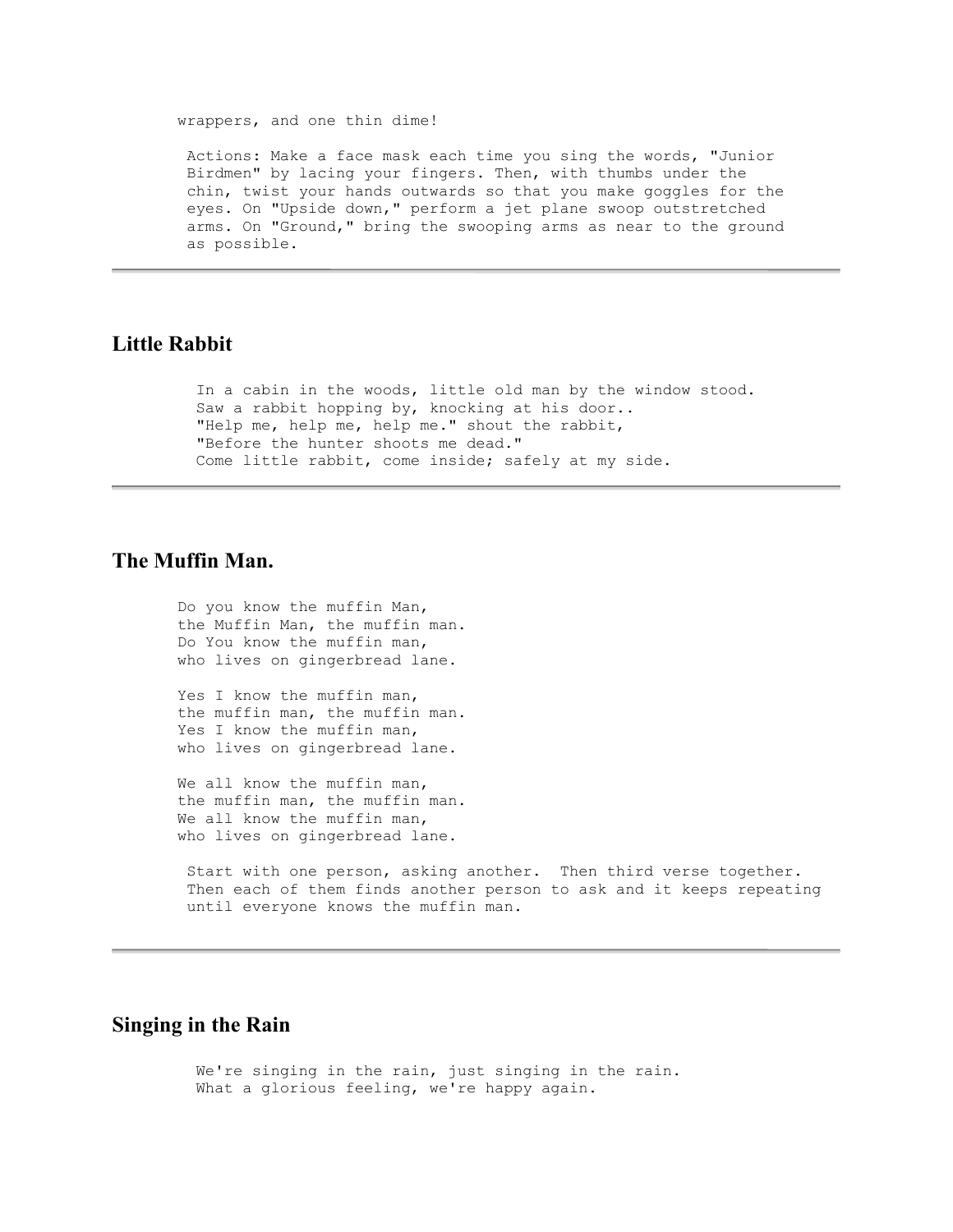```
 Thumbs up! [Group echoes.] 
        A-root-ta-ta, root-ta-ta. root-ta-ta-TA 
     Add each of the following, in turn: 
        Thumbs Up Arms Out Elbows In 
 Knees Bent Knees together Toes together 
 Butt out Chest out Head Back Tongue out
```
# **I've Got That Scouting Spirit**

 I've got that Scouting spirit up in my head, up in my head, up in my head. I've got that Scouting spirit up in my head, up in my head to stay. 2. I've got that Scouting spirit deep in my heart. 3. I've got that Scouting spirit down in my feet. 4. I've got that Scouting spirit all over me.

# **TRADITIONAL SONGS**

# **Acres of Clams**

 I've wandered all over this country, Prospecting and digging for gold;

 I've tunnel'd, hydraulicked, and cradled, And I nearly froze in the cold. And I nearly froze in the cold, And I nearly froze in the cold, I've tunnel'd, hydraulicked, and cradled, And I nearly froze in the cold.

 I rolled up my grub in my blanket, I left all my tools on the ground, I started one morning to shank it For the country they call Puget Sound. For the country they call Puget Sound, For the country they call Puget Sound, I started one morning to shank it For the country they call Puget Sound.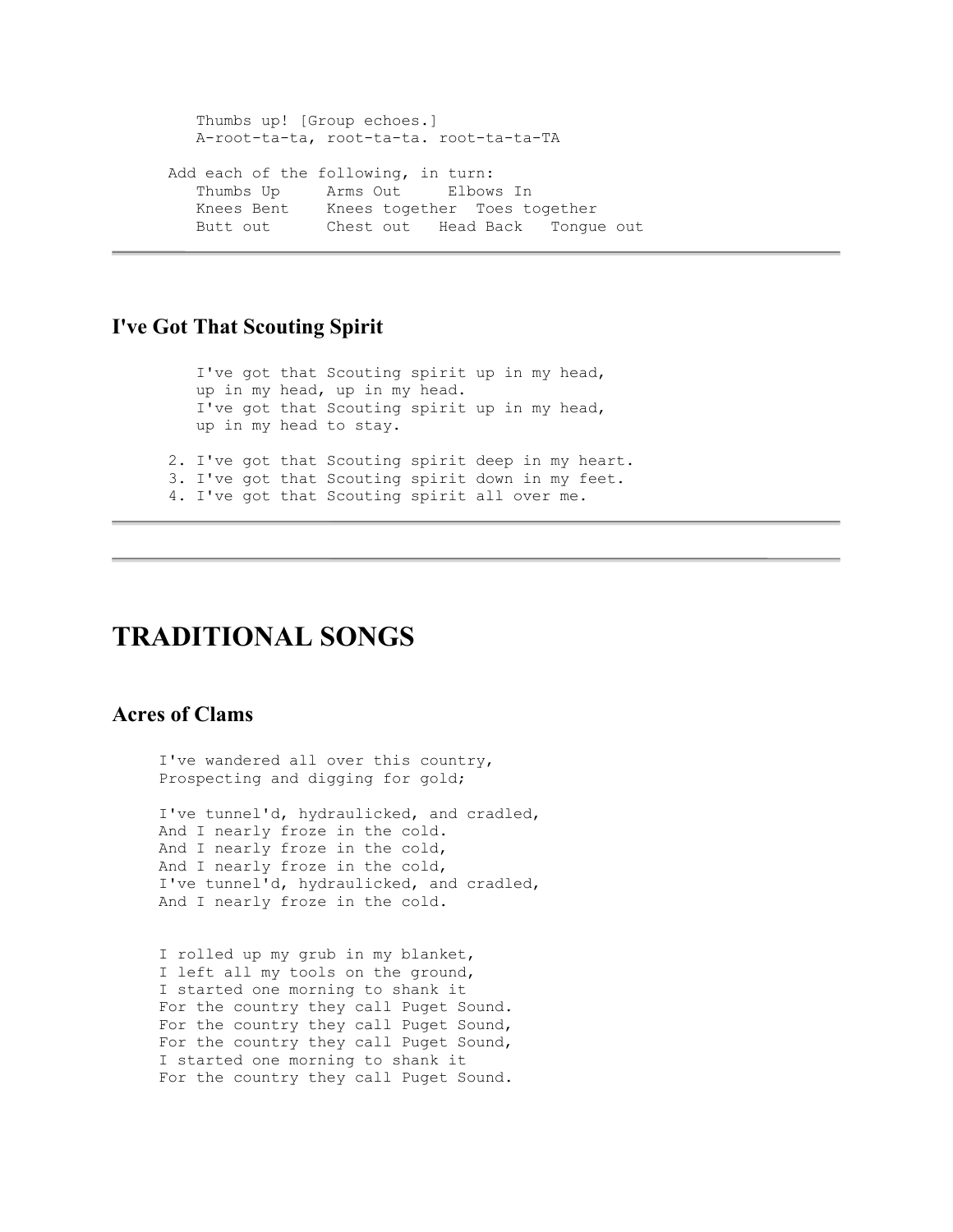No longer the slave of ambition, I laugh at the world and its shams, And I think of my happy condition Surrounded by acres of clams. Surrounded by acres of clams, Surrounded by acres of clams, And I think of my happy condition Surrounded by acres of clams.

# **Aunt Rhody**

 Go tell Aunt Rhody, go tell Aunt Rhody, Go tell Aunt Rhody, the old gray goose is dead.

- The one she's been saving, [Repeat twice more.] To make a feather bed.
- She died in the mill pond, [Repeat twice more.] From standing on her head.
- The goslings are mourning, [Repeat twice more.] Because their mother's dead.
- The old gander's weeping, [Repeat twice more.] Because his mate is dead.

### **Barges**

 Out of my window looking in the night, I can see the barges flickering light. Silently flows the river to the sea, And the barges too go silently. Barges, I would like to go with you; I would like to sail the ocean blue. Barges, have you treasures in your hold? Do you fight with pirates brave and bold?

 Out of my window looking in the night, I can see the barges flickering light. Starboard shines green and port is glowing red, You can see them flickering far ahead. Barges, I would like to go with you; I would like to sail the ocean blue. Barges, have you treasures in your hold? Do you fight with pirates brave and bold?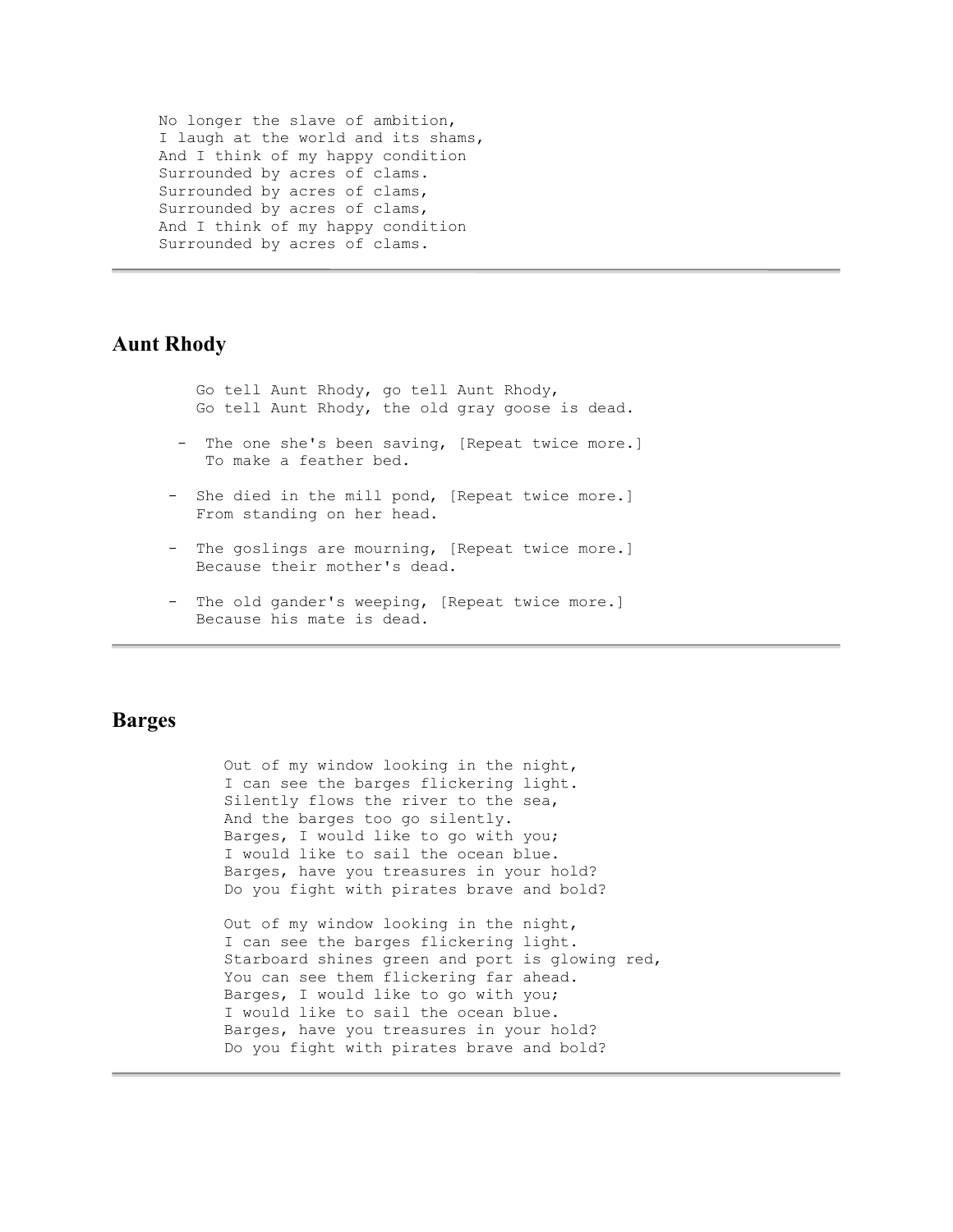# **Clementine**

 In a cavern, in a canyon, excavating for a mine, Lived a miner, forty-niner, and his daughter Clementine. Chorus Oh my darling, Oh my darling, Oh my darling Clementine, You are lost and gone forever, dreadful sorry, Clementine. Light she was, and like a fairy, and her shoes were number nine, Herring boxes without topses, sandals were for Clementine. Drove she ducklings to the water every morning just at nine, Hit her foot against a splinter, fell into the foaming brine. Ruby lips above the water, blowing bubbles soft and fine, Alas for me! I was no swimmer, so I lost my Clementine. In a churchyard near the canyon, where the myrtle doth entwine, There grow roses and other posies, fertilized by Clementine. Then the miner, forty-niner, soon began to peak and pine, Thought he oughter join his daughter, now he's with his Clementine. In my dreams she still doth haunt me, robed in garments soaked in brine, While in life I used to hug her, now she's dead I draw the line.

 How I missed her, how I missed her, how I missed my Clementine, Until I kissed her little sister, and forgot my Clementine.

 Now ye Scouts all heed the warning to this tragic tale of mine, Mouth-to-mouth resuscitation would have saved my Clementine.

# **CHARLIE ON THE M.T.A**

 Let me tell ya of a story 'bout a man named Charlie, on a tragic and faithful day. He put ten cents in his pocket, kissed his wife and family, went to ride on the M.T.A

 Chorus: But did he ever return? No, he never returned, and his fate is still unlearned. (Poor old charlie). He may ride forever 'neath the streets of Boston, he's the man who never returned.

 Charlie handed in his dime at the Kendel Square Station and he changed for Jamaca Plains. When he got there the conductor told him, "one more nickel," Charlie couldn't get off that train

Well all night long Charlie rides through the stations, saying, "What will become of me? How can I afford to see my sister in Chelsea or my cousin or Roxbury?"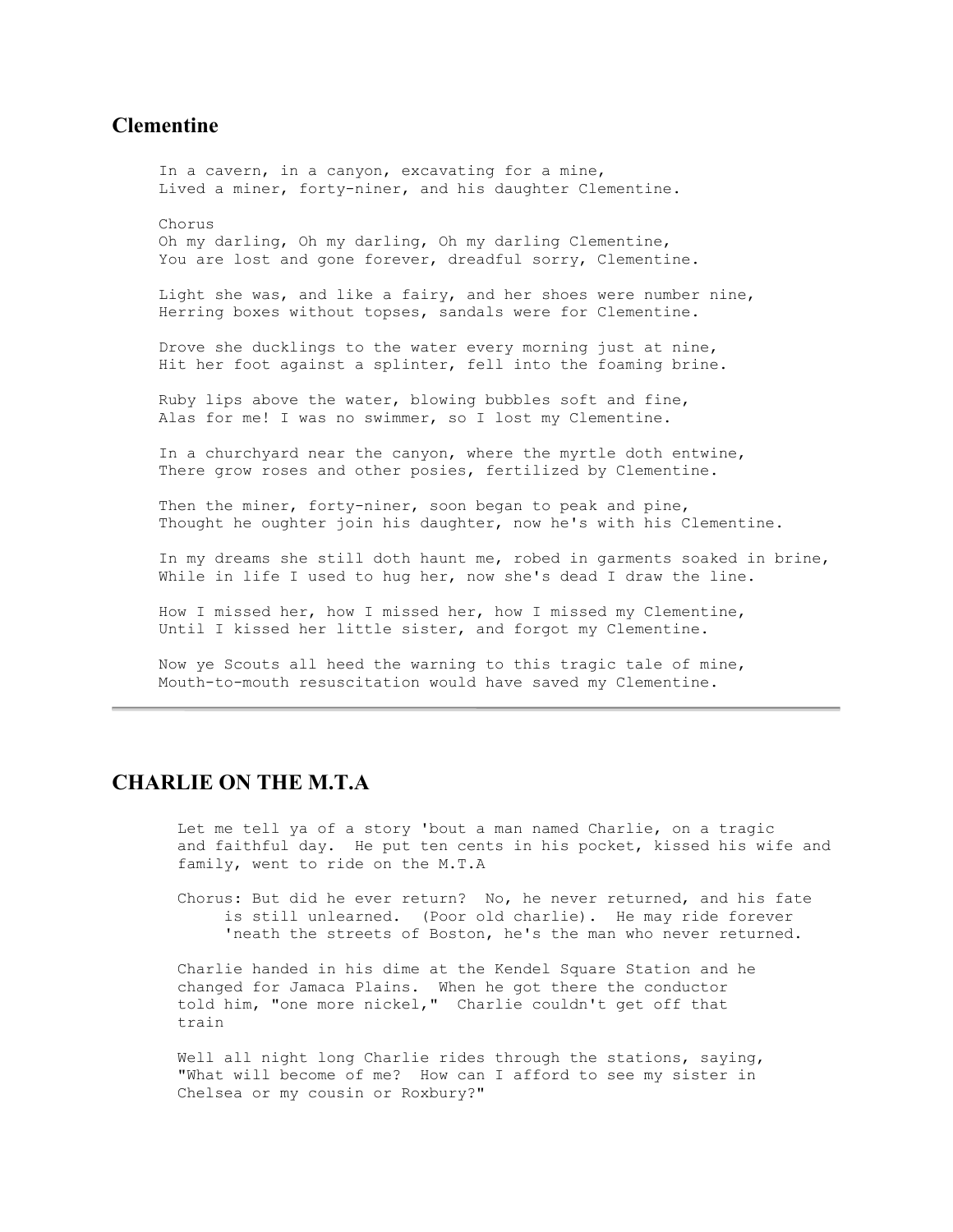Charlie's wife goes down to the Scully Square station, every day at a quarter past two. And through the open window, she hands Charlie a sandwich as the train goes a rumbling through.

# **The Death of Cock Robin**

Chorus

| All the birds of the air fell a sighin' and sobbin',<br>When they heard of the death of poor cock robin,<br>When they heard of the death of poor cock robin. |
|--------------------------------------------------------------------------------------------------------------------------------------------------------------|
| 1. Who killed cock robin?<br>"I", said the sparrow, "with my bow and arrow."<br>"I killed cock robin."                                                       |
| 2. Who saw him die?<br>"I", said the fly, "with my little eye."                                                                                              |
| 3. Who'll make his shroud?<br>"I", said the beetle, "with my thread and needle."                                                                             |
| 4. Who'll dig his grave ?<br>"I", said the owl, "with my little trowel."                                                                                     |
| 5. Who'll give the memorial?<br>"I", said the rook, "with my little book."                                                                                   |
| 6. Who'll be chief mourner?<br>"I", said the dove, "with my undying love."                                                                                   |
| 7. Who'll bear the coffin?<br>"I", said the wren, "with rooster and the hen."                                                                                |
| 8. Who'll let him down?<br>"I", said the crane, "with my golden chain."                                                                                      |
| 9. Who'll cover him over?<br>"I", said the crow, "with my little hoe."                                                                                       |
| 10. Who'll toll the bell?<br>"I", said the bull, "because I can pull."                                                                                       |
| 11. Who'll mark the grave?<br>"I", said the thrush, "with my paint and brush."                                                                               |
| 12. Who'll keep the vigil?<br>"I", said the lark, "so long as it's not dark."                                                                                |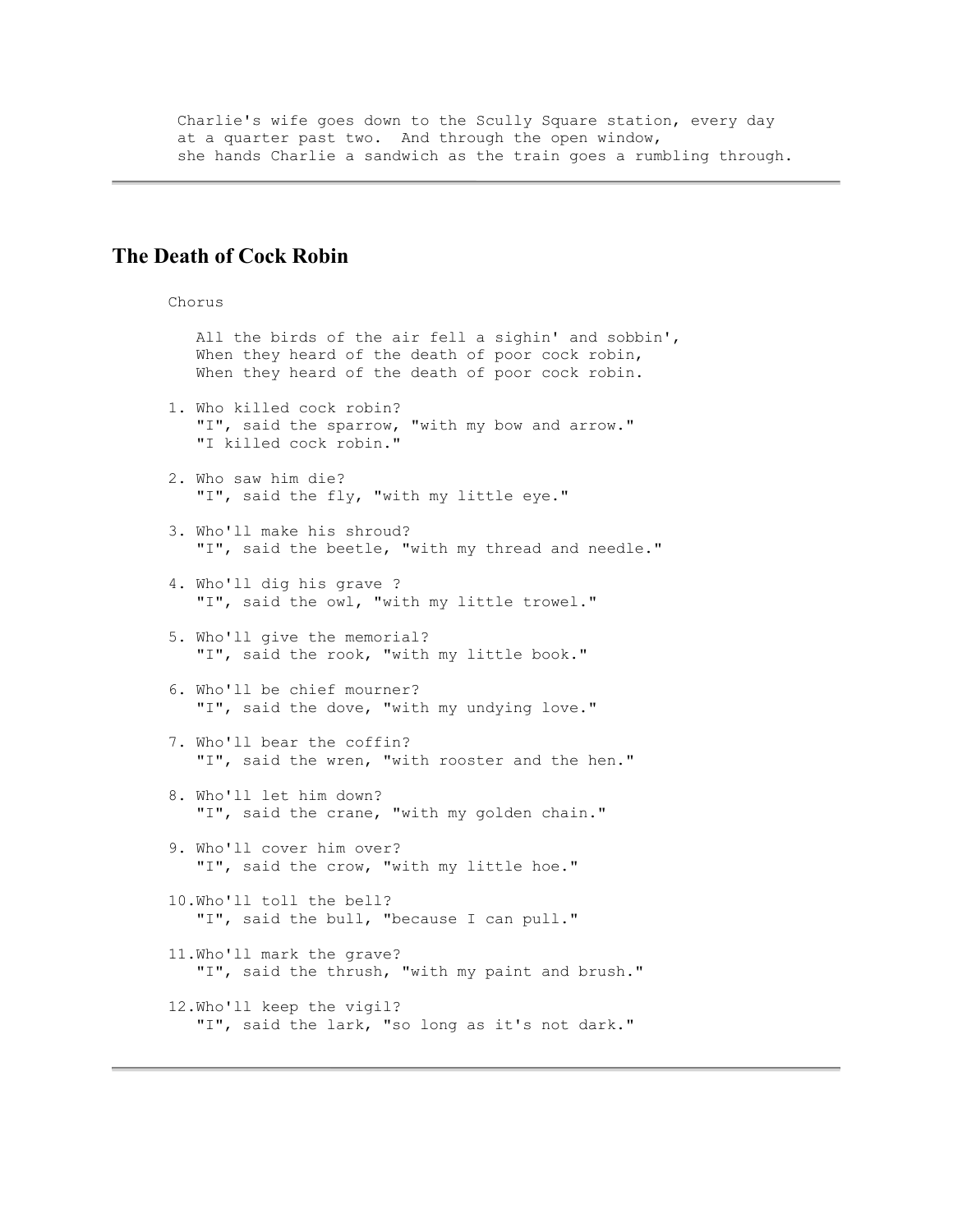### **Dixie**

 I wish I was in the land of cotton, Old times there are not forgotten; Look away! Look away! Look away! Dixieland. In Dixieland where I was born in, Early on one frosty morning'; Look away! Look away! Look away! Dixieland. Chorus Then I wish I was in Dixie, hooray! Hooray! In Dixieland I'll take my stand to live and die in Dixie; Away, away, away down south in Dixie. [Repeat.] There's buckwheat cakes and Indian batter Makes you fat, but that don't matter; Look away! Look away! Look away! Dixieland. Then hoe it down and scratch your grabble, To Dixieland I'm bound to travel, Look away! Look away! Look away! Dixieland.

# **Down in the Valley**

 Down in the valley, the valley so low, Hang your head over, hear the winds blow. Hear the winds blow, dear, hear the winds blow. Hang your head over, hear the winds blow.

 Down in the valley, walking between, Telling our story, here's what it means. Here's what it means, dear, here's what it means, Telling our story, here's what it means.

 Roses love sunshine, violets love dew, Angels in heaven know I love you; Know I love you, dear, know I love you, Angels in heaven know I love you.

 Build me a castle forty feet high, So I can see him as he rides by; As he rides by, dear, as he rides by, So I can see him as he rides by.

 Writing this letter, containing three lines, Answer my question, "Will you be mine?" "Will you be mine, dear, will you be mine," Answer my question, "Will you be mine?"

 If you don't love me, love whom you please, Throw your arms round me, give my heart ease.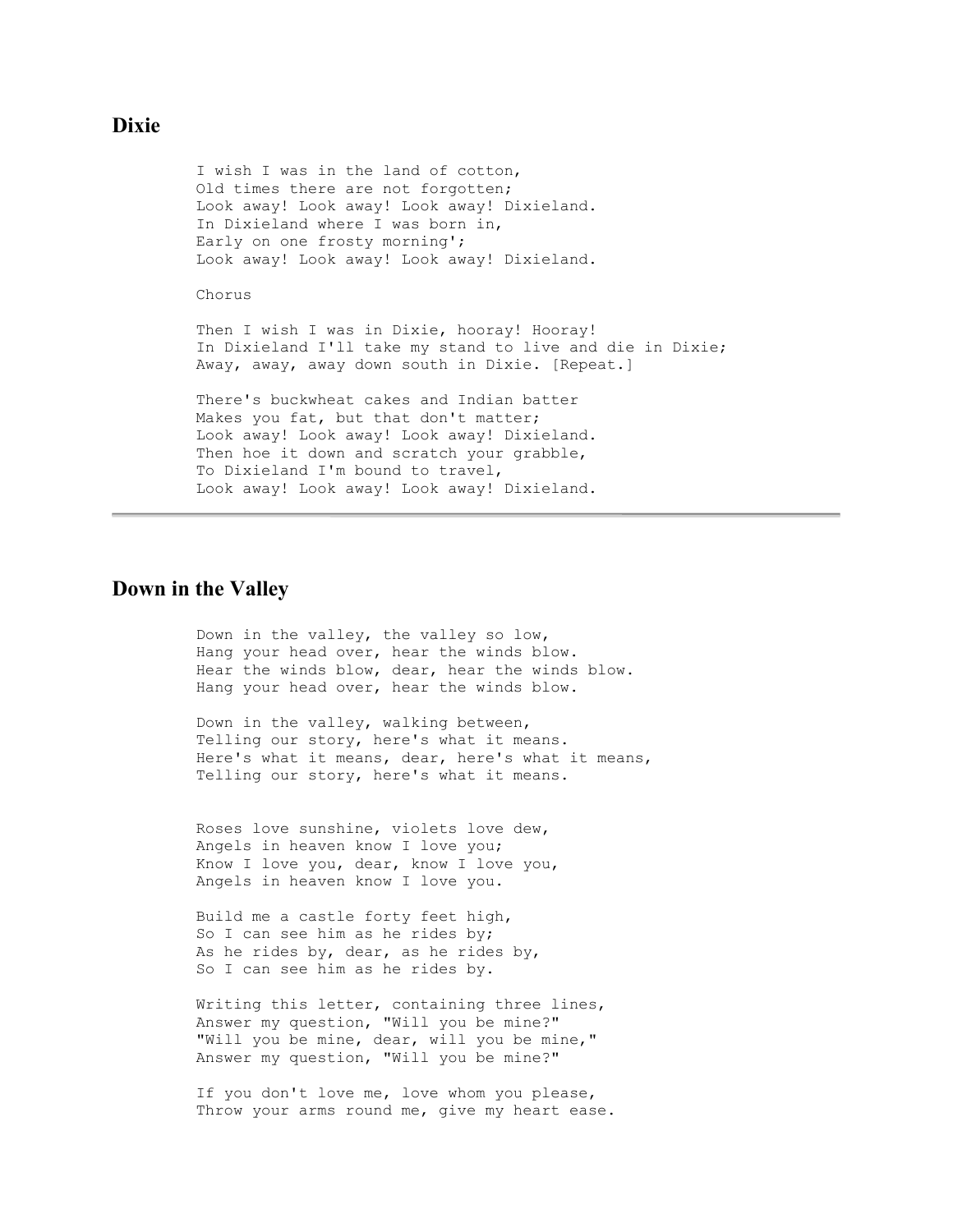Give my heart ease, dear, give my heart ease, Throw your arms round me, give my heart ease. Throw your arms round me, before it's too late; Throw your arms round me, feel my heart break. Feel my heart break, dear, feel my heart break. Throw your arms round me, feel my heart break.

# **The Erie Canal**

 I've got a mule, her name is Sal, Fifteen miles on the Erie Canal. She's a good ol' worker and a good ol' pal, Fifteen miles on the Erie Canal. We've hauled some barges in our day, Filled with lumber, coal, and hay, And now we know ev'ry inch of the way From Albany to Buffalo. Chorus: Low bridge, ev'rybody down! Low bridge, for we're comin' to a town! And you'll always know your neighbor, You'll always know your pal, if you've ever navigated on the Erie Canal. We better get on our way, old pal, Fifteen miles on the Erie Canal. 'Cause you bet your life I'd never part with Sal, Fifteen miles on the Erie Canal.

> We'll make Rome 'bout six o'clock, One more trip and back we'll go, Right back home to Buffalo.

Get up there mule, here comes a lock,

# **Green Grow the Rushes**

 I'll sing you one-ho, green grow the rushes-ho. What is your one-ho? One is one, and all alone, and ever more shall be it so! I'll sing you two-ho, green grow the rushes-ho. What is your two-ho? Two, two, lily white boys, cloth-ed all in green-ho One is one, and all alone, and ever more shall be it so!

[Continue: adding each verse and repeating backwards to, "One is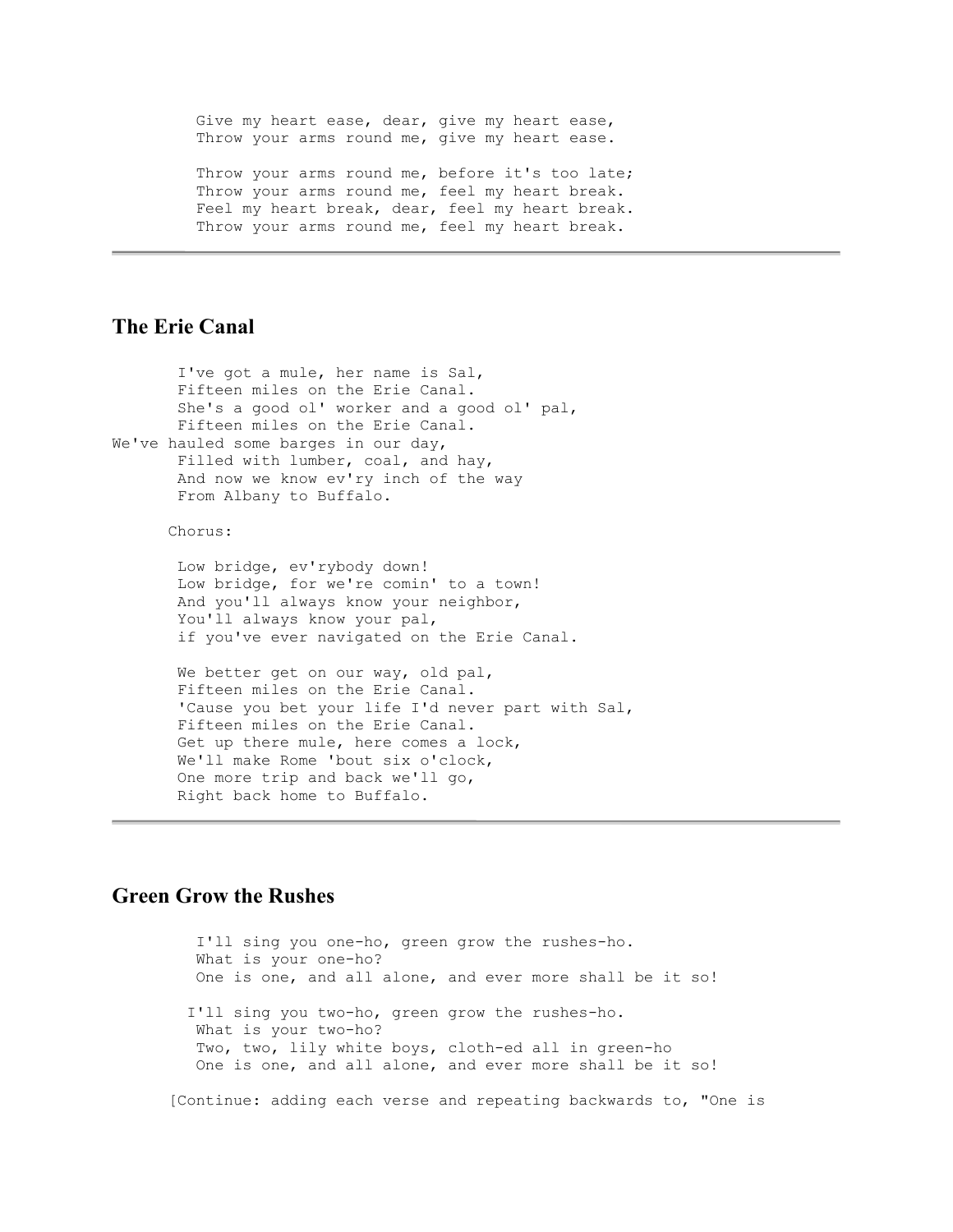one, and all alone, and ever more shall be it so!"]

 Three, three, the rivals; Four for the Gospel makers; Five for the symbols at your door; Six for the six proud walkers; Seven for the seven stars in the sky; Eight for the April rainers; Nine for the nine bright shiners; Ten for the ten commandments; Eleven for the eleven who went to heaven; Twelve for the twelve apostles.

# **Handcart Song**

 Ye Saints who dwell on Europe's shore, Prepare yourself for many more To leave behind your native land, For sure God's judgements are at hand. For you must cross the raging main Before the promised land you gain, And with the faithful make a start To cross the plains with your handcart.

Chorus:

 For some must push and some must pull As we go marching up the hill; So merrily on the way we go Until we reach the valley-o!

 And long before the valley the valley's gained, We will be met upon the plains With music sweet and friends so dear And fresh supplies our heart to cheer. And then with music and with song, How cheerfully we'll march along And thank the day we made a start To cross the plains with our handcart.

Chorus:

# **Happy Wanderer**

 I love to go a-wandering along the mountain track, And as I go,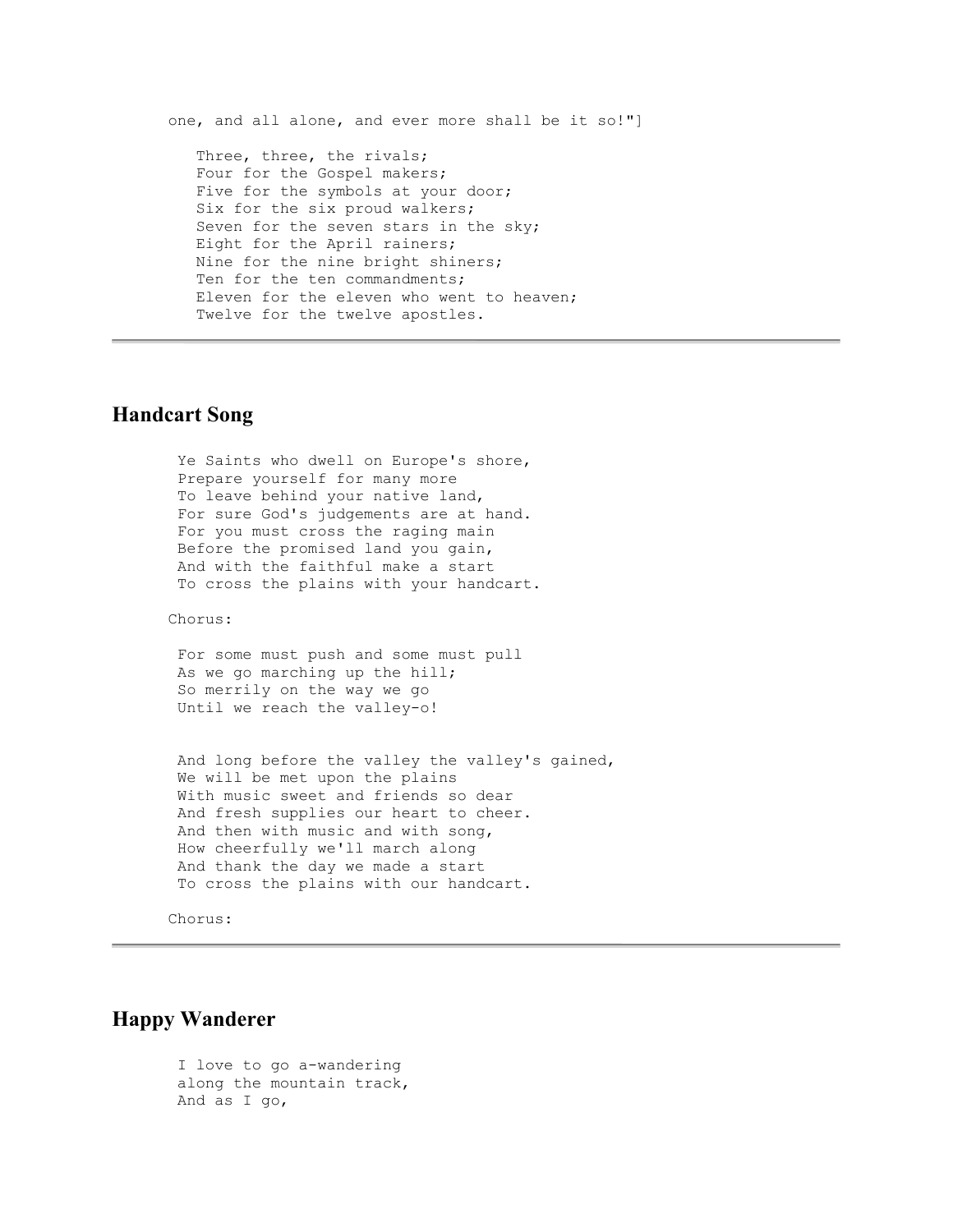```
 I love to sing 
 My knapsack on my back. 
 Chorus 
 Valdaree, valdarah, valdaree, 
 Valdarah-ha-ha-ha-ha-ha 
 Valdaree, valdarah 
 My knapsack on my back. 
 I love to wander by the stream 
 that dances in the sun 
 so joyously 
 it calls to me 
 "Come join my happy song." 
 I tip my hat to all I meet, 
 and they wave back to me 
 The blackbird call 
 so load and sweet 
 from every greenwood tree. 
 High overhead the Skylark wings. 
 He never stays at home. 
 And just like me, 
 he loves to sing 
 as over the world he roams. 
 Oh may I go a-wandering 
 until the day I die. 
 Oh may I always 
 laugh and sing 
 beneath God's clear blue sky.
```

```
 Chorus
```
# **I'm Happy When I'm Hiking**

```
 Tramp, tramp, tramp, tramp, 
 tramp, tramp, tramp, tramp, 
 I'm happy when I'm hiking, 
 pack up-on my back 
 I'm happy when I'm hiking 
 Off the beaten track. 
 Out in the open country, 
 that's the place for me. 
 With a true Scouting friends 
 to journey's end, 
 ten, twenty, thirty, forty, fifty miles a day. 
 Tramp, tramp, tramp, tramp, 
 tramp, tramp, tramp, tramp.
```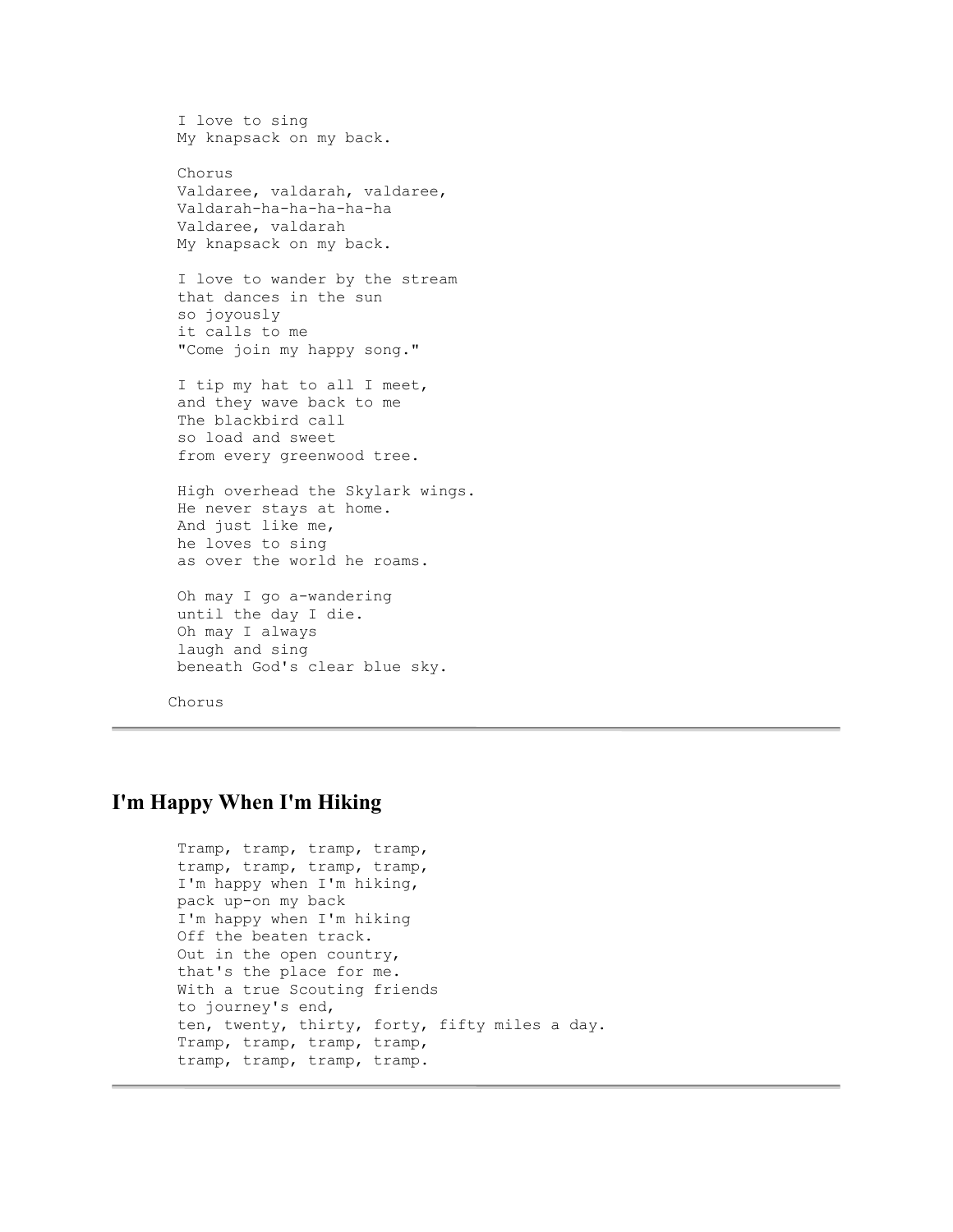#### **Home on the Range**

 Oh give me a home where the buffalo roam, Where the deer and the antelope play, Where seldom is heard a discouraging word, And the skies are not cloudy all day. Chorus Home, home on the range, where the deer and the antelope play, Where seldom is heard a discouraging word, And the skies are not cloudy all day. Where the air is so pure, and the zephyrs so free, The breezes so balmy and light, That I would not exchange my home on the range, For all of the cities so bright. The Red man was pressed from this part of the west, He's likely no more to return, To the banks of the Red River where seldom if ever Their flickering campfires burn. How often at night when the heavens are bright,

With the light from the glittering stars, Have I stood there amazed and asked as I gazed, If their glory exceeds that of ours.

 Oh, I love these wild flowers in this dear land of ours, The curlew I love to hear cry, And I love the white rocks and the antelope flocks, That graze on the mountain slopes high.

 Oh give me a land where the bright diamond sand, Flows leisurely down in the stream; Where the graceful white swan goes gliding along, Like a maid in a heavenly dream.

Then I would not exchange my home on the range, Where the deer and the antelope play; Where seldom is heard a discouraging word, And the skies are not cloudy all day.

# **Hot Time In the Old Town Tonight**

 Late last night when we were all in bed, Mrs. O'Leary left her lantern in the shed. Well, the cow kicked it over, and this is what they said: "There'll be a hot time in the old town tonight!"

When you hear those bells go ding-a-ling, All join 'round and sweetly you must sing.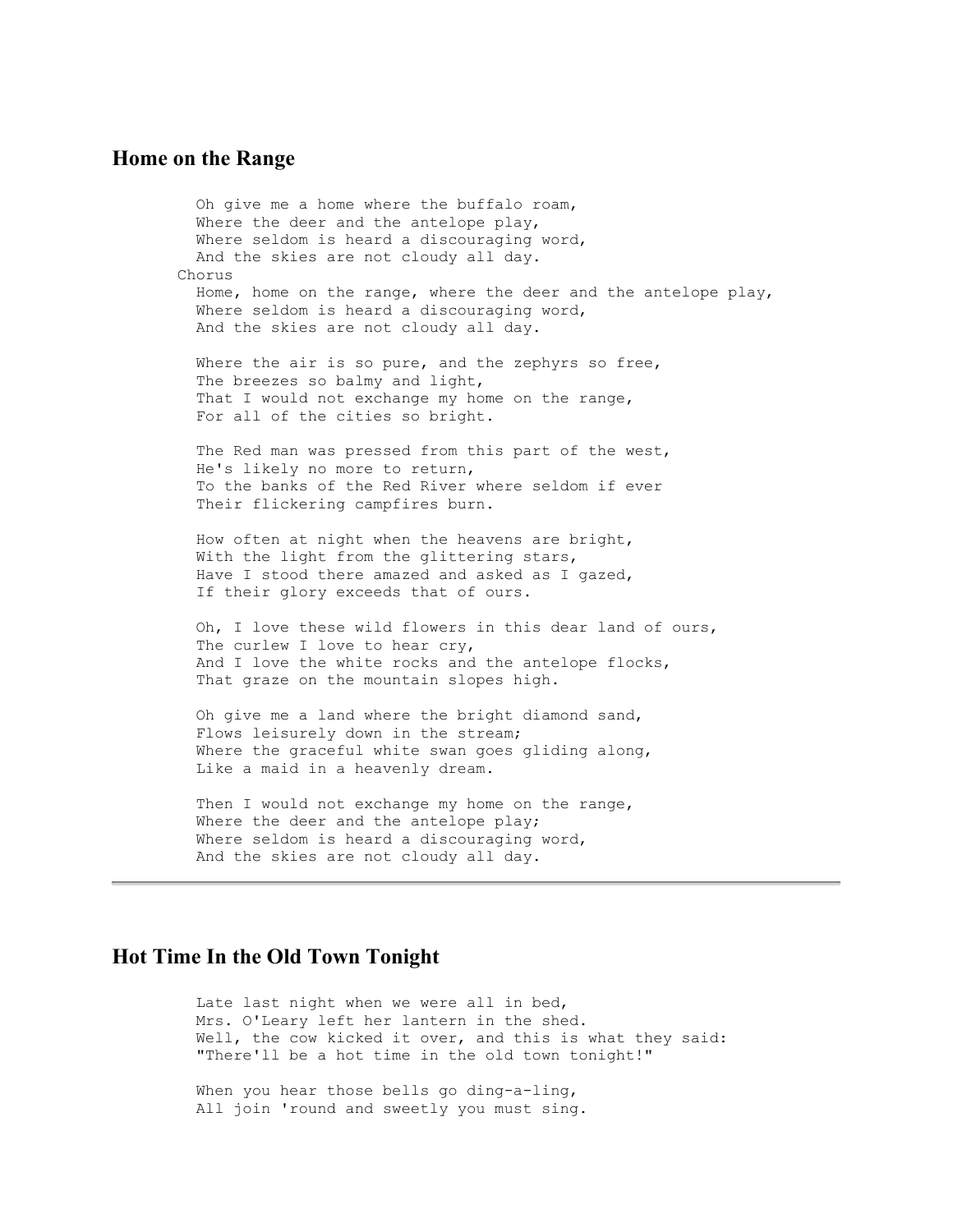And when the verse is through, in the chorus all join in: "There'll be a hot time in the old town tonight!" For dramatic effect, shout out "FIRE, FIRE, FIRE" at the end of the first verse. Silly variant: Ten nights dark when bed we all were in, Old Leary lady hung the shed her lantern in, And when the kick cowed it over, she eyed her wink and said "There'll be town hot in the time old tonight!"

# **Johnnie Verbeck**

 There was a Dutch-man, his name was John-nie Ver-beck. He was a dealer in sausages and sauerkraut and spec. He makes the finest sausages that ever you did see. But one day he invented a wonderful sausage machine. Chorus Oh, Mister Johnnie Verbeck, How could you be so mean? I told you you'd be sorry for inventing that machine. All the neighbors cats and dogs Will never more be seen, For they'll be ground to sausage meat In Johnnie Verbeck's machine. One day a little fat boy came a walking in the store He brought a pound of sausage and piled them on the floor. The boy began to whistle and he whistled up a tune. And all the sausages went a dancing 'round the room.

Chorus

 One day the machine got busted the blamed thing wouldn't go. So Johnnie Verbeck, he climbed inside to see what made it so. His wife, she had a nightmare and walking in her sleep She gave the crank an awful yank and Johnnie Verbeck was meat.

Chorus

# **Land of Oden**

 In the land of Oden, there lies a mountain,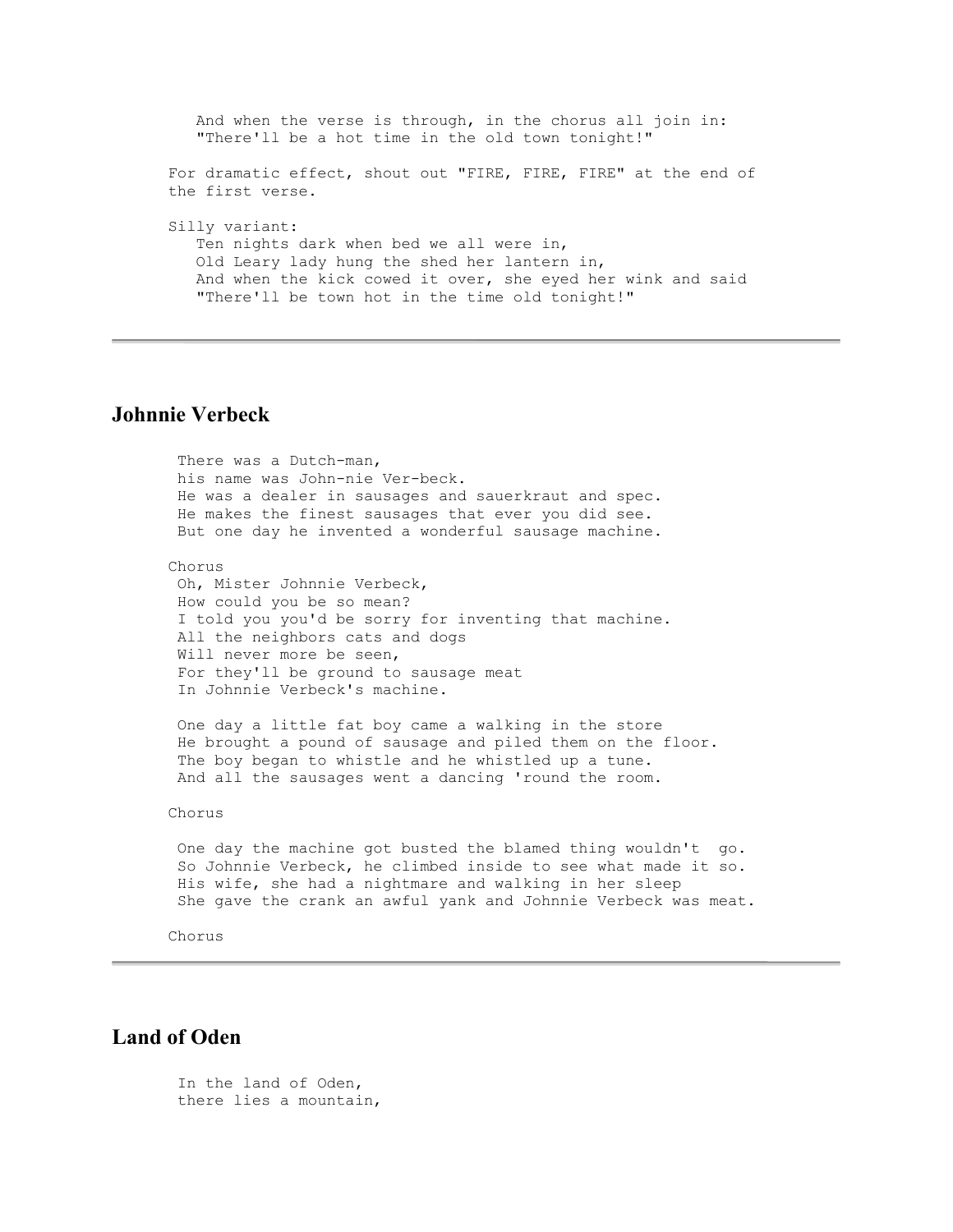```
 Ten thousand miles, in the air 
 From edge to edge 
 This mountain measures, 
 Ten thousand miles square
```
 A little bird comes a winging Once every thousand years or so Sharpens its beak on the mountain And then he swiftly flies away

 And when this mountain has worn away that in eternity will be But one single day.

```
 In the land of Oden, 
 There lies a mountain 
 Ten thousand miles in the air 
 In the air 
 In the air.
```
# **The Mermaid**

 'Twas Friday Morn When we set sail, and our ship wasn't far from the land. When our captain spied a pretty mermaid, with a comb and a glass in her hand.

 CHORUS: Oh, the ocean waves may roll and the stormy winds may blow But we poor sailors go skipping to the top While the landlubbers lie down below, below, below While the landlubbers lie down below, below.

Then up spoke the captain of our gallant ship, and a fine old man was he. "This fishy mermaid has warned us of our doom, we shall sink to the bottom of the sea."

#### chorus

Then up spoke the mate of our gallant ship and a well spoken man was he. "I've married me a wife in old Salem Town, and tonight a widow she'll be."

#### chorus

Then up spoke the cook of our gallant ship, and a red hot cook was he. "I care more for my pots and my pans, than I do for the bottom of the sea."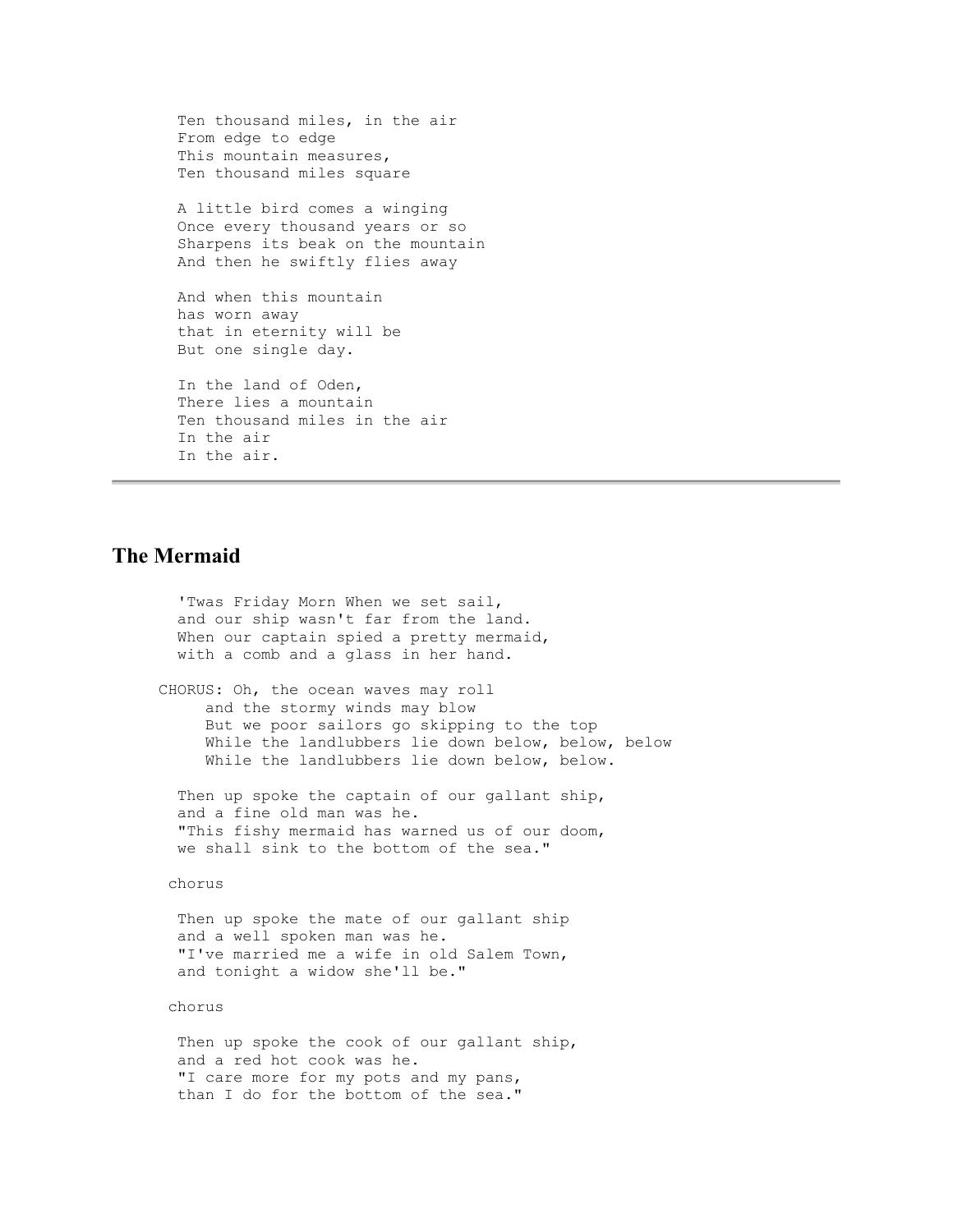```
 chorus 
 Then up spoke the figurehead of our gallant ship 
  and a well carved figure was she. 
  "I'd rather be a figurehead of this gallant ship 
 than a log at the bottom of the sea." 
 chorus 
 Then up spoke the cabin boy of our gallant ship 
 and a dirty little rat was he. 
 "There's nary a soul in old Salem town, 
 who gives a lick 'bout me." 
 chorus 
Then three times around went our gallant ship,
 Then three times around went she. 
Then three times around went our gallant ship,
 and she sank to the bottom of the sea. 
 chorus
```
# **... Mighty Fine.... . . Scout Camp**

The busses that you ride in, they say are mighty fine, But when they turn a corner, they leave the wheels behind. Chorus Oh, I don't want no more of Delmont Life.. Gee, Mom, I want to go, but they won't let me go; Gee, Mom, I want to go home. The leaders that they have here, they say are mighty fine, But when you get up closer, they look like frankenstein. The first aid that they give you, they say is mighty fine, But if you cut your finger, you're left with only nine. The water that they have here they say is mighty fine, But when you try to drink it, it tastes like turpentine. The biscuits that they serve you, they say are mighty fine But one rolled off the table and killed a friend of mine The spaghetti that they serve you, they say is mighty fine They rinse it the toilet and drain it on the line/ The cocoa that they serve you, they say is mighty fine It's good for cuts and bruises and tastes like iodine.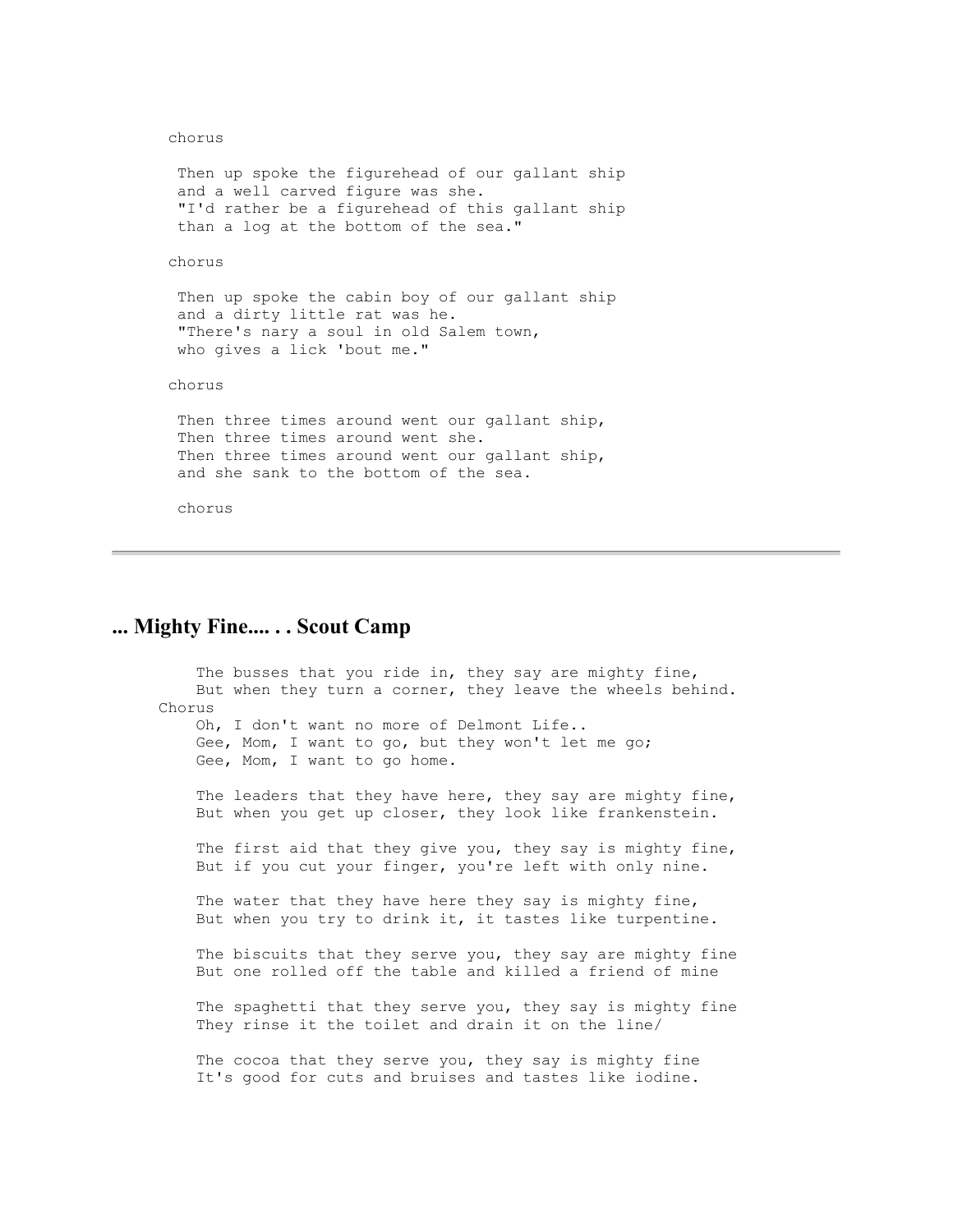The tents/cabins that you sleep in, they say are mighty fine But whoever said this has never slept in mine.

 The toilets that they have here are the best that they can get Last night my tent mate had to go, they haven't found him/her yet.

# **The Scout Who Never Returned**

[Tune: Charlie On The MTA]

Let me tell you of a story of a Scout named  $\ldots$ , On that tragic and fateful day; Put his/her Scout knife in his/her pocket; Kissed his/her dog and family; When to hike in the woods far away.

 Well, did he/she ever return? No, he/she never returned. And his/her fate is still unlearned: He/she may roam forever in the woods and mountains, He/she's the Scout who never returned.

 Now you citizens of [town name], Don't you think it's a scandal How olla' [Scout's name] got lost that day? Take the right equipment; TAKE ALONG A BUDDY, When you hike in the hills that way.

 Or else you'll never return, No, you'll never return. And your fate will be unlearned: (just like [Scout's name]) You may roam forever in the woods and mountains, Like the Scout who never returned.

#### **Our Paddles Keen and Bright**

 Our paddles keen and bright, flashing like silver, Swift as the wild goose flies, dip, dip, and swing.

 Dip, dip, and swing them back, flashing like silver, Swift as the wild goose flies, dip, dip, and swing.

 Sing two or three times through, with voices becoming louder and then softer-as though canoes were first approaching and then moving away. [Also may be sung as a round.]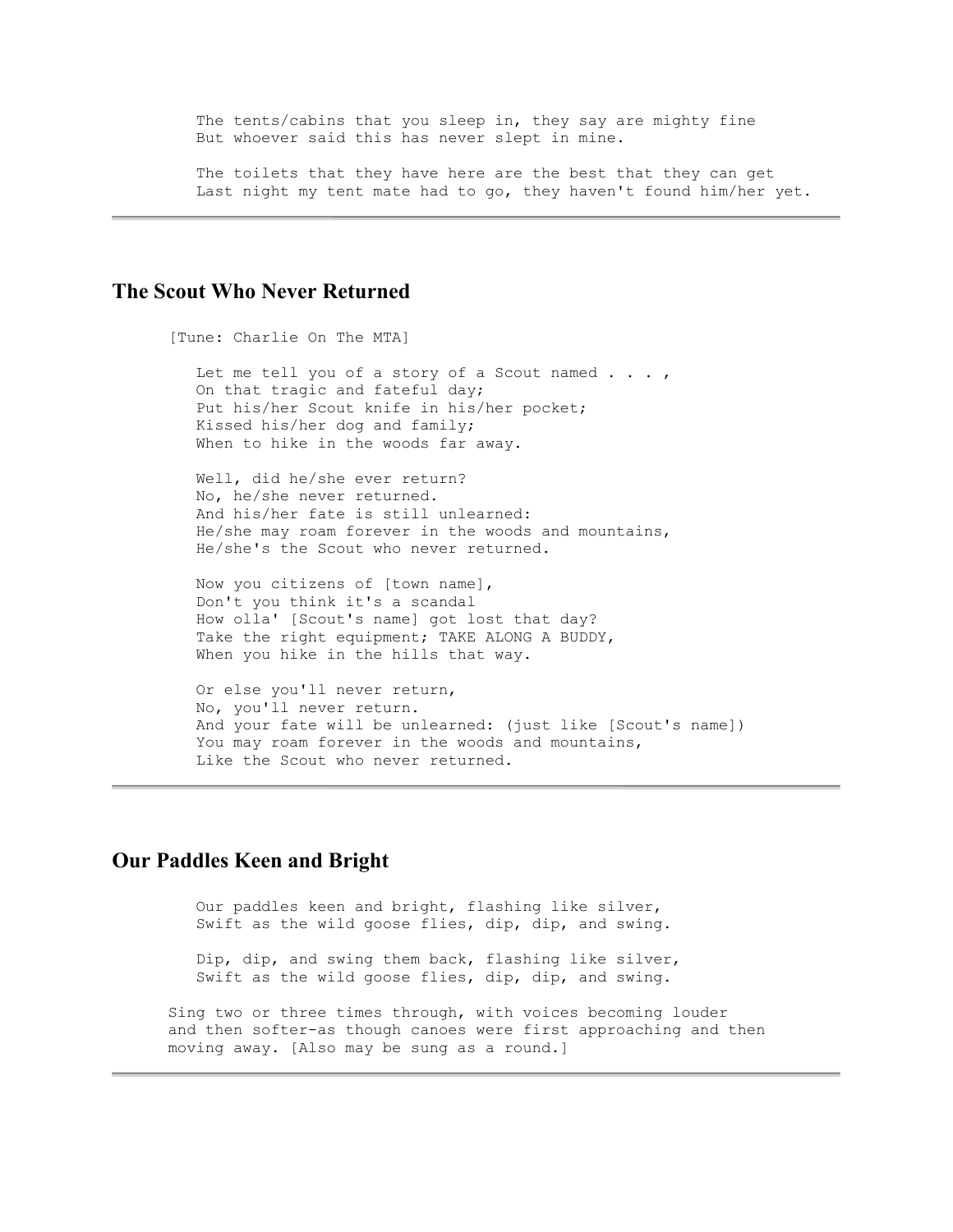# **Patsy Ory Ay**

 CHORUS: Patsy orry orry ay! Patsy orry orry ay! Patsy orry orry ay! working on the railroad. Eighteen Hundred and forty-one, Eighteen Hundred and Forty-seven that's the year my story begun, That's the year I went to Heaven that's the year my story begun, That's the year I went to Heaven working on the railroad. working on the railroad. chorus Eighteen hundred and forty-two, Eighteen Hundred and forty-eight, that's the year I caught the flu, St Peter said I was too late, that's the year I caught the flu, St Peter said I was too late, working on the railroad. working on the railroad. chorus Eighteen hundred and forty-three, Eighteen Hundred and forty-nine that's the year I went to sea, The Devil said I was on time. that's the year I went to sea, The devil said I was on time. working on the railroad. working on the railroad. chorus Eighteen hundred and forty-four, Eighteen Hundred and fifty, that's the year I went to war, The From now until eternity, that's the year I went to war, The From now until eternity, working on the railroad. Working on the railroad. chorus Eighteen hundred and forty-five, that's the year I caught the hives, that's the year I caught the hives, working on the railroad. chorus Eighteen hundred and forty-six, I dropped me shovels and picked up me picks, I dropped me shovels and picked up me picks,

#### working on the railroad.

### **Quartermaster's Store**

There are rats, rats, as big as alley cats, At the store, at the store.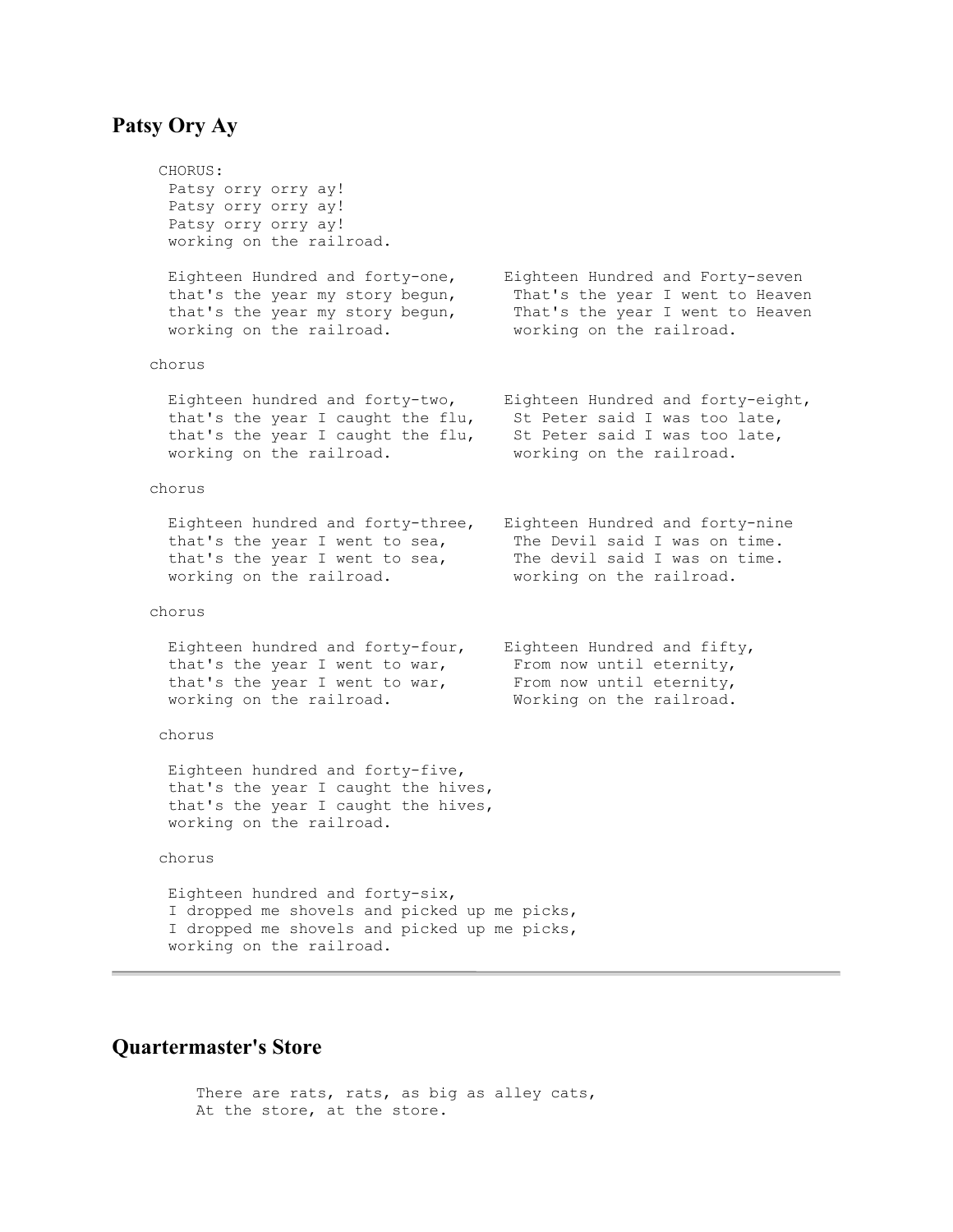There are rats, rats, as big as alley cats, At the Quartermaster's store.

#### Chorus

 My eyes are dim, I can not see. I have not brought my specks with me. [Repeat.] Mice . . . running through the rice. Snakes . . . as big as garden rakes. Beans . . . as big as submarines. Gravy . . . enough to float the navy. Cakes . . . that give us tummy aches. Eggs . . . with scaly chicken legs. Butter . . . running in the gutter. Lard . . . they sell it by the yard. Bread . . . with great big lumps like lead. Cheese . . . that makes you want to sneeze. Soot . . . they grow it by the foot. Goats . . . eating all the oats Bees . . . with little knobby knees. Owls . . . shredding paper towels. Apes . . . eating all the grapes. Turtles . . . wearing rubber girdles. Bear . . . with curlers in its hair. Buffaloes . . . with hair between their toes. Foxes . . . stuffed in little boxes. Coke . . . enough to make you choke. Pepsi . . . that gives you apoplexy. Roaches . . . sleeping in the coaches. Flies . . . swarming 'round the pies. Fishes . . . washing all the dishes. Moths . . . eating through the cloths Scouts . . . eating brussel sprouts. Leaders . . . slapping at the skeeters.

#### **A ram, Sam, Sam**

 A ram sam sam, a ram sam sam, gooli gooli gooli gooli gooli ram sam sam. A ram sam sam, a ram sam sam, gooli gooli gooli gooli gooli ram sam sam. Arra-tay arra-tay, gooli gooli gooli gooli gooli ram sam sam Arra-tay arra-tay, gooli gooli gooli gooli gooli ram sam sam

#### **Red River Valley**

 From this valley they say you are going, We will miss your bright eyes and sweet smile, For they say you are taking the sunshine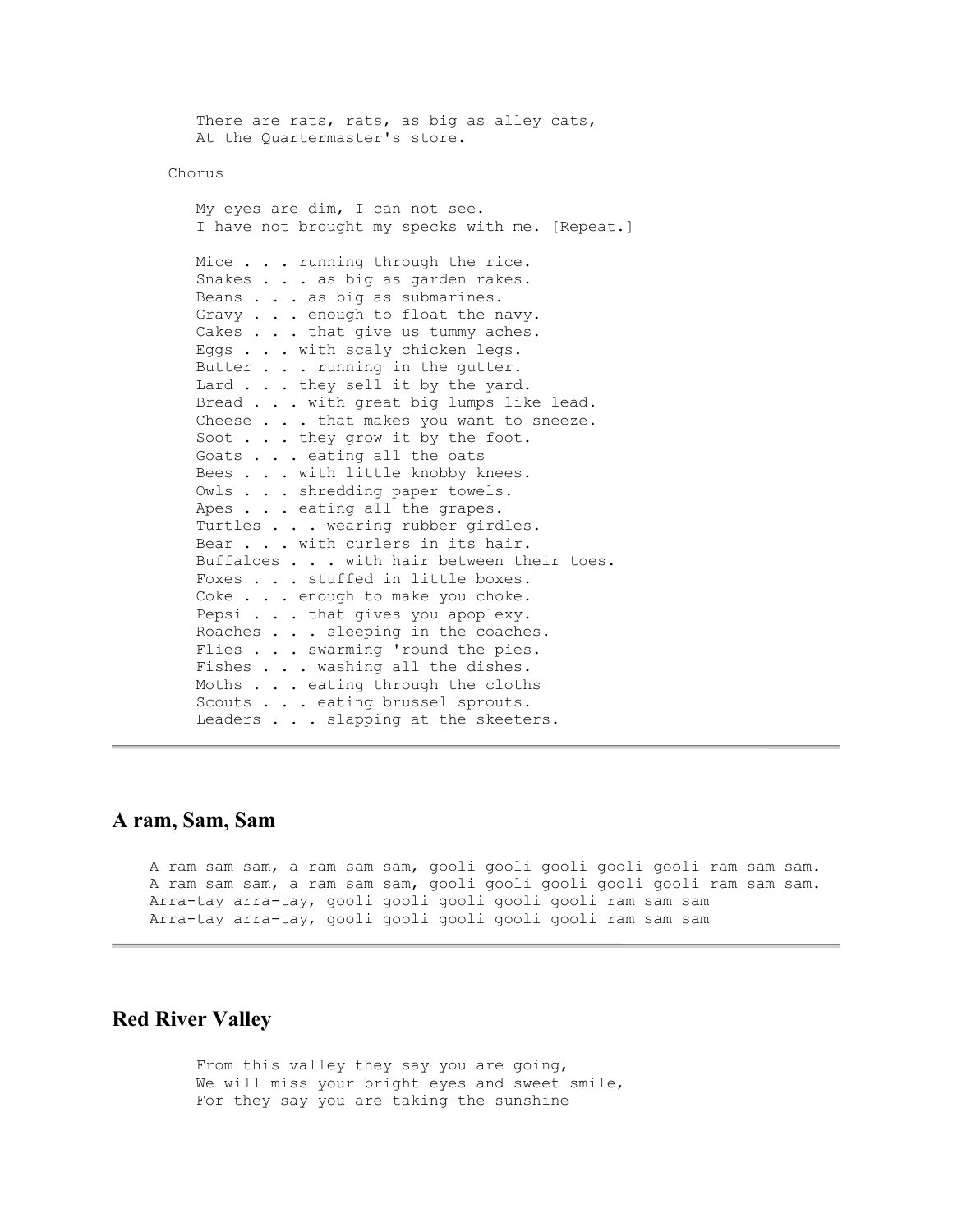Which has brightened our pathways a while.

#### Chorus

 Come and sit by my side if you love me; Do not hasten to bid me adieu, But remember the Red River Valley, And the girl that has loved you so true.

 I've been thinking a long time, my darling, Of the sweet words you never would say, Now, alas, must my fond hopes all vanish? For they say you are going away.

 Won't you think of the valley you're leaving, Oh, how lonely and sad it will be, Just think of the fond heart you're breaking, And the grief you are causing to me.

 From this valley they say you are going, When you go, may your darling go too? Would you leave her behind unprotected, When she loves no one other than you.

 As you go to your home by the ocean, May you never forget those sweet hours, That we spent in the Red River Valley, And the love we exchanged 'mid the flowers.

 I have promised you, darling, that never Will a word from my lips cause you pain, And my life, it will be yours forever, If you only will love me again.

They will bury me where you have wandered, Near the hills where the daffodils grow, When you're gone from the Red River valley, For I can't live without you I know.

# **Shenandoah**

 Oh Shenandoah, I long to see you, Far away you rolling river, Oh Shenandoah, I long to see you, Away, we're bound away across the wide Missouri. I long to see your smiling valley, . . . 'Tis seven long years since last I saw thee, . . . When first I took a rambling notion,  $\ldots$  . To sail across the briny ocean.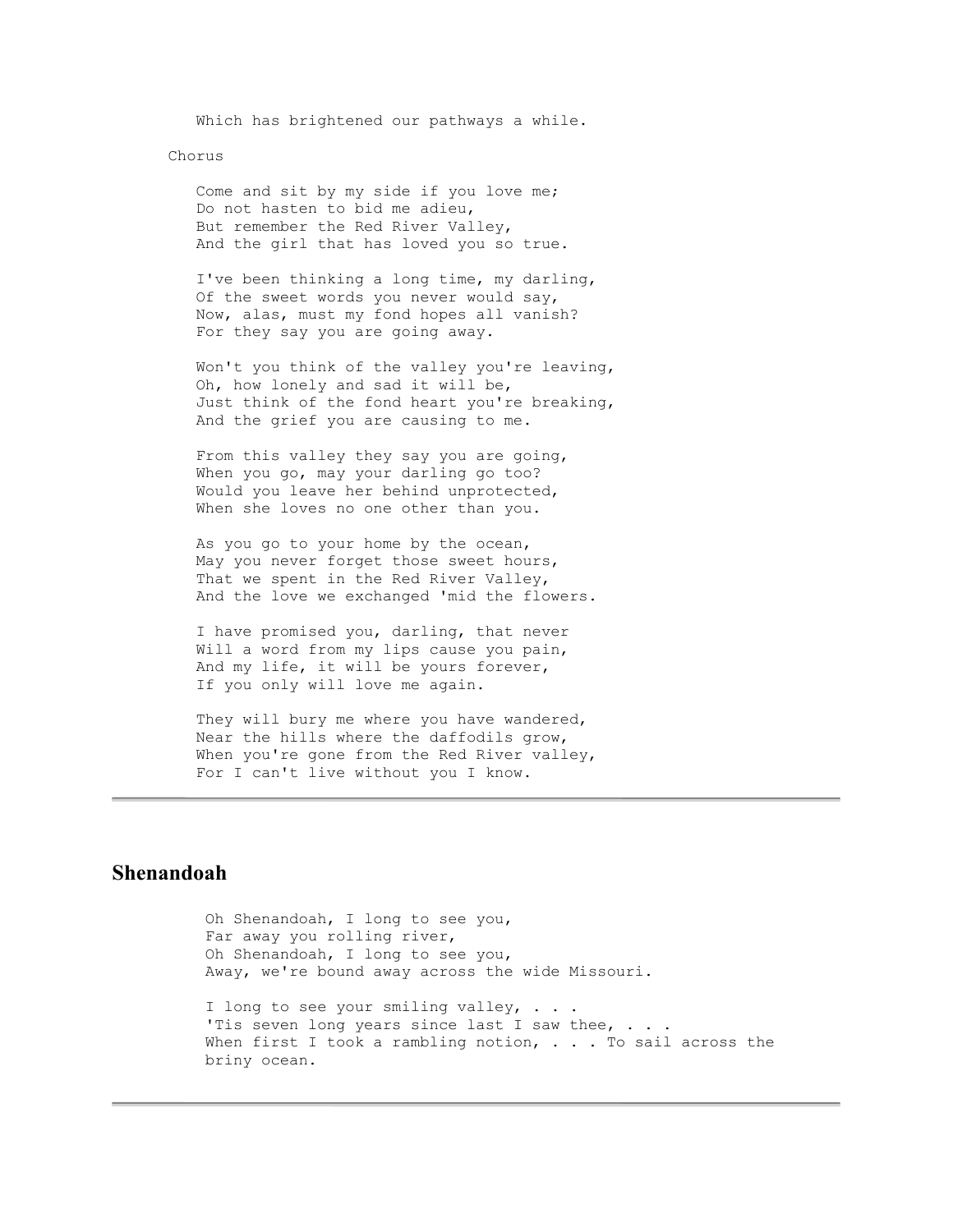### **On Top of Old Smoky**

 On top of old Smoky, all covered with snow, I lost my true lover from courting too slow.

 Now, courting is pleasure and parting is grief, And a false-hearted lover is worse than a thief.

 For a thief will just rob you and take what you have, But a false-hearted lover will lead you to the grave.

 And the grave will decay you and turn you to dust; Not one boy in a hundred a poor girl can trust.

They'll hug you and kiss you and tell you more lies, Than cross ties on a railroad or stars in the skies.

 So, come all you young maidens and listen to me, Never place your affection on a green willow tree.

 For the leaves they will whither, and the roots they will die, You'll all be forsaken and never know why.

# **Oh! Susanna**

 I come from Alabama with my banjo on my knee, I'm going to Louisiana, my true love for to see. It rained all night the day I left, the weather it was dry The sun so hot I froze to death, Susanna, don't you cry.

#### Chorus

 Oh! Susanna, Oh don't you cry for me, For I come from Alabama with my banjo on my knee.

 I had a dream the other night, when everything was still; I thought I saw Susanna dear, a coming down the hill. A buckwheat cake was in her mouth, a tear was in her eye, Says I, I'm coming from the south, Susanna, don't you cry.

 I soon will be in New Orleans, and then I'll look around, And when I find Susanna, I'll fall upon the ground. But if I do not find her, then I will surely die, And when I'm dead and buried, Oh, Susanna, don't you cry.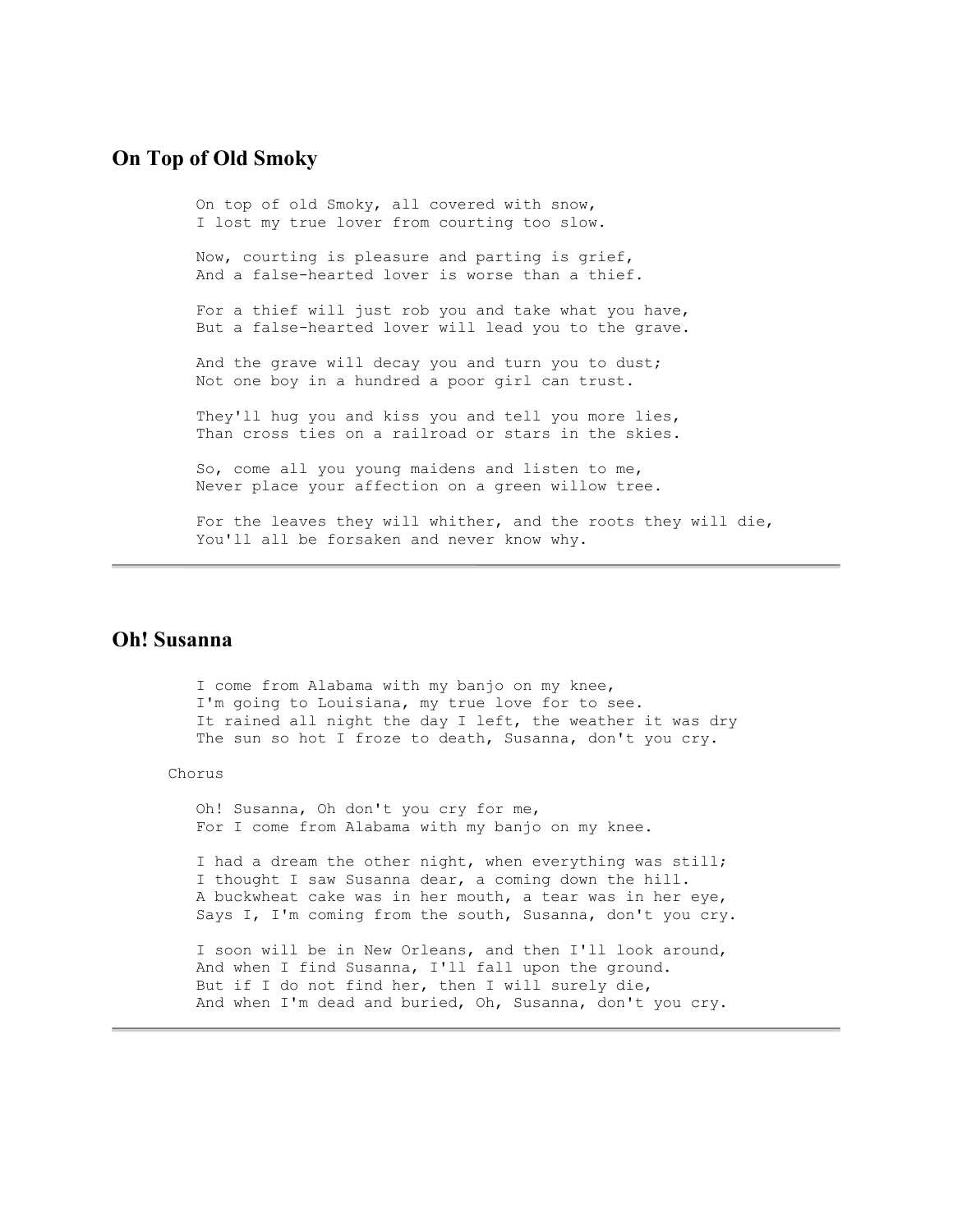### **All Together Again**

 We're all together again, we're here, we're here, We're all together again, we're here, we're here. And who knows when, we'll be all together again? Singing all together again, we're here!

# **Waltzing Matilda**

 Once a jolly swagman camped by a billabong Under the shade of a collibah tree, and he sang as he watched And waited till his billy boiled, "You'll come a waltzing, Matilda with me."

 Chorus: Waltzing Matilda, waltzing Matilda, You'll come a waltzing Matilda with me. And he sang as he watched And waited till his billy boiled "You'll come a waltzing Matilda with me."

 Down came a jumbuck to drink beside the billabong, Up jumped the swagman and seized him with glee; And he sang as he talked to that jumbuck in his tuckerbag; \*\* You'll come a waltzing Matilda with me.

 Down came the stockman riding on his thoroughbred; Down came the troopers one, two three. Where's the jolly jumbuck you've got in your tucker bag? \*\* You'll come a waltzing Matilda with me.

 Up jumped the swagman and plunged into the billabong, "You'll never catch me alive," cried he. And his ghost may be heard as your ride by the billabong,  $**$ You'll come a waltzing Matilda with me.

\*\* replaces third line of chorus.

# **SCOUTING SONGS**

# **Be Kind To Your . . . Scouting Friends**

[Tune: Stars and Stripes Forever]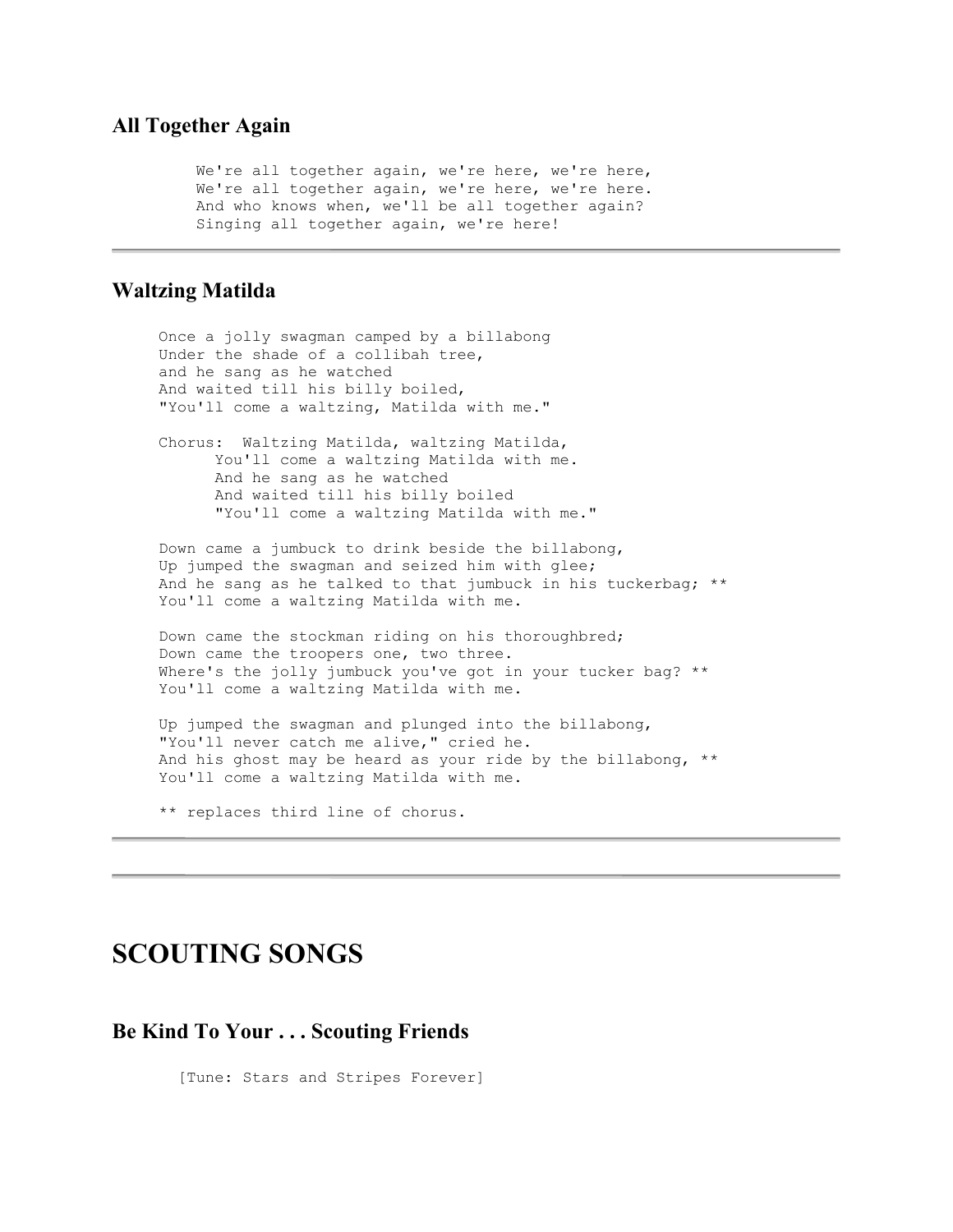Be kind to your . . . Scouting friends, That's a pledge from one Scout to another. Be kind to your leaders today, 'Cause for helping they don't get any pay. Be kind to your neighbors and friends, 'Cause by caring you follow Scouting's letter. . . . Scouting and friendship are grand, And as we grow, the world will know, We've made things better.

# **On My Honor**

```
 On my honor, I'll do my best, 
 to do my duty to God. 
 On my honor, I'll do my best, 
 to serve my country as I may. 
 On my honor, I'll do my best, 
 to do my good turn each day, 
 to keep my body strengthened, 
 to keep my mind awakened, 
 to follow paths of righteousness, 
 On my honor, I'll do my best.
```
# **Philmont Hymn**

Starlit skies above, Eagles soaring high, Aspen covered hills, Purple mountains rise, Country that I love. Against an azure sky. Philmont Here's thee, Philmont here's to the, Scouting Paradise, Scouting Paradise, Out in God's country, tonight Out in God's country Tonight.

Silver on the sage,  $N$  wind in whispering pines,

#### **Scout Vespers**

 Softly falls the light of day, While our campfires fade away. Silently each Scout should ask: Have I done my daily task? Have I kept my honor bright? Can I guiltless sleep tonight? Have I done and have I dared, Everything to be prepared?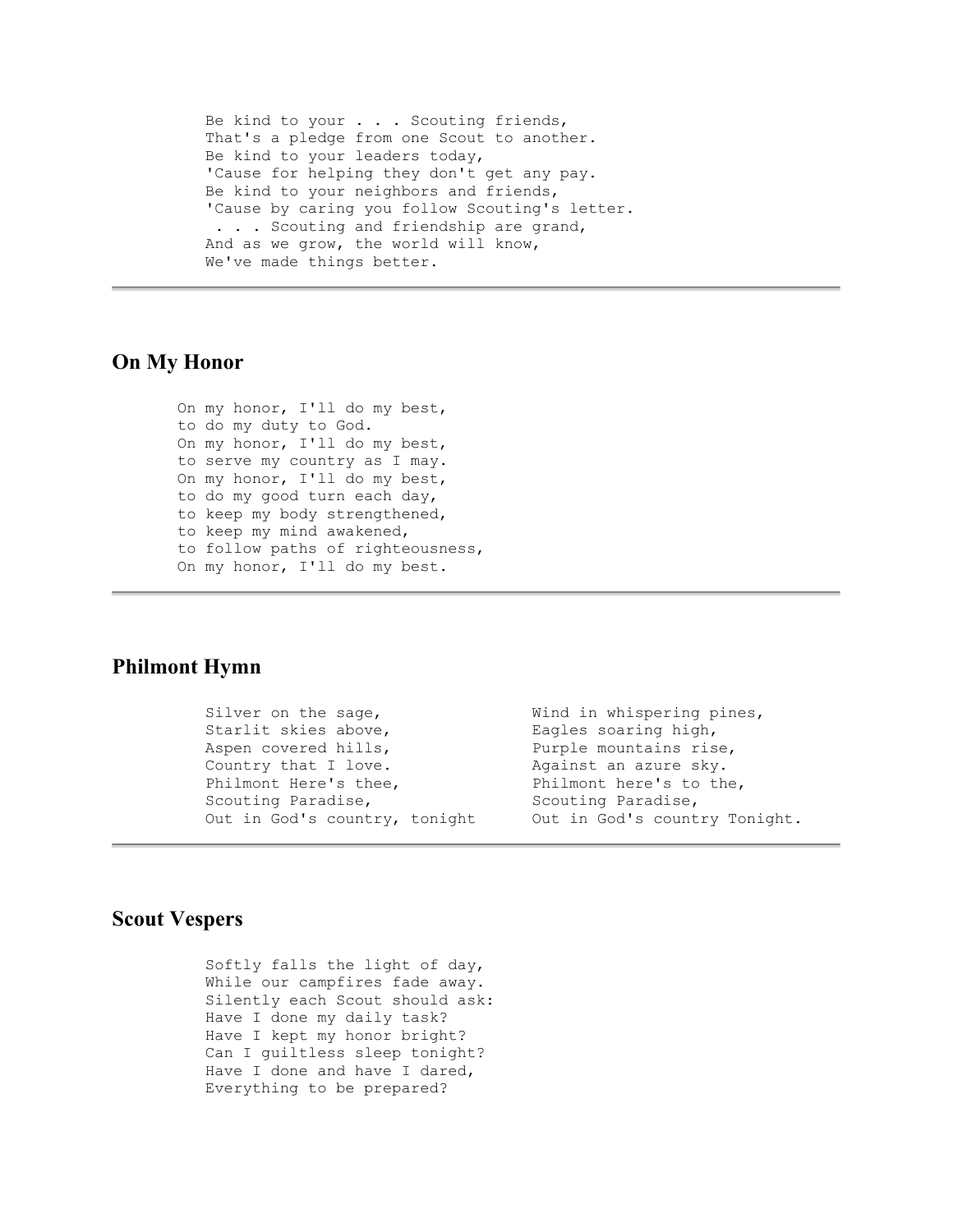### **Day is Done (Taps)**

 Day is done, gone the sun, From the lake, from the hills, from the sky; All is well, safely rest, God is nigh. Fading light, dims the sight, And a star gems the sky, gleaming bright. From afar, drawing nigh, falls the night. Thanks and praise, for our days, 'Neath the sun, 'neath the stars, neath the sky; As we go, this we know, God is nigh. Sun has set, shadows come,

 Time has fled, Scouts must go to their beds Always true to the promise that they made.

 While the light fades from sight, And the stars gleaming rays softly send, To thy hands we our souls, Lord, commend.

#### **Boy Scouts of America**

 We're the Boy Scouts of America Scouting for things anew. Our activities lead to victories in all we set out to do. We're the Boy Scouts of America, We plan hand in hand each day To do better than need be done till all our goals are won champs with a winning way. We're loyal to purpose and integrity Pledged to the Scout Oath eternally. With verve and conviction we sing our song to keep America strong. We're the Boy Scouts of America and this we have to say Join us and we'll stand beside you, beside you all the way. The Boy Scouts of America

will stand beside you all the way.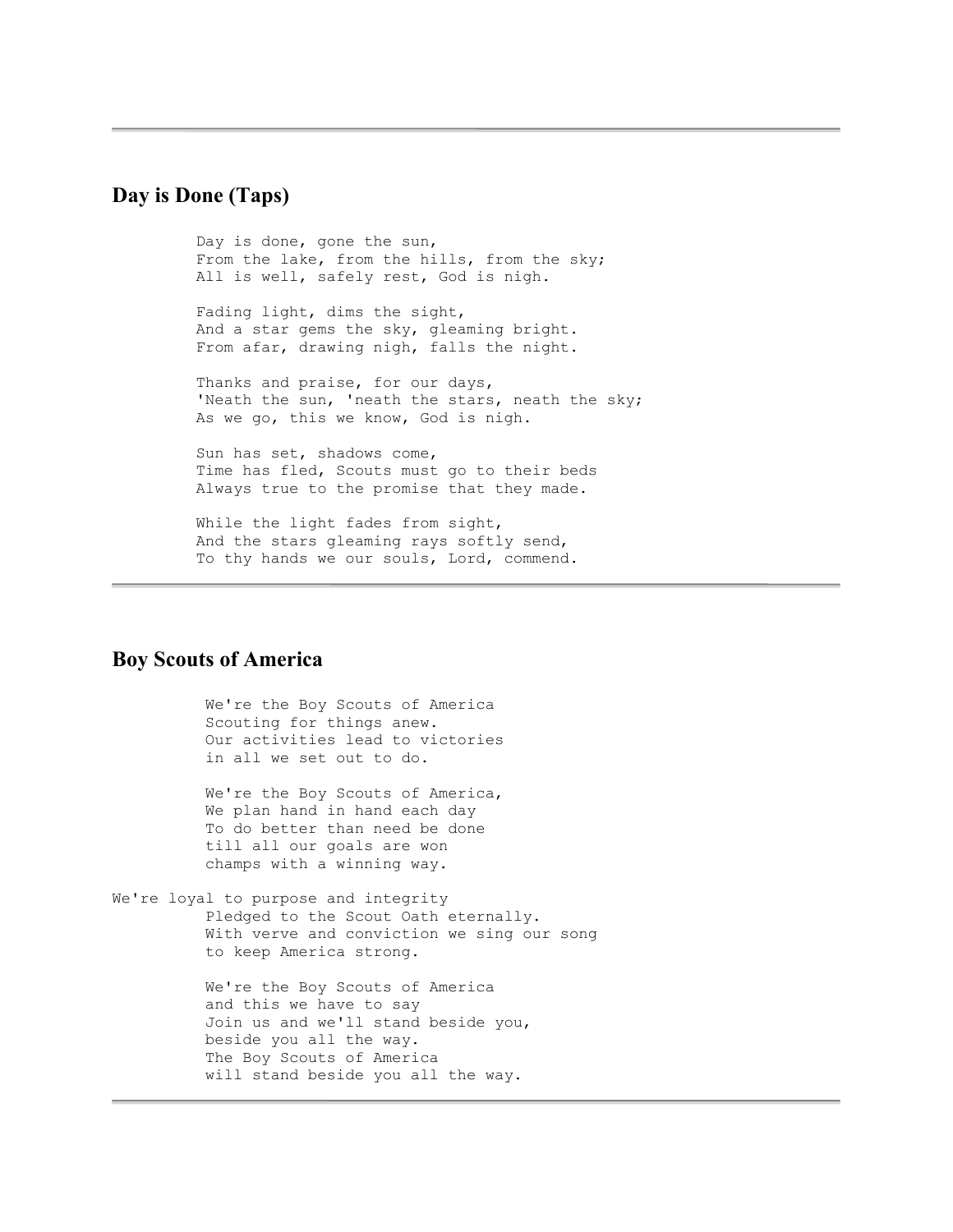# **PATRIOTIC SONGS**

#### **America (My Country 'Tis of Thee)**

```
 My country 'tis of thee, 
 Sweet land of liberty, 
 Of thee I sing. 
 Land where my fathers died, 
 Land of the pilgrims' pride, 
 From ev'ry mountain side 
 Let freedom ring.
```
#### **America The Beautiful**

```
 - Katherine Lee Bates 
   O beautiful for spacious skies, 
   For amber waves of grain, 
   For purple mountain majesties 
   Above the fruited plain. 
   Oh beautiful for pilgrim feet, 
   Whose stern, impassioned stress, 
   A thoroughfare for freedom beat, 
   Across the wilderness. 
   America! America! God mend thine every flaw, 
   Confirm thy soul in self-control, 
   Thy liberty in law. 
   Oh beautiful for heroes proved, in liberating strife 
  Who more than self their country loved,
   And mercy more than life. 
   America! America! May God thy gold refine, 
    'Till all success be nobleness, 
   And every gain divine. 
   O beautiful for patriot dreams 
  That sees beyond the years;
   Thine alabaster cities gleam, 
   Undimmed by human tears. 
   America! America! God shed his grace on thee, 
   And crown thy good with brotherhood, 
   From sea to shining sea.
```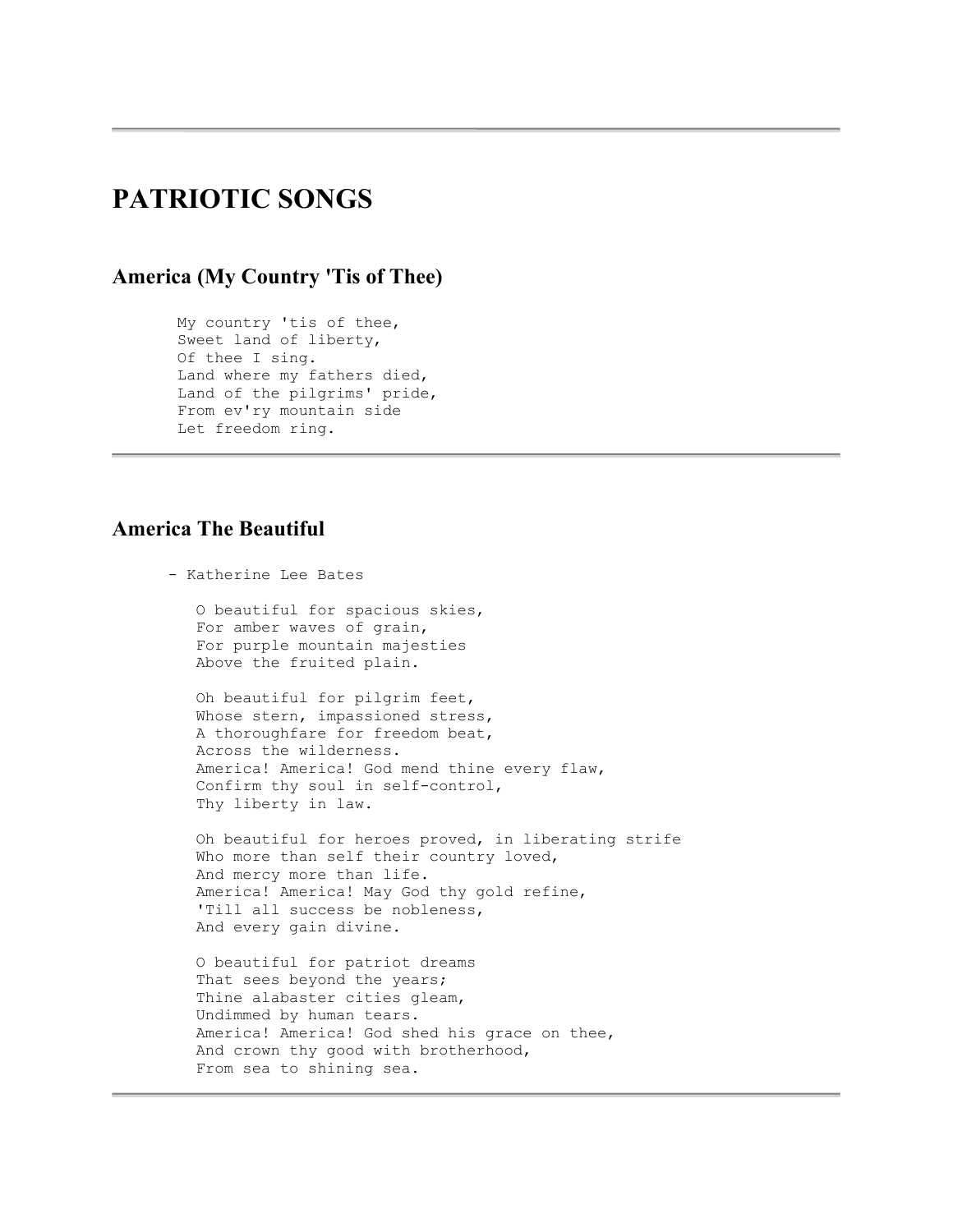#### **Auld Lang Syne**

 Should auld acquaintance be forgot And never brought to mind? Should auld acquaintance be forgot And days of auld lang syne? For auld lang syne, my friend, For auld lang syne; We'll take a cup of kindness yet, For auld lang syne.

#### **You're a Grand Old Flag**

You're a grand old flag, you're a high-flying flag, Forever in peace may you wave. You're the emblem of, the land I love, The home of the free and the brave. Every heart beats true for the red, white, and blue, Where there's never a boast or a brag. But should old acquaintance be forgot, Keep your eye on the grand old flag.

# **NATIONAL ANTHEM**

#### **The Star-Spangled Banner**

- Francis Scott Key

 Oh, say can you see, by the dawn's early light, What so proudly we hailed at the twilight's last gleaming? Whose broad stripes and bright stars, through the perilous fight, O'er the ramparts we watched were so gallantly streaming? And the rockets' red glare, the bombs bursting in air, Gave proof through night that our flag was still there. Oh, say, does that star-spangled banner yet wave, O'er the land of the free and the home of the brave!

 On the shore dimly seen through the mists of the deep, Where the foe's haughty host in dread silence reposes, What is that which the breeze, o'er the towering steep, As it fitfully blows, half conceals, half discloses?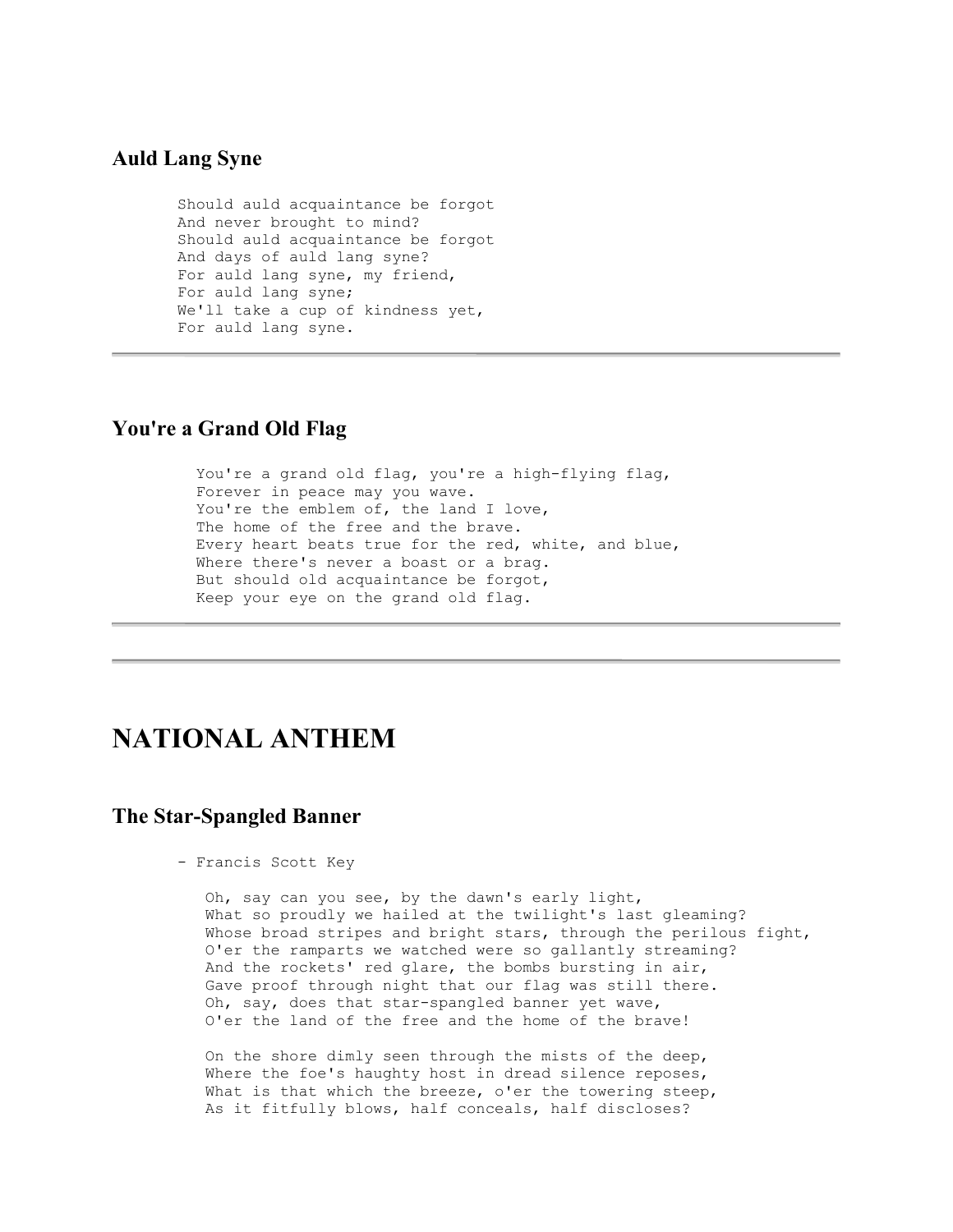Now it catches the gleam of the morning's first beam, In full glory reflected, now shines on the stream: 'Tis the star-spangled banner; oh, long may it wave, O'er the land of the free and the home of the brave!

 And where is that band who so vauntingly swore, That the havoc of war and the battle's confusion, A home and a country shall leave us no more? Their blood has washed out their foul footstep's pollution. No refuge could save the hireling and slave, From the terrors of flight or the gloom of the grave: And the star-spangled banner in triumph doth wave, O'er the land of the free and the home of the brave.

 Oh, thus be it ever when freemen shall stand, Between their loved ones and wild war's desolation, Blest with victr'y and peace, may the heav'n-rescued land, Praise the pow'r that hath made and preserved us a nation. Then conquer we must when our cause it is just, And this be our motto: "In God is our trust!" And the star-spangled banner in triumph shall wave, O'er the land of the free and the home of the brave!

Francis Scott Key was an lawyer in Washington D.C. at the time of the War of 1812. He received permission from President James Madison to ask the British to release his friend, Dr. William Beanes, who had been taken prisoner. On September 13, 1814, Key was rowed out to a British ship in Baltimore Harbor to secure the release. The request was granted, but Key was detained on- board overnight as a precaution against his warning the garrison of Fort McHenry of the attack the British were about to make.

During the night, Key witnessed the attack from the deck of the British ship. The hours passed slowly as he anxiously waited for dawn. When the sun finally rose, the sky was gray with low- hung clouds and patches of mist. But as the day grew brighter, Key was able to make out the enormous American Flag9 still flying over the fort, showing that it had not surrendered. Key's exhilaration at the sight began to take poetic shape; using the back of a letter he pulled from his pocket, he jotted down a few lines and phrases.

When the British withdrew and the Americans had returned to Baltimore, Key added to his lines and entitled the poem "The Defense of Fort McHenry". Shortly afterward he conceived of it being sung to a popular tune of the period, called "To Anacreon From Heaven"; this was the tune we know today as "The Star Spangled Banner".

The song immediately caught on in Baltimore; the Fort McHenry garrison adopted it, and the local newspapers published it. As rest of the nation began to realize the significance of the events at Fort McHenry, people in other cities began putting Francis Scott Key's words to the tune.

Contenders for the status of national anthem included such rivals as "Columbia the Gem of the Ocean". "The Star Spangled Banner" eventually prevailed and was made the official national anthem of the United States by an Act of Congress in 1931.

The flag that flew over Fort McHenry was originally 42 feet long. Each stripe was nearly two feet wide, and the five-pointed stars were two feet from point to point. Tattered and marred by relic-seekers, it is now preserved at the Smithsonian Museum of History and Technology in Washington, D.C.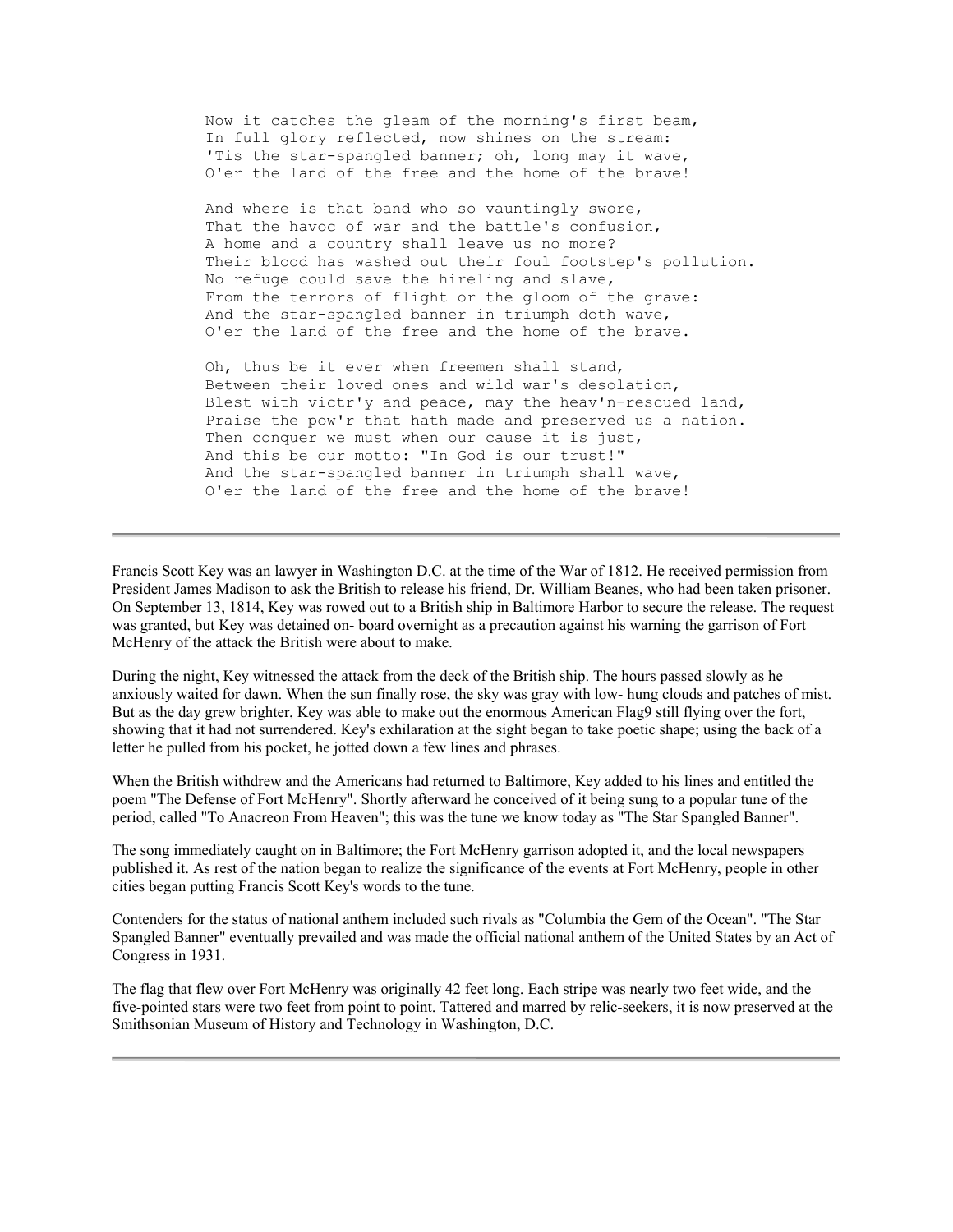#### **This Land is Your Land**

Chorus

This land in your land, this land is my land, From California, to the New York Island, From the redwood forests to the Gulf Stream waters, This land was made for you and me.

 As I was walking, that ribbon of highway, I saw above me that endless skyway, I saw below me that golden valley, This land was made for you and me.

 I've roamed and rambled and I followed my footsteps, To the sparkling sands of her diamond deserts, And all around me a voice was sounding, This land was made for you and me.

 I followed your low hills and I followed your cliff rims, Your marble canyons and sunny bright waters, This voice came calling, as the fog was lifting, This land was made for you and me.

 As the sun was shining and I was strolling, Through the wheat fields waving and the dust clouds rolling, I could feel inside me and see all 'round me This land was made for you and me.

#### **Yankee Doodle**

 Yankee Doodle went to town, a-riding on a pony; Stuck a feather in his cap and called it macaroni.

#### Chorus

 Yankee Doodle keep it up, Yankee Doodle dandy, Mind the music and the step and with the girls be handy.

 Father and I went down to camp along with Captain Gooding And there we saw the men and boys, as thick as hasty pudding.

 There was Colonel Washington, upon a strapping stallion, A-giving orders to his men, I guess there was a million.

 And there I saw a cannon barrel as big as mother's basin, And every time they touched it off they scampered like the nation.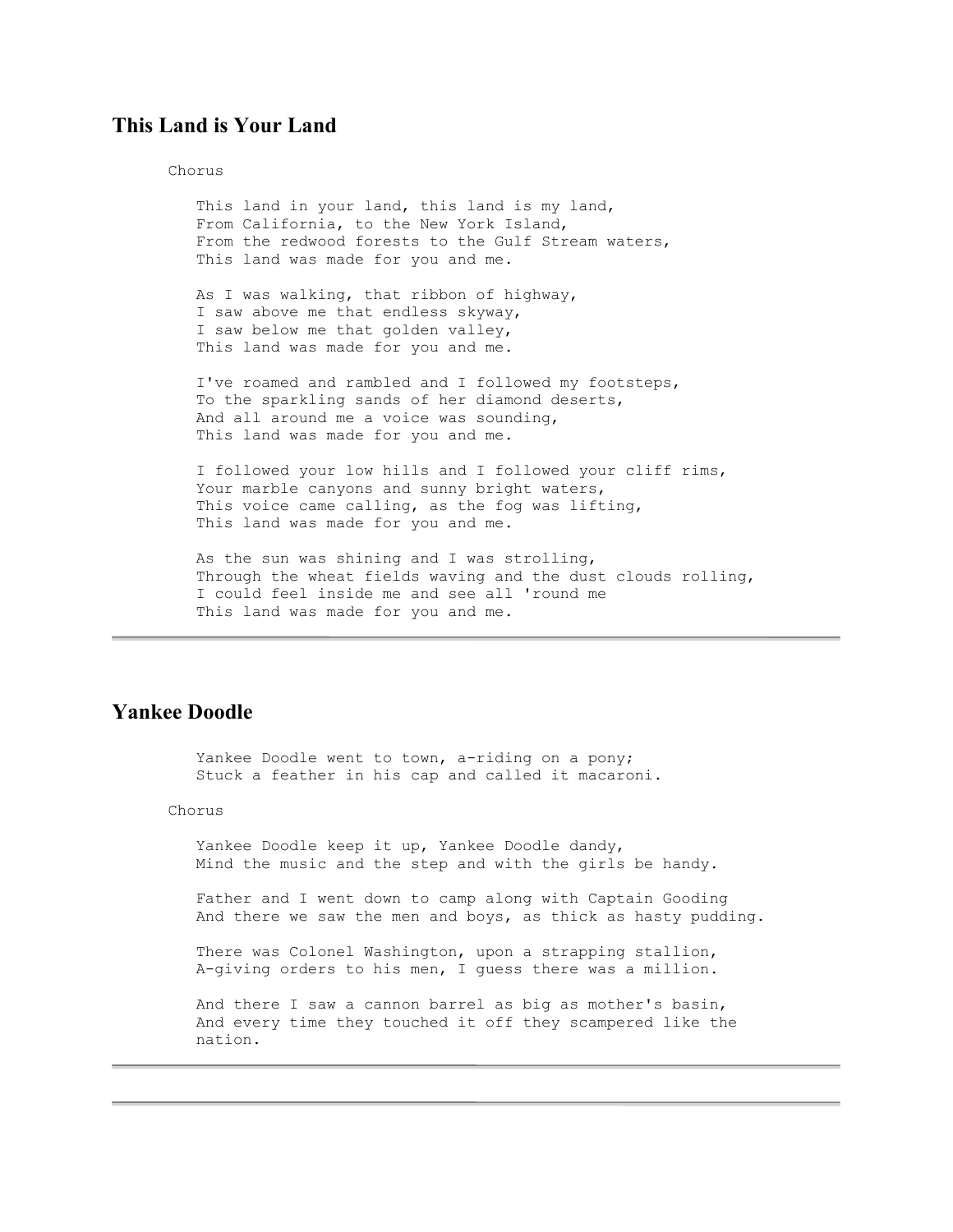# **BATTLE HYMN OF THE REPUBLIC TUNES**

#### **Battle Hymn of the Republic**

 Mine eyes have seen the glory of the coming of the Lord, He is trampling out the vintage where the grapes of wrath are stored; He hath loosed the fateful lightning of his terrible swift sword, His truth is marching on.

Chorus

 Glory, glory hallelujah! Glory, glory hallelujah! Glory, glory hallelujah, His truth is marching on.

 I have seen Him in the watch fires of a hundred circling camps; They have builded Him an alter in the evening dews and damps; I can read his righteous message by their dim and flaring lamps; His day is marching on.

He has sounded forth the trumpet that shall never call retreat; He is sifting out the hearts of men before His judgment seat; Oh, be swift, my soul, to answer Him, be jubilant, my feet! Our God is marching on.

#### **Pink Pajamas**

 (Tune: Battle Hymn of the Republic) I wear my pink pajamas in the summer when it's hot. I wear my flannel nighties in the winter when it's not. And sometimes in the springtime and sometimes in the fall, I jump right in between the sheets with nothing on at all.

> Glory, glory, Hallelujah; Glory, glory, what's it to ya? Balmy breezes blowing through ya, With nothing on at all.

### **Wading**

(Tune: Battle Hymn of the Republic)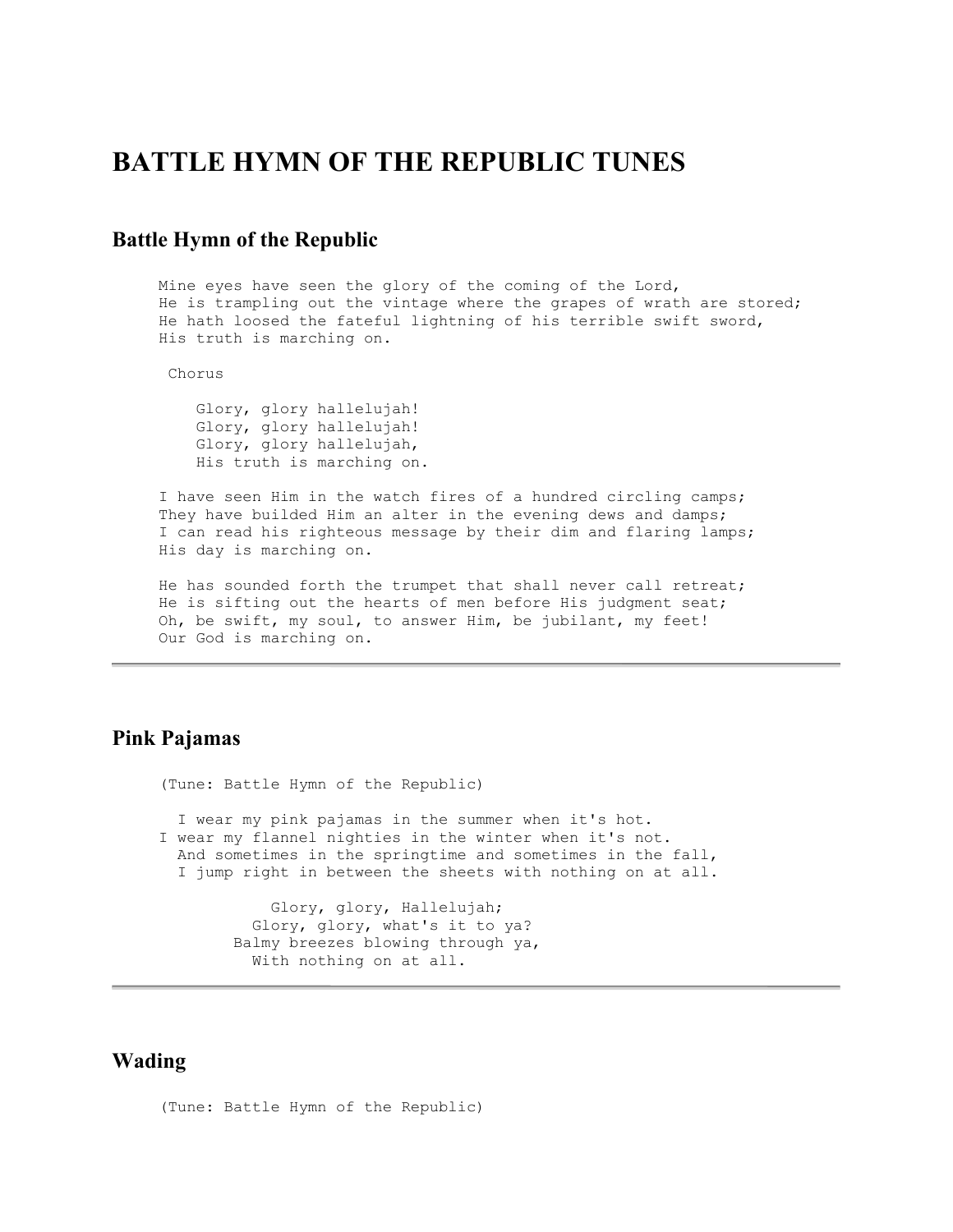```
 She waded in the water and she got her ankles wet. 
 She waded in the water and she got her ankles wet. 
 She waded in the water and she got her ankles wet. 
 But she didn't get her (clap, clap) wet. 
 Glory, glory, Hallelujah; 
 Glory, glory, Hallelujah; 
 Glory, glory, Hallelujah; 
 She didn't get her (clap, clap) wet, yet. 
 2. knees 
 3. thighs 
 4. She waded in the water and she finally got it wet. 
    She finally got her bathing suit wet.
```
#### **The Weekend**

 [Tune: Battle Hymn of the Republic] I have seen the sky in darkness, I have seen it in the sun, I have felt the rain upon me, I've enjoyed the snowy fun. When the weather isn't cloudy or the wind it doesn't blow. It isn't only raining, it's the weekend too, you know. Glory, glory, it's the weekend! [Repeat.] I can tell because it's raining and it's 42 below, As we Scouts go marching on.

#### **He jumped without a parachute ...**

 He was flying a Flying Fortress at forty thousand feet He was flying a Flying Fortress at forty thousand feet He was flying a Flying Fortress at forty thousand feet But he ain't gonna fly no more

 He didn't see the fighters when they pounced him from the sun He didn't see the fighters when they pounced him from the sun He didn't see the fighters when they pounced him from the sun So he ain't gonna fly no more.

 He heard a bang, the plane broke up and spread across the sky He heard a bang, the plane broke up and spread across the sky He heard a bang, the plane broke up and spread across the sky And it ain't gonna fly no more

 He jumped without a parachute from forty thousand feet He jumped without a parachute from forty thousand feet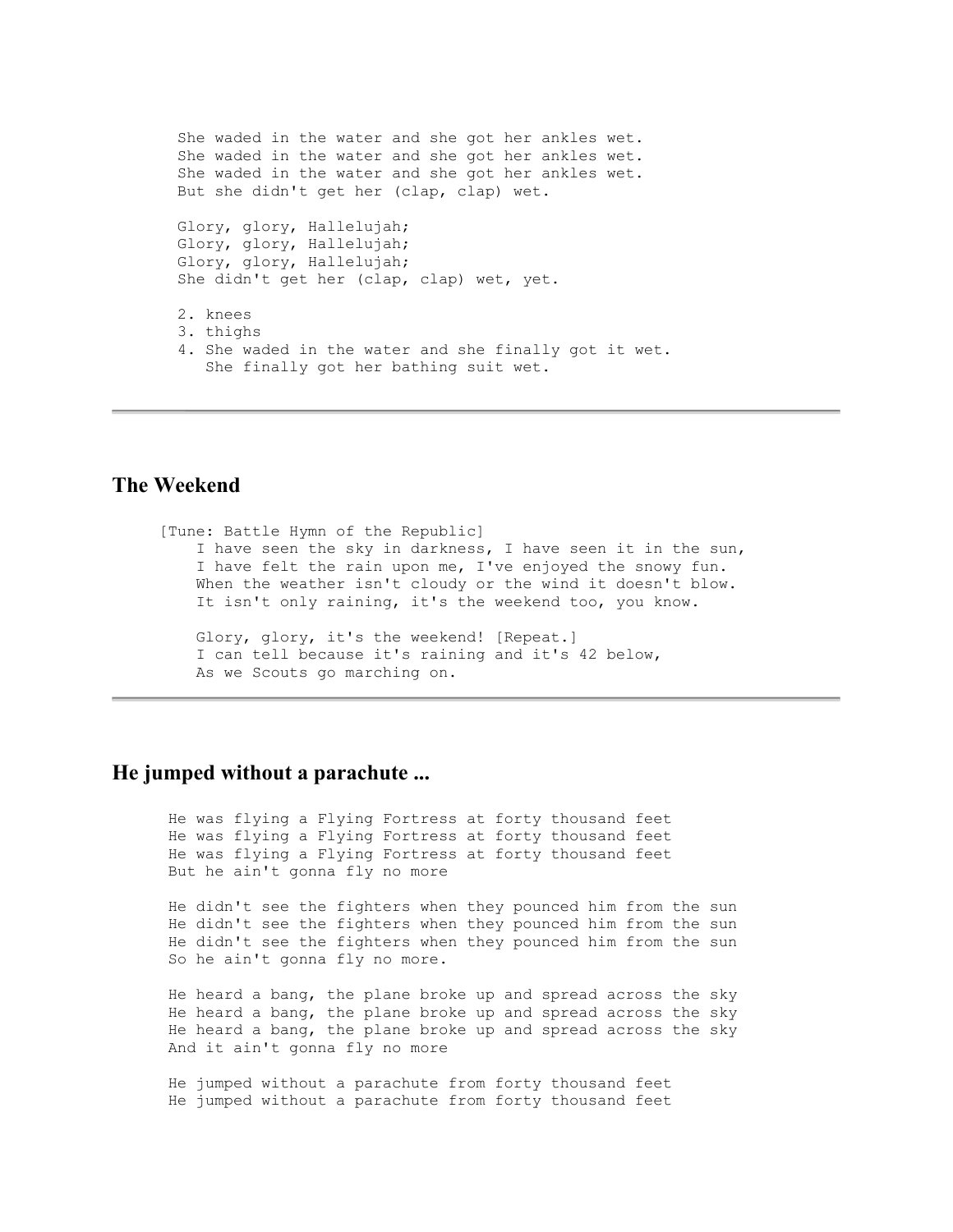He jumped without a parachute from forty thousand feet But he ain't gonna jump no more

 They scraped him off the tarmac like a dollop of strawberry jam They scraped him off the tarmac like a dollop of strawberry jam They scraped him off the tarmac like a dollop of strawberry jam And he ain't gona jump no more

 They spread him on a postcard and they sent him home to Mum They spread him on a postcard and they sent him home to Mum They spread him on a postcard and they sent him home to Mum 'cause he ain't gonna jump no more

 They buried him in a matchbox at the bottom of the yard They buried him in a matchbox at the bottom of the yard They buried him in a matchbox at the bottom of the yard 'cause he ain't gonna jump no more

 His ghost jumps without a parachute from forty thousand feet His ghost jumps without a parachute from forty thousand feet His ghost jumps without a parachute from forty thousand feet And he's gonna keep on jumping evermore

 Chorus : Gory, Gory, what a terrible way to die Gory Gory what a terrible way to die Gory Gory. what a terrible way to die And he ain't gonna jump no more

#### **JOHN BROWNS BODY**

```
 Verse #1 
      He jumped from forty thousand feet without a parachute 
      He jumped from forty thousand feet without a parachute 
      He jumped from forty thousand feet without a parachute 
      And he ain't gonna jump no more 
 Chorus 
      Glory glory what a hell of a way to die 
      suspended by your braces when you don't know how to fly 
      Glory glory what a hell of a way to die 
      And he ain't gonna jump no more 
 Verse #2 
      He landed on the pavement like a lump of strawberry jam 
      He landed on the pavement like a lump of strawberry jam 
      He landed on the pavement like a lump of strawberry jam 
      And he ain't gonna jump no more 
 Chorus
```
Verse #3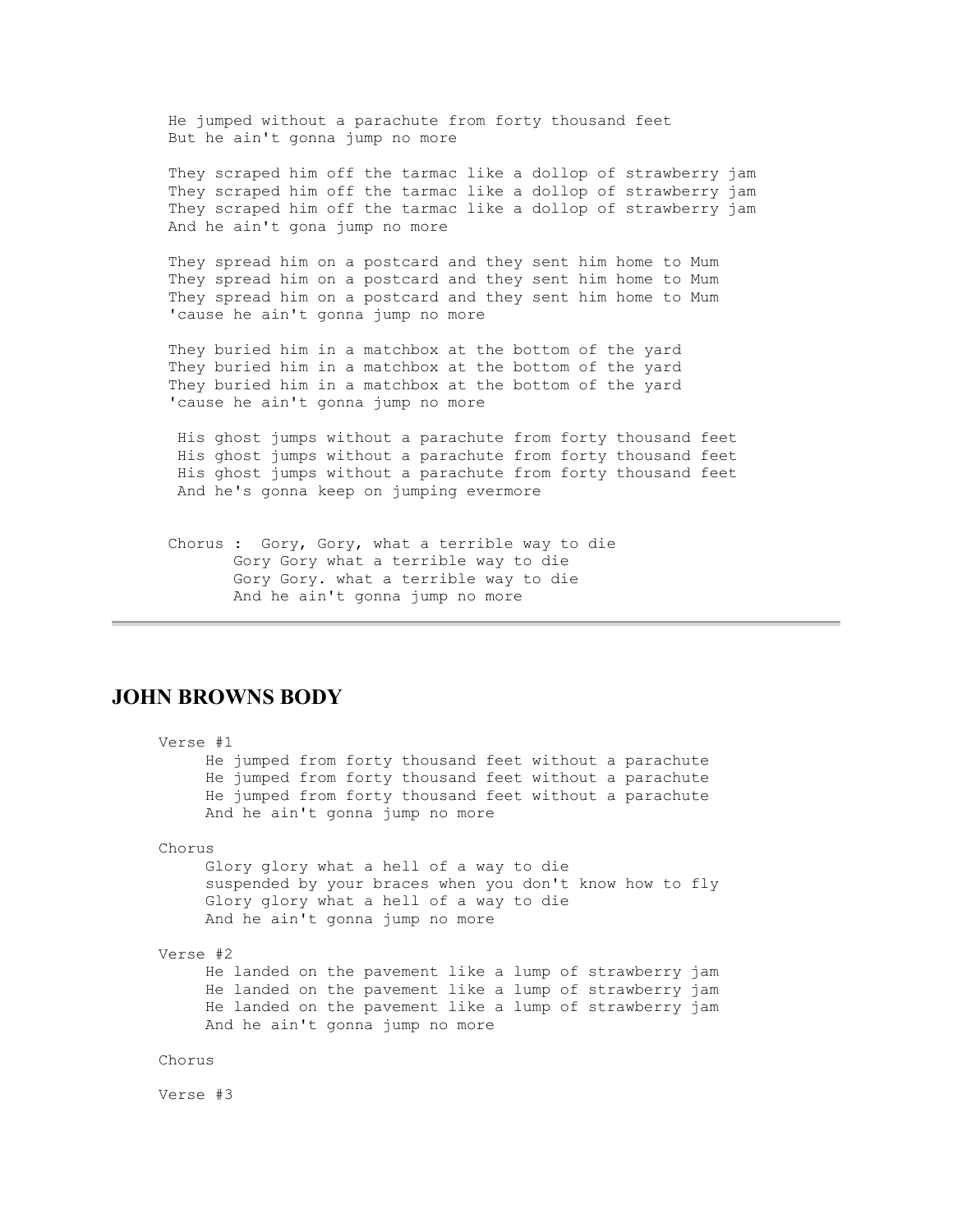They put him in a match box and they sent him home to mum They put him in a match box and they sent him home to mum They put him in a match box and they sent him home to mum And he ain't gonna jump no more Chorus Verse #4 She put on the mantel piece for everyone to see She put on the mantel piece for everyone to see She put on the mantel piece for everyone to see And he ain't gonna jump no more Chorus Verse #5 She put him on the table when the Vicar came to tea She put him on the table when the Vicar came to tea She put him on the table when the Vicar came to tea And he ain't gonna jump no more Chorus Verse #6 The Vicar spread him on some toast and said what lovely jam The Vicar spread him on some toast and said what lovely jam The Vicar spread him on some toast and said what lovely jam And he ain't gonna jump no more Chorus Notes:- Verse #4 is sometimes omitted, and the chorus is sometimes repeated second time at the end, which gets louder through the first two lines and then quieter during the last two lines, with the last few words being slowed down and strung out, to emphasize the point that he ain't gonna jump no more.

#### **HE JUMPED WITHOUT A PARACHUTE**

a

 This is a Brit version of a song known in the US as Never tie a love knot in a parachuter's cute

Tune Battle Hymn of the Republic - John Browns Body

 He jumped without a parachute from twenty thousand feet He jumped without a parachute from twenty thousand feet He jumped without a parachute from twenty thousand feet And he ain't gonna jump no more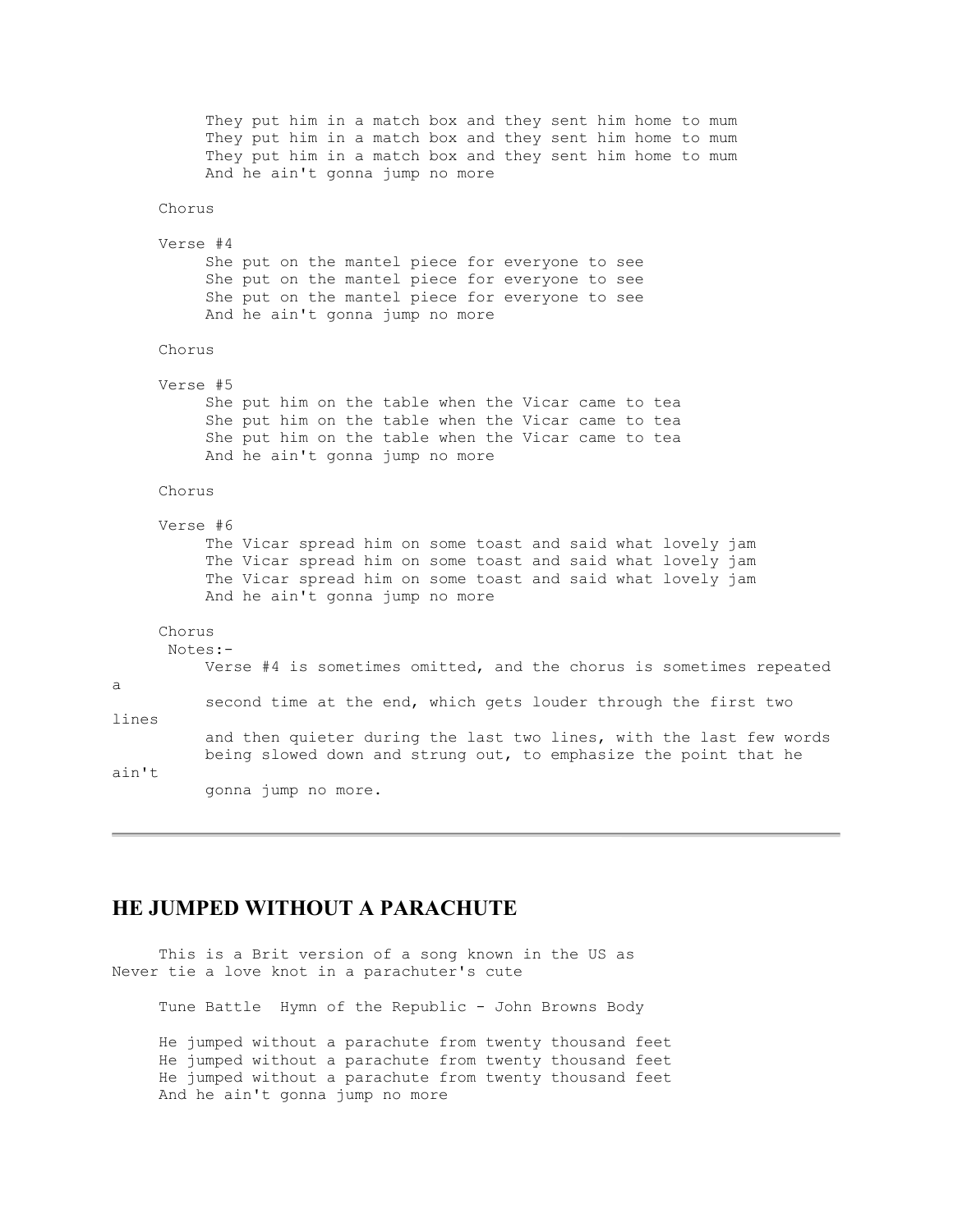(Ch) - Glory glory what a heck of a way to die Glory glory what a heck of a way to die Glory glory what a heck of a way to die And he ain't gonna jump no more They scraped him off the tarmac like a lump of strawberry jam They scraped him off the tarmac like a lump of strawberry jam They scraped him off the tarmac like a lump of strawberry jam and he ain't gonna jump no more. (Ch) They put him in a sardine tin and sent him home to mum They put him in a sardine tin and sent him home to mum They put him in a sardine tin and sent him home to mum and he ain't gonna jump no more.  $(CH)$  They put him on the mantle piece for everyone to see They put him on the mantle piece for everyone to see They put him on the mantle piece for everyone to see and he ain't gonna jump no more.  $(Ch)$  They spread him on a slice of bread when the vicar came to tea They spread him on a slice of bread when the vicar came to tea They spread him on a slice of bread when the vicar came to tea and he ain't gonna jump no more. (Last Ch)

#### **Paratrooper Song**

 [Note: These are the original words. Appropriate substitutions should be made for scouting.] "Is everybody happy", cried the Sergeant looking up. Our hero, feebly answered "Yes!", and then they stood him up. He jumped right out the open door, his static line forgot, He ain't gonna jump no more. Chorus: Gory, gory, what a Helluva Way to Die! Gory, gory, what a Helluva Way to Die! Gory, gory, what a Helluva Way to Die! He ain't gonna jump no more. He counted loud, he counted long, he waited for the shock.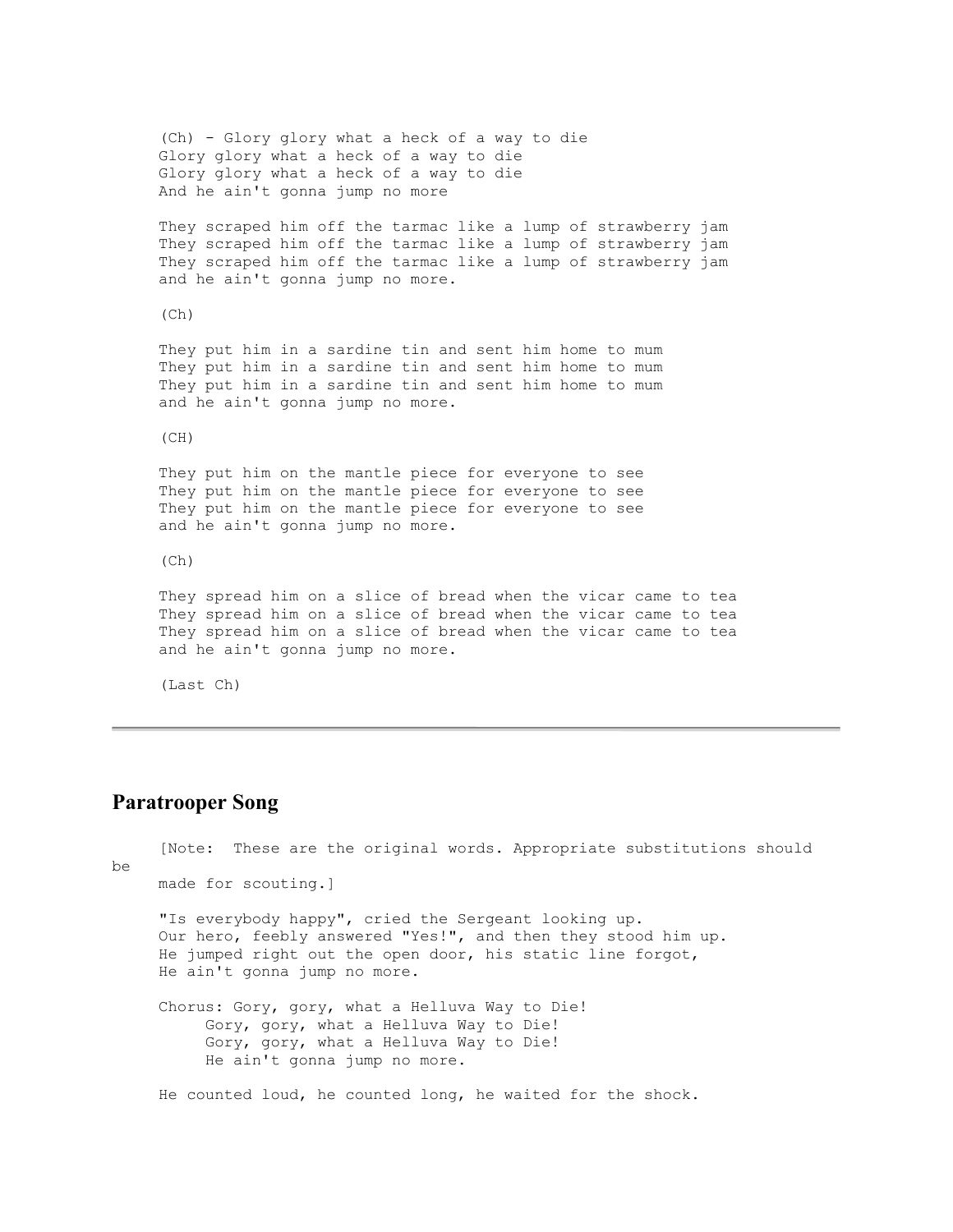He felt the wind, he felt the clouds, he felt the awful drop. He jerked his cord, the silk spilled out, but wrapped around his legs, He ain't gonna jump no more.

#### Chorus

The risers wrapped around his neck, connectors cracked his dome. The lines were snarled and tied in knots around his skinny bones. The canopy became his shroud, as he hurtled to his death. He ain't gonna jump no more.

#### Chorus

 The days he lived, and loved and laughed, kept running through his mind, He thought about the girl back home, the one he left behind. He thought about the medics and he wondered what they'd find. He ain't gonna jump no more.

#### Chorus

The ambulances were on the spot, the jeeps were running wild. The medics jumped and screamed with glee. They rolled their sleeves and smiled. For it had been a week or more since last a chute had failed, He ain't gonna jump no more.

#### Chorus

 He hit the ground, the sound was "SPLAT". His blood went spurting high. His comrades then were heard to say, "A helluva way to die". He lay there rolling round in the welter of his gore, He ain't gonna jump no more.

#### Chorus

There was blood upon the risers, there was brains upon the chute. Intestines were a dangling from the paratroopers boots. They picked him up, still in his chute and poured him from his boots. He ain't gonna jump no more. Chorus -The End-

### **INSPIRATIONAL SONGS**

**All Night, All Day** 

 All night, all day, (O Lordy) Angels watching over me, my Lord.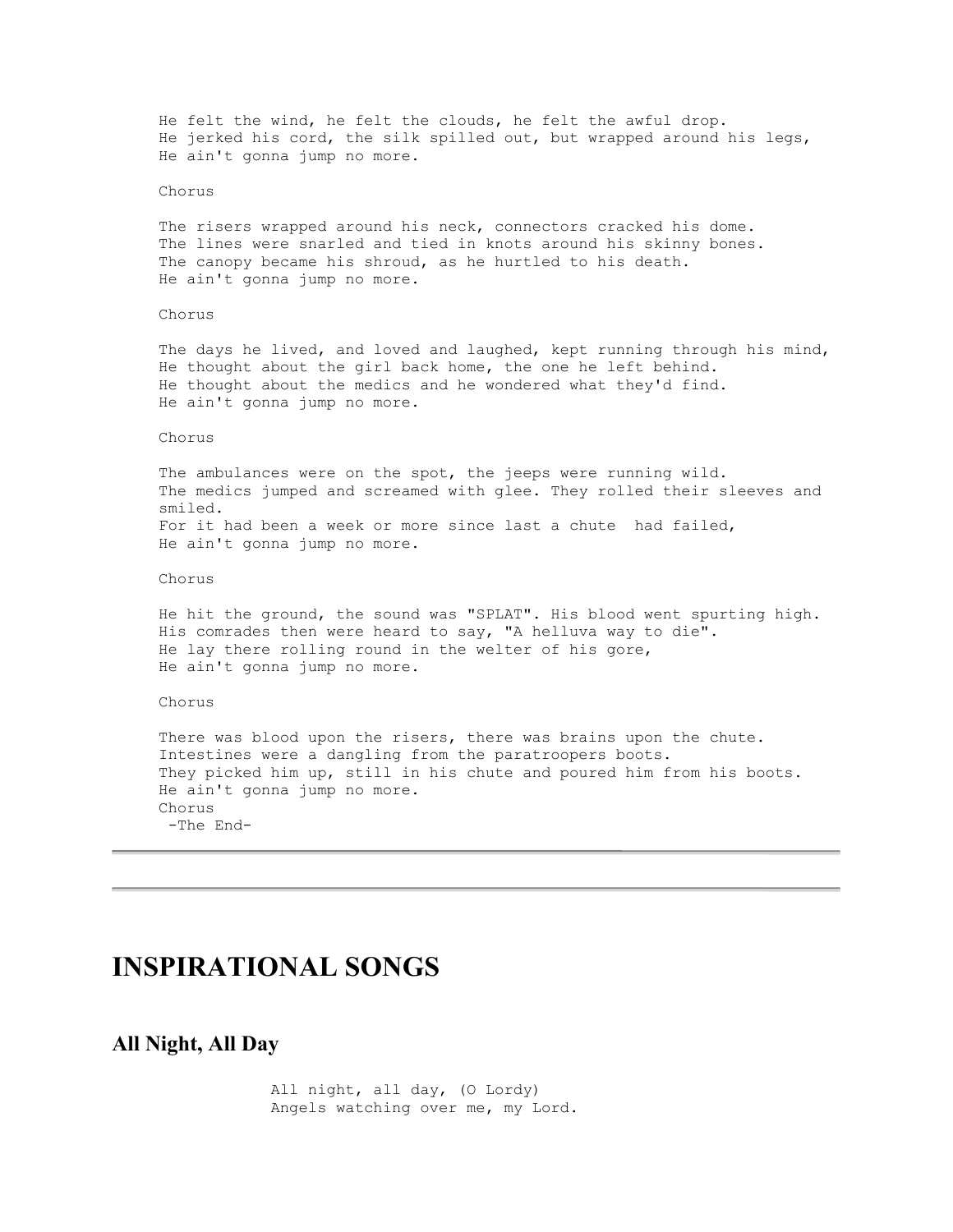All night, all day, Angels watching over me.

- 1. Now I lay me down to sleep. Angels watching over me, my Lord. Pray the Lord my soul to keep. Angels watching over me.
- 2. If I die before I wake Angels watching over me, my Lord. Pray the Lord my soul to take. Angels watching over me.

#### **For the Beauty of the Earth**

 For the beauty of the earth, For the glory of the skies, For the love from which our birth, Over and around us lies; Lord of all, to Thee we raise This hymn of grateful praise.

 For the wonder of each hour Of the day and of the night, Hill and vale, and tree and flow'r, Sun and moon, and stars of light; Lord of all, to Thee we raise This hymn of grateful praise.

 For the joy of human love, Brother, sister, parent, child, Friends on earth and friends above, For all gentle thoughts and mild; Lord of all, to Thee we raise This hymn of grateful praise.

### **Green Trees Around You**

 Green trees around you, blue skies above; Friends all about you in a world filled with love. Taps sounding softly, hearts beating true, As Girl Scouts sing Good Night to you. (then you sing Taps)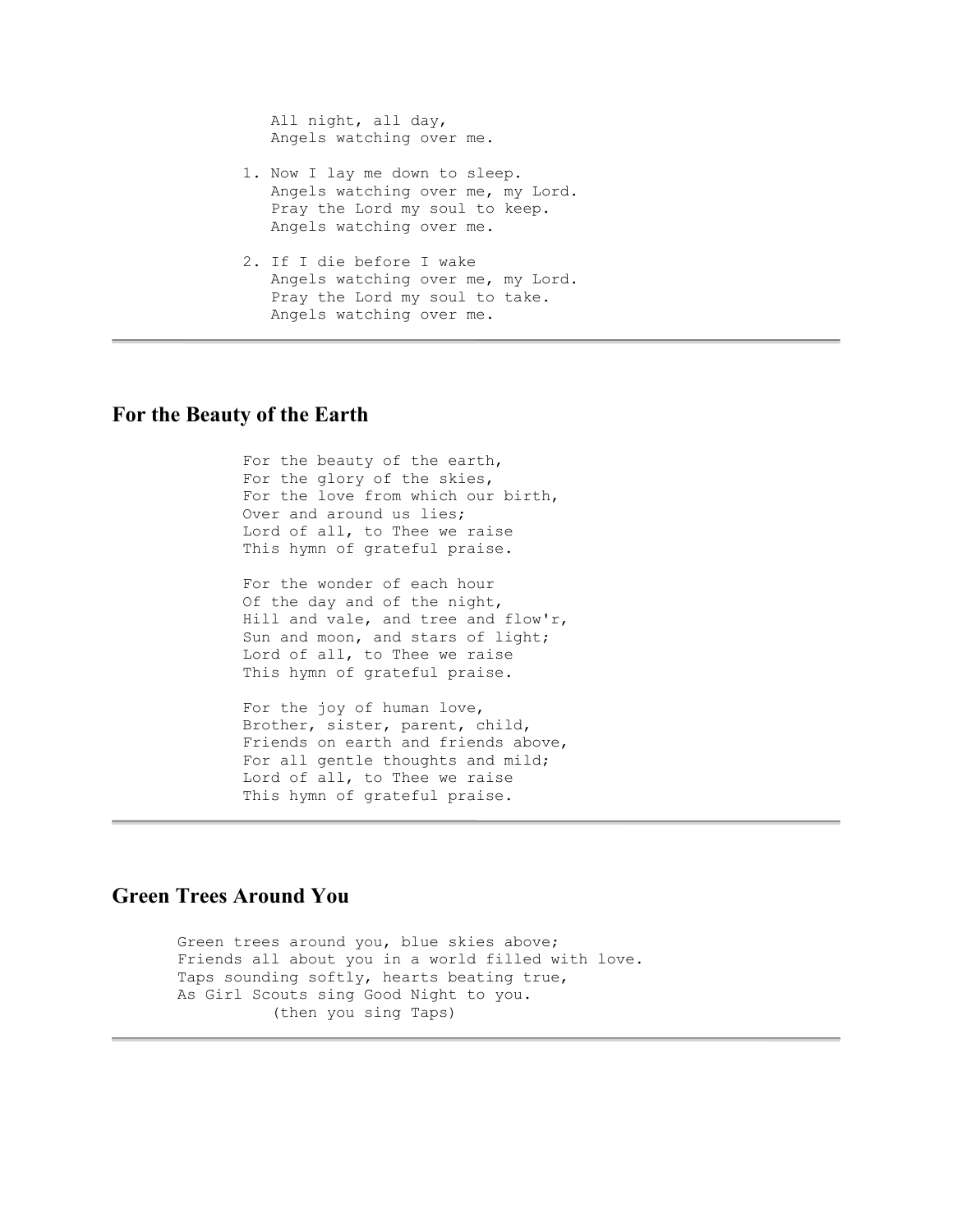#### **Hello**

```
 (Tunes: Coca Cola's I'd Like to Teach the World to Sing 
             -or-Auld Lang Syne) 
           I love to hear the word Hello, 
              Wherever I may go. 
           It's full of friendship 
                And good cheer 
             And warms the heart up so. 
            Hello, Hello, Hello, Hello, 
            Hello, Hello, Hello... 
              When e'er we meet 
           Like friends let's greet 
            Each other with Hello. 
            Hello, Hello, Hello, Hello, 
            Hello, Hello, Hello...
```
#### **Jimmy Brown**

```
 Run and jump and skip and fall 
        You think you're tall 
        But you're so small 
        Mama calls for supper 
        No more play 
        Soon comes tomorrow 
        There'll be another day 
      Chorus: 
        Singin Hey la de da 
        Oh lah de de 
        Oh de ow don do and 
        ali axen free oh 
        I can run faster than Jimmy Brown 
        I'm the king of the mountain and 
        You'll never get me down. 
        Up bright and early got a lot to do. 
        Gonna build a castle and go to the zoo 
        And visit mother goose 
        In story book land 
        Why does mommy hold my hand? 
            (chorus) 
       I'm pretty old now, 
       five and a half 
Gonna be like daddy 
       and never laugh 
       Cause when you're old 
       You gotta be strong 
       You're not a child 
       for very long
```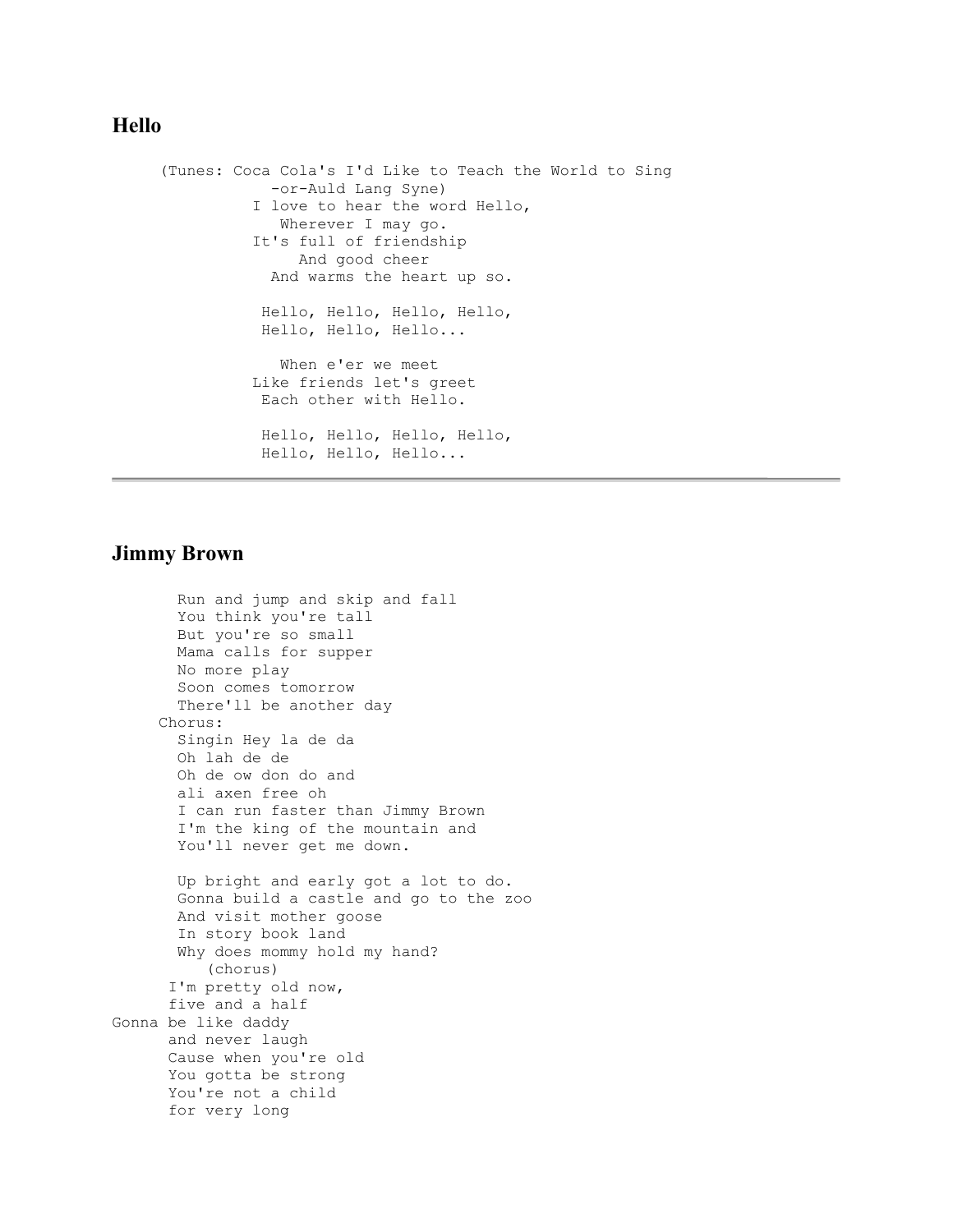```
 (chorus) 
 I'm full grown now 
 On my own 
 Oh how I wish 
 I could go back home 
 And play all day 
 With my old friends 
 Why does childhood 
 Have to end? 
       (chorus)
```
#### **Kum Ba Yah (Come with Me)**

 Kum ba yah, my Lord, Kum ba yah. Kum ba yah, my Lord, Kum ba yah. Kum ba yah, my Lord, Kum ba yah. Oh Lord, Kum ba yah.

> Someone's crying, Lord, Kum ba yah. Someone's crying, Lord, Kum ba yah. Someone's crying, Lord, Kum ba yah. Oh, Lord, Kum ba yah.

 Someone's singing, Lord, Kum ba yah. Someone's singing, Lord, Kum ba yah. Someone's singing, Lord, Kum ba yah. Oh Lord, Kum ba yah.

 Someone's laughing, Lord, Kum ba yah. Someone's laughing, Lord, Kum ba yah. Someone's laughing, Lord, Kum ba yah. Oh Lord, Kum ba yah.

 Someone's praying, Lord, Kum ba yah. Someone's praying, Lord, Kum ba yah. Someone's praying, Lord, Kum ba yah. Oh Lord, Kum ba yah.

#### **It's a Small World**

It's a world of laughter, a world of tears; It's a world of hopes and a world of fears. There's so much that we share That it's time we were aware. It's a small world after all. It's a small world after all, It's a small world after all.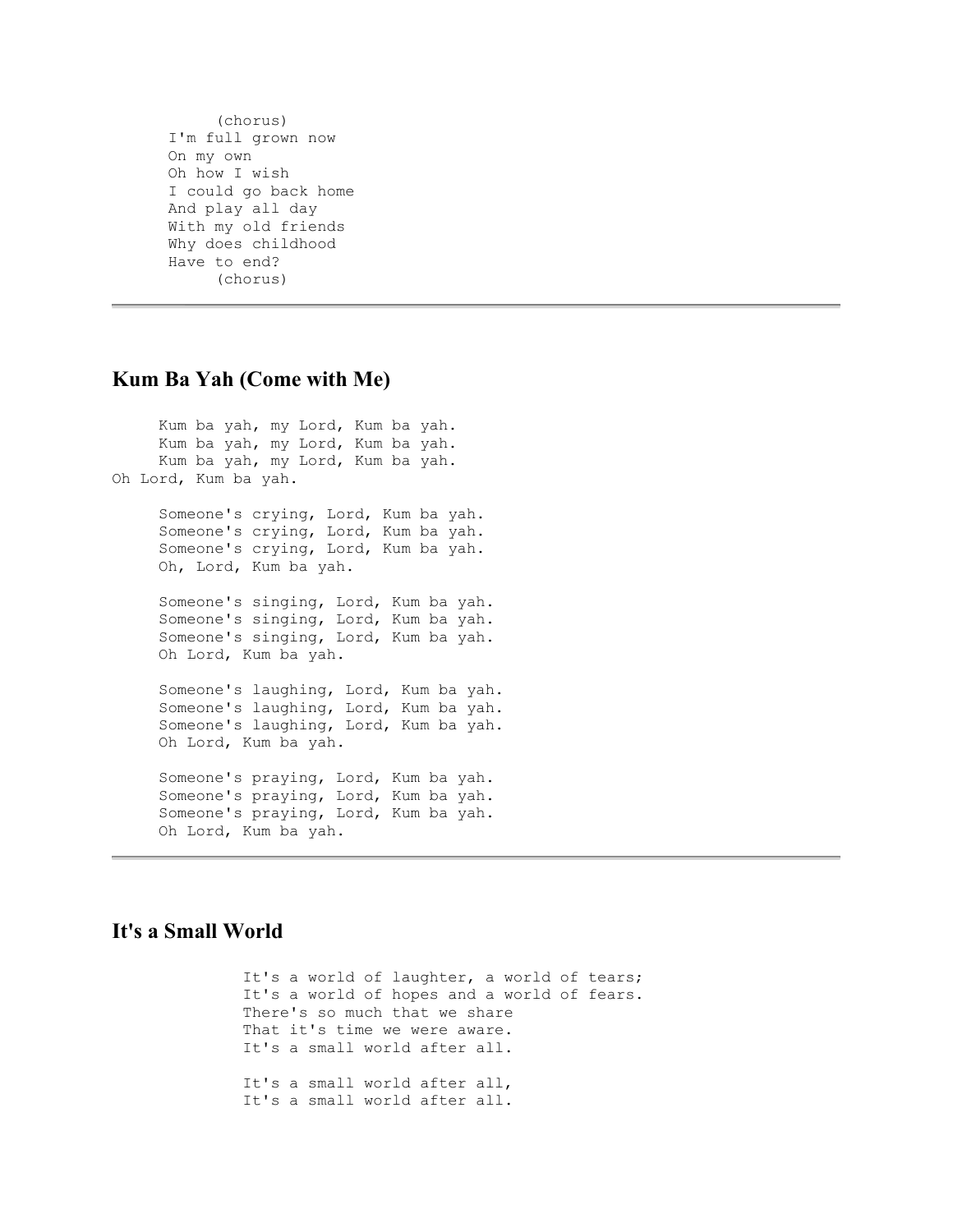It's a small world after all. It's a small, small world. There is just one moon And one golden sun And a smile means friendship to ev'ryone. Though the mountains divide and the oceans are wide, It's a small world after all.

#### **He's Got the Whole World in His Hands**

 He's got the whole world in His hands. He's got the whole world in His hands. He's got the whole world in His hands. He's got the whole world in His hands. 2. He's got the wind and the rain in His hands. 3. He's got the tiny little baby in His hands. 4. He's got you and me sister in His hands.

# **REVERENT SONGS**

#### **Amazing Grace**

 Amazing grace! how sweet the sound, That saved a wretch like me! I once was lost, but now am found, Was blind but now I see.

 Twas grace that taught my heart to fear, And grace my fears relieved; How precious did that grace appear The hour I first believed.

Through many dangers, toils and snares, I have already come; Tis grace hath brought me safe thus far, and grace will lead me home.

When we've been there ten thousand years, bright shining as the sun, We've no less days to sing God's Praise, than when we first begun.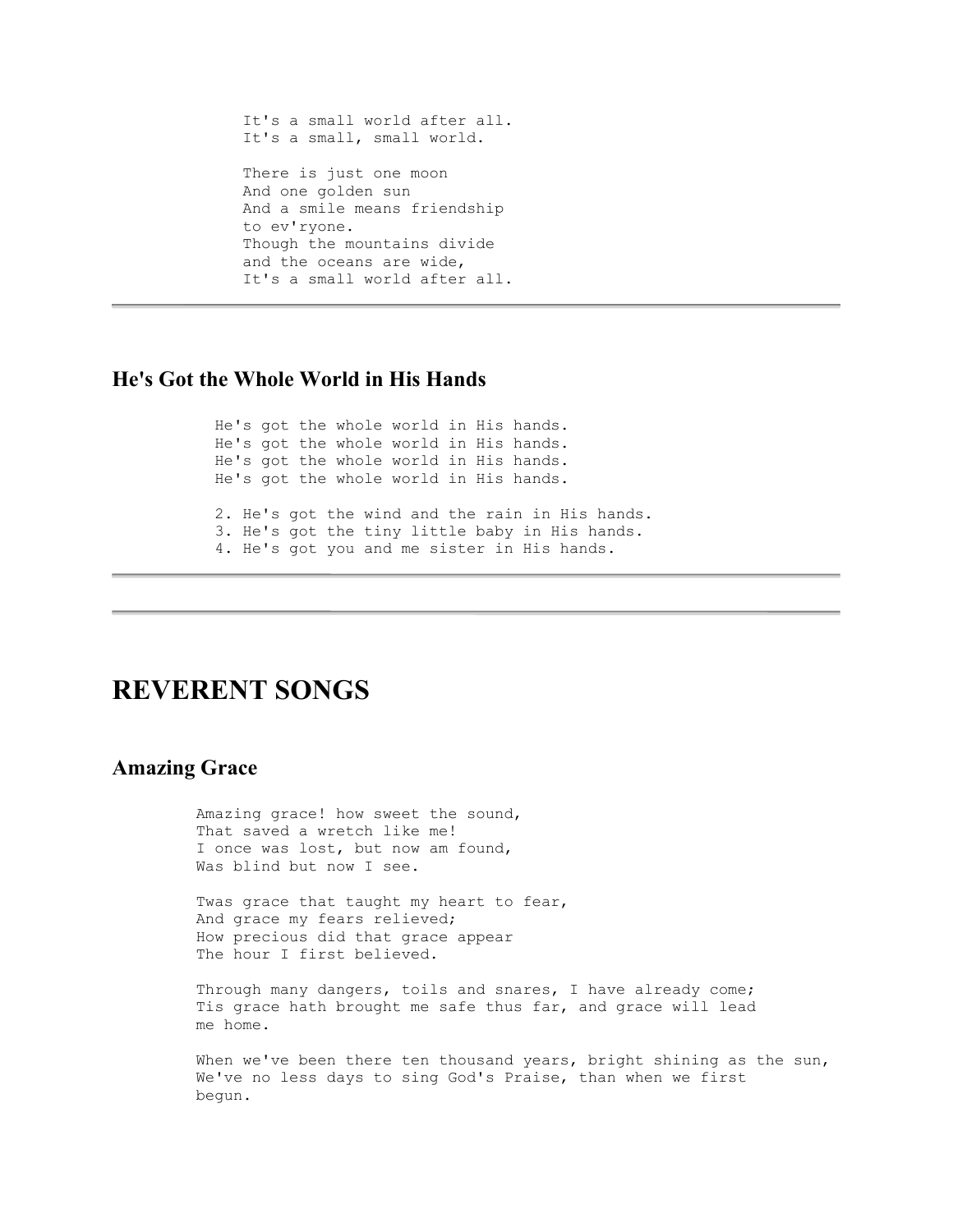```
 Amazing grace has set me free, 
 To touch, to taste, to feel; 
The wonders of accepting love,
 Have made me whole and real.
```
#### **Swing Low, Sweet Chariot**

Chorus

Swing low, sweet chariot, comin' for to carry me home; Swing low, sweet chariot, comin' for to carry me home. I looked over Jordan, and what did I see, Comin' for to carry me home; A band of angels coming after me, Comin' for to carry me home. If you get to heaven before I do, Comin' for to carry me home; Just tell all my friends that I'm a coming too, Comin' for to carry me home. I'm sometimes up and sometimes down, Comin' for to carry me home; But still my soul feels heavenly bound, Comin' for to carry me home. I've never been to heaven, but I've been told, Comin' for to carry me home; That the streets in heaven are paved with gold,

# **ROUNDS**

#### **She'll Be Coming 'Round the Mountain**

Comin' for to carry me home.

 She'll be coming 'round the mountain when she comes. (Toot Toot!) She'll be coming 'round the mountain when she comes. (Toot Toot!) She'll be coming 'round the mountain, She'll be coming 'round the mountain, She'll be coming 'round the mountain when she comes. (Toot Toot!)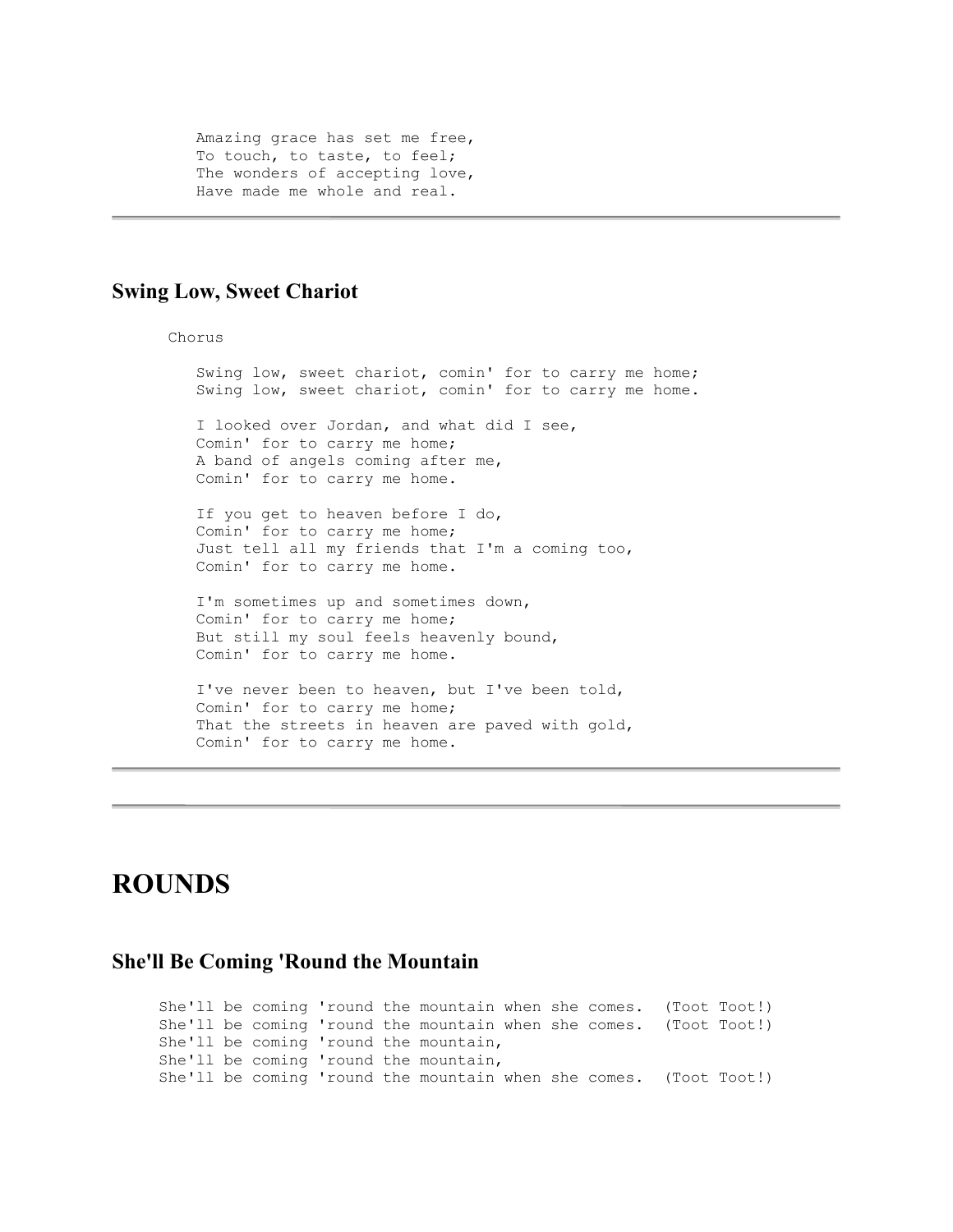```
 2. She'll be driving six white horses when she comes. (Whoa back!) 
 3. Oh, we'll all go out to meet her when she comes. (Hi babe!) 
 4. Oh, we'll kill the old red rooster when she comes. (hack hack!) 
     5. Oh, we'll all have chicken and dumplings when she comes. (Yum Yum!) 
     6. She'll have to sleep with Granny when she comes. (Snore Snore!) 
     7. Tell me do you know what coming 'round the mountain? 
     (spoken at the end:) 
     Then why are we singing this stupid song?
```
### **SILLY SONGS**

#### **It Ain't Gonna Rain No More**

 Chorus It ain't gonna rain no more no more, It ain't gonna rain no more. How in the heck can I wash my neck, If it ain't gonna rain nor more. A man laid down by the sewer, And by the sewer he died. And at the coroner's inquest, They called it sewerside. Oh.. Chorus Frog sitting on a lily pad, Lookin up in the sky, Lilly pad broke and the frog fell in, Got water in his eye. Oh.. Chorus Peanut sitting on the railroad track, Little heart a flutter. Along came the 9:01 Toot toot, peanut butter. Oh.. Chorus Lulu had a steamboat, The steamboat had a bell, Lulu went to heaven, and the steamboat went toot, toot. Oh.. Chorus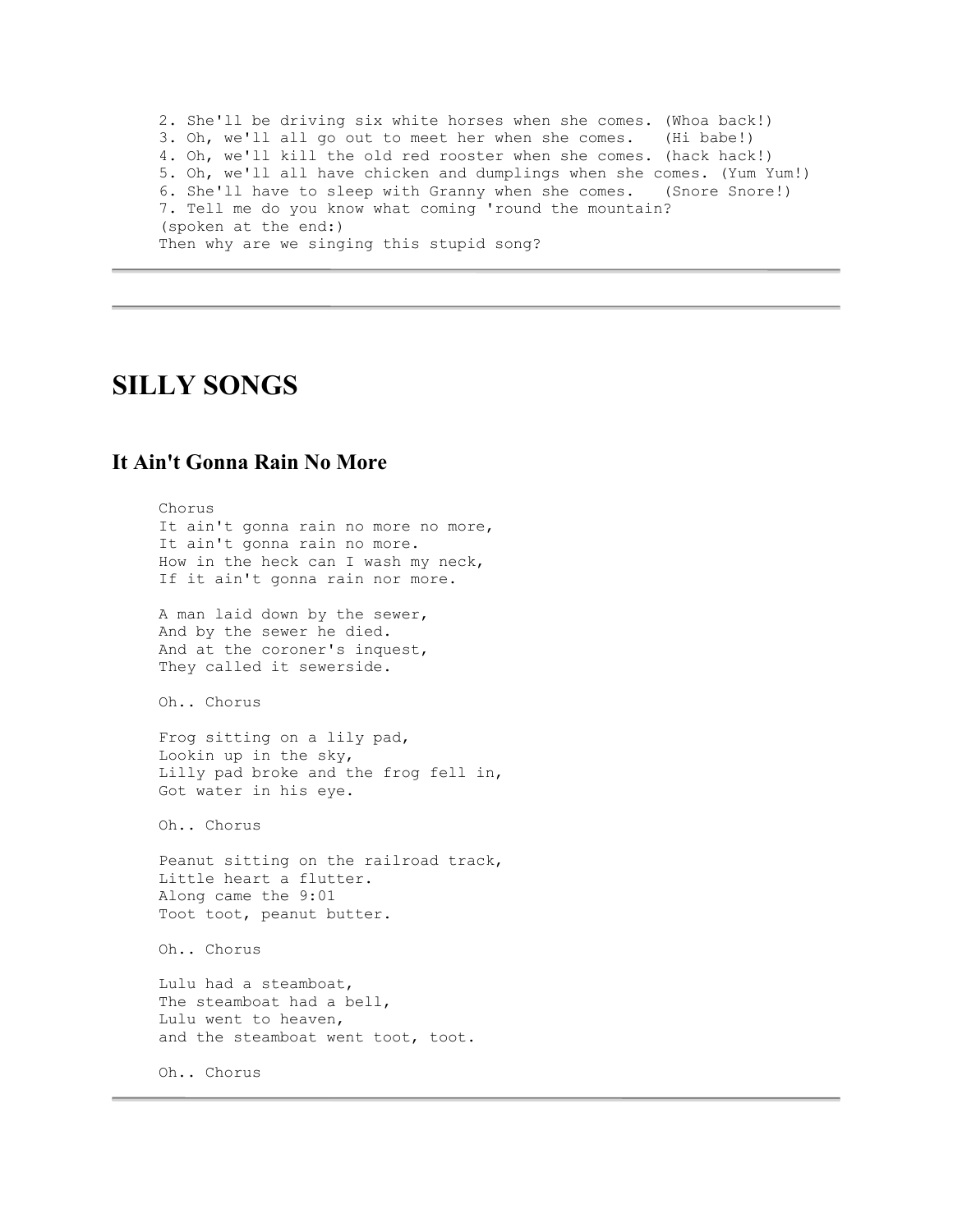#### **America the Ugly**

- George Carlin

```
Oh beautiful for smoggy skies - insecticided grain
For strip mined mountains majesties, above the asphalt 
           plains. 
           America, America! Man sheds his waste on thee, 
           And hides the pines with billboard signs from sea to oily 
           sea.
```
#### **The Ants Go Marchine**

```
The ants go marching one by one,
           hoo-rah, hoo-rah, 
the ants go martin' one by one, 
           hoo-rah, hoo-rah, 
the ants go martin' one by one, 
           the little one stops to suck his thumb, 
and they all go marchin' 
           down into the ground to get out of the rain. 
           Boom, boom, boom, boom, boom, boom, boom. 
           The little one stops to tie his shoe. 
           The little one stops to climb a tree. 
          The little one stops to open a door.
The little one stops to do a jive. 
           The little one stops to pick up sticks. 
           The little one stops to look at heaven. 
          The little on stops to open a gate.
The little one stops to pick up a dime.
           The little one stops to say "this is the end" 
            or the little on stops to start again.
```
#### **Billboards**

(Tune: Superfragilisticespyalladocious)

 As I was walking down the street one dark and gloomy day, I came upon a billboard and much to my dismay, The sign was torn and tattered from the storm the night before, The wind and rain had done it's work and this it what I saw: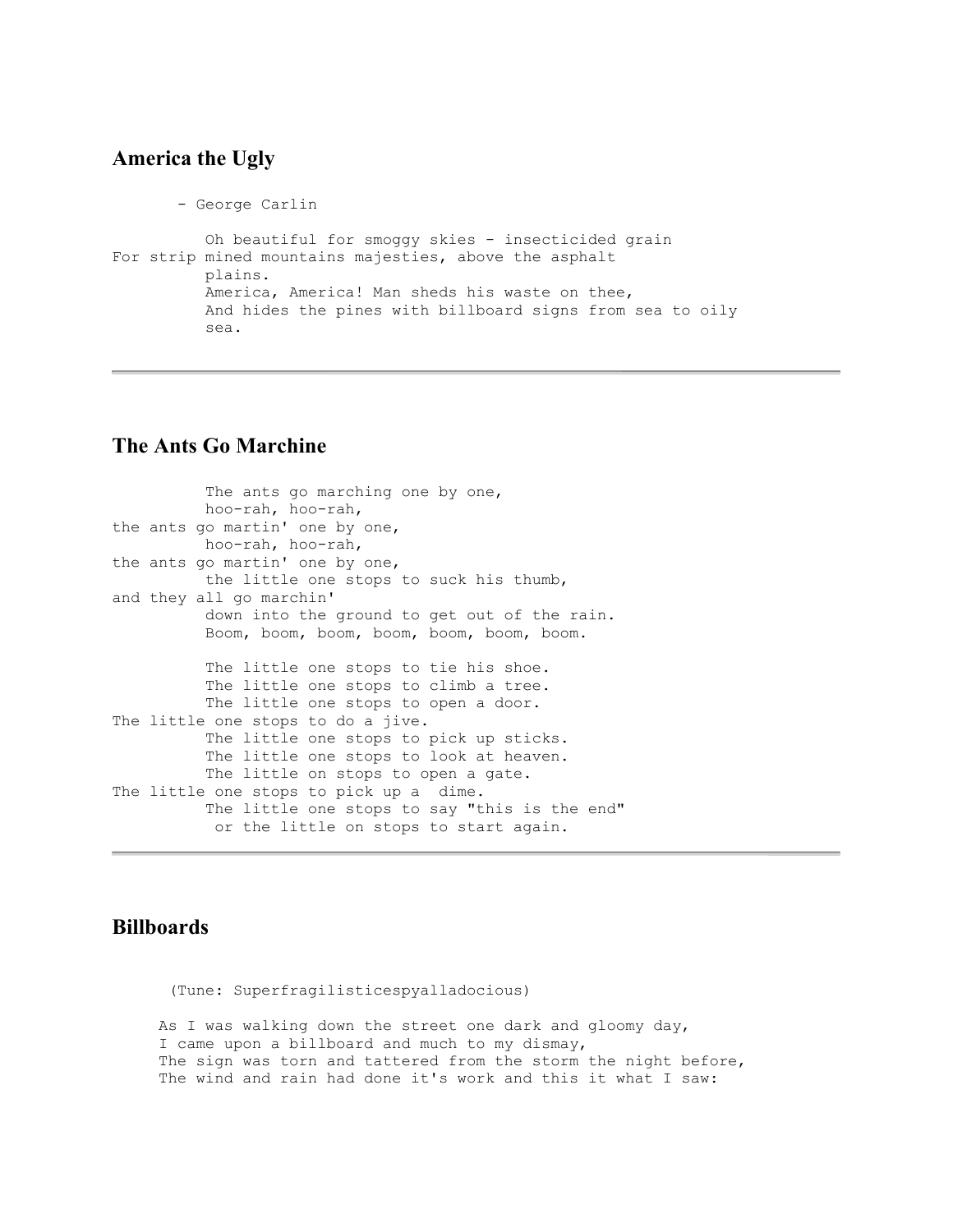"Smoke Coca-Cola Cigarettes -- chew Wrigley's Spearmint beer -- Kennel Ration Dog Food keeps your wife's complexion clear; Simonize your baby with a Hershey's candy bar -- And Texaco's the beauty cream that's used by all the stars!" "So take your next vacation in a brand new Fridgidaire -- Learn to play piano in your winter underwear -- Doctors say that babies should smoke until they are three, And people over 65 should bathe in Lipton Tea!" (slowly) ....in flow-thru tea bags.

#### **Noble Captain Kirk**

[Tune: Grand Old Duke of York]

 The noble Captain Kirk, he had 500 men. He beamed them up to the Enterprise, And he beamed down again.

 And when they're up, they're up, And when they're down, they're down, And when they're only halfway up, They're nowhere to be found.

#### **All God's Critters**

- Bill Staines

Chorus:

 All God's critters got a place in the choir, Some sing low and some sing higher, Some sing out loud on the telephone wire, And some just clap their hands, or paws, or anything they got now.

 Listen to the bass, it's the one on the bottom, Where the bullfrog croaks and hippopotamus Moans and groans with a big to-do, The old cow just goes "moo."

The dogs and the cats, they take up the middle, The honey bee hums and crickets fiddle, The donkey brays and pony neighs, And the old coyote howls.

Listen to the top where the little birds sing,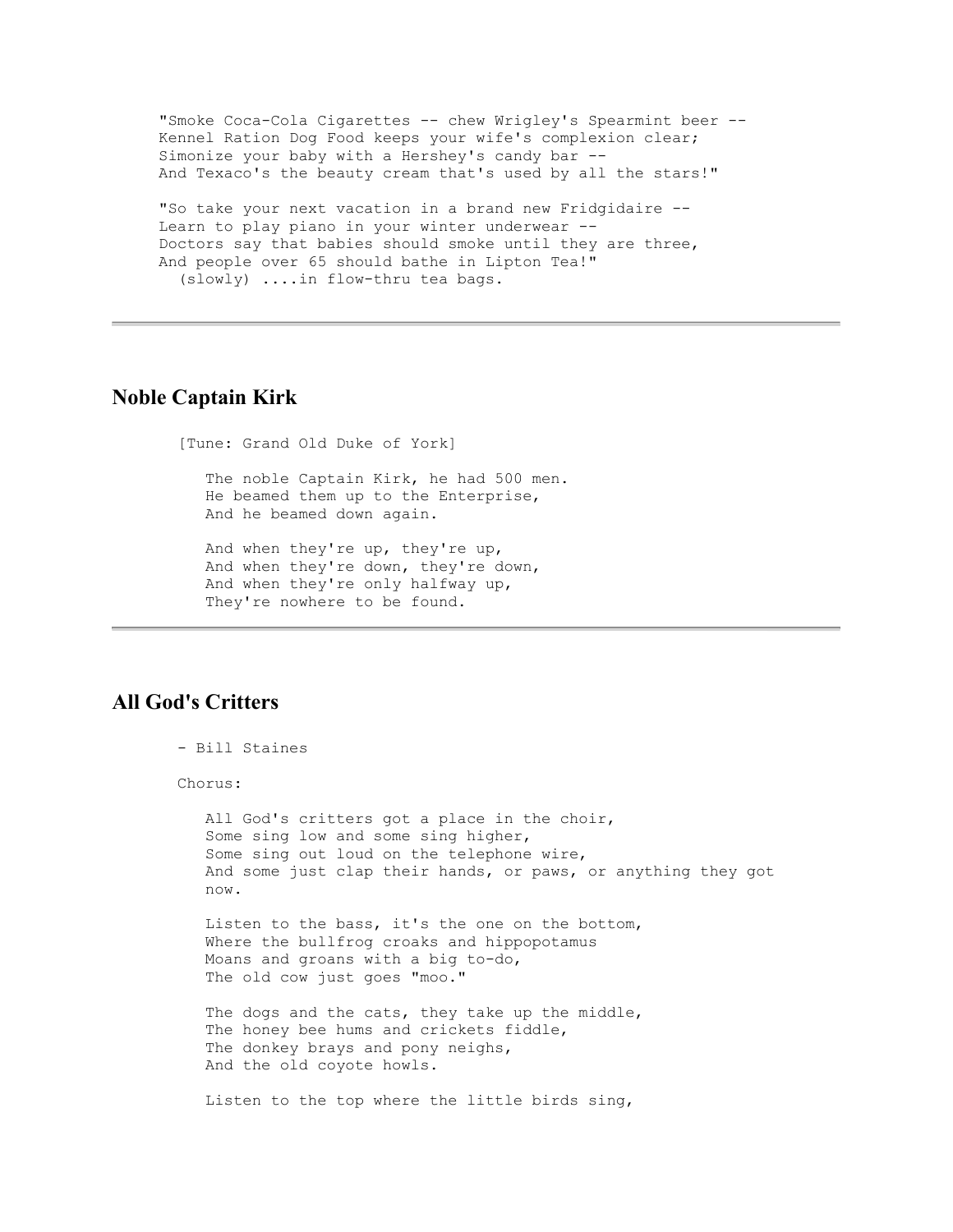On the melody where the high notes ring, The hoot owl hollers over everything, And the jay bird disagrees.

 Singing in the night time, singing in the day, The little duck quacks and is on his way. The possum ain't got much to say, And the porcupine talks to himself.

 It's a simple song of living sung everywhere, By the ox and fox and grizzly bear, The grumpy alligator and the hawk above, The sly raccoon and the morning dove.

#### **Flee Fly**

 1. Fee 2. Fee Fly 3. Fee Fly Flow 4. Kum a lotta, kum a lotta, kum a lotta vee stay.<br>5. Oh no, no not the vee stay. Oh no, no not the vee stay. 6. Hex a meeny hex a meeny oh walla walla meeny Des a meeny hex a meeny oh walla wa 7. Be Billy Oaten scoten bo bo be de dooten Bo bo be de dotten Bo Bo be de dotten Shhhhh.

#### **Froggie**

```
 Dog 
 Dog Cat 
 Dog Cat Mouse 
 Froggie!!! 
 Itsy Bitsy Teenie weenie Little-bitty Froggie! 
 Jump Jump Little Froggie 
 Gather up all the little wormies and spiders 
 Wormies and spiders, scrum-didili-icious 
 Ribbit Ribbit Ribbit Ribbit Croak
```
#### **Michael Finnegan**

 There was an old man named Michael Finnegan, He had whiskers on his chinegan,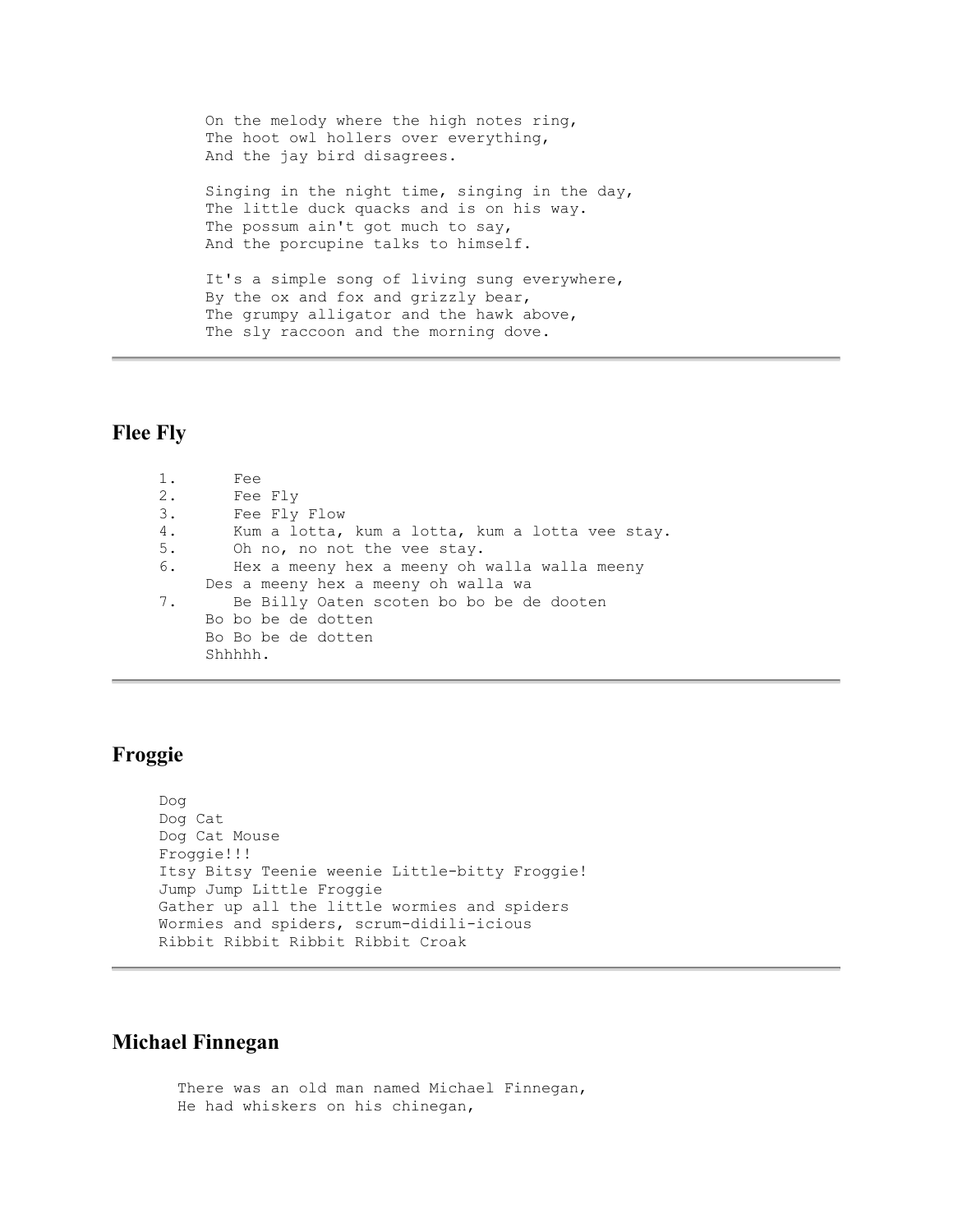Along came the wind and blew them in again, Poor old Michael Finnegan. Begin again.

 There was an old man named Michael Finnegan, He kicked up an awful dinnegan, Because they said he must not sing again, Poor old Michael Finnegan. Begin again.

 There was an old man named Michael Finnegan, He went fishing with a pinnegan, Caught a fish and dropped it in again, Poor old Michael Finnegan. Begin again.

 There was an old man named Michael Finnegan, He grew fat and then grew thin again, Then he died and had to begin again, Poor old Michael Finnegan. Begin again.

#### **National Embalming School**

 We live for you, we die for you, National Embalming School. We do our best to make you rest, National Embalming School. And when you die, we dig a hole to put you in to turn to mold. we live for you, we die for you, National Embalming School. Post-mortum, post-mortum, post-mortum, autopsy we must have. Post-mortum, post-mortum, post-mortum, autopsy we must have. Cut, slash, gash the body, we must have a reason. Gad how the body stinks, it must be out of season. We live for you, we die for you National Embalming School.

#### **Oh, How I Hate to Get up in The Morning**

 I'll amputate his reveille and step upon it heavily,

 Oh, how I hate to get up in the morning. Oh, how I'd love to remain in bed. For the hardest part of all, Is to hear the bugler call; You've got to get up, You've got to get up, You've got to get up in this morning. Someday I'm going to murder the bugler, Someday they're going to find him dead,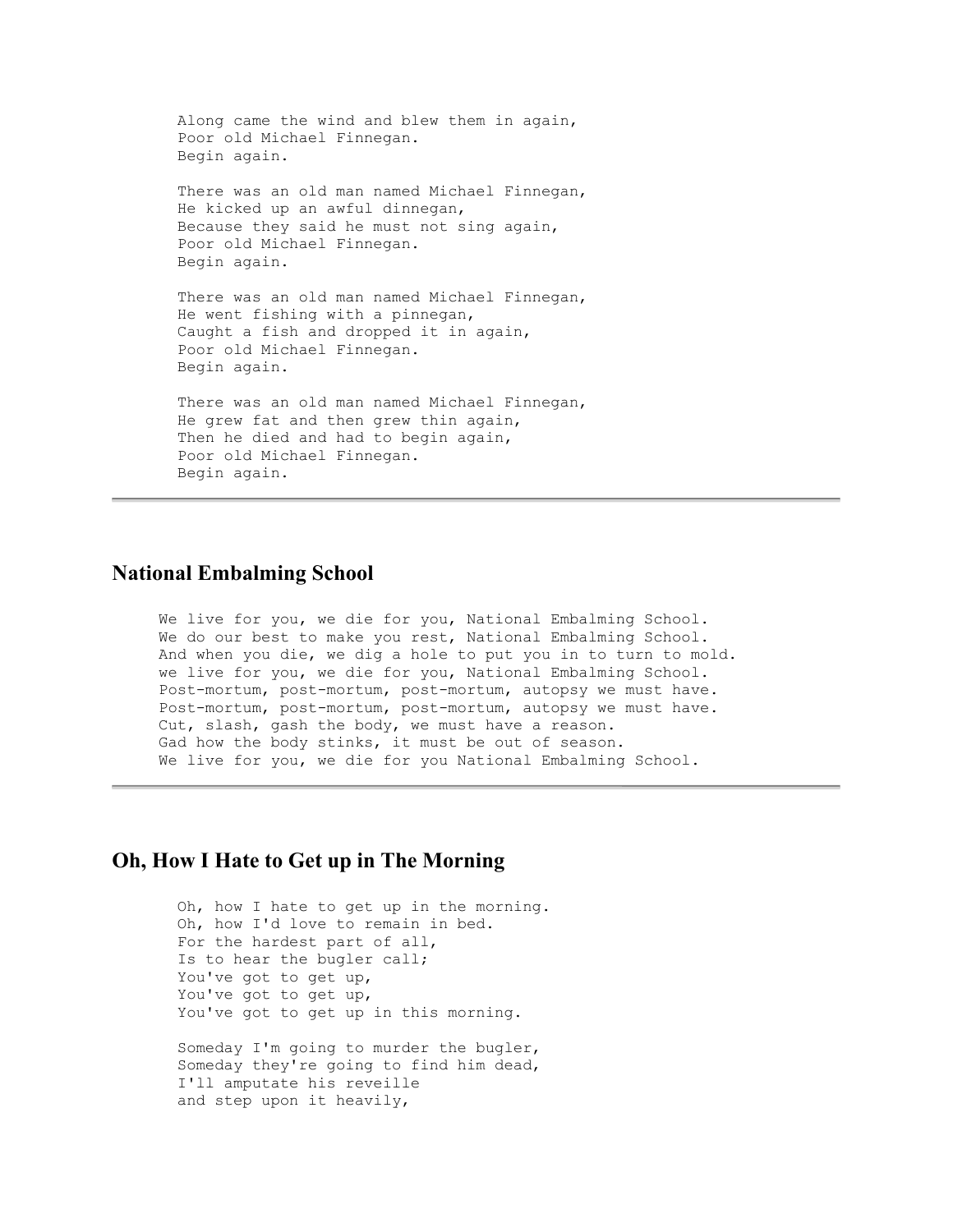And spend the rest of my life in bed.

### **Linger**

```
 (hmm) I want to linger 
 (hmm) a little longer 
 (hmm) a little longer here with you. 
 (hmm) It's such a perfect night, 
 (hmm) It doesn't seem quite right 
 (hmm) That this should be my last with you. 
 (hmm) And in September 
 (hmm) I will remember 
 (hmm) My camping days and friendships true. 
 (hmm) And as the years go by 
 (hmm) I'll think of you and sigh, 
 (hmm) This is goodnight and not goodbye. 
 (hmm) I want to linger 
 (hmm) a little longer 
 (hmm) a little longer here with you.
```
#### **I Met a Bear**

 [Tune: Sipping Cider Through a Straw] The other day, I met a bear, Out in the woods, away out there. [Point.] He looked at me, I looked at him, He sized up me, I sized up him. He says to me, "Why don't you run?" "'Cause I can see, you have no gun." I says to him, "That's a good idea." "Now legs get going, get me out of here!" I began to run, away from there, But right behind me was that bear. And on the path ahead of me, I saw a tree, Oh glory be. The lowest branch was ten feet up, I'd have to jump and trust to luck.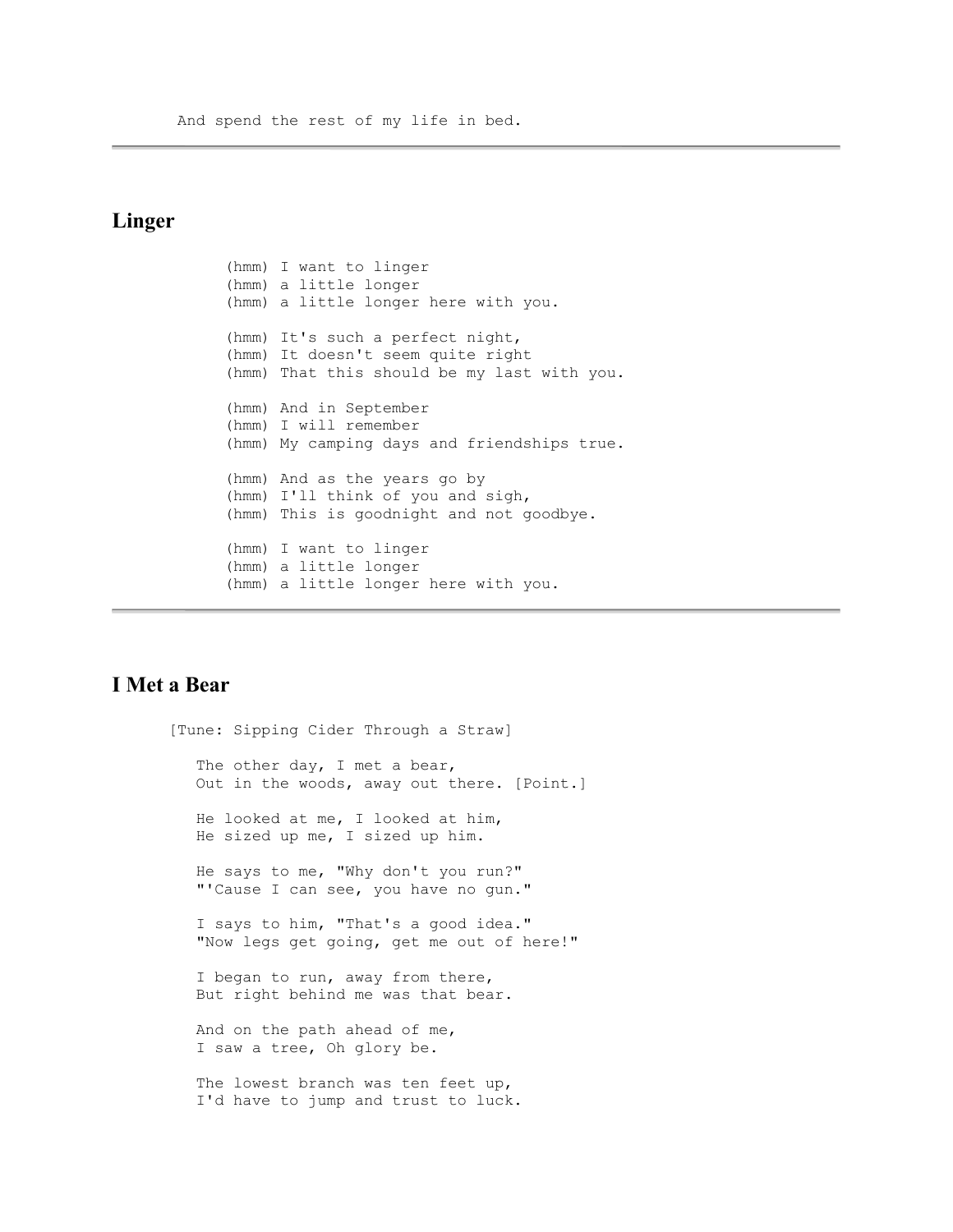```
 And so I jumped into the air, 
 But I missed that branch away up there. 
 Now don't you fret, and don't you frown, 
 I caught that branch on the way back down. 
That's all there is, there ain't no more,
 Unless I met that bear once more.
```
#### **The Littlest Worm**

drown.

Tune: Sipping Cider Through a Straw

```
 The littlest worm, the littlest worm (echo, you remember) 
 I ever saw (echo) 
 Was stuck inside (echo) 
 My soda straw (echo, etc) 
 (all together) 
 The littlest worm I ever saw, was stuck inside my soda straw. 
 He said to me 
 don't take a sip 
 for it you do 
 I surly slip 
 He said to me don't take a sip, for if you do I surely slip. 
 I took a sip 
 and he went down 
 right through my pipes 
 he must of drown 
 I took a sip and he went down, right through my pipes he must of 
 I coughed him up 
 and he was dead 
 I buried him 
 in my counselors bed (or insert a name for counselors) 
 I coughed him up and he was dead, I buried him in my counselors bed 
 He was my pal 
 he was my friend 
 but now he's gone 
 and that's the end 
 He was my pal, he was my friend, but now he's gone and that's the end
```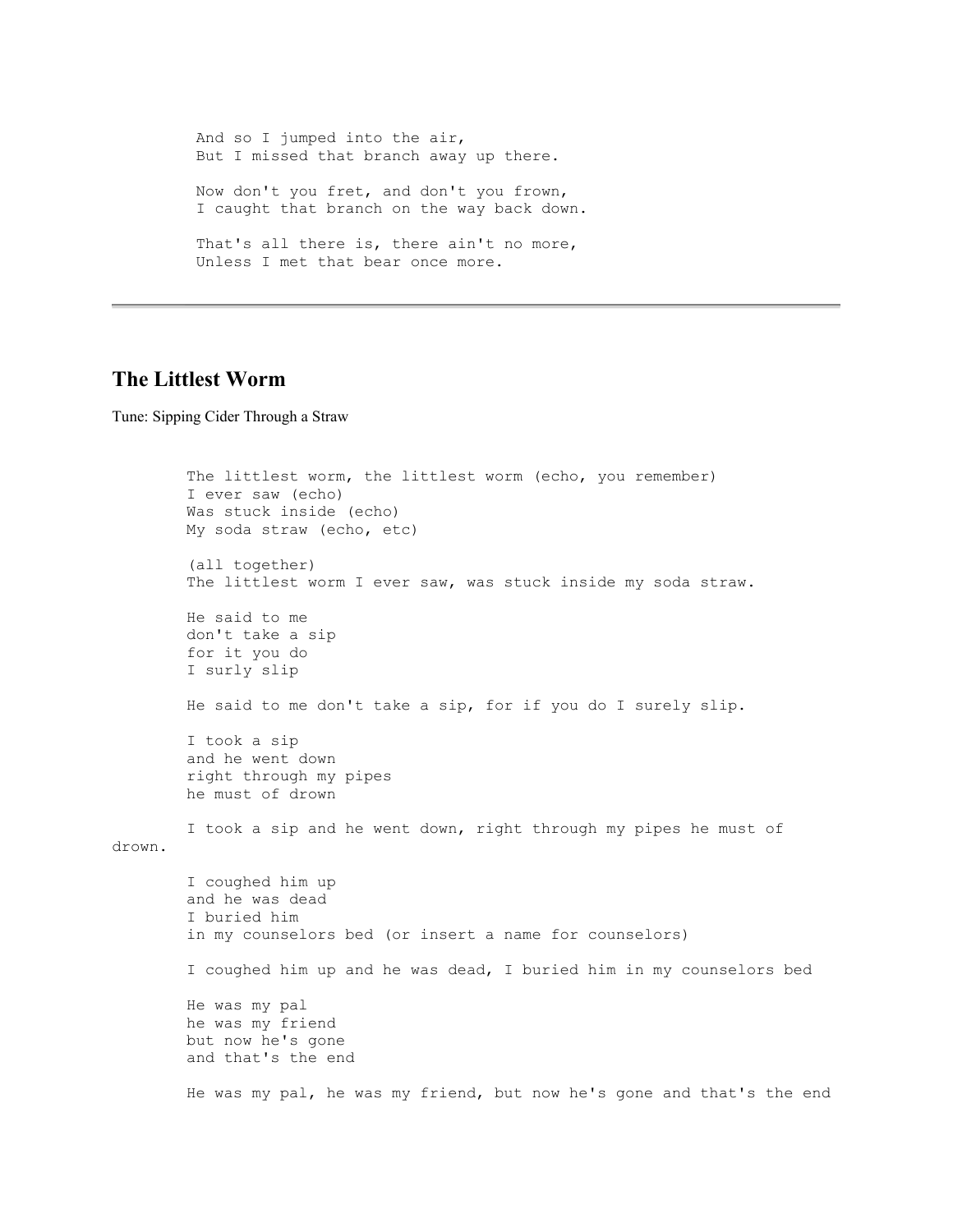That is the end there is no more until I meet that worm once more. That is the end, there is no more, until I meet that worm once more.

### **Keemo Kyemo**

There was an old frog band he lived in a spring, Sing-song kitty catch-ee kye-nne-oh. He was so hoarse he couldn't sing, Sing-song kitty catch-ee kye-nne-oh. Chorus: Keemo kyemo dellway Hiho Rumpetee rump Periwinkle soap Linkhorn nip cat Hit 'em with a brickbat, Sing-song kitty catch-ee kye-nne-oh. Cheese in the springhouse nine days old, Sing-song kitty catch-ee kye-nne-oh. Rats and skippers awful bold, Sing-song kitty catch-EE kye-nne-oh. Chorus: There was a man and he was rich, Sing-song kitty catch-ee kye-nne-oh. He got a rash and began to itch, Sing-song kitty catch-ee kye-nne-oh. Chorus: Rose are red, violets are blue, Sing-song kitty catch-ee kye-nne-oh. Sugar is sweet and so are you, Sing-song kitty catch-ee kye-nne-oh. Chorus: I se England, I see France, Sing-song kitty catch-ee kye-nne-oh. I see Mary's polka-dot pants, Sing-song kitty catch-ee kye-nne-oh.

Chorus: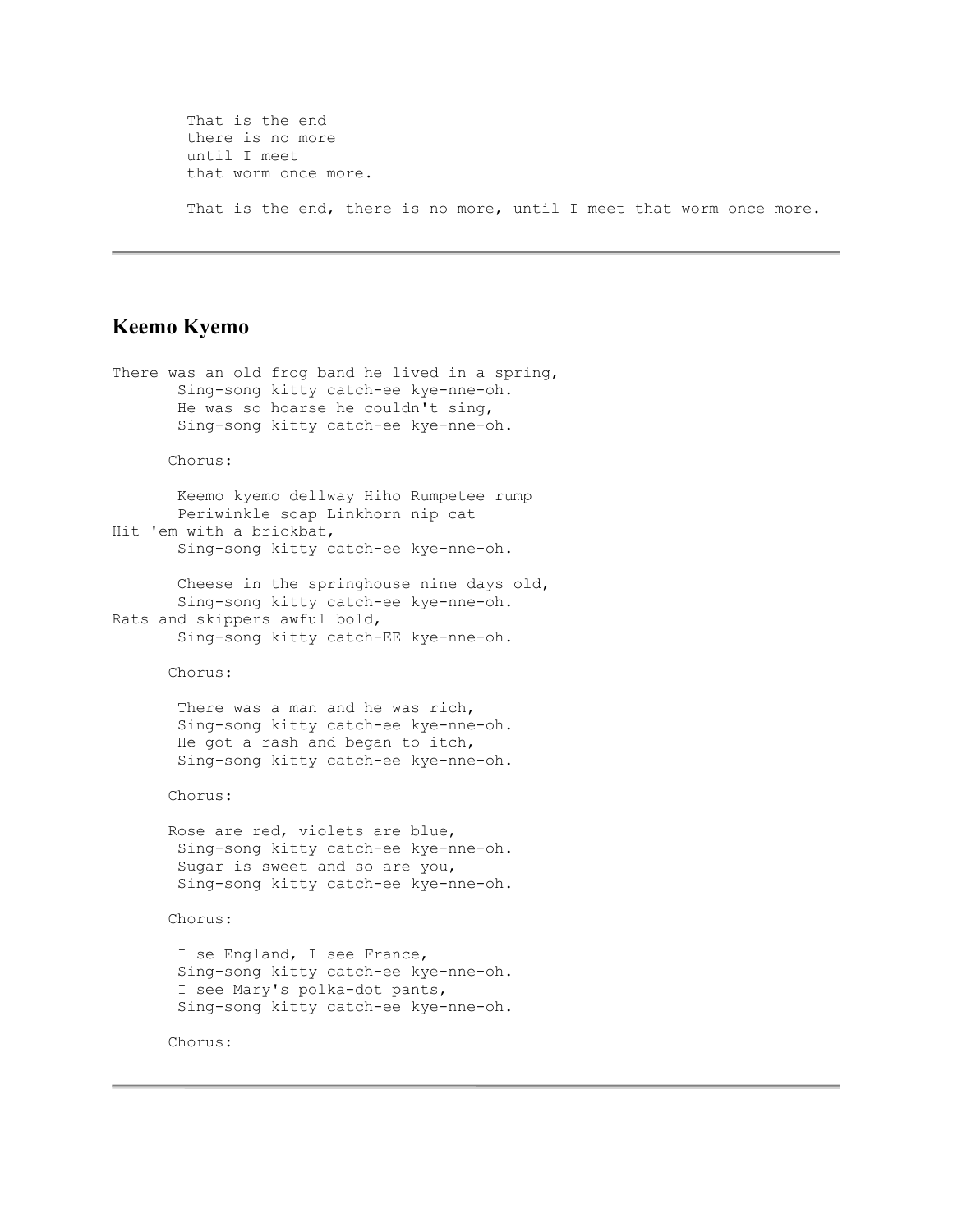#### **SEVEN OLD LADIES**

 Chorus: Oh dear, what can the matter be, seven old ladies stuck in the lavatory they were there from Sunday to Saturday, and nobody knew they were there.

The first to go in was old Mrs. Flynn, she prided herself on being so thin, but when she sat down, she fell right in, and nobody knew she was there.

The next to go in was old Mrs. Humphrey, when she sat down, she got cozy and comfy, but when she stood up she couldn't get her bum free, and nobody knew she was there.

The next to go in was old Mrs. Dickel, who hurdled the door because she hadn't a nickel, she got her foot caught, oh what a pickle, and nobody knew she was there.

The next to go in was old Mrs. Slodder, she was the Duke of Effington's daughter, she went to pass so superfluous water, and nobody knew she was there.

The next to go in was old Mrs. Brewster, who couldn't see as good as she used to, when she sat down, she swore somebody goosed her, and nobody knew she was there.

The next to go in was old Mrs. Fender who went in to fix a broken suspender, it snapped and injured her feminine gender and nobody knew she was there.

 The next to go in was old Mrs. Draper who couldn't find the toilet paper, all she could find was a rust paint scraper, and nobody knew she was there.

The next to go in was old Mrs. Murray, who had to go in a hell of a hurry, when she got there, there was no need to worry, and nobody knew she was there.

 The last to go in was old Mrs. Mason there wasn't a place, so she went in the basin, and that's the one that I washed my face in, and nobody knew she was there.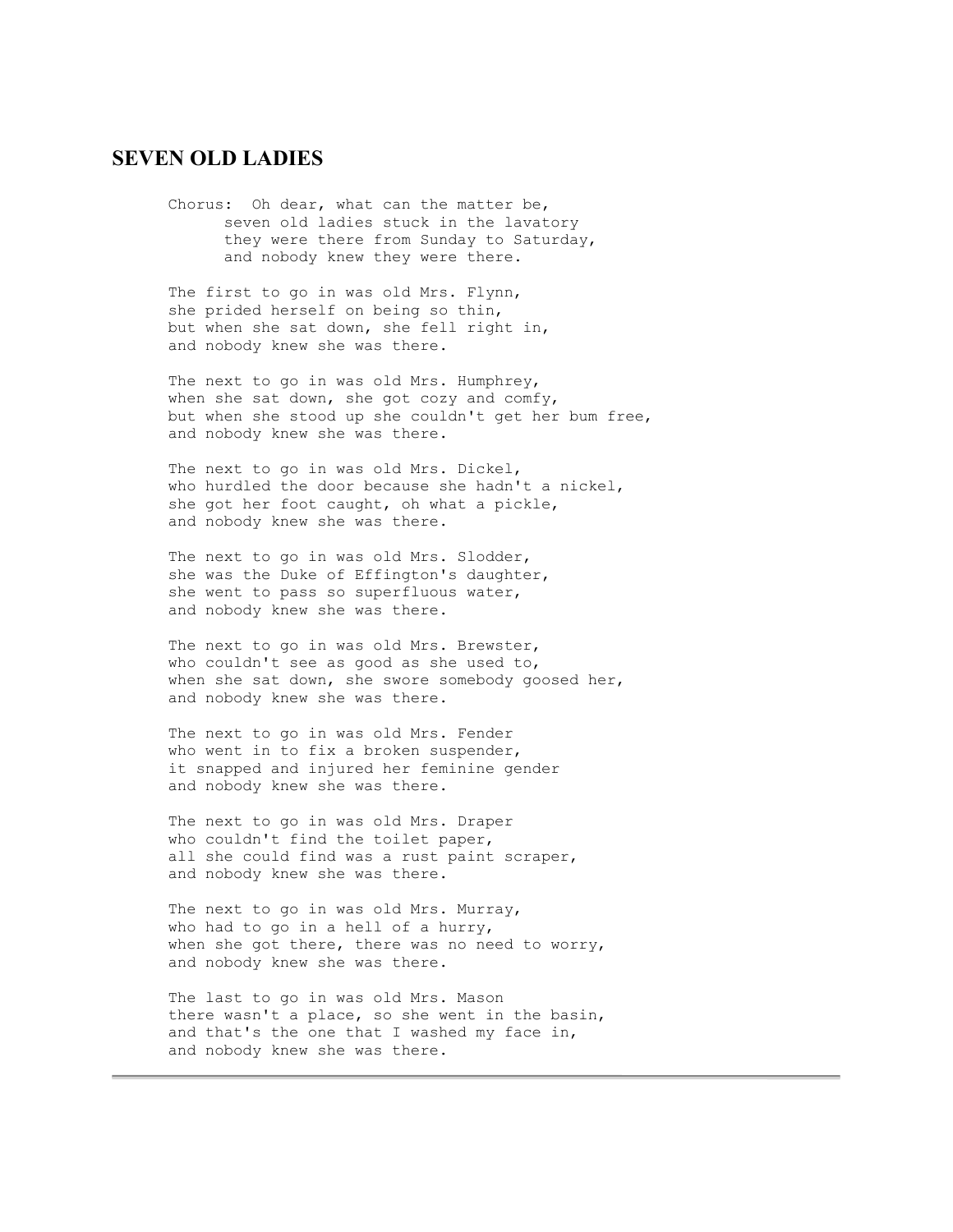#### **SKIPS GOT A HEAD LIKE A PING PONG BALL**

the name to your favorite hairless scouter!!!

 (tune Lone Ranger Theme - William Tell Overture) Skips got a head like a ping pong ball Skips got a head like a ping pong ball Skips got a head like a ping pong ball Like a piiiiiiiiiiing pong ball ping pong (seven times) ball ping pong (6 times) Ball ping ping ping ping ping ping ping ping PONG (Second verse is the same only say pong where you say ping in the first verse and visa versa) - You can also change

#### **Summer Camp**

 [Tune: Green Grow the Rushes] I'll sing you one-o, we are the campers-o. What is your one-o? One is one for summer camp, and ever more shall be it so! I'll sing you two-o, we are the campers-o. What is your two-o? Two, two, tie dyed shirts, drying in the breeze-o One is one for summer camp, and ever more shall be it so! [Continue: adding each verse and repeating backwards to, "One is one for summer camp, and ever more shall be it so!"] Three, three, the mosquitoes [ouch!]; Four for the icy waters; Five for the kayaks on the lake; Six for the midnight hikers; Seven for the evening thunder storms; Eight for the outhouse cleaners; Nine for the yummy cookouts; Ten for the caterpillars; Eleven for eleven hours' sleep all week; Twelve for the awesome counselors.

#### **There Was An Old Woman**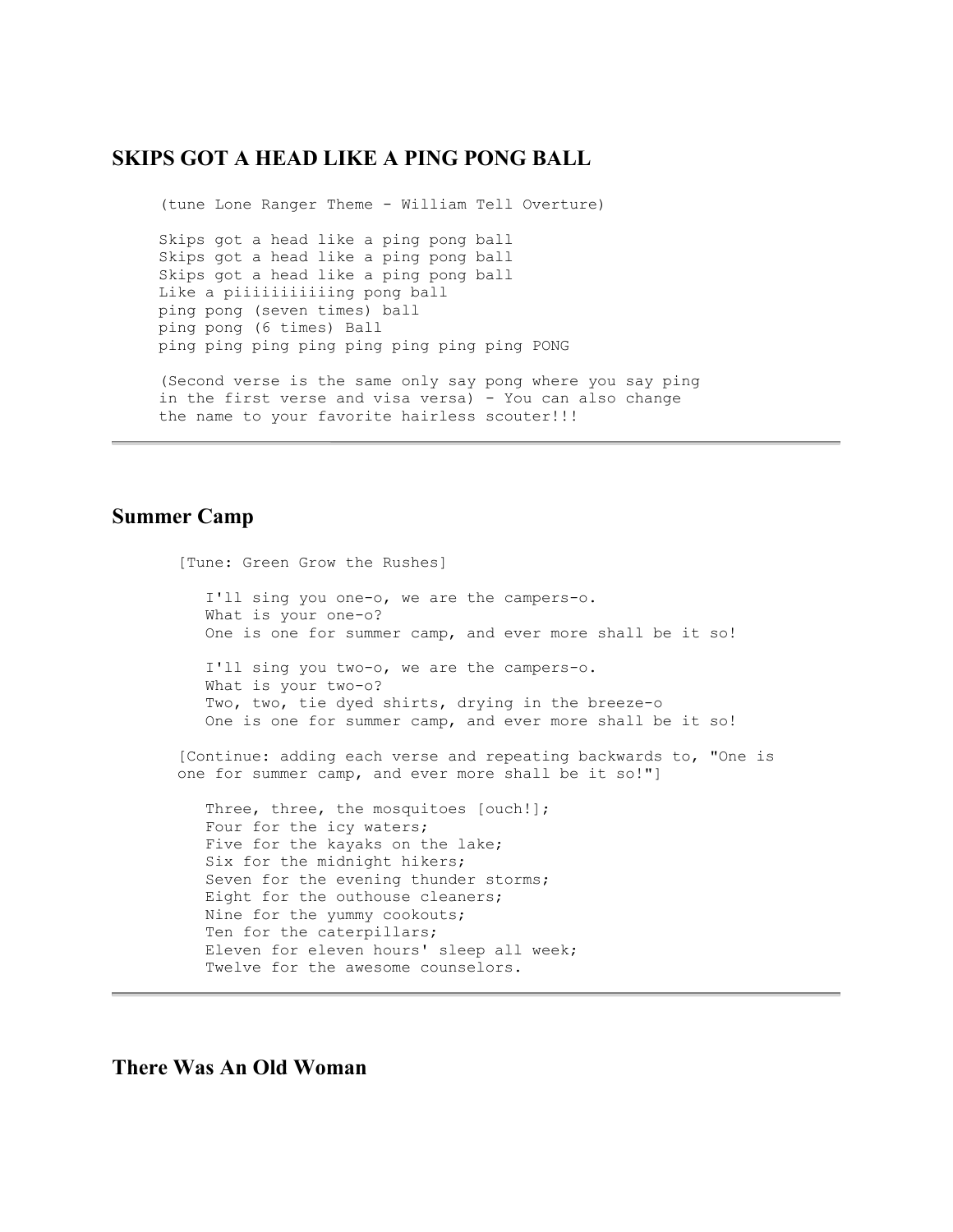```
 1. There was an old woman 4. There was an old woman 
Who swallowed a fly. who swallowed a cat.
       I don't know why<br>she swallowed that fly. The swallowed the cat she swallowed the cat
       she swallowed that fly.
       Perhaps she'll die. To catch the bird.
                              She swallowed the bird 
2. There was an old woman to catch the spider
Who swallowed a spider, who wriggled and jiggled and
       Who wriggled and jiggled and tickled tickled inside her.<br>Inside her. She swallowed the spide
                                      She swallowed the spider<br>to catch the fly.<br>I don't know why
She swallowed the spider to catch the fly.
to catch the fly. The interest of the state of the state of the state of the state of the state of the state o
I don't know why she swallowed that fly
       she swallowed that fly. Perhaps she'll die
        Perhaps she'll die. 
                             5. dog ...what a hog! 
     3. There was an old woman 
       Who swallowed a bird. 6. goat ...Just opened her throat
        How absurd! to swallow a bird. 
       She swallowed the bird 7. cow ... I don't know how
        To catch the spider 
        Who wriggled and jiggled and tickled 
        Inside her. 
       She swallowed the spider 8. horse ...She's dead of course
        to catch the fly. 
        I don't know why 
        she swallowed that fly. 
        Perhaps she'll die.
```
#### **Twelve Days of [Summer] Camp**

 On the first day of [summer] camp my family sent to me, A PFD in a pine tree. 2. skinned knees 6. Bars of candy 10. noisy chipmunks 3. Bic pens 7. Missing Dollars 11. lost swimmers 4. flashlights 8. Counselors Sleeping 12. Soggy towels 5. bathing suits 9. Pairs of skivvies

#### **God Bless My Underwear**

```
 [Tune: God Bless America] 
    God bless my underwear, my only pair. 
    Stand beside them, and guide them, 
   Through the rips, through the holes, through the tears.
    From the washer, to the dryer, to the clothesline in the air. 
    God bless my underwear, my only pair.
```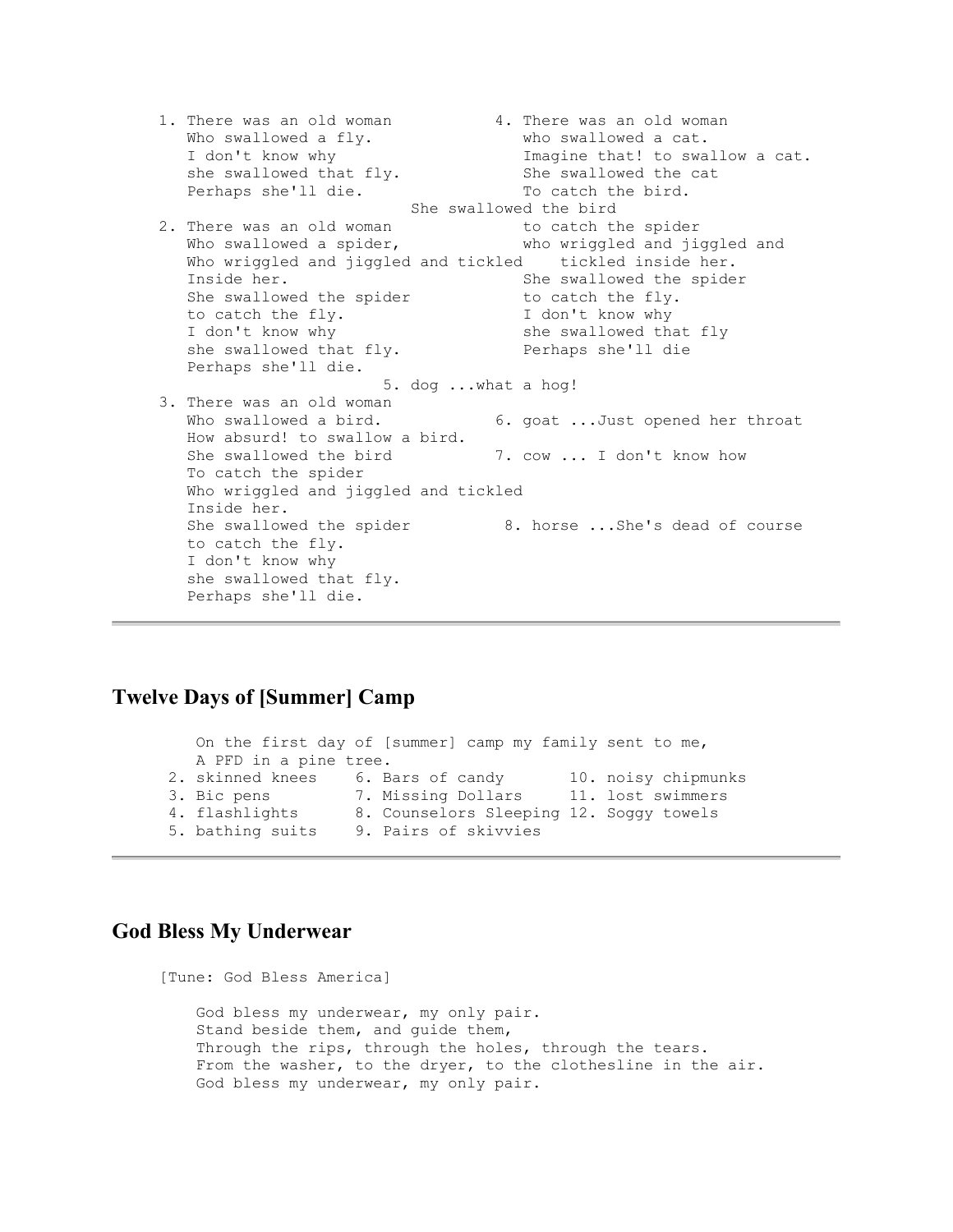#### **The Unicorn Song**

 A long time ago when the earth was green There was more kinds of animals than you'd ever seen They'd run around free while the earth was being born But the loveliest of them all was the unicorn

 There was green alligators And long necked geese Some humpy back camels And some chimpanzees Some cats and rats and elephants but sure as you're born, the loveliest of all was the unicorn

 Now God seen some sinnin' And it gave Him a pain And He says, "Stand back! I'm gone to make it rain." He says, "Hey, Brother Noah, I'll tell you what to do, Build me a floating zoo.

 And take some of them Green alligators and long necked geese Some humpy back camels and some chimpanzees Some cats and rats and elephants But sure as you're born Don't you forget my unicorns."

 Old Noah was there to answer the call He finished up making the ark Just as the rain started falling He marched in the animals two by two And he called out as they went through, "Hey, Lord, I've got your green alligators, And long necked geese Some humpy back camels and some chimpanzees Some Cats and rats and elephants But, Lord, so forlorn, I just can't see no unicorns."

 Then Noah looked out through the driving rain Them unicorns were hiding, playing silly games Kicking and splashing while the rain was pouring Oh them silly unicorns

 There was green alligators and long necked geese Some humpy back camels and some chimpanzees And Noah cried, "Close the door cause the rain is pouring And we just can't wait for them old unicorns."

 The ark started moving, adrifting with the tides Them unicorns looked up from the rocks and they cried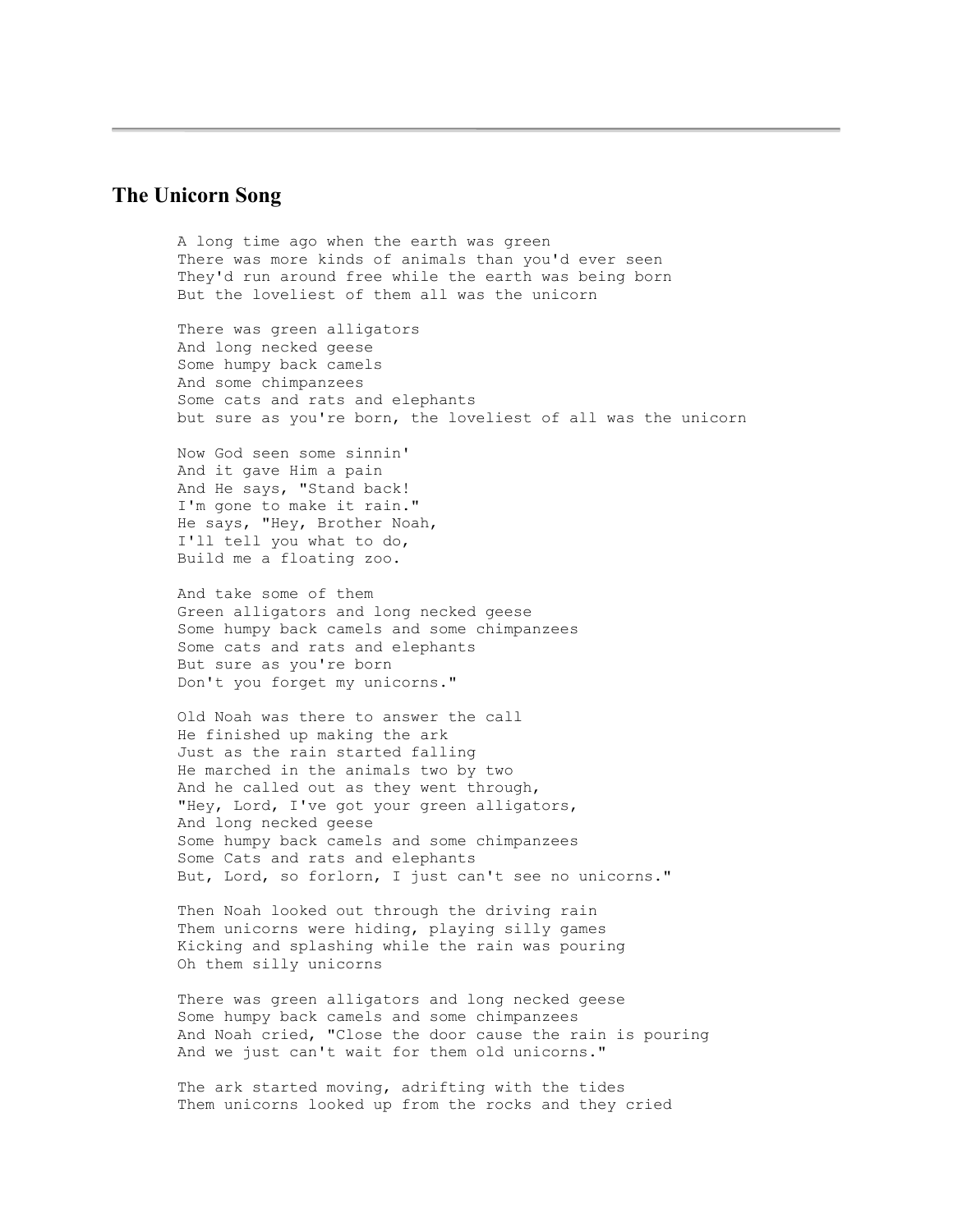And the waters came down and sort of floated them away And that's why you'll never see a unicorn to this very day You'll see green alligators and long necked geese Some humpy back camels and some chimpanzees Some cats and rats and elephants But sure as you're born, You're never gonna see no unicorns.

#### **Scout WETspers**

 Softly falls the rain today As our campsite floats away Silently, each Scout should ask Did I bring my SCUBA mask? Have I tied my tent flaps down, Learned to swim so I won't drown, Have I done, and will I try Everything to keep me dry?

#### **THE WORM SONG**

 Nobody likes me, everybody hates me, I'm gonna eat some worms, big fat juicy ones, small skinny slimy ones, see how the big ones squirm First you bite the heads off then you suck the juice out then you throw the skins away. Nobody knows how I survive on worms three times a day. The first one was easy, the second the squeezy, the third one got caught in my throat. Nobody knows how I survive on worms three times a day.

# **MISCELLANIOUS SONGS**

#### **Announcements, Announcements**

A compilation of the ANNOUNCEMENT SONG ----------------- Announcements, announcements, announcements.

A horrible way to die, a horrible way to die, A horrible way to start the day,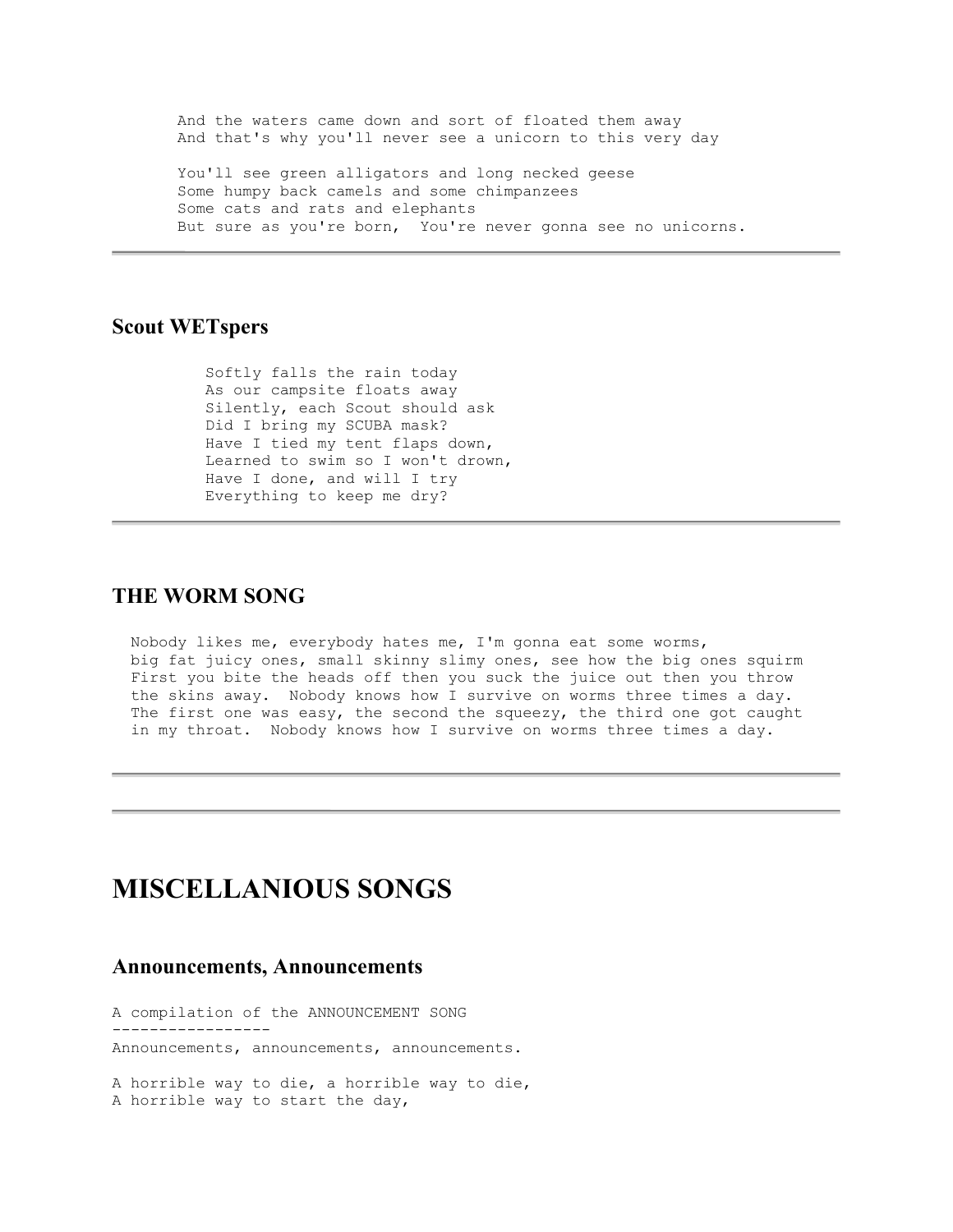A horrible way to die. Announcements, announcements, announcements. What a terrible way to die, What a terrible way to die, What a terrible death, to be talked to death. What a terrible way to die. Announcements, announcements, announcements. (Frere' Jauque) Words of wisdom, words of wisdom, We don't need, we don't need, Stupid words of wisdom, stupid words of wisdom, Dumb, dumb, dumb. Dumb, dumb, dumb. Announcements, announcements, announcements. (How Dry I Am) We sold our cow, moo. We sold our cow, moo. We have no use for your bull now. Announcements, announcements, announcements. (London Bridge) Make the announcements short and sweet, Short and sweet, Short and sweet. Make the announcements short and sweet, They're so BORING! Announcements, announcements, announcements. (Ever Seen a Windmill) Have you ever seen a windbag, A windbag, a windbag, Have you ever seen a windbag. Well there's one right now. Swings this way and that way, Swings this way and that way, Have you ever seen a windbag, Well there's one RIGHT NOW! Announcements, announcements, announcements. (Frere' Jaques) Words of wisdom, Words of wisdom. Here they come, Here they come. Boring words of wisdom, Boring words of wisdom. Dum, dum, dum, Dum, dum, dum.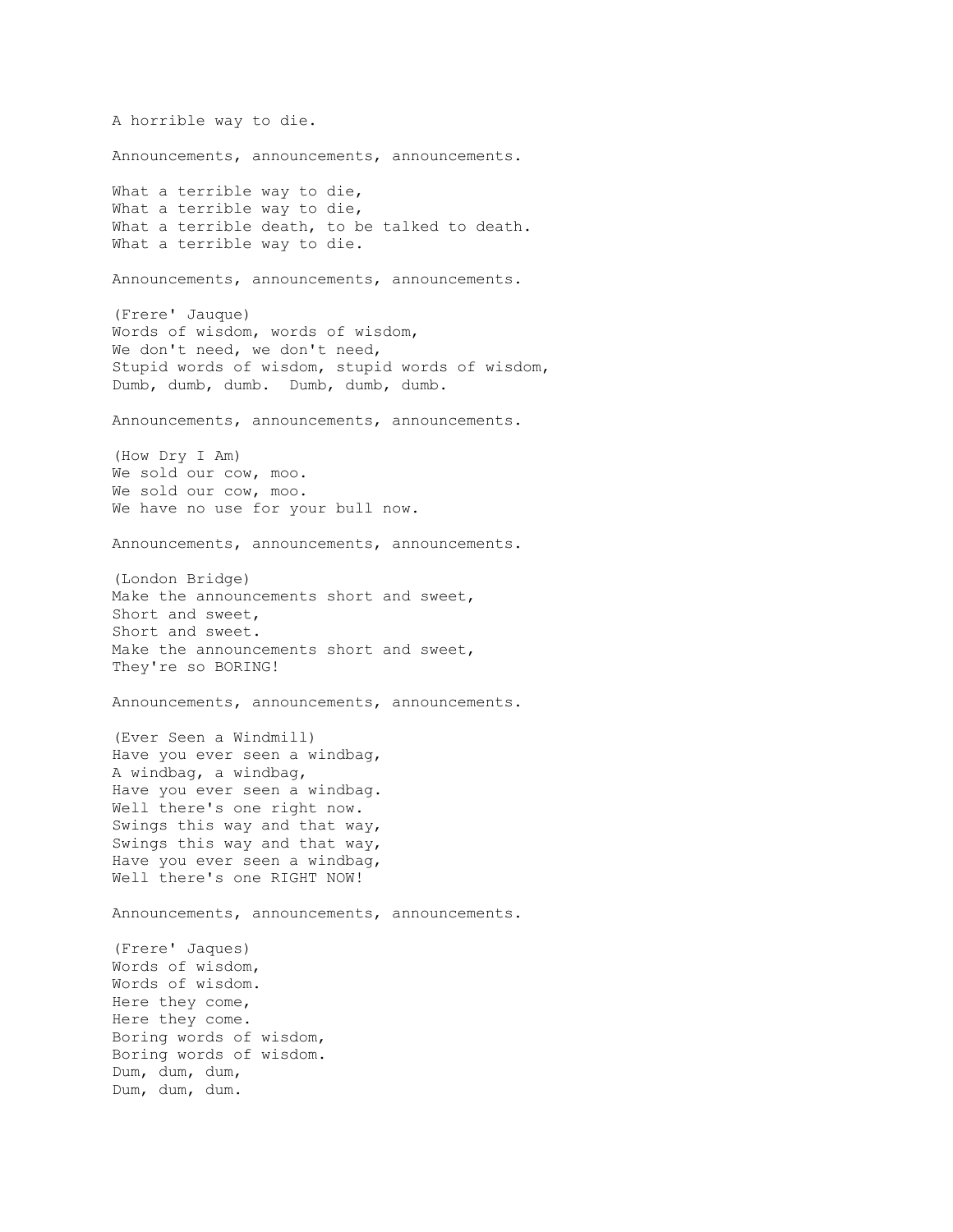Announcements, announcements, announcements. (What Do You Do With A Drunken Sailor) What do you do with a program director? What do you do with a program director? What do you do with a program director, Early in the morning. Hit him in the face with a chocolate cream pie! Hit him in the face with a chocolate cream pie! Hit him in the face with a chocolate cream pie, Early in the morning! Announcements, announcements, announcements. (How Dry I Am) We found our cow, moo. We found our cow, moo. We have use for your bull now. Announcements, announcements, announcements. (London Bridge) Make the Announcements short and sweet, short and sweet, short and sweet; Make the Announcements short and sweet, they're so. . .(shout). . .BORING! Announcements, announcements, announcements Row Row Row your Boat Gently down the stream throw the announcements overboard and listen to them scream Announcements, announcements, announcements Row, row, row your boat Gently down the stream. Ha Ha! Fooled you, I'm a submarine. Announcements, announcements, announcements When you're up, you're up And when you're down, you're down. And when you're only halfway up You're also halfway down. Announcements, announcements, announcements Mary had a little lamb The doctor was surprised. Old McDonald had a farm He couldn't believe his eyes. Announcements, announcements, announcements ( A slow tempo verse)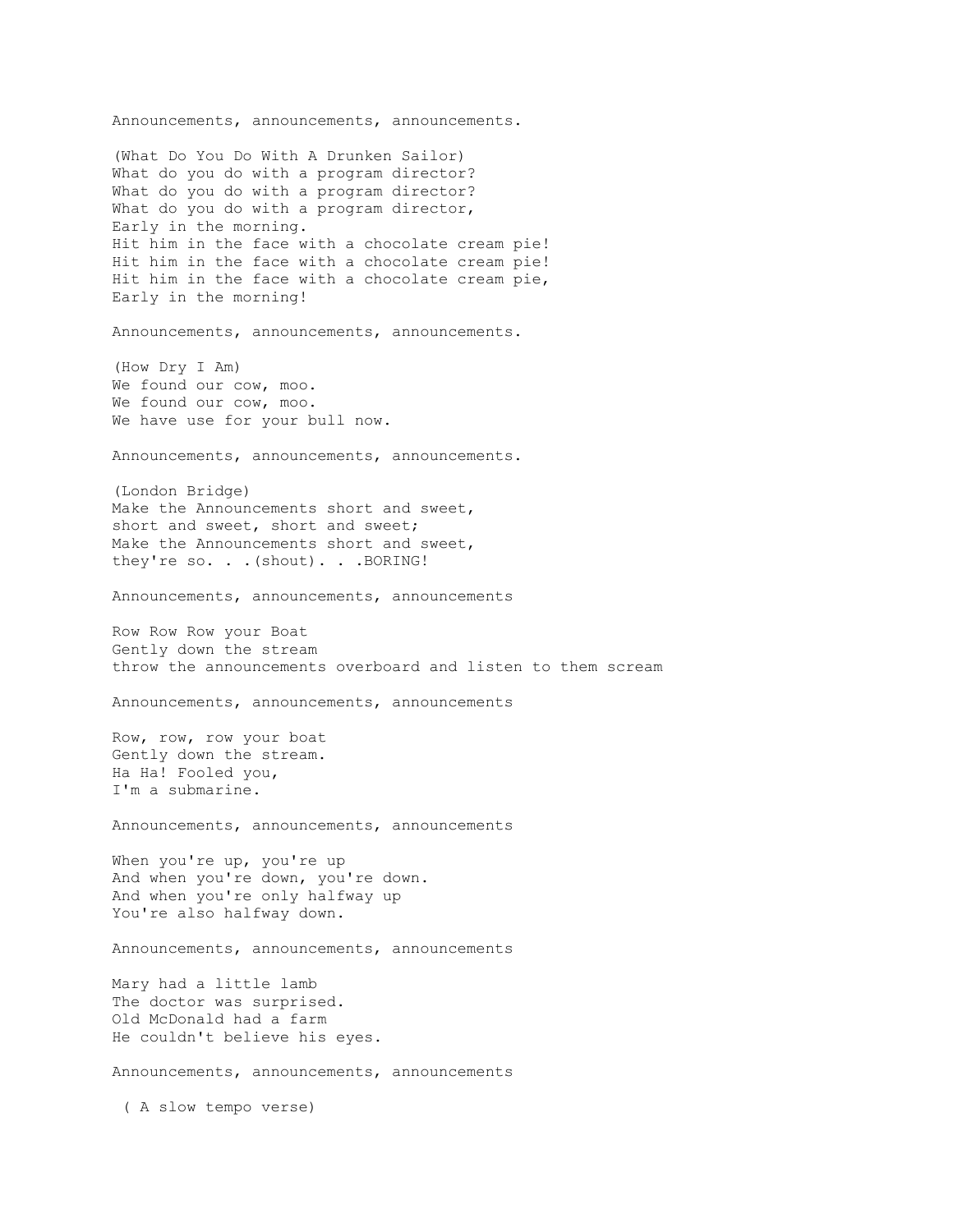I was a farmer, I had some cows. I had some chickens, and great big sows. The sows said "Oink, oink". The chicks went "Cluck cluck". But the cows said "Run fast! Here comes the bull!" Announcements, announcements, announcements The man stood up to talk. He talked real long and hard. He talked so long that I wrote this song, On the lid of a can of lard! Now lard is used to cook, And words they make a book. But if this guy keeps talking up a storm, We'll be awake no more! Announcements, announcements, announcements We've got a silly cheer, that you've just got to hear! It makes no sense we're sure you know, The announcements have to GO! Announcements, announcements, announcements Speak Freak Talk Joc Rap Sap So what's the point

#### **Camp Arnold Song**

 (Tune: You're a Grand Old Flag) You're a grand old camp, you're a wonderful camp And you always and always will be. When we're here with you, our dreams come true Camp Arnold we're faithful to thee. We have watched you grow, we have told you hello And we never will say goodbye Our hearts are true, we're all for you Camp Arnold will never die -- Hey! (You might want to substitute your favorite camp here)

### **JOE HILL**

 My will is easy to decide, For I have nothing to divide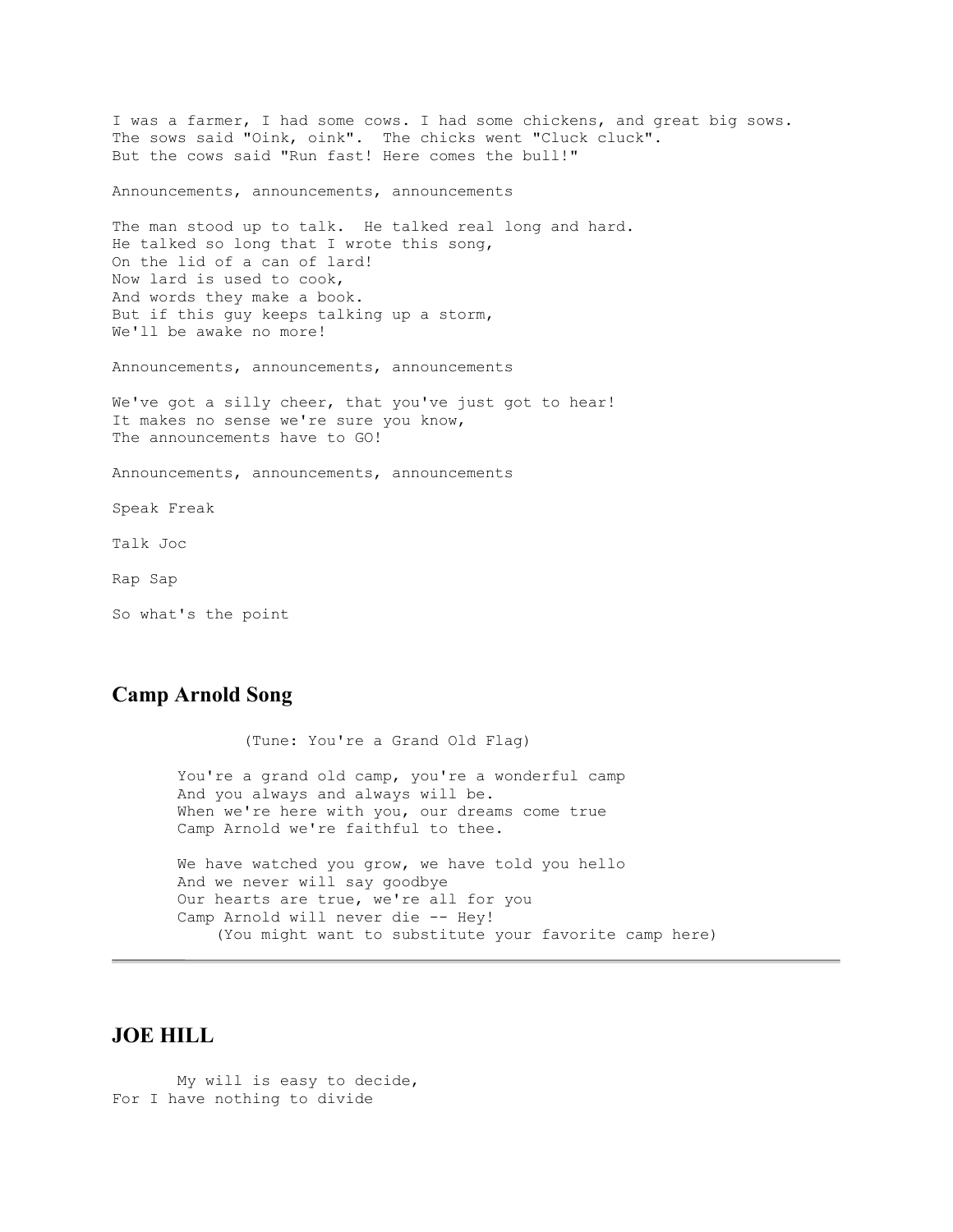My kin won't have to weep and moan, Moss does not cling to a rolling stone. My body, Oh if I should choose, Would turn to ashes and reduce, And let the gentle breezes blow, To where perhaps a flower grow And perhaps a faded flower then Would spring to life and bloom again This is my last and final will, Good Luck to all of you, Joe Hill

#### **Gilligan's Island**

 Just sit right back and you'll hear a tale, a tale of a fateful trip. It started from this tropic port, aboard this tiny ship.

The mate was a mighty sailing man, the skipper brave and sure. Five passengers set sail that day, for a three hour tour. a three hour tour.

 The weather started getting rough, the tiny ship was tossed. If not for the courage of the fearless crew, the minnow would be lost, the minnow would be lost.

 The ship struck ground on the shores of this uncharted desert isle, `with Gillian, the skipper too. The millionaire and his wife. The movie star, the professor and Maryann, here on gilligan's isle.

> So this is the tale of our castaways, they're here for a long, long time. They'll have to make the best of things, it's an uphill climb.

The first mate and the skipper too, will do their very best, to make the others comfortable, in their tropic island nest.

 No Phone! No Boat! No Motorcar Not a single luxury. Like Robinson Crusoe As primitive as can be.

 So join us here each week my friends, you're sure to get a smile,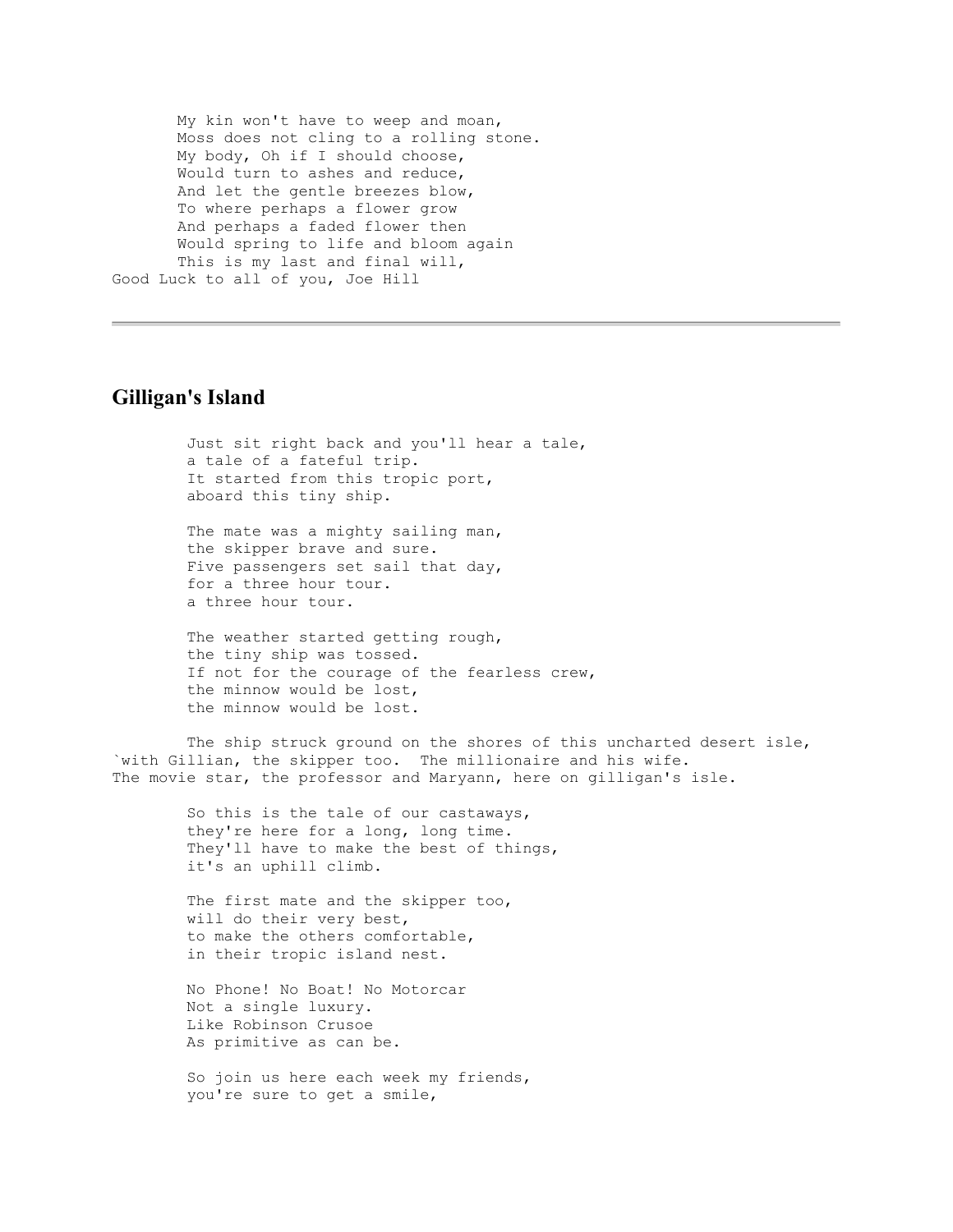### **The Great Meat Pie**

The great meat pie was a tidy size, And it took a week to make it, A day to carry it to the shop, And just a week to bake it. And if you'd seen it, I'll be bound, Your wonder you'd scarce govern. They were forced to break the front wall down to get it in the oven.

 It too full thirty sacks of flour, It's a fact now that I utter, Three hundred pails of water, too, And a hundred tubs of butter. The crust was nearly seven feet thick, You couldn't easily bruise it, And the rolling pin was such a size It took ten men to use it.

 There were twenty-five spareribs of pork, I'm sure I'm not mistaken, With two and thirty hams for York, And twenty sides of bacon. The pie was made by fifty cooks, And all of them first raters, And then they filled up all the nooks with a ton of kidney 'taters.

#### **Pooh Corner**

 Christopher Robin and I walked along under branches Lit up by the moon Posing our questions to owl and Eyore as our Days disappear much to soon But I wandered much further Today than I should And I can't seem to find my way back to the woods Chorus: So help me if you can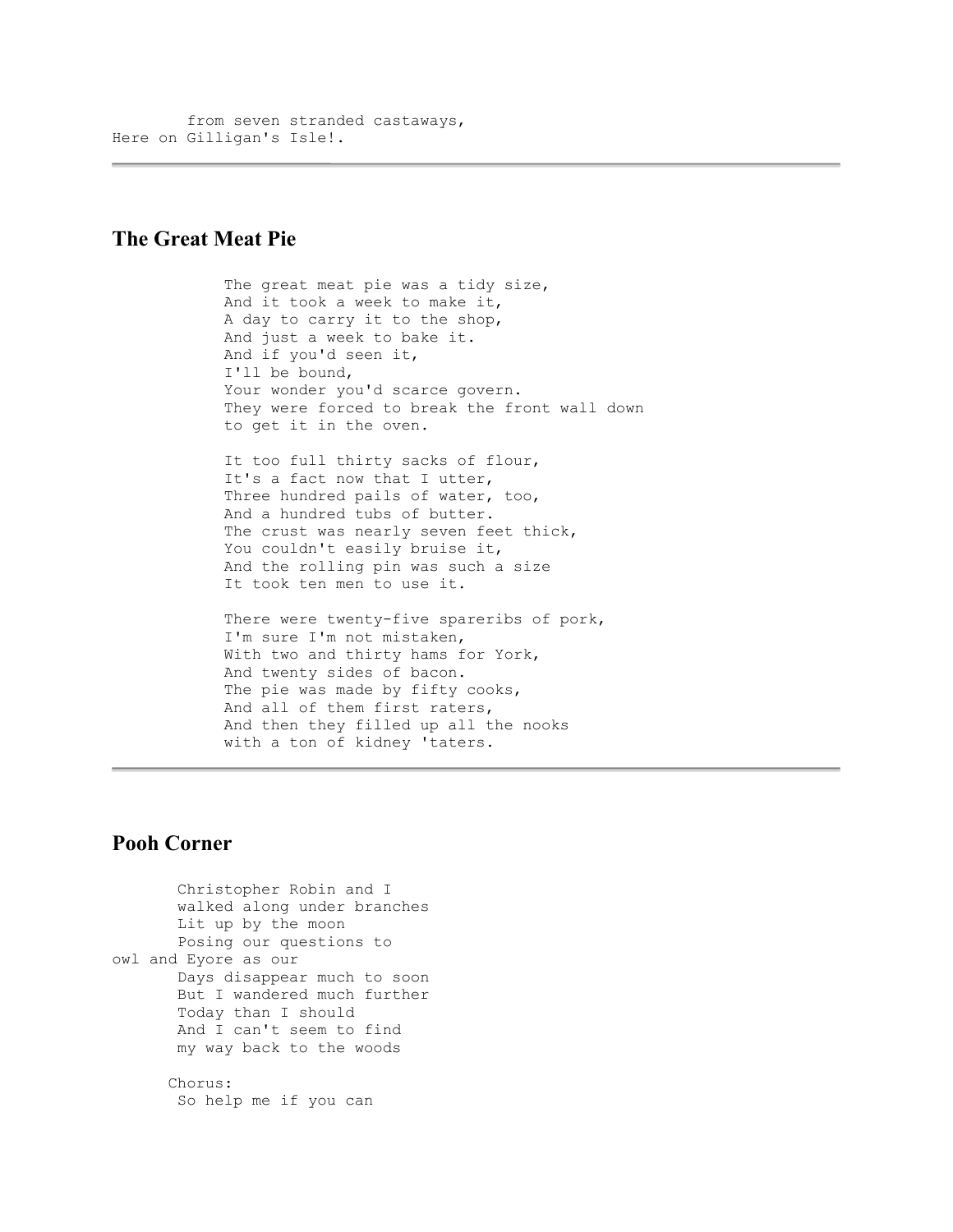I've got to get back To the house of Pooh Corner by one You'd be surprised there's so much to be done Count all the bees in the hive Chase all the clouds from the skies back to the days of Christopher Robin and Pooh Winnie the Pooh doesn't know what to do He's got a hunny Jar stuck on his nose. He came to me asking help and advice And from here no one knows Where he goes So I sent him to ask Of ten owl who lives there How to loosen the jars from The nose of a bear

#### **My Tall Silk Hat**

 (Tune: Funiculi, Funicula) One day, as I was riding on the subway, My tall silk hat, my tall silk hat. I laid it on the seat beside me, My tall silk hat, my tall silk hat. A big, a-fat-a-lady sat upon it, My tall silk hat, my tall silk hat. A big, a-fat-a-lady sat upon it, My tall silk hat, my tall silk hat. Christopher Columbo, now what do think of that, A big, a-fat-a-lady sat upon it, My tall silk hat, my tall silk hat. My hat she broke and that's no joke, My hat she broke and that's no joke. Christopher Columbo, now what do think of that, my hat, my hat, my hat she smashed.

#### **Sarah the Whale**

(Tune: Dixie)

 In Frisco town there lived a whale They fed her peanuts by the pail, And washtubs and bathtubs And sailboats and schooners.

Her name is Sarah and she's a peach,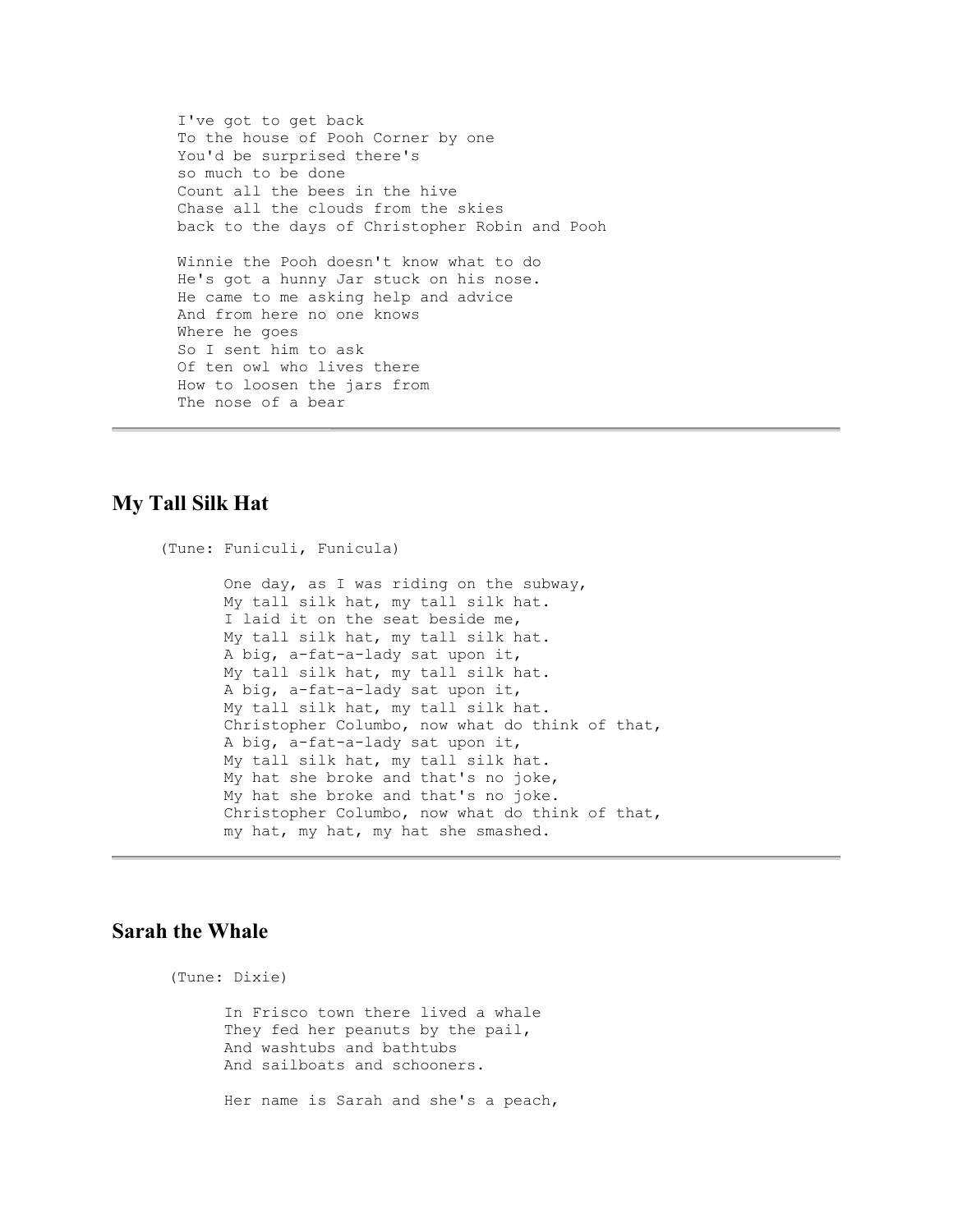But don't put food within her reach Or babies, or nursemaids Or chocolate ice cream sodas.

 She loves to smile and when she smiles You can see her teeth for miles and miles, And her tonsils and her spare ribs And things too fierce to mention.

 Now what can you do in a case like that, There's nothing to do but sit on your hat, Or your toothbrush, or your best friend, Or anything else that's helpless.

# **GROSS SONGS**

#### **MY DOG ROVER**

 (Two versions) (Tune: I'm Looking Over a Four-Leaf Clover) I'm looking over my dead dog Rover That I overran with the mower. One leg is missing, another is gone, One leg is scattered all over the lawn. No need explaining, the one remaining, Is stuck in the kitchen door. I'm looking over my dead dog Rover That I overran with the mower. I'm looking over my dead dog Rover Who died on the kitchen floor. One leg is broken, the other is lame,

The third leg is missing, the fourth needs a cane. No need explaining, the tail remaining Was caught in the oven door. I'm looking over my dead dog Rover Who died on the kitchen floor.

#### **Greasy Grimy Gopher Guts**

 Great green gobs of greasy grimy gopher guts, Mutilated monkey meat,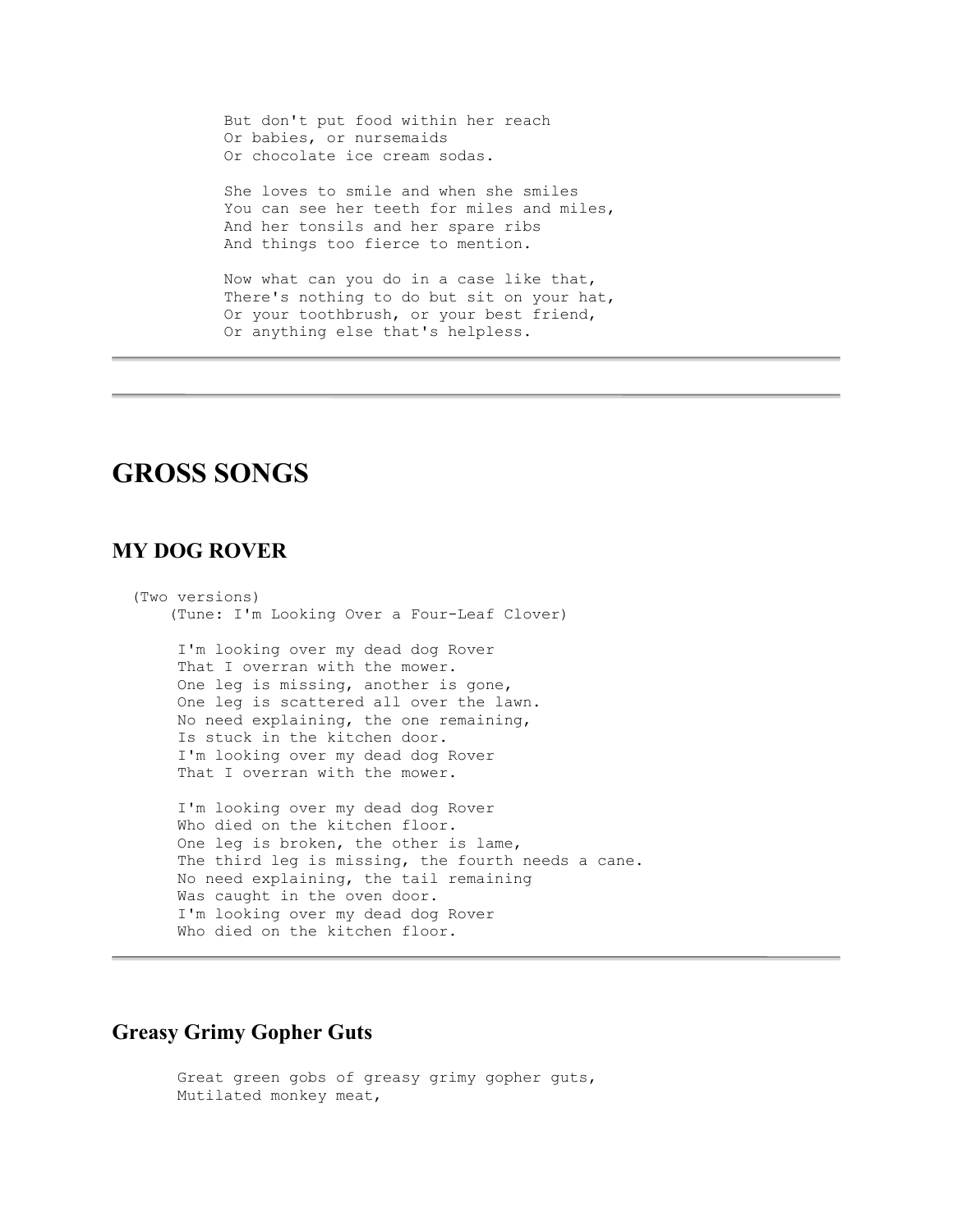```
 Little birdie's dirty feet, 
 Great green globs of greasy grimy gopher guts, 
 And I forgot my spoon.
```
### **TOM THE TOAD**

(Tune: Oh, Christmas Tree)

 Oh Tom the Toad, Oh Tom the Toad Why did you jump into the road? Oh Tom the Toad, Oh Tom the Toad Why did you jump into the road? You were so big and green and fat But now you're small and red and flat. Oh Tom the Toad, Oh Tom the Toad Why did you jump into the road?

 Oh Tom the Toad, Oh Tom the Toad Why are you lying in the road? Oh Tom the Toad, Oh Tom the Toad Why are you lying in the road? You did not see that care ahead And you were flattened by the tread. Oh Tom the Toad, Oh Tom the Toad Why are you lying in the road?

 Oh Sue the Skunk, Oh Sue the Skunk Why do you make my tires go thunk? Oh Sue the Skunk, Oh Sue the Skunk Why do you make my tires go thunk? You did not look from East to West Now on the road there's such a mess. Oh Sue the Skunk, Oh Sue the Skunk Why do you make my tires go thunk?

 Oh Sam the Snake, Oh Sam the Snake Why do you lie out there and bake? Oh Sam the Snake, Oh Sam the Snake Why do you lie out there and bake? You did not see that truck go by Now you look like a butterfly. Oh Sam the Snake, Oh Sam the Snake Why do you lie out there and bake?

 Oh Possum Pete, Oh Possum Pete There's nothing left but hair and feet Oh Possum Pete, Oh Possum Pete There's nothing left but hair and feet Oh Possum Pete, Oh Possum Pete There's nothing left but hair and feet You thought you'd beat that bus across Now you look like a pile of moss.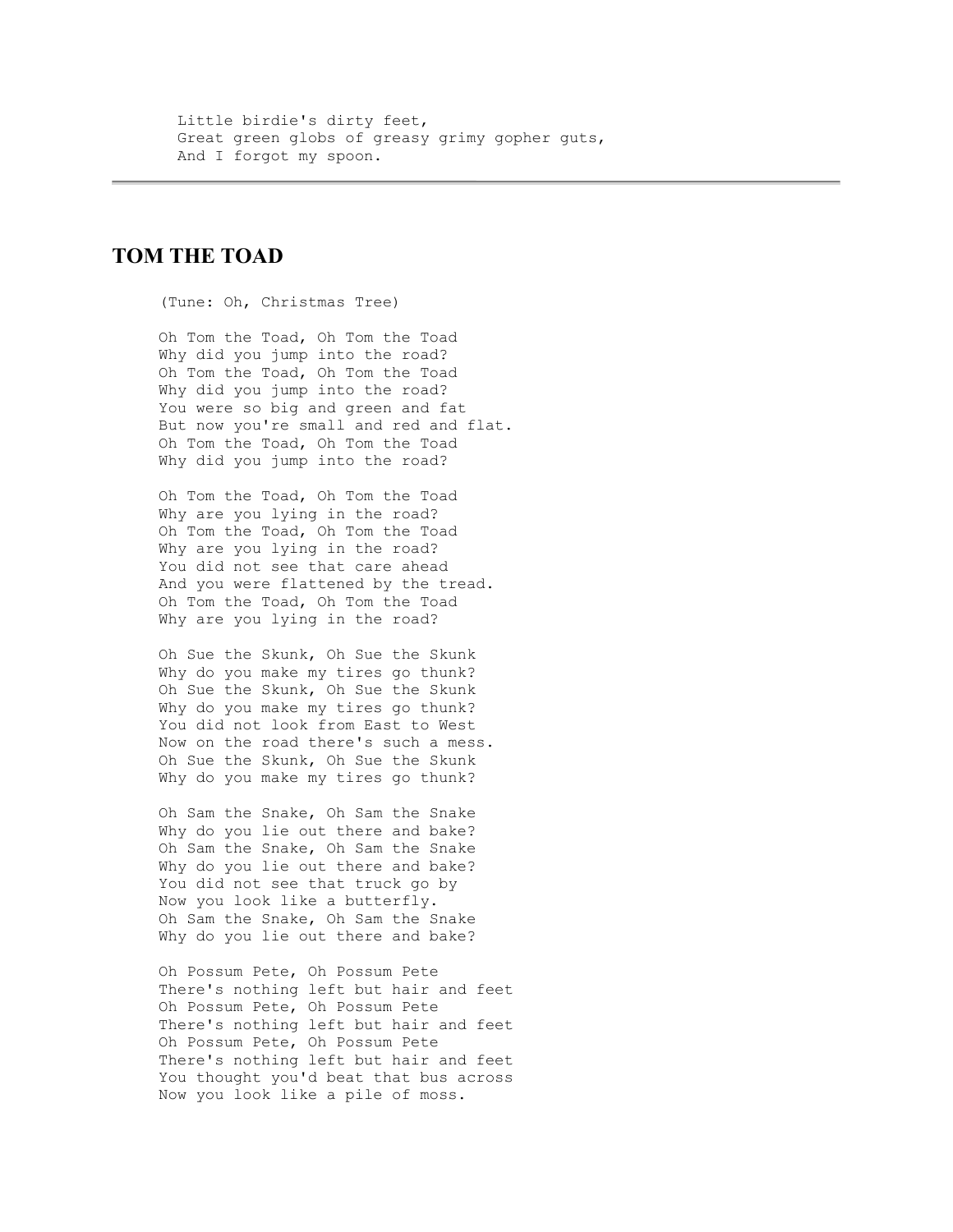Arm'dillo Tex, Arm'dillo Tex, Why are you looking so perplexed? Arm'dillo Tex, Arm'dillo Tex, Why are you looking so perplexed? Across the yellow line you strayed, The truck hit you - like a grenade! Arm'dillo Tex, Arm'dillo Tex, Why are you looking so perplexed?

 Oh Froggie Fred, Oh Froggie Fred, Why do you lie there stone-cold dead? Oh Froggie Fred, Oh Froggie Fred, Why do you lie there stone-cold dead? You didn't look as you jumped out, A ten-ton truck ran up your snout! Oh Froggie Fred, Oh Froggie Fred, Why do you lie there stone-cold dead?

 Oh Swallow Sam, Oh Swallow Sam, What turned your body into jam? Oh Swallow Sam, Oh Swallow Sam, What turned your body into jam? In the air you'd quickly speed, An eighteen-wheeler made you bleed. Oh Swallow Sam, Oh Swallow Sam, What turned your body into jam?

 Oh Doggie Spot, Oh Doggie Spot, Upon the road you're such a blot. Oh Doggie Spot, Oh Doggie Spot, Upon the road you're such a blot. Out in the lane you boldly went, Now your bod's not worth a cent! Oh Doggie Spot, Oh Doggie Spot, Upon the road you're such a blot.

 Oh Bunny Ben, Oh Bunny Ben, Why is your body flat and thin? Oh Bunny Ben, Oh Bunny Ben, Why is your body flat and thin? Out on the road you quickly jumped, You didn't count on getting bumped. Oh Bunny Ben, Oh Bunny Ben, Why is your body flat and thin?

 Oh Billy Bat, Oh Billy Bat, Why are you lying still like that? Oh Billy Bat, Oh Billy Bat, Why are you lying still like that? Along the road you swooped and flapped, But a trucker's windshield got you zapped! Oh Billy Bat, Oh Billy Bat, Why are you lying still like that?

 Oh Turtle Ted, Oh turtle Ted, Your shell's all broken - so's your head.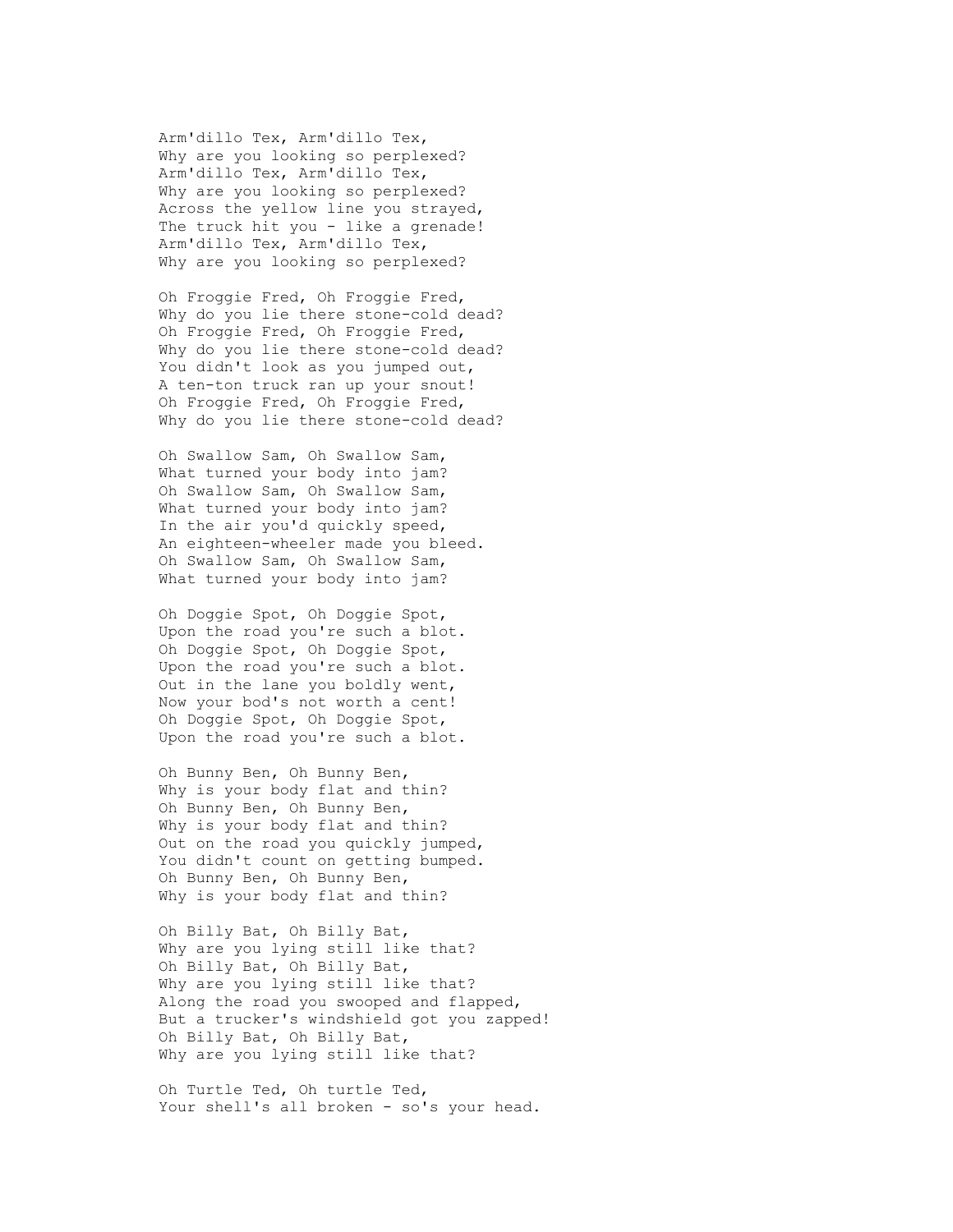```
 Oh Turtle Ted, Oh turtle Ted, 
Your shell's all broken - so's your head.
 In the road you thought you'd travel, 
 Now you're ground into the gravel. 
 Oh Turtle Ted, Oh turtle Ted, 
Your shell's all broken - so's your head.
```
## **Cheers**

#### **Cheers, Yells, and Applause's**

#### **Compiled by Daniel R. Mott District 23 Roundtable Staff**

Applause stunts are a great way to recognize a person or den/patrol in a troop/pack meeting for some accomplishment they have performed. Be sure before you start that everyone knows and understands the applause stunt and how to do it. Applause stunts serve more then one purpose they not only provide recognition but also help liven up a meeting. Applause stunts need to be fun. Strive for quality of performance in your stunts.

Abe Lincoln Cheer: That was great! HONEST! Alka Seltzer Cheer: Plop, Plop, Fizz, Fizz, Oh what a relief it is. Almost: With hands far apart, bring them rapidly together but miss just before meeting each other. America: A-M-E-R-I-C-A Cub Scouts(or Boy Scouts), Cub Scouts USA! Apollo: Shout: Countdown, 10 - 1 !! BLASTOFF! then with your hand gain orbit and even out. Then say, "BEEP, BEEP, BEEP, BEEP." Archery: Mimic shooting an arrow, then call out, "Bull's Eye!" Artillery: Begin slowly with the flats of your palms and increase in speed: then slow down until finally the last time the hands are not brought together. Avon Lady: Point a forefinger and shout, "Ding, Dong!" Barber Shop: Make a razor sharp motion on the palm of your left hand with your right hand, turning your right over with each stroke. Don't forget the barber's flourishes. Barker's Yell: Showtime, Showtime! Beaver: Cut a tree by tapping front teeth together, slap your tail by slapping a palm against your thigh, then yell, "TIMBER!" Bear: Growl like a bear four times, turning halfway around each time.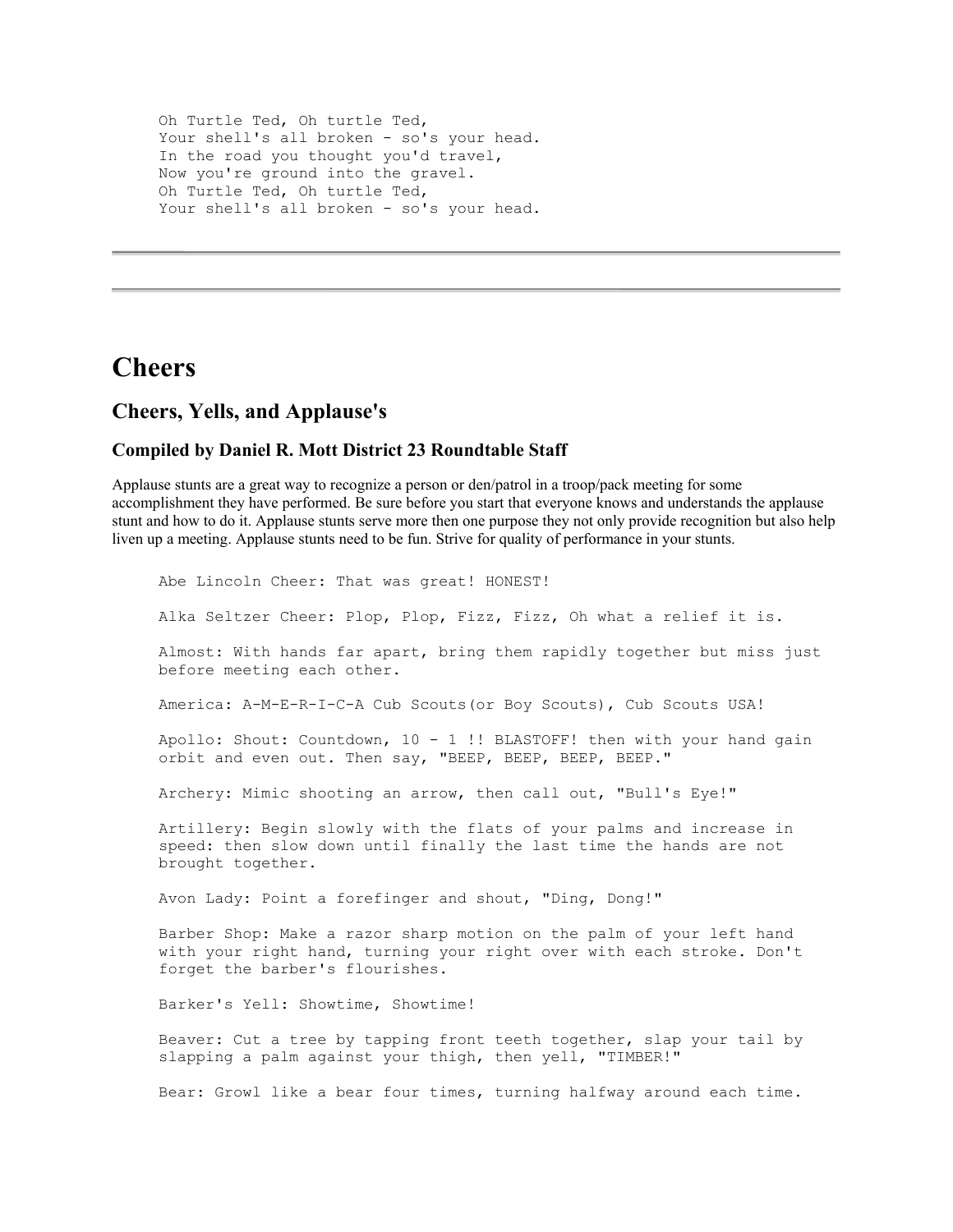Bee: Put arms straight out and pretend to fly, while going "Buzz-z-z-z, Buzz-z-z-z."

 Ben Franklin: Hold both hands out in front of you as if flying a kite. Jerk back suddenly while saying, "Zap, Zap, Zap."(Lightening)

Bicycle Cheer: Pump, Pump, Pump.

 Big Hand: Leader says, "let's give them a big hand" everybody in the audience holds up one of their hands with the palm up.

 Big Sneeze: Cup hands in front of nose and sneeze in hands. Having nowhere to put it, wipe your hands in your hair.

Big Rock Candy Mountain Cheer: How sweet it is.

 Big Thumb: Hold out a hand at arms length, make a fist with the thunb up. Variation: Add, "GREAT JOB!!"

 Black Powder Cheer: Pretend to have black powder in your hand. Pour powder down the barrel. Stamp it down, raise the gun and fire saying, "Click, BANG!"

 Blast-off: Start counting backwards from 6 to 1. Bend the knees a little more on each count until you are in a squatting position. Then, while saying, "BLAST OFF!", just straight up in the air.

Bobcat: Stand and give a loud "Meow" three times.

 Bow and Arrow: Make motion as if shooting an arrow and say, "Zing, Zing, Zing." Pretend to release an arrow with each zing. Variation: Slowly draw arrow from quiver on your back. Place arrow against string of bow, pull back, release and say "pffft."

 Boy/Cub Scout Yell: Rip, Rap, Rap! Rip, Rap, Ree! Loyal Happy Boy/Cub Scouts are We!

 Boy Scout/Cubby Yell: "What's the best patrol/den?" All the patrols/dens yell back the Boy/Cubby winner's patrol name/den name.

 British Rank Yell: Be Prepared! Be Prepared! Shout! Shout! Shout! Tenderfoot! Second Class! First Class Scout!

 Broken Arm: Stick arm out in front of you with the lower arm and hand dangling. Swing lower arm and hand back and forth in a limp manner.

 Broken Trolley: Pull the bell rope as if ringing a bell, repeating "CLUNK, CLUNK, CLUNK."

 Bull Cheer: Make bull horns with fingers while shouting "El Toro, El Toro !"

 Bull Fighter: Hold down cape and move to in appropriate motion while shouting "OLE!"

Call the Hogs Yell: SOOOOOOOO EEEEEEEE, SOOOOOOOO, EEEEEEEE!!!!!!!! PIG,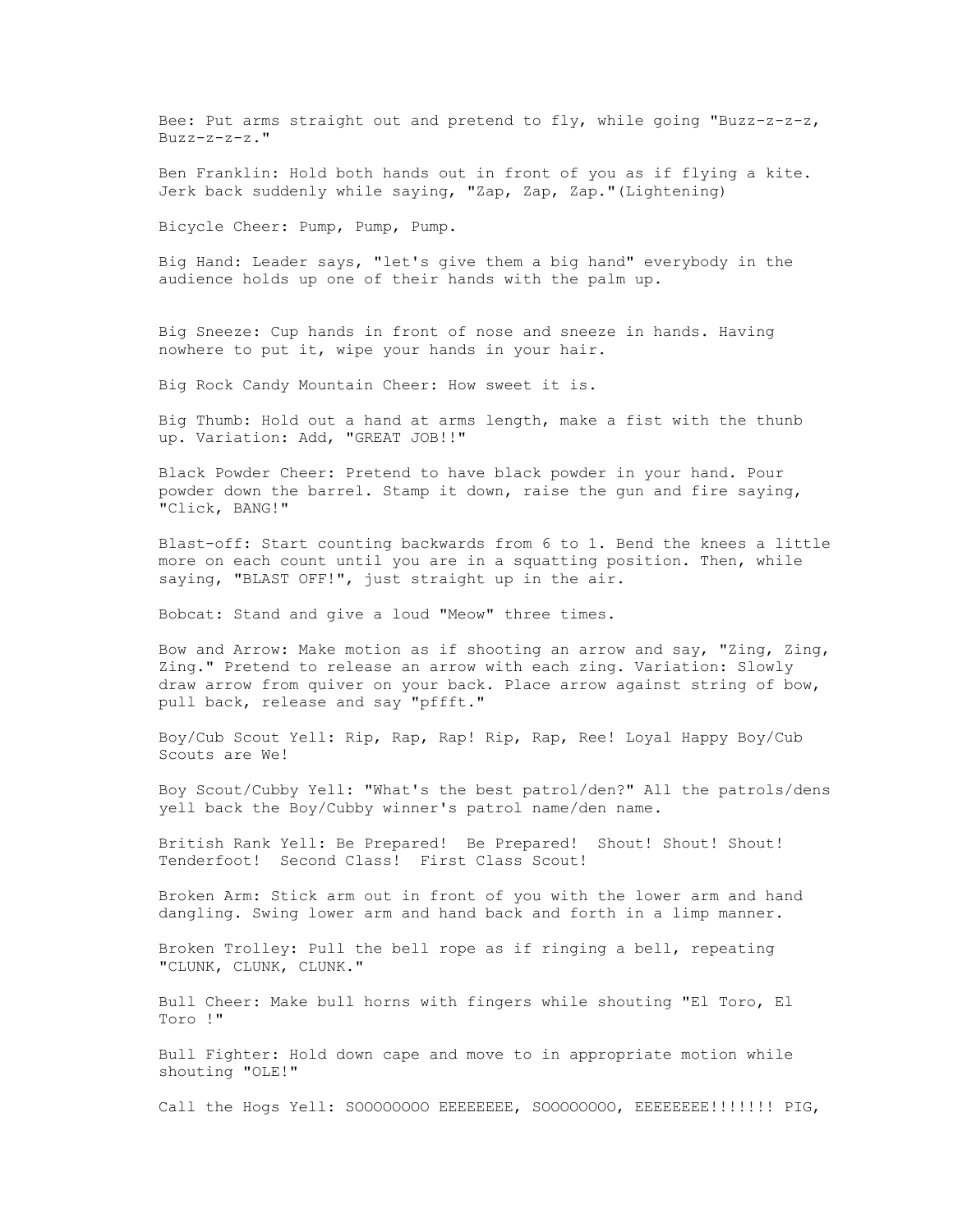PIG, PIG PIG!!!

 Can of Applause: Cheer and applaud as cover is removed from can and become quiet as lid is replaced.

 Canary Applause (2000 lb): Put hands on opposite shoulders, while opening and closing elbows, say, "Here, kitty, kitty."

 Cantaloupe: A variation of the "Watermelon". Cup your hands for the cantaloupe and shorten time and noise for spitting out the seeds. Variation: Hold a piece of cantaloupe in one hand, take a fast bite,

turn

head and spit out seeds.

 Carpenter: Pretend to be holding a hammer in one hand and a nail in the other. Start pounding the nail with the hammer while saying, "Bang, Bang, Ouch".

Cat's Meow: You're the cats MeeeeOOOOW!!! (to person receiving applause)

 Caught Fish: Hold out left hand, palm up, and make flopping, gasping motions with the right hand on the palm of the left hand.

 Centipede Yell: Group stands and yells: Ninety-nine THUMP!! Ninety-nine THUMP!! Ninety-nine THUMP!! This wooden leg is murder!!! Variation: MY FEET ARE KILLING ME!!! Variation 2: My shoe bill is outrageous!!!

Cheerio Cheer: Cheerio-Cheerio-Cheerio.

 Cheery: Pick a cheery, roll in your mouth, then spit the pit out with a loud "P-TUU."

Chinese: How! How! How! Phooey, Phooey, Phooey.

 Chinese Bow: Stand, fold your arms, bow from the waist while saying, "Ah Phooey."

 Christmas Bells: Pretend to hold a bell rope, then get the left side of the audience to say "DING" on the down stroke and the other side of the audience to say "DONG" on the upstroke. Repeat three times.

 Clam: Fold hands together, interlocking fingers. Make noise by pressing palms together.

 Class A: Clap rapidly in the following rhythm: 1-2-3-4, 1-2, 1-2, 1-2-3-4, 1-2, 1-2, 1-2-3-4...(pause)..One big clap.

 Class B: Just like the Class A except that on the last clap, you come back with your hands and make one big clap.

 Class C: Just like the class B except that after missing the clap, you come back with your hands and make one big clap.

 Columbus: Put hands up like you're holding a telescope and shout "Land Ho".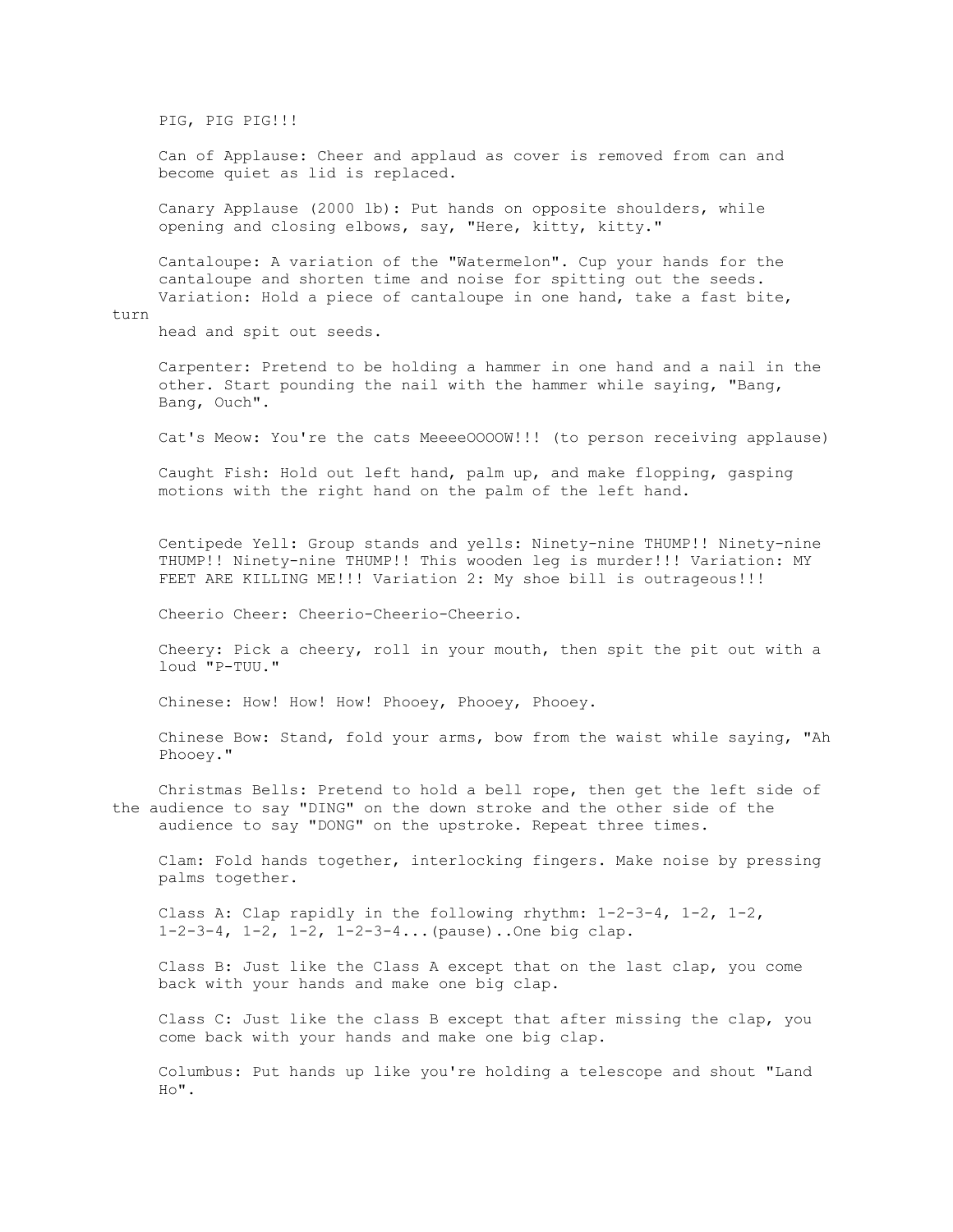Coconut: Pretend to shinny up a coconut tree,(Place arms out front as if hugging tree, move one hand and arm up a time and then the other), pretend to pick the coconut, let it fall to the ground(whistle as if a bomb was falling), hits the ground with a bang!! Shinny down (reverse your climbing motion), pretend to hit the coconut to open it, then say: THIS SURE IS A NUTTY APPLAUSE!!!

Constitution Cheer: We the people, APPROVE!

 Coo Coo: Everyone nod their heads up and down and say: "COO-COO" as many times as you tell them, as if you were striking the hour.

 Cookie Clap: Everyone takes a big bowl in their arms. In bowl, dump ingredients to make cookies, such as: flour, sugar, salt, chocolate chips and dill pickles (have the boys tell out the ingredients and you'll get some odd cookies). After the ingredients are in the bowl, you take a big spoon and with stirring motion yell "Crummy, Crummy, Crummy".

 Cork: Hold out one hand as though holding the neck of a bottle. Put a cork in the bottle, then hit it in with the palm of the other hand.

Cow: Pretend to milk cow saying: "Squirt, squirt, squirt, mooo."

Cow Yell: M00000!!! M00000!!! M00000!!!

 Crab: Have the group stand: Have them pretend to be on a boat, by swaying back and forth, and from side to side, have them grab hold of a rope as if they are hauling in their trap, have them grab the trap box and say: "THIS IS THE BIGGEST KING CRAB I HAVE EVER SEEN!!!"

 Coyote: Have the everyone stand, cup their hands around their mouth and say: "YIP, YIP, YIPEEEE!!!!!" VARIATION: Add: "ARC, ARC, AROOOOOOOOO!! GEE, It's lonely out here."

 Deep Sea Diver: Pretend to put on your diving suit, adjust your helmet, pretend to close face door, and screw the locks in place. Then pretend to jump into the water by jumping one step ahead, pretend to be sinking to the ocean floor, mumbling, "BLUG, BLUG, BLUG!!!" VARIATION: Add the following when you reach the "bottom": walk around very stiffly in a circle, then slowly bend over and pick up something and yell: "I found the TREASURE!!! I found the TREASURE."

Desert Yell: "Yucca, Yucca, Yucca !!"

 Desert Rat: Clutch throat and say: "HOW, HOW, HOW, WATER, WATER, GLUG, GLUG, GLUG." Wipe your mouth and sigh "AHHHHhhhhhh, I sure feel and look better.!!!" Variation: Same as above except when you get the water, take a comb out of the back pocket, dip it into the water, pretend to run the

 comb through your hair, pull out a mirror , look at yourself and say the last line above.

 Dip Stick: Pretend to get under the hood of your car, find the dip stick, pull it out, and say, "OH, NO, YOU'RE A QUART LOW!!!" Variation: Add to the above: You could sure use an oil change and pretend to put it back, close the hood with a SLAM!!!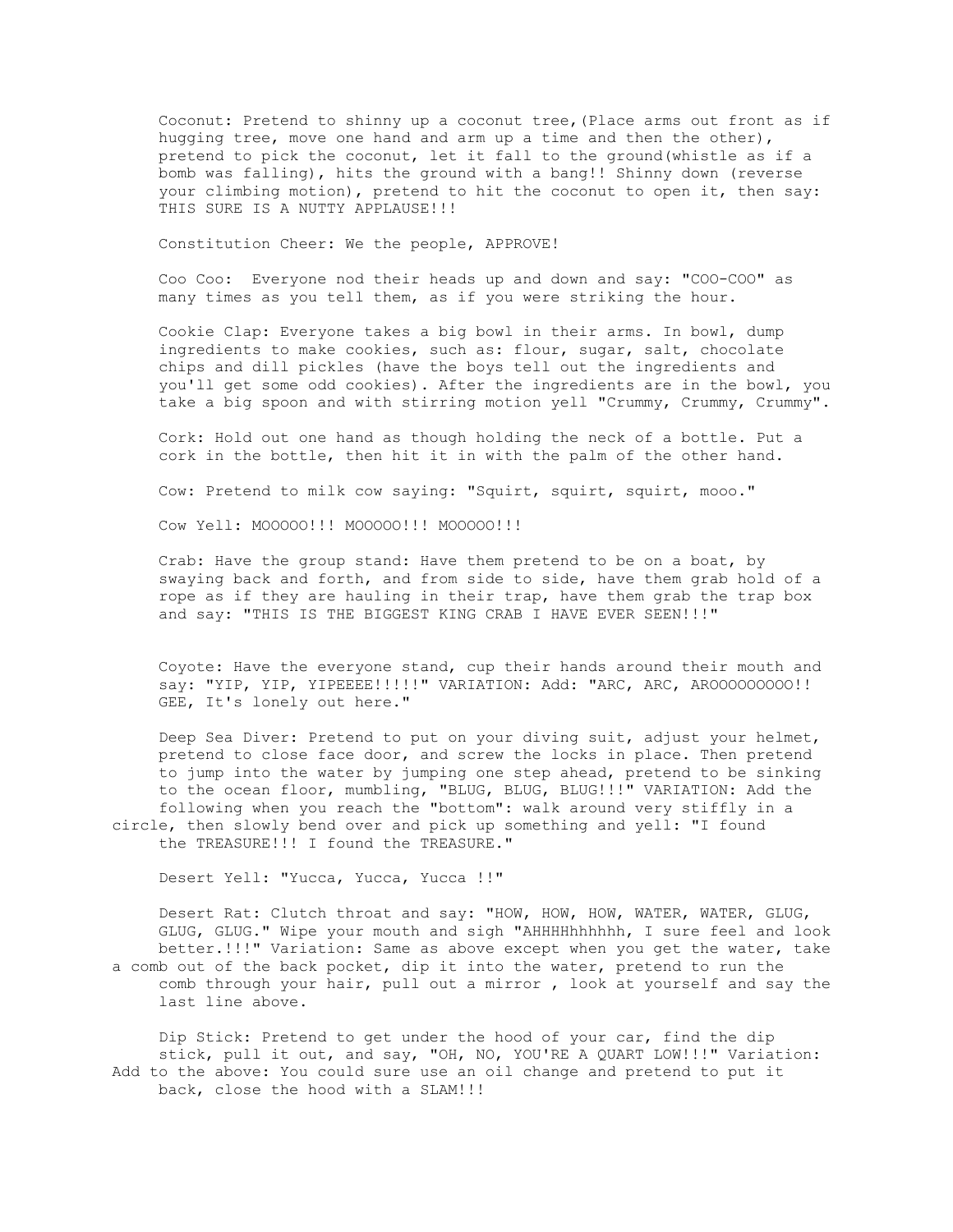Doubtful Yell: How come? (Build up on the HOW COME? Build up on the HOW to a big volume and then cut it off with a soft "COME?")

 Dreamer: Pretend to snore and wake up. Stretch and say: WOW, that was a Great Dream !!!

 Drum: On legs make a rat-a-tat sound 3 or 4 times, then hit the stomach two times and say "Boom, Boom".

 Elephant: Let arm act as a trunk, wave it brokenly in front of your face. Raise your forearm up and down and say, "Peanuts, peanuts anyone?"

Eskimo Cheer: Brrrrr-rrr, Brrrrr-rrr.

 Exhausted Yell: How TIRED? (Build up a loud HOW, with a soft TIRED and a stretch.)

 Farewell: Hold one hand above the eyes as though looking into the distance while slowly waving the other hand.

 Ferris Wheel: Move right arm in a large circle, on the upswing say: "OHHHHH!" On the downswing say: "AHHHHH!" Variation: Insert the following between the ooh and aah above: when you are at the top, hold arm in place and rock back and forth and hold other hand over the eyes and say: "GEE, YOU CAN SURE SEE A LOT FROM UP HERE!!!

 Firecracker: Strike a match on the leg, light the firecracker, make noise like fuse "sssss", then yell loudly "BANG!!"

 Fire Engine: Divide the group into four sections: (1) Rings the bell fast, DING; (2) Honks the horn, HONK, HONK, HONK; (3) Sounds the siren, Rrrr, Rrrr, Rrrr; (4) Clangs the clanger, CLANG, CLANG, CLANG. Have all four groups do their parts together.

Fireman Yell: Water, Water, Water! More, More, More !

 Fish: Pretend to a fish by it's tail with one hand with one hand and plug your nose with the other and say: "PEEE-U-EEEEE!!!!" Variation 2: Suck in your cheeks, form an "O" with your mouth, move it as if you were a fish, without making a sound!!! Variation 3: Hold your nose and say: "SMELLY, SMELLY, SMELLY!!!

 Fisherman: Pretend to reel out some line, let it drift, yank your pretend pole back and start to reel in the fish. Struggle with it for a short time and say: "I'VE GOT IT!!! I'VE GOT IT!!!!"

 Flat Tire: Bend down, attach pump to tire, lift and push on pump three times, then say, "BOOM!" and jump back in surprise.

Flea Flip: Flick your middle fingernail with your thumbnail.

Flintstones: Shake hands over the head and say, "Yabba-dabba-doo".

 Flower: Like a flower blooming, raise part way in your chair, look around and thumb jump up yelling, "Sproooooong!"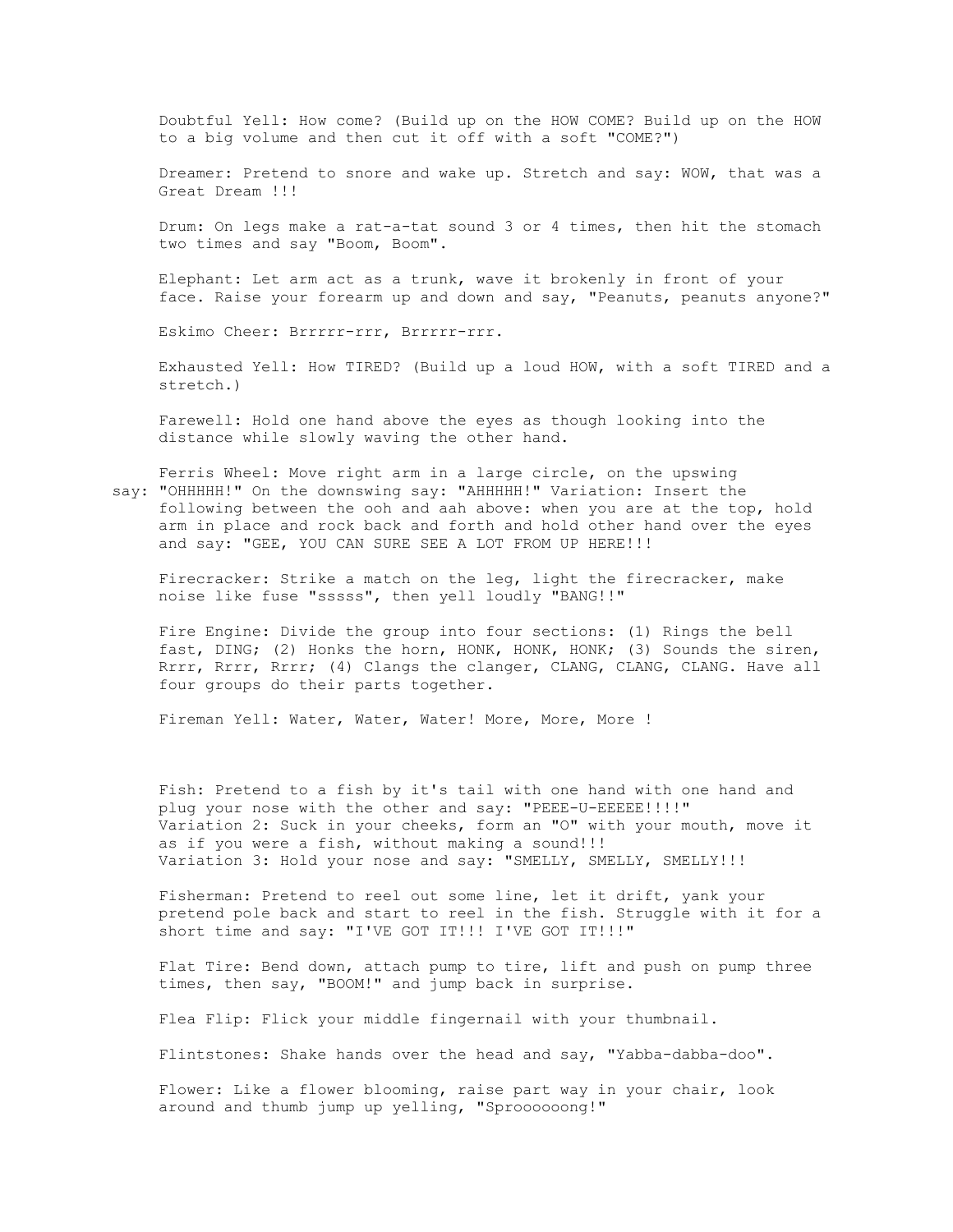Flute: Pretend to be playing the flute and give two big toots.

Foil Dinner: "RAW, RAW, RAW !!"

 Fonz: Make a fist thumbs pointing up with each hand in front of you and say "Aaaaaayyyy."

Frozen Cub (Scout): Wrap your hands around yourself and say "Brrrrrrr".

 Fruit Salad: Eat a large piece of pretend watermelon, spit out the seeds, pretend to have a piece of cantaloupe, spit out the seeds, then have a cherry, place a finger in your cheek and give one small pop, as if spitting out the pit of the cherry.

 Gee: Cup your hand around the mouth and yell: "GEE, YOU DID A GREAT JOB, KEEP UP THE GOOD WORK!!!!" Variation: Insert the persons name after gee. Variation 2: Insert the persons name as in variation one but also substitute a different phrase honoring the person.

 Genius Look surprised and say, "Boy look what I discovered" or "Wow, look what I made."

 Ghost: Wave hands like a ghost and say: "WHOOOO, WHOO, WHOOOOOOO!!" Variation: Wail, "BOO! BOO! BOO!" three times and then yell: "YAHHH!!"

 Giant Beehive: Tell the group to buzz like a bee. When your hand is raised, the volume should increase. When you lower your hand the volume should decrease. Practice this at various levels.

 Go Cart: Stand up with legs bent at right angles, put hands in front of you as if steering and say, "BAAARRROOOOOMMM!" Variation: Add, "Look at me go! BARRRROOOMM!!

 Golf: Shout "FORE" and pretend to hit the ball, place hand over above eyes to follow where the ball went. Variation: Add: Duck and cover your eyes saying: "OH NO! I HIT SOMEONE!!"

Gondolier: Make a motion as if polling a boat, singing out: "O, SOLE MIO"

Good Turn: Stand up and turn around.

Grand How Yell: HOW! HOW! HOO-O-OO-OOW!

 Grand Sneeze: "A-h-h-h Choose! Three times, each time getting louder. Grape: Hold one hand out as if holding a bunch of grapes, with the other hand pick a grape, chew it and spit out the pit.

 George Washington Cheer: That was great. I cannot tell a lie. Variation: Get out axe and swing it at a tree while saying, "Chip, chop, chop, TIMBER!" then yell, "WRONG TREE!"

 Grand: Everyone is sitting down in their chairs. All stomp their feet three times loudly, then slap leg three times, then clap hands 3 times. Then stand up all together and shout "Ra, Ra, Ra!"

Grape Juice: Every one stomps around as if stomping grapes, then reach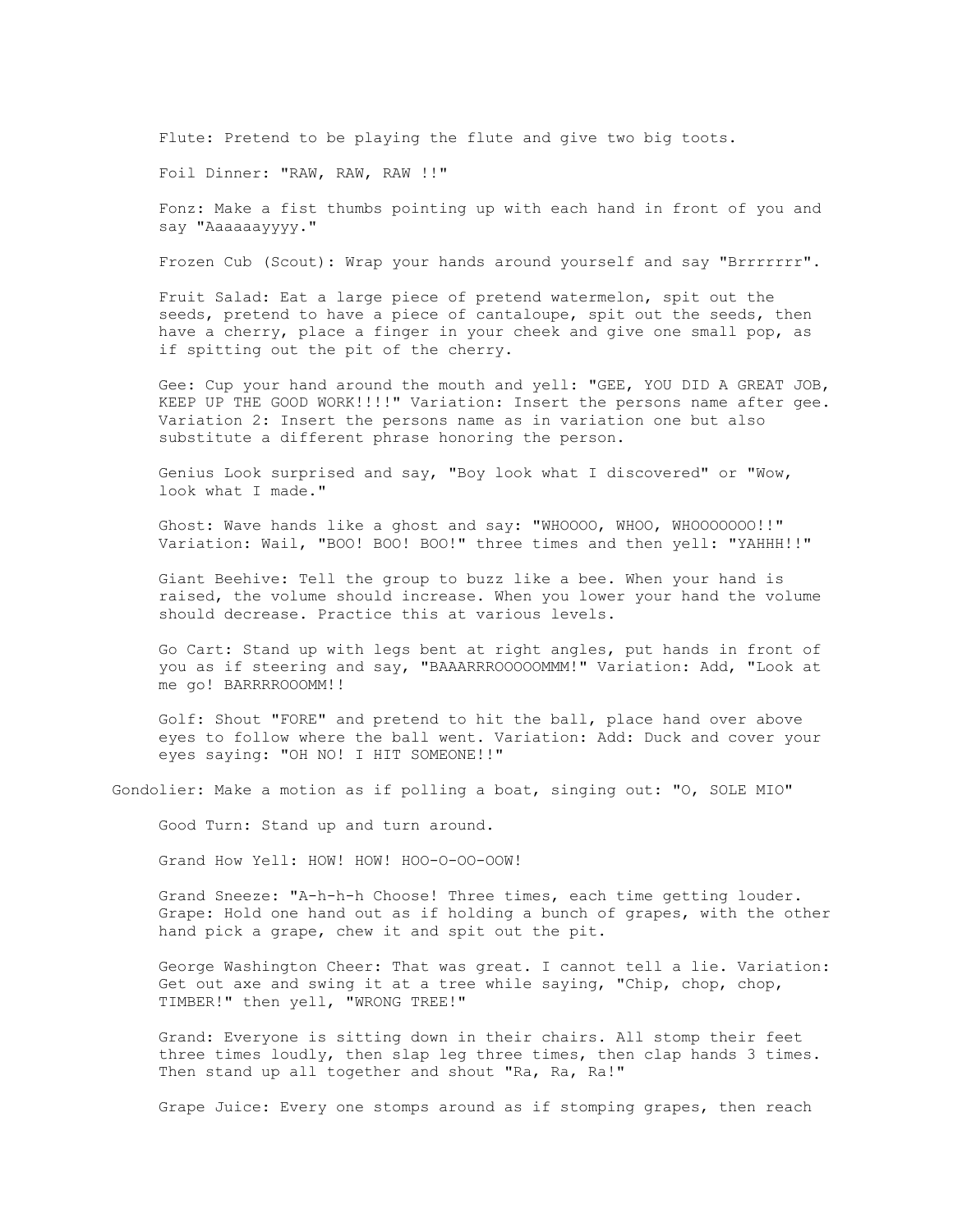down with one hand dipping with a glass and drinking it, saying, "AAAAAhhhhh."

 Great Job: Have one half of the audience say, "Great" and the other half say, "Going." Alternate each side.

 Guillotine: Pretend to wind a crank pulling the blade up, tie it off, take an imaginary axe and cut the rope. Knife your hand down like a blade, saying "Slooosh". Then roll one over the other while saying "Thud, flop, flop, flop." Variation: Insert persons name after getting applause on last flop and say: "Haven't you got those heads of lettuce chopped yet.

 Guppy: Suck in both sides of your mouth and make a kissing noise three times.

 Half a Hand: Hold up one hand with the palm open, with the other hand, cover the open hand so only half shows. Variation: Add a phrase such as you are handy to have around.

Half a How Yell: HUH !!!

Half a How and an UGH Yell: HUH, UGH!!!

Helper: Group stands and cheers, "Great job! Great JOB! GREAT JOB!" Getting louder each time.

 Hamburger: Make a hamburger patty by clapping hands turning left hand on top, then left hand on the bottom.

 Hangman: Put your hand behind your neck like you are holding a hangman's noose, then roll eyes and stick out your tongue.

Handkerchief: Tell the group that they are supposed to applaud as long

as

 the handkerchief you are about to throw in the air, when it hits the floor to stop applauding. Variation: Catch the handkerchief instead of letting it drop. Vary the applauding by using short throws, long throws, throwing to someone in the audience etc.

 Hay DD Straw: Divide the group into two sections, tell one group that when you point to them they are to yell, "HAY". Tell the other section they are to yell, "STRAW" !!! Vary the speed in which you point to the different groups. Variation: When the leader yells hay or straw, the group responds with the opposite word.

Heart and Sole: Slap heart and sole of shoe.

 Home Run: Simulate swinging a bat, then shade your eyes with your hands and yell, "Thar she goes."

 Hot Dog with Mustard: Get your hot dog and put it in a bun. Pick up the mustard bottle and squeeze some mustard on the hot dog, then take a big bite and say, "Yummmmm!"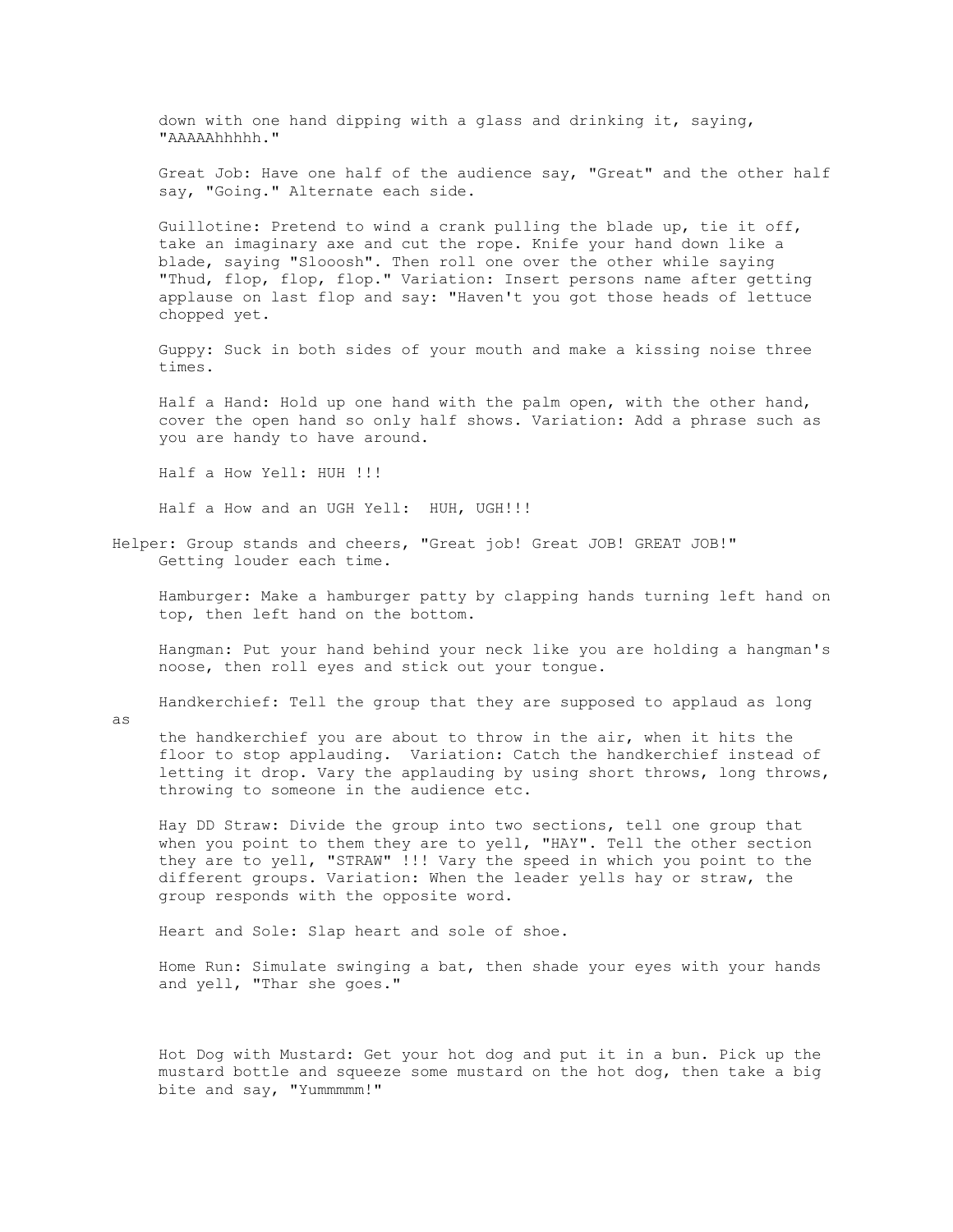How Yell: Raise arm to fullest extent and yell: "HOW!"

How with a Northern Exposure Yell: How, How, How, Brrrrr! How with a Southern Exposure Yell: How, How, How, You'all!

Howdy Yell: HOOOOW DDD DEEEE!!!

Howdy Pard: HOOOOW DDD DEEE PARRRD!!!!

 Indiana Jones: Swing hand and arm back and then forward simulating the snapping of a whip. Snakes, it would have to be snakes.

 Indian: Stomp feet three times, beat chest three times, 5 Indian yells with hand over mouth.

 Invention Cheer: I've made it, I've made it, I don't know what it is, but I've made it.

 Javelin: Hold hand as if close over a javelin, raise arm above shoulder and pretend to throw the javelin forward, wait a couple of secs and say "Thud".

Jaws(Shark) Cheer: Chomp, Chomp, Chomp.

 Jaws (version 2): Hold arms to cover face (Hands holding elbows) yell "AAAAAH, HELP !"

 Jet Clap: Swish your hand across the front of you like a jet and clap your hands twice, real fast to simulate the sonic boom.

Jolly Green Giant Cheer: HO, HO, HO!

 Knight: Kneel and place your right hand on your left shoulder, then on your right shoulder, while saying -- I dub thee Sir Knight.

Liberty Bell Yell: Ding, Ding, Ding, Dong! Let freedom ring!

 Lightening: With one hand draw a ziz-zag in the air in front of you saying, "ZAP, ZAP, ZAP."

 Lights in the Sky Yell: Look up in the star to find the stars, then say, "Twinkle, Twinkle, Twinkle".

Livewire: Grab onto a live electrical wire and shake the whole body.

 Locomotive: Begin on the he heels of your hands, slowly and together. Gradually increase speed, working towards the finger tips and finally over the ends of the fingers. The last part is raise your hand over your eyes as a gesture of looking in the distance.

 Lumberjack: Pretend to be chopping a tree then shout "Chop, Chop, Chop, TIMMMMBERRRR!"

Mad Doctor Cheer: Scalpel, sponge, sponge, sponge, oops.

Mad Scientist: Pretend to hold a test tube in one hand. Pour something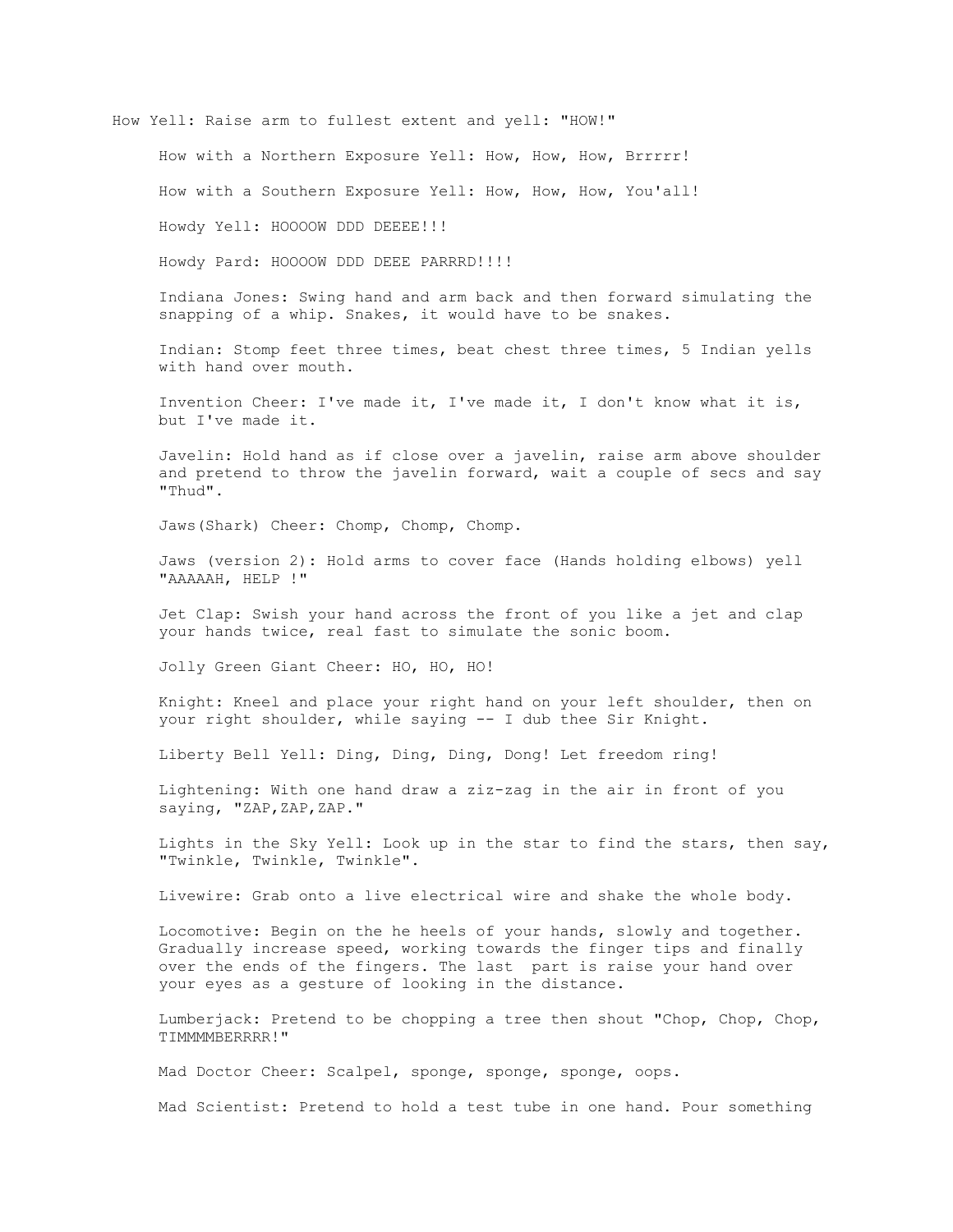into it; then something else, then shout "Boooommm!"

 Marilyn Monroe: (Sway hips) "HIP, hip, hooray", "Hip, hip, hooray." Match: Pretend to strike a match on the seat of your pants, it lights on the second try. Look at it burn, shake your hand and yell "YEEEEEEEEEEEE-OOOOOOOOO\_\_\_\_\_\_OOW!"

 Mexican Hat Dance: Put hands on feet and stamp feet while turning around in a circle.

Milk Shake: Shake contents in a shaker bottle, slurp the drink.

Model "T": Pretend to honk your horn and say "Ooooga, Ooooga, Ooooga".

 Moose Cheer: Place open hands by ears to form antlers and call "OOOOO-AAA-OOOO."

 Mosquito: With hand, slap yourself on the neck, arms, legs, while saying "Oooo, Aaaah." This can also be done by taking one finger and moving it around in the air as a mosquito flying (making a buzzing sound at the same time), letting it land on your arm, slapping at it, and then shaking off the dead mosquito.

 Mother Cheer: Mother, Mother, She's the one. If Mother can't do it, it can't be done.

Motorboat: Flutter your hand in front of you while your tongue flutters.

 Motorcycle: Lift up the left foot and slam it down starting the engine with

 your hands pretending to hold handlebars and saying "V-V-r-a-a-a-a-m-m-m-m."

 Mountain Climbers: Pretend climbing on mountain. A rock slips off. Put your had over your eyes, look down and yell - Look OUT BELOW !

Mount Rushmore Cheer: WASHINGTON, JEFFERSON, LINCOLN, ROOSEVELT !

 Mount Saint Helen's Cheer: Make fists out of both hands and put them together. Make the sound of steam building "ssssSSSS", the sound builds; then when the mountain erupts yell "POP as hands and arms extend over the head.

 Nail Pounding: Start the nail, drive it in and hit the thumb yelling, "OOO-UUU-CCC-HHH!"

 A Nickel's Worth: Flip your thumb as though flipping a coin, then catch it and slap it on the back of your hand.

Olympics: Join hands, raise them over head and shout, "Go for the Gold!"

 Once Over: Circle hands, at bottom of circle clap palm of one hand and back of the other hand together.

 One How Yell: Yell the word "HOW" loudly. Can be built up to more hows as needed.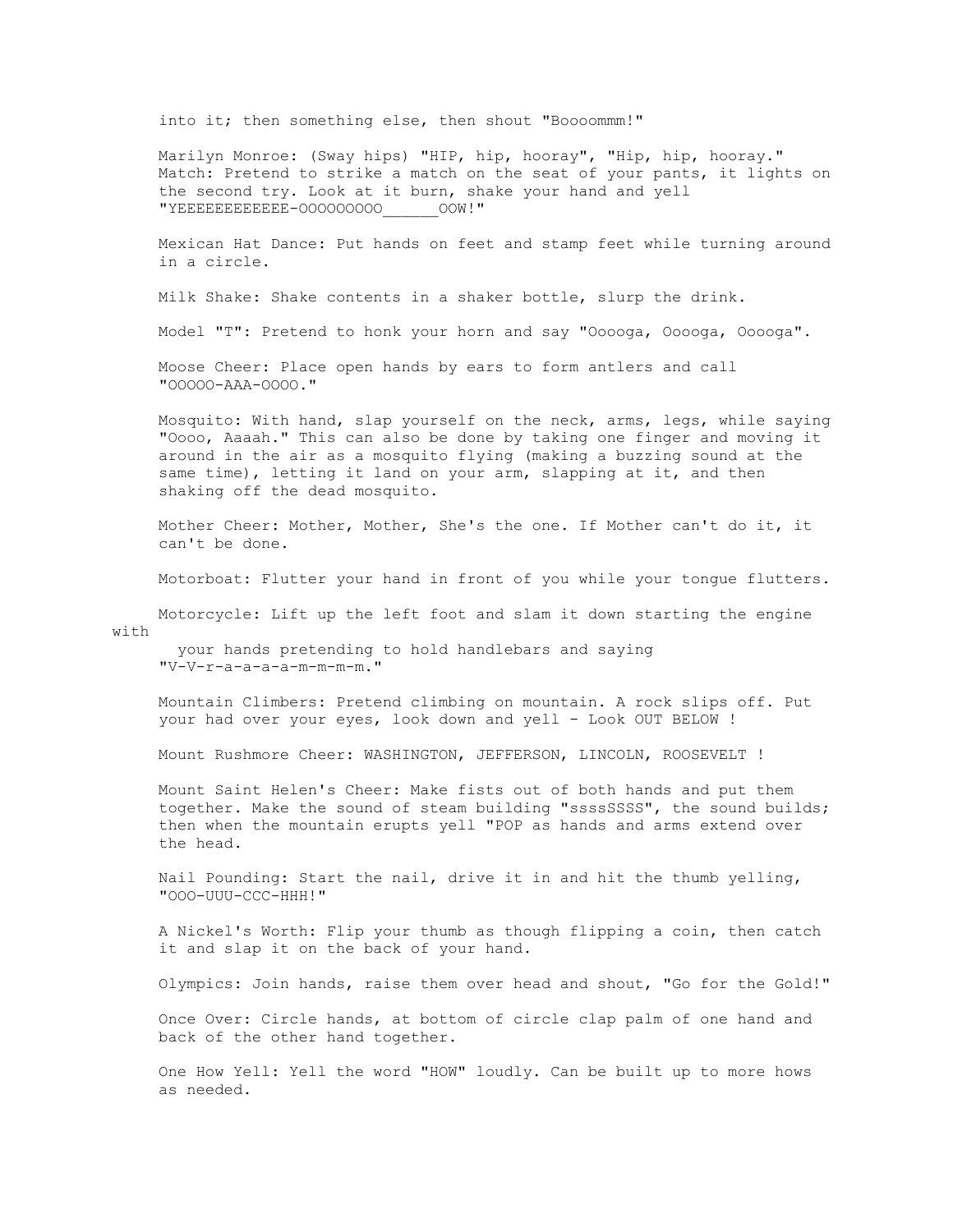Opec (Oil Well) Yell: "CRUDE, CRUDE, CRUDE."

PTA Clap: Just plain old clapping for those who lack any imagination.

 Pack/Troop: Everyone yell together, "Clap your hands," then clap hands together two times. Then yell "Stomp your feet," then stomp feet three times on the floor. Then say, "PACK(TROOP) can't be beat."

 Pack/Troop Cheer: Razzle, dazzle, never frazzle, not a thread but wool. All together, all together, that's the way we pull.

 Pancake: Pretend to be holding a frying pan and a spatula in your hands. Pretend to put the spatula under the pancake and flip the pancake into the air. Look into the air as though watching the pancake flip in the air. Catch the pancake with the spatula, and flip it on your hand making a loud "Clap."

 Paper Bag: Make motions to simulate opening a paper bag., forming neck, blowing it up and pop it, saying "POP" loudly.

Party Cheer: Throw hands in the air and say, "Confetti, Confetti, Confetti."

 Pat on the Back: Everyone pat the back of the left shoulder with their right hand.

 Pennsylvania University Cheer: Draw right fist back to shoulder, then throw punch while yelling P U.

Personal Cheer: Stomp feet three times and shout personal name.

 Piñata Cheer: Pretend to hit piñata, say "Swoosh" (Miss), "Swoosh" (miss), "Swoosh" (hit) "HOORARY."

 Pinewood Derby: Start with a hand up above the head and then with a crying motion swoop the hand down saying, "Swiss, Thud."

Pinky: Clap little fingers together.

 Pirate: "Yo, ho, ho, and a bottle of Sprite. Variation: Avast Ye land lubbers! Walk that plank! Glub, Glub, Glub. Variation 2: "Hoist the Jolley Roger! We're off to find the treasure! Yo Ho Ho !!

 Pole Vault: Stand two fingers of one hand on the other arm like legs. Have them run down the arm to the wrist and then leap into the air, as the hand comes down, CLAP!

 Pony: Clap your hands together, then slap your leg with each hand to simulate a pony trot.

 Pony Express Yell: Have everyone gallop in place and shout, "YIPPEEEEEEEEEE".

 Popeye: 1st group yells: "Where's my spinach! Where's my spinach! 2nd group yells: "Toot, toot! You're Popeye the sailor man! Here's your spinach! 1st group: "well, blow me down, I love my spinach! Toot, toot!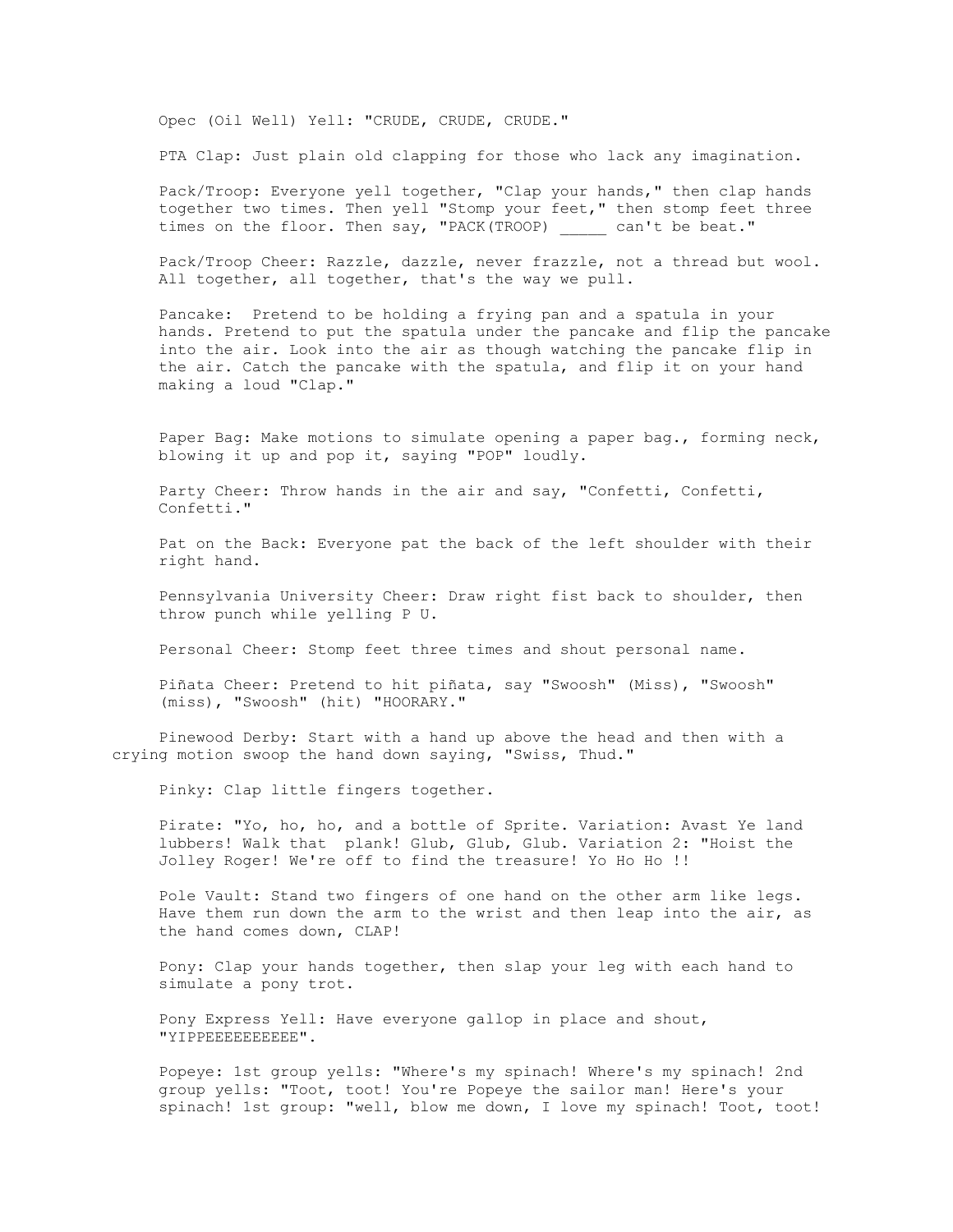President: Salute and say: "Hail to the Chief."

 Pump: Have everyone get out their bucket, hang it on the end of their pump, back up a step or two, then pretend to take hold of the pump handle and start to pump. Do this for about ten pumps and say: "The bucket is full."

 Race Car: Say "Varoooom" five times starting quietly and increasing in loudness each time while shifting gears with right hand.

 Rainstorm Cheer: To simulate rain, have everyone pat one finger of the left hand and one finger of the right hand. Gradually increase the intensity of the storm by increasing the fingers hitting together. Decrease the number of fingers as the storm passes.

 Real Big Hand: Make a fist with the thumb extended, put thumb to lips and pretend to blow, open hand and extend fingers gradually with each puff. Hold up hand when fully extended.

 Relay: First person in row claps next person's hand and so on down to the end of the row.

Reverse Applause: Move hands away from each other.

Road Runner: Beep-Beep-Zoom."

 Robot: Walk stiff legged with arms in place saying in a monotone voice, "DOES NOT COMPUTE, DOES NOT COMPUTE!"

 Rooster: Placing your thumbs in your armpits, wave the arms up and down while crowing.

 Round of Applause: While clapping hands, move them around in a circle in front of you.

 Rudolph: Put thumbs to your head with fingers up, forming antlers. Wrinkle your nose, saying. Blink, Blink, Blink."

 Salt and Pepper: Hold both fists out in front of you and raise up the thumbs. Gradually increasing the number of fingers hitting together. Decrease the number of fingers as the storm passes.

 Santa Claus: Reach out and hold stomach saying loudly, "HO, HO, HO" three times. Variation: Add: "MERRY CHRISTMAS!"

 Santa Claus Chimney: Pretend to be driving your sleigh, say: "Whoa!" (pulling up on the reins), get out of the sleigh, pretend to climb into the chimney, begin to slide down and struggle, say: "Wheeze, grunt, rattle, clank, oh, no," move hands as if falling trying to grasp the sides of the chimney, then yell: "Craaaasssshhhh" and then put your finger to your mouth and say, "Shhhhhhh!"

 Satellite: Put your right hand over your head, making a circular motion with the right hand, opening and closing the right fist, while saying "Gleep, Gleep, Gleep". Variation: Begin with a countdown from 10, at zero, yell, "BLASTOFF! stretch arm over head saying "Gleep, Gleep,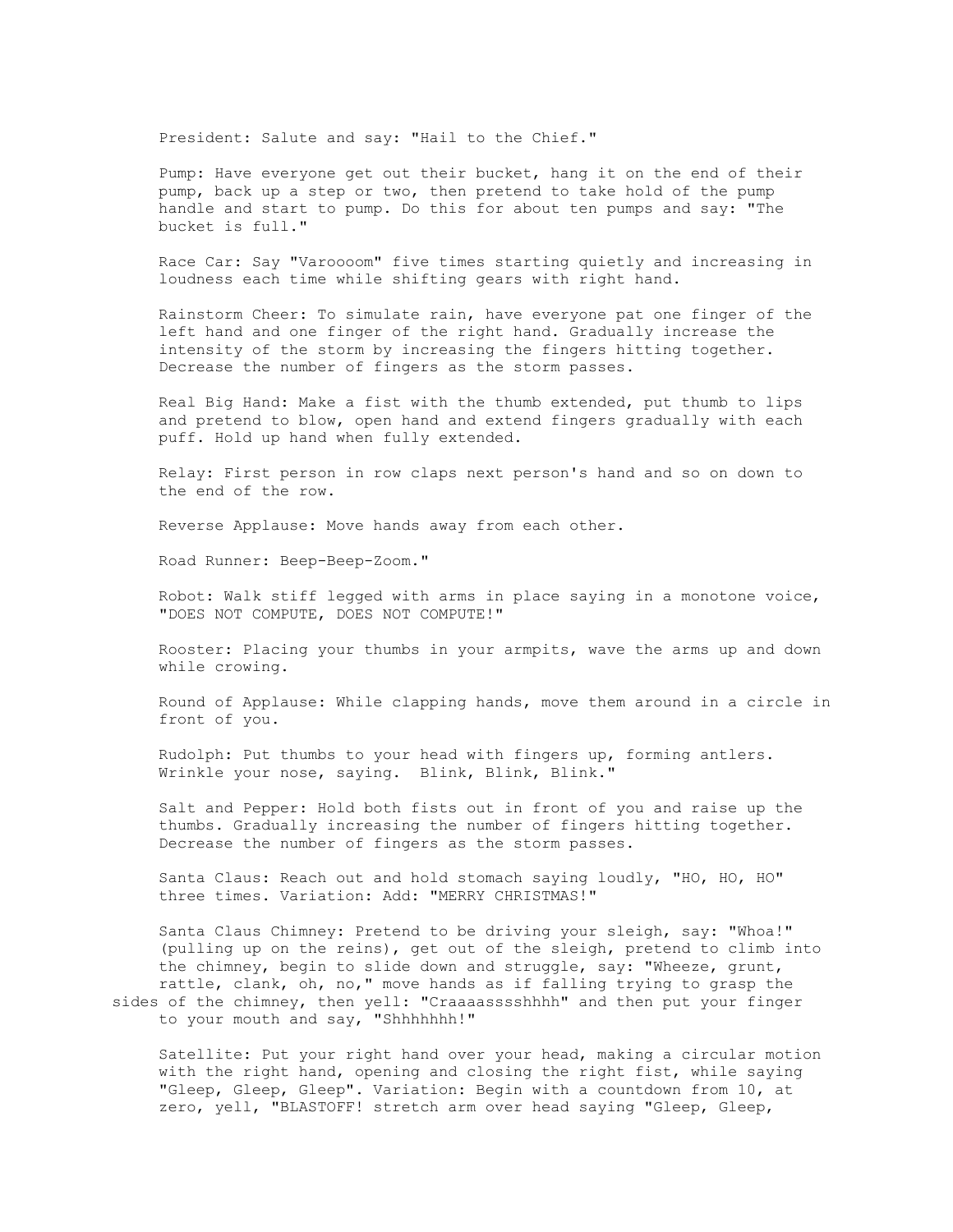Gleep" and turn around three times.

 Saw: Pretend to get a piece of lumber, measure it, pretend to draw a line, place pencil behind the ear, pick up your pretend saw and begin to saw holding your lumber with one hand and sawing with the other, while making your best sawing impression.

 Seal of Approval: Put your thumbs in your armpits, then move arms up and down like a seal moving its flippers and say "Arf, Arf, Arf" several times. Variation: Add: Pretend you are balancing a ball on the end of your nose.

 Seal: Extend arms, cross hands at the wrist and flap hands several times.

 Siesta Cheer: Remain seated and pull an imaginary sombrero over face while snoring loudly.

 Silent Yell: Raise both fists to level with hand and shout without any sound while shaking both fists. Or else have everyone stand in unison and open their mouths and scream without making any sound.

 Silent Smoke: Make a fist with one hand, point the index finger, hold it close to the chest, then with a circular motion, begin to slowly raise your arm, keeping the finger extended until it is high over your head.

 Six Shooter: Point finger in the air and say "BANG" six times, then blow smoke from the end of the gun.

 Skateboard: Stand up and move top part of body from one side to the other as if trying to keep balance and say, "Zoooommm."

 Sky Rocket: Make a motion of striking a match on your pants, lean over to light your rocket. Make a "SH, SH, SH" sound, point from the floor to the sky as if you were following it in flight with your finger. CLAP hands and say "BOOM" spread arms wide and say "AH\_\_\_\_\_AH\_\_\_\_AH".

Sleigh: Say "Ding-a-ling" three times.

 Stamp of Approval: Pound the palm of your left hand rapidly with your right fist. For another version, throw a handkerchief or cap in the air, have the boys stamp their feet until the cap hits the floor.

 Steamboat: Use both hands to make large rotary motion as if they were paddle wheels. At the same time say "Chug-achug-chug". Then reach up with the right hand and pull down saying "Toot, Toot".

 Superscout: Faster then a speeding bullet, more powerful then a locomotive, able to leap tall buildings in a single bound. It's Superscout!

 Swimmer's Belly: Put both hands out in front of you and slap your hands together once. Look both ways and say, "Where's the water, where's the water."

Swine Yell: Suueeee, Pig! Pig! Pig!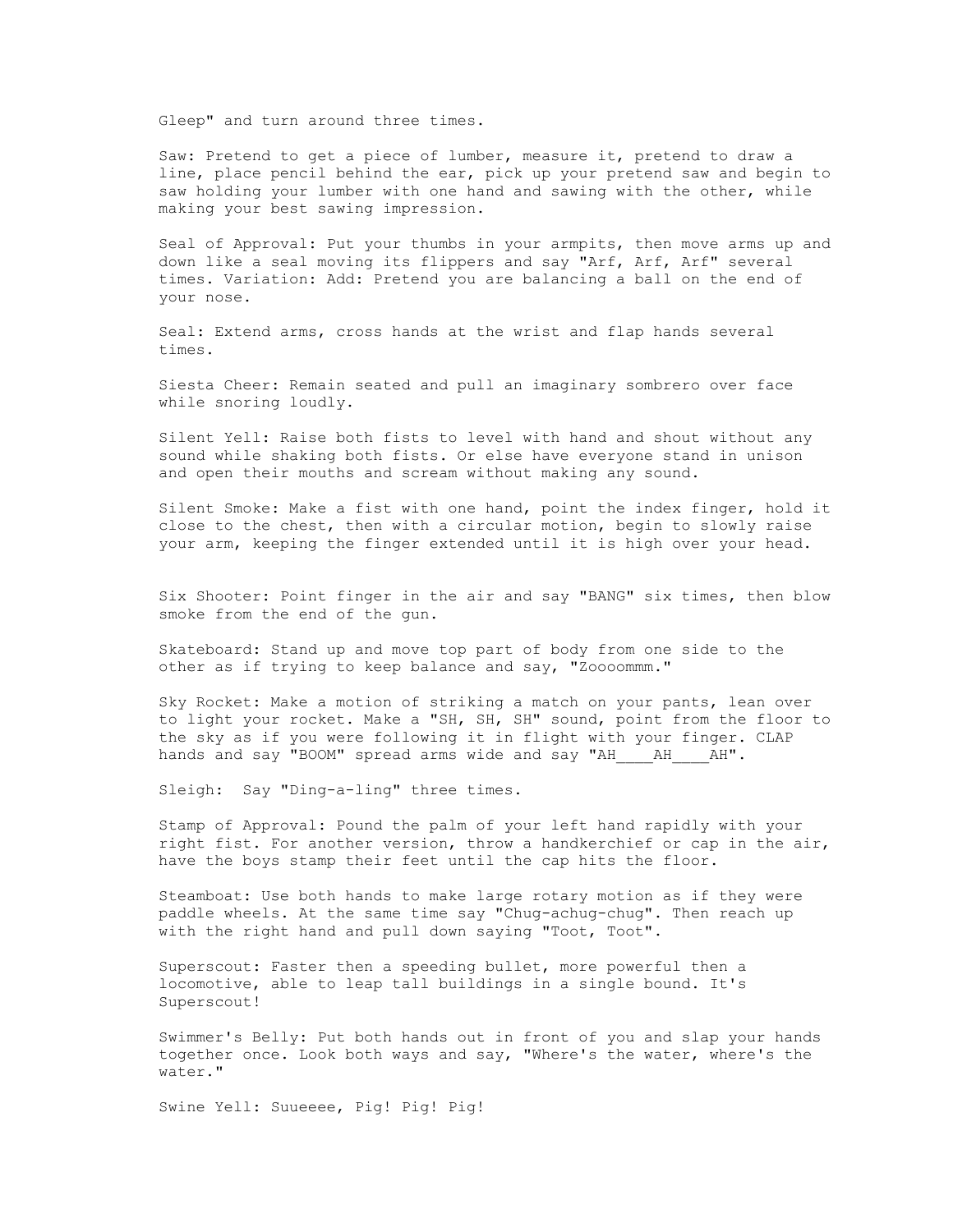Sword: Pretend to have a sword in your hand. Swing it across the body three times saying, "Swish, Swish, Swish."

Texas How: How! How! Howdy pardner!

Three Strikes: Turn head to the side sharply while saying, "Strike!" Do these three times and end with, "You're out!"

Tiger: Shout, "Grrrreat! Thrust fist upward Tony Tiger style.

 Tightrope Walker: Have your arms out as if balancing on a tightrope. Lean to one side and say "Aaaiiiii" as you simulate falling.

 Tonto: Leader says "Where does Tonto take his trash?" The audience yells in reply, "To de dump, to de dump, to de dump dump dump," to the rhythm of a running horse in a sing-song manner while clapping hands on thighs. (Like Lone Ranger)

 Tortilla: Slap both hands together, alternating one hand and the other from top to bottom. On every fourth clap, shout, "OLE!"

 Toucan Yell: Hold hands in front of mouth, simulating a bird opening its beak, several times while saying "TOUCAN, TOUCAN, TOUCAN! A CUB(SCOUT) CAN TOO!!!"

 Train: Divide audience into groups to make different train sounds, getting faster and faster until a bell rings.

Trumpet: da-da-da-da-dada-da-da-CHARGE!

Turkey Yell: Say "Gobble, gobble,," then rub stomach saying "Um, um".

 Turtle: Fold arms in front of face with face hidden. Two & One-half How or How Ugh Yell: Yell "How, How, Ugh!!" (as this is done emphasize each How with your fist in front of your body. On Ugh, yank your arms back to the side of your body. Do it more rapidly and bit off each word more quickly each time.

 Two & One-half How (Tired): Instead of UGH, use a tired slow UUUUUUHHHHHH. For a variation, try the contented HOW, giving a sigh instead of the UGH.

 two-handed Saw: Everyone pairs off into two's. Each pair sticks their hands out with their thumbs up. Alternately grab each other's thumbs until all four hands are each holding a thumb. Move arms and hands back and forth as if sawing.

Umpire: Stee-rike!

Viking: Attack! Attack! Attack! Retreat! Retreat! Retreat! Retreat!

Walk: Tramp, Tramp, Tramp.

 Watermelon: Hold a piece of watermelon in both hands, make the motions of taking several bites, turn head and spit out the seeds.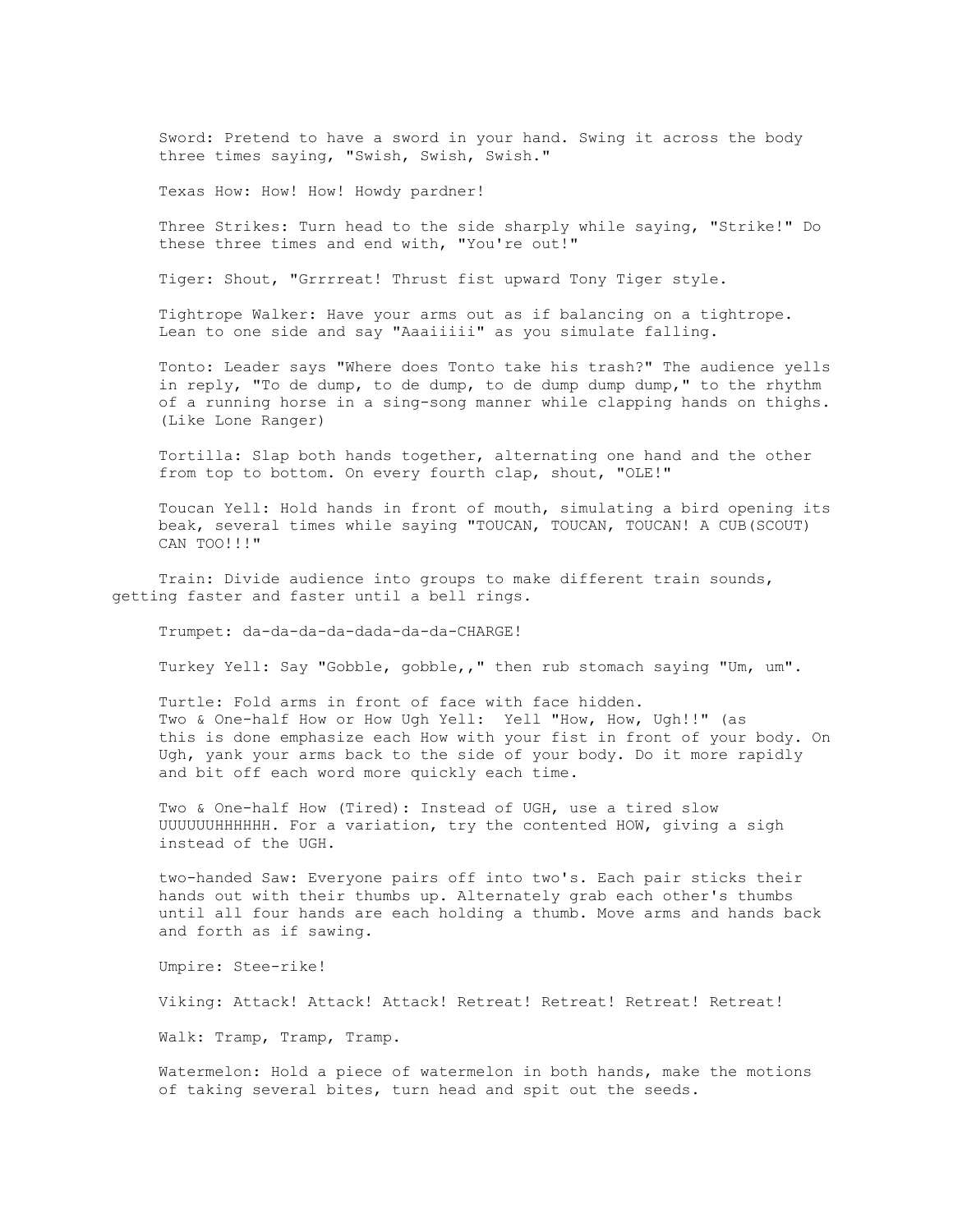Webelos Yell: Webelos are great, they can't be beat! So let's give a yell, Webelos are swell! Weightlifter: Attempt to lift bar-bell and say "AAAaagh!" as you get the weight up above the head, then drop it to the floor saying, "THUD!" When I Do: The orders are "When I bring my hands together, you do. When I do not, you must not." Then go through several false motions to see if you can catch the group napping. Western How: Stamp feet three times, slap knees three times, whip hand around head three times, and yell "YIPPI-I-A." Whip: Pretend to holding a whip and make the motion of snapping it in the air while saying "YWAH, YWAH, YWAH". Witch: Say in witchy voice: "Heee, Heee, Heee." Wolf: Wolf, wolf, wolf, then give wolf howl. Yodelers: Cup hands around mouth saying, "Yodel, ley, lee, who."

## **RUN ONS and SHORT SKITS**

1) The first person calls from out of sight "Hey Fred, look! I'm

in the top of a 100 foot tall tree."

 The second person: "But Joe, we don't have any 100 foot tall trees in camp.

First person: "Oh noooo....", screams as he is falling.

- 2) 1st person: "Excuse me, but is that the sun or the moon?" 2nd person: "I don't know. I'm new to these parts too."
- 3) Two boys playing quick draw: 1st boy: "My Scoutmaster (Cubmaster etc.) can shoot a gun faster than

any

 man in the West." 2nd boy: "Really?" What do they call your Scoutmaster." 1st boy: "Toeless Joe."

- 4) 1st boy: "I heard you had an accident on your hike today." 2nd boy: "No but I did get bitten by a rattlesnake." 1st boy: "You don't call that an accident." 2nd boy: "Heck no, he did that on purpose."
- 5) DRAG: Have two boys drag a third boy across the stage. The third boy says: "What a drag!"
- 6) Big Chief: Bring in 10 scalps, kill 5 buffalo bare handed and go into desert without water for a moon. Then I will pronounce you Big Brave.

Y<sub>O</sub>11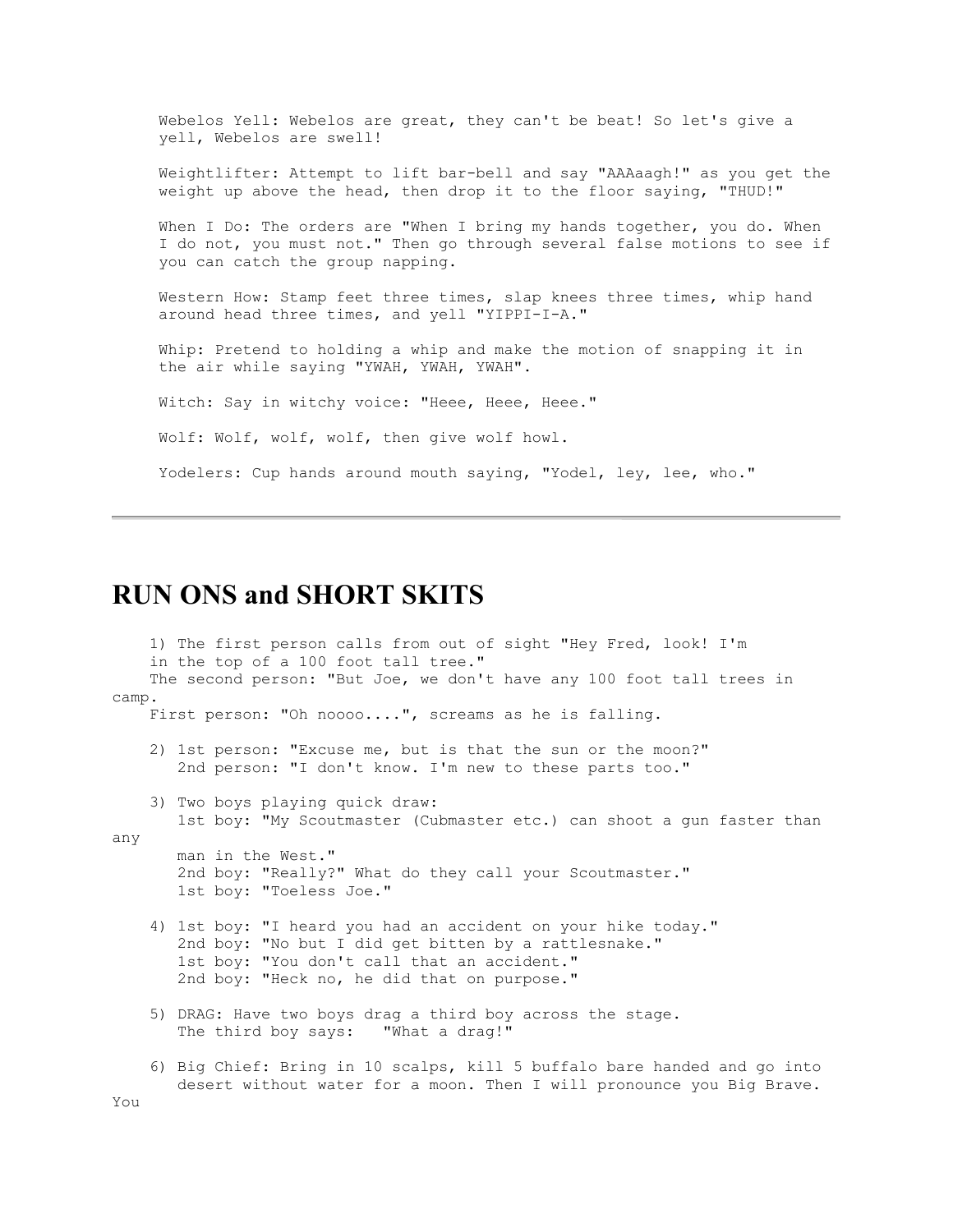understand? Indian Brave: Yes. What do I do to get pronounced Little Brave.

- 7) A boy walks across stage carrying a car door. He is asked why he is carrying the car door. The boy answers so that he can roll down the window when it gets hot.
- 8) The scene is a courtroom scene with one person as the judge. A person walks through the court carrying a sign or a skunk stuffed animal. The judge watching says: "Odor in the court! Odor in the court!"
- 9) The three boys are in a line facing the audience. Second Boy in Line: This story begins with "Once upon a time" First Boy: Hey, wait a minute, I'm the beginning. Middle Boy: I'm the middle. Last Boy: That's nothing I'm the end.

 10) A boy is sitting on the bake with a fishing pole in hand. There is a NO FISHING sign nearby. The game warden appears.

 Fisherman: Are you the game warden. Game warden: Yep!

Fisherman: Just teaching him how to swim(pointing to the worm on the pole)

 11) (Boy runs on interrupting leader): "We interrupt this program for an important news flash." Turns flashlight on and off, shining it in the audience's eyes. Most effective at a campfire.

 12) 1st Scout: Say wasn't there a rap at the door? 2nd Scout: I didn't hear anything. 1st Scout: Yes, I'm sure there was a rap at the door! 2nd Scout: I'm sure I didn't hear anything. The first scout then goes to the door and brings in a coat and tells the audience as he holds it up for them to see. I knew there was a wrap at the door.

 13) 1st Scout: I went fishing last week. 2nd Scout: What did you catch? 1st Scout: Three bass and one smelt. 2nd Scout: It did? Which one?

 14) A group of boys are discussing a football game. 1st boy: I sure hope that the \_\_\_\_\_\_\_\_ wins. 2nd boy: Well I'm sure that will win. 3rd boy: Why \_\_\_\_\_\_\_ will beat them 40 to nuthin'. 4th boy: I can you the final score of the game before it starts. The Others: Oh Yeah? You're not that smart. 4th boy: Nuttin' to Nuttin' of course (The others chase him off.)

 21) First Scout: I bet I can jump higher then a house. Second Scout: I bet you can't. First Scout: Yes I can. Did you ever see a house jump.

 22) Leader: I can make everyone in the audience into an old fashioned Indian. Audience: How? Leader: (Leader raises right hand and then says, "How!")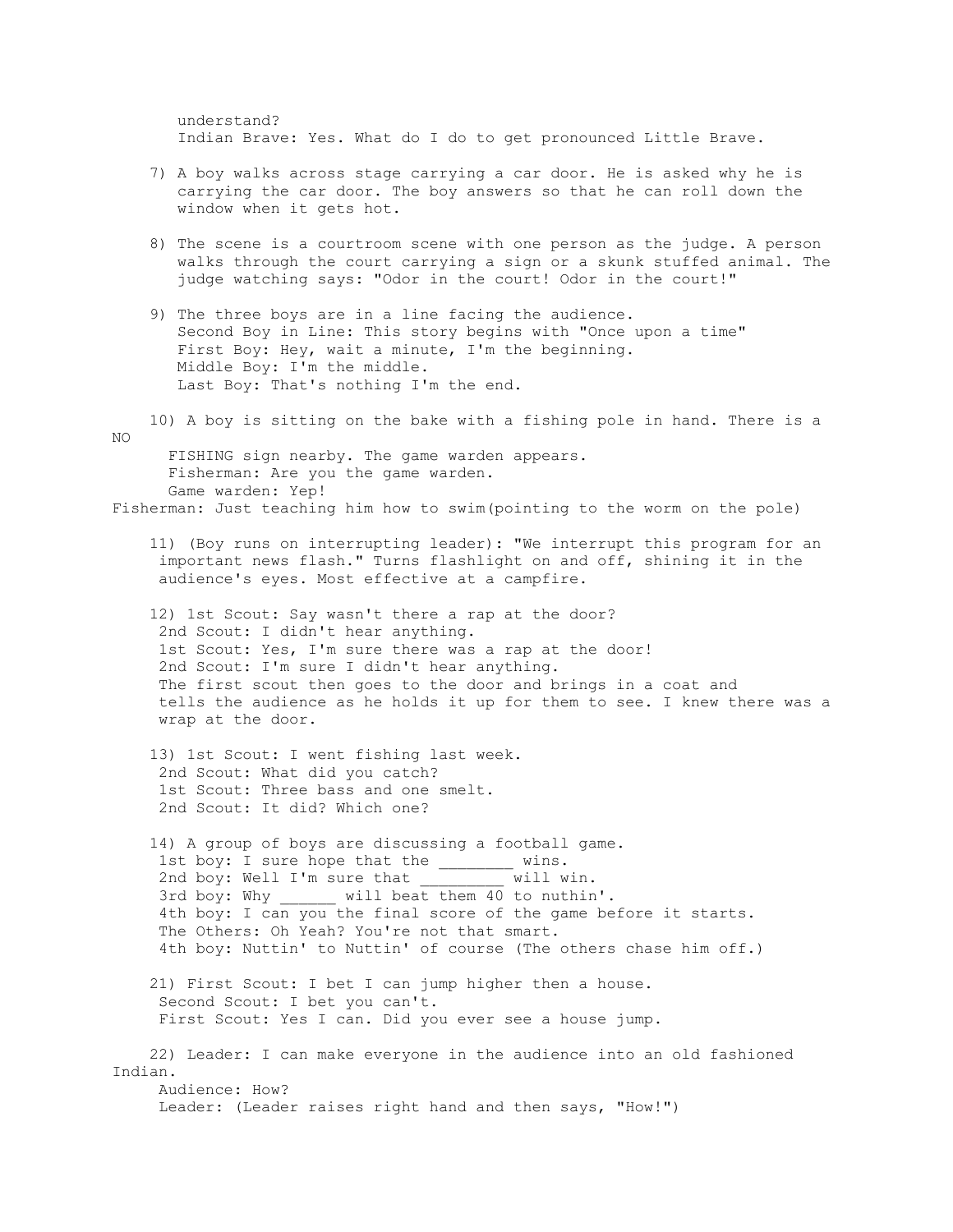23) Why are you pulling that rope for? Did you ever try to push one.

 24) Wire for Mr. Jones. I'm Mr. Jones. The clerk hands him a piece of wire.

 25) Two guys talking, first asks the second where he is going; second says fishing. First asks second what he has in his mouth and the first says worms. The first guy says good luck and slaps second guy on the back. 26) Radio Announcer: We interrupt this program for a spot announcement. Dog (offstage): Arf! Arf! Arf! Announcer: Thank you, Spot. 27) Scout 1:(running on stage) "They're after me!" Scout 2: "Who's after you." Scout 3: "The squirrels! They think I'm nuts!" 28) Librarian: "Please be quiet, young man. The people near you can't even read." Scout: "Then what are doing in a library?" 29) Scout 1: "Did you hear how my mother strained herself." Scout 2: "No, how did she manage to do it?" Scout 3: "She ran through a screen door." 30) Fortune Teller: "That will be \$20 for two questions."

Client: "Isn't that a lot of money for two questions?"

Fortune Teller: "Yes, it is. Now what is your second question?"

 $\overline{\phantom{a}}$ 

# **ACKNOWLEDGEMENTS**

There are many many people who were involved in some form or another in the compilation of this songbook.

msolomon@tek1.tekniq.com (Marc Solomon) mott@oodis01.hill.af.mil (GS-12 Daniel R. Mott Mr) savage@casdoc.enet.dec.com (Neil Savage) Mike Barnard (mbarnard@dfw.net) John Gareri